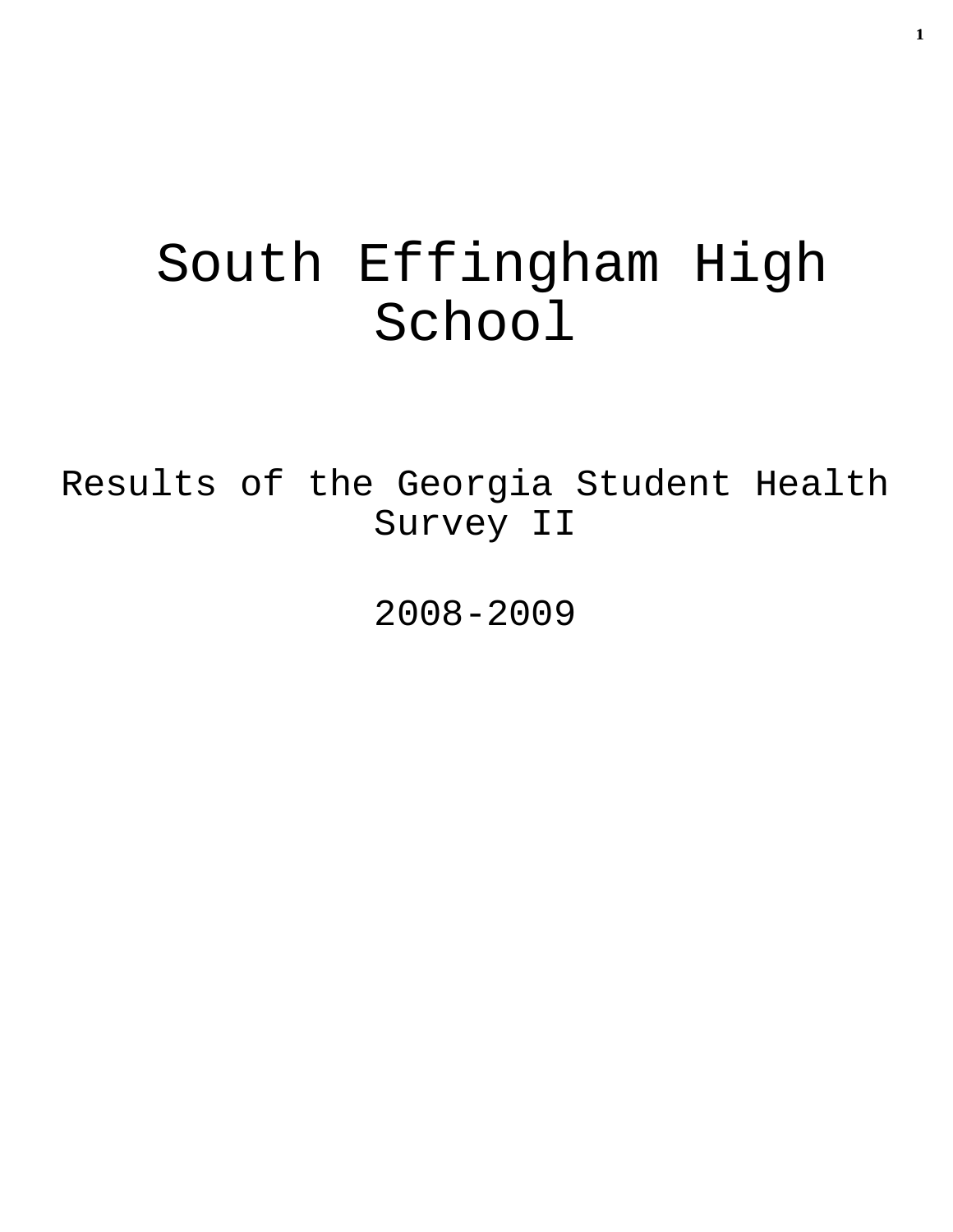# *Demographics* **2**

| Grade                    |     |  |  |  |
|--------------------------|-----|--|--|--|
| <b>Grade   Frequency</b> |     |  |  |  |
| 10                       | 329 |  |  |  |
| 12                       | 259 |  |  |  |

| Frequency      | <b>Table of Gender by Grade</b> |              |              |              |  |  |
|----------------|---------------------------------|--------------|--------------|--------------|--|--|
| <b>Col Pct</b> |                                 | Grade(Grade) |              |              |  |  |
|                | Gender(Gender)                  | 10           | 12           | <b>Total</b> |  |  |
|                | <b>Female</b>                   | 174<br>52.89 | 139<br>53.67 | 313          |  |  |
|                | <b>Male</b>                     | 155<br>47.11 | 120<br>46.33 | 275          |  |  |
|                | <b>Total</b>                    | 329          | 259          | 588          |  |  |

| Frequency<br>Col Pct |
|----------------------|
|                      |

| <b>Table of Ethnicity by Grade</b> |              |              |              |  |  |  |
|------------------------------------|--------------|--------------|--------------|--|--|--|
|                                    | Grade(Grade) |              |              |  |  |  |
| <b>Ethnicity</b> (Ethnicity)       | 10           | 12           | <b>Total</b> |  |  |  |
| <b>Black</b>                       | 32<br>9.73   | 13<br>5.02   | 45           |  |  |  |
| <b>Hispanic</b>                    | 6<br>1.82    | 7<br>2.70    | 13           |  |  |  |
| White                              | 276<br>83.89 | 227<br>87.64 | 503          |  |  |  |
| <b>Asian</b>                       | 8<br>2.43    | 5<br>1.93    | 13           |  |  |  |
| <b>Other</b>                       | 7<br>2.13    | 7<br>2.70    | 14           |  |  |  |
| <b>Total</b>                       | 329          | 259          | 588          |  |  |  |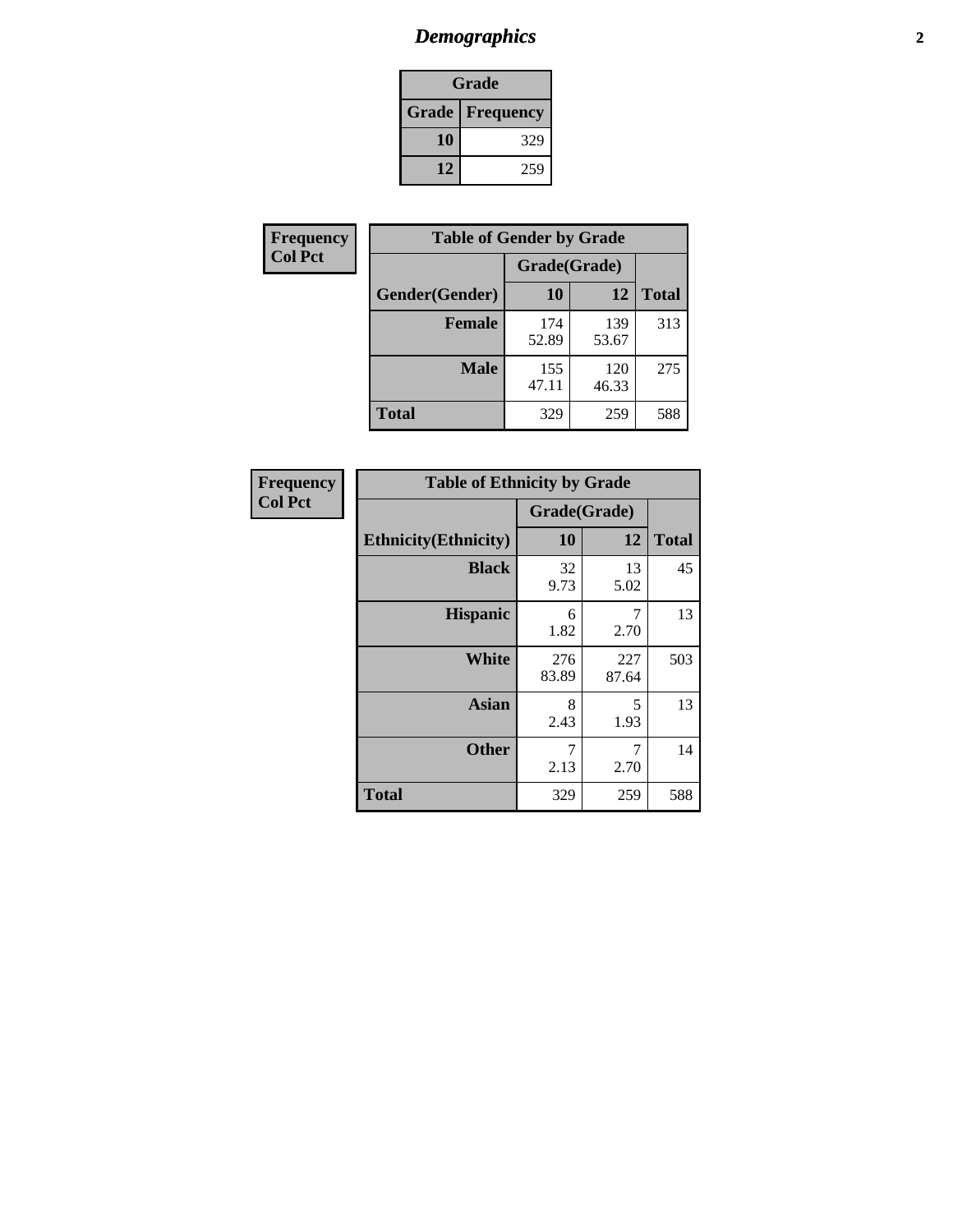### *Title IV, Part A, Schedule A* **3** *Goal 1: Ensure that all schools are drug-free Baseline Data: Year 2008-2009 Prevalence of Drug Use*

| Frequency<br><b>Col Pct</b> | <b>Table of AlcoholAlt by Grade</b> |              |              |              |  |  |
|-----------------------------|-------------------------------------|--------------|--------------|--------------|--|--|
|                             | AlcoholAlt(Alcohol                  | Grade(Grade) |              |              |  |  |
|                             | use, past 30 days)                  | 10           | 12           | <b>Total</b> |  |  |
|                             | Yes                                 | 84<br>25.53  | 84<br>32.43  | 168          |  |  |
|                             | N <sub>0</sub>                      | 245<br>74.47 | 175<br>67.57 | 420          |  |  |
|                             | <b>Total</b>                        | 329          | 259          | 588          |  |  |

| Frequency      | <b>Table of TobaccoAny by Grade</b> |              |              |              |  |
|----------------|-------------------------------------|--------------|--------------|--------------|--|
| <b>Col Pct</b> | TobaccoAny(Tobacco                  | Grade(Grade) |              |              |  |
|                | use, past 30 days)                  | 10           | 12           | <b>Total</b> |  |
|                | Yes                                 | 60<br>18.24  | 63<br>24.32  | 123          |  |
|                | N <sub>0</sub>                      | 269<br>81.76 | 196<br>75.68 | 465          |  |
|                | Total                               | 329          | 259          | 588          |  |

| Frequency<br><b>Col Pct</b> | <b>Table of MarijuanaAlt by Grade</b> |              |              |              |  |
|-----------------------------|---------------------------------------|--------------|--------------|--------------|--|
|                             | MarijuanaAlt(Marijuana                | Grade(Grade) |              |              |  |
|                             | use, past 30 days)                    | <b>10</b>    | 12           | <b>Total</b> |  |
|                             | <b>Yes</b>                            | 35<br>10.64  | 19<br>7.34   | 54           |  |
|                             | N <sub>0</sub>                        | 294<br>89.36 | 240<br>92.66 | 534          |  |
|                             | <b>Total</b>                          | 329          | 259          | 588          |  |

| Frequency<br><b>Col Pct</b> | <b>Table of OtherDrugAny by Grade</b>                  |              |              |              |  |
|-----------------------------|--------------------------------------------------------|--------------|--------------|--------------|--|
|                             | <b>OtherDrugAny(Other</b><br>Grade(Grade)<br>drug use, |              |              |              |  |
|                             | past 30 days)                                          | 10           | 12           | <b>Total</b> |  |
|                             | Yes                                                    | 43<br>13.07  | 27<br>10.42  | 70           |  |
|                             | N <sub>0</sub>                                         | 286<br>86.93 | 232<br>89.58 | 518          |  |
|                             | <b>Total</b>                                           | 329          | 259          | 588          |  |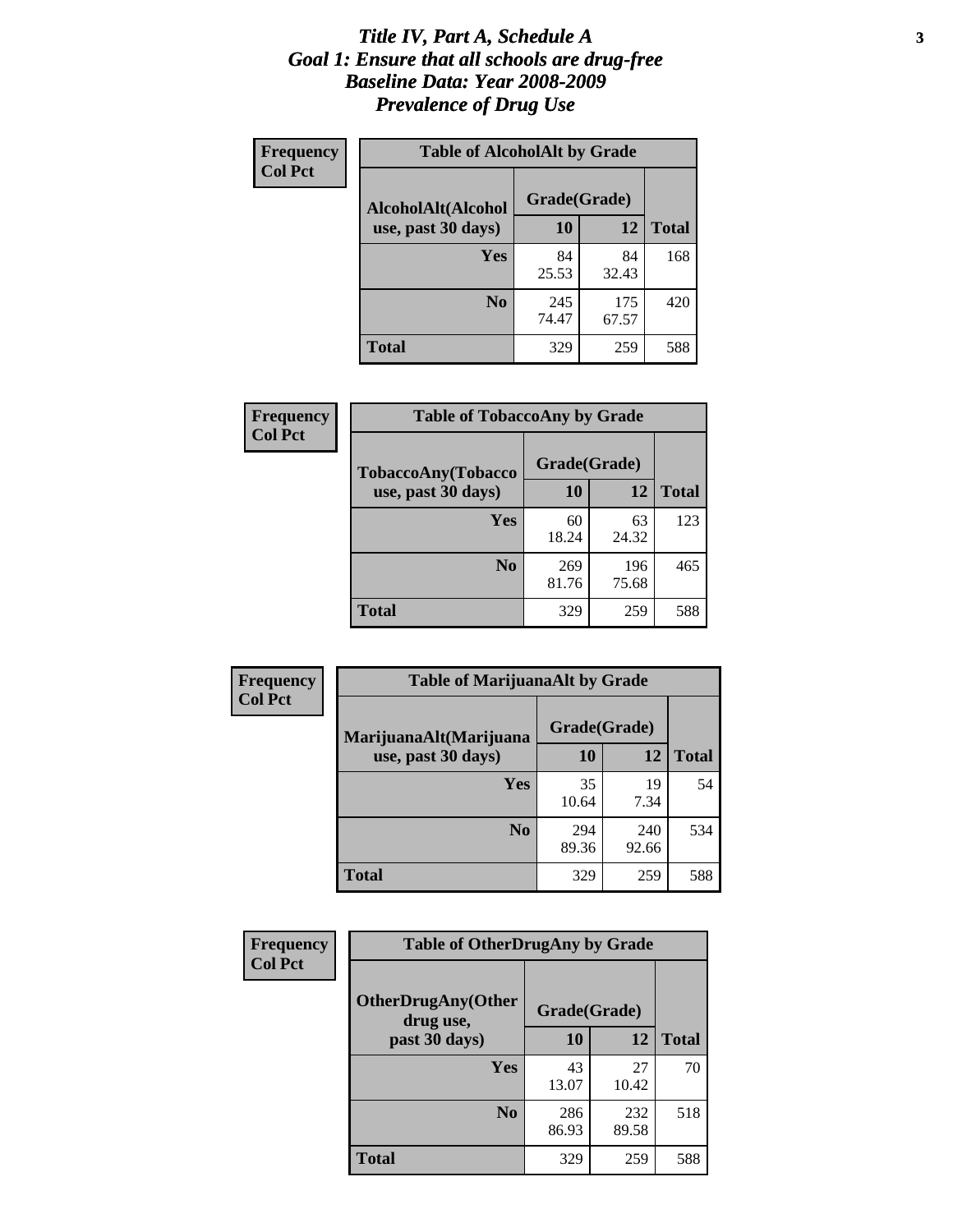### *Average Age of Onset of Use* **4** *Results for "Average Age of Onset of Use" questions exclude students who said they did not use that substance*

| <b>Variable</b>    | Label                                                              | <b>Mean</b> |
|--------------------|--------------------------------------------------------------------|-------------|
| Alcoholinit2       | I started using alcohol when I was                                 | 13.76       |
| Cigarettesinit2    | I started smoking tobacco when I was                               | 13.56       |
| Smokelessinit2     | I started chewing tobacco when I was                               | 13.79       |
| Marijuanainit2     | I started using marijuana when I was                               | 13.85       |
| Cocaineinit2       | I started using cocaine when I was                                 | 13.12       |
| Inhalantsinit2     | I started using inhalants when I was                               | 12.38       |
| Steroidsinit2      | I started using steroids when I was                                | 11.15       |
| Ecstasyinit2       | I started using ecstasy when I was                                 | 13.88       |
| Methinit2          | I started using methamphetamines when I was                        | 12.18       |
| Hallucinogensinit2 | I started using hallucinogens when I was                           | 12.44       |
| Prescriptioninit2  | I started using prescription drugs not prescribed to me when I was | 13.44       |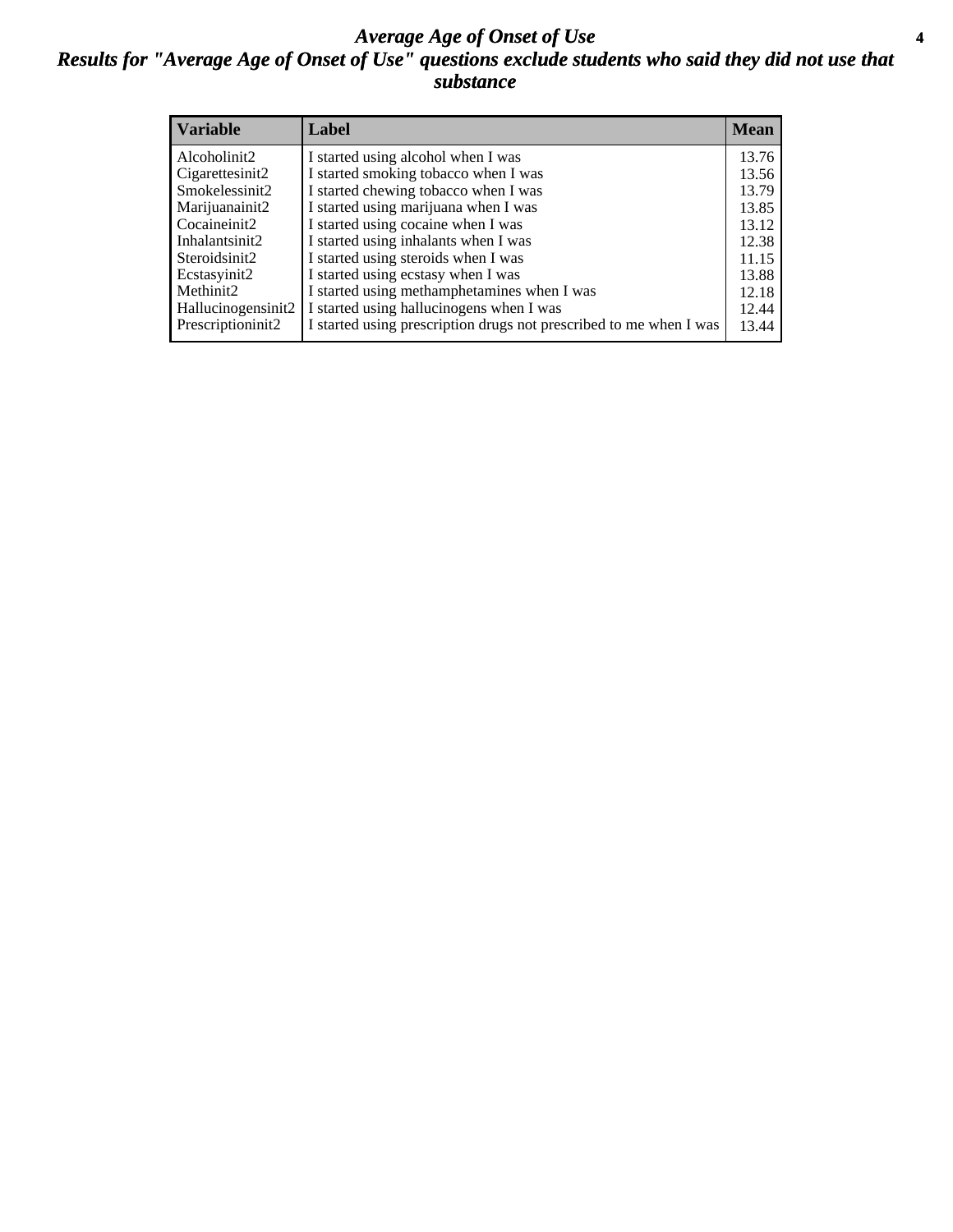# *Perception of Health Risk* **5**

| Frequency      | <b>Table of Alcoholharmdich by Grade</b> |              |              |              |  |
|----------------|------------------------------------------|--------------|--------------|--------------|--|
| <b>Col Pct</b> | Alcoholharmdich(I<br>think alcohol is    | Grade(Grade) |              |              |  |
|                | harmful)                                 | 10           | 12           | <b>Total</b> |  |
|                | <b>Yes</b>                               | 257<br>78.12 | 188<br>72.59 | 445          |  |
|                | N <sub>0</sub>                           | 72<br>21.88  | 71<br>27.41  | 143          |  |
|                | <b>Total</b>                             | 329          | 259          | 588          |  |

| Frequency      | <b>Table of Tobaccoharmdich by Grade</b>     |              |              |              |  |
|----------------|----------------------------------------------|--------------|--------------|--------------|--|
| <b>Col Pct</b> | <b>Tobaccoharmdich(I</b><br>think tobacco is | Grade(Grade) |              |              |  |
|                | harmful)                                     | 10           | 12           | <b>Total</b> |  |
|                | Yes                                          | 311<br>94.53 | 243<br>93.82 | 554          |  |
|                | N <sub>0</sub>                               | 18<br>5.47   | 16<br>6.18   | 34           |  |
|                | <b>Total</b>                                 | 329          | 259          | 588          |  |

| Frequency      | <b>Table of Marijuanaharmdich by Grade</b>                |              |              |              |  |
|----------------|-----------------------------------------------------------|--------------|--------------|--------------|--|
| <b>Col Pct</b> | Marijuanaharmdich(I<br>Grade(Grade)<br>think marijuana is |              |              |              |  |
|                | harmful)                                                  | 10           | 12           | <b>Total</b> |  |
|                | Yes                                                       | 267<br>81.16 | 202<br>77.99 | 469          |  |
|                | N <sub>0</sub>                                            | 62<br>18.84  | 57<br>22.01  | 119          |  |
|                | <b>Total</b>                                              | 329          | 259          | 588          |  |

| <b>Frequency</b> | <b>Table of Otherdrugharmdich by Grade</b>   |              |              |              |  |  |  |  |
|------------------|----------------------------------------------|--------------|--------------|--------------|--|--|--|--|
| <b>Col Pct</b>   | Otherdrugharmdich(I<br>think other drugs are | Grade(Grade) |              |              |  |  |  |  |
|                  | harmful)                                     | 10           | 12           | <b>Total</b> |  |  |  |  |
|                  | Yes                                          | 319<br>96.96 | 247<br>95.37 | 566          |  |  |  |  |
|                  | N <sub>0</sub>                               | 10<br>3.04   | 12<br>4.63   | 22           |  |  |  |  |
|                  | <b>Total</b>                                 | 329          | 259          | 588          |  |  |  |  |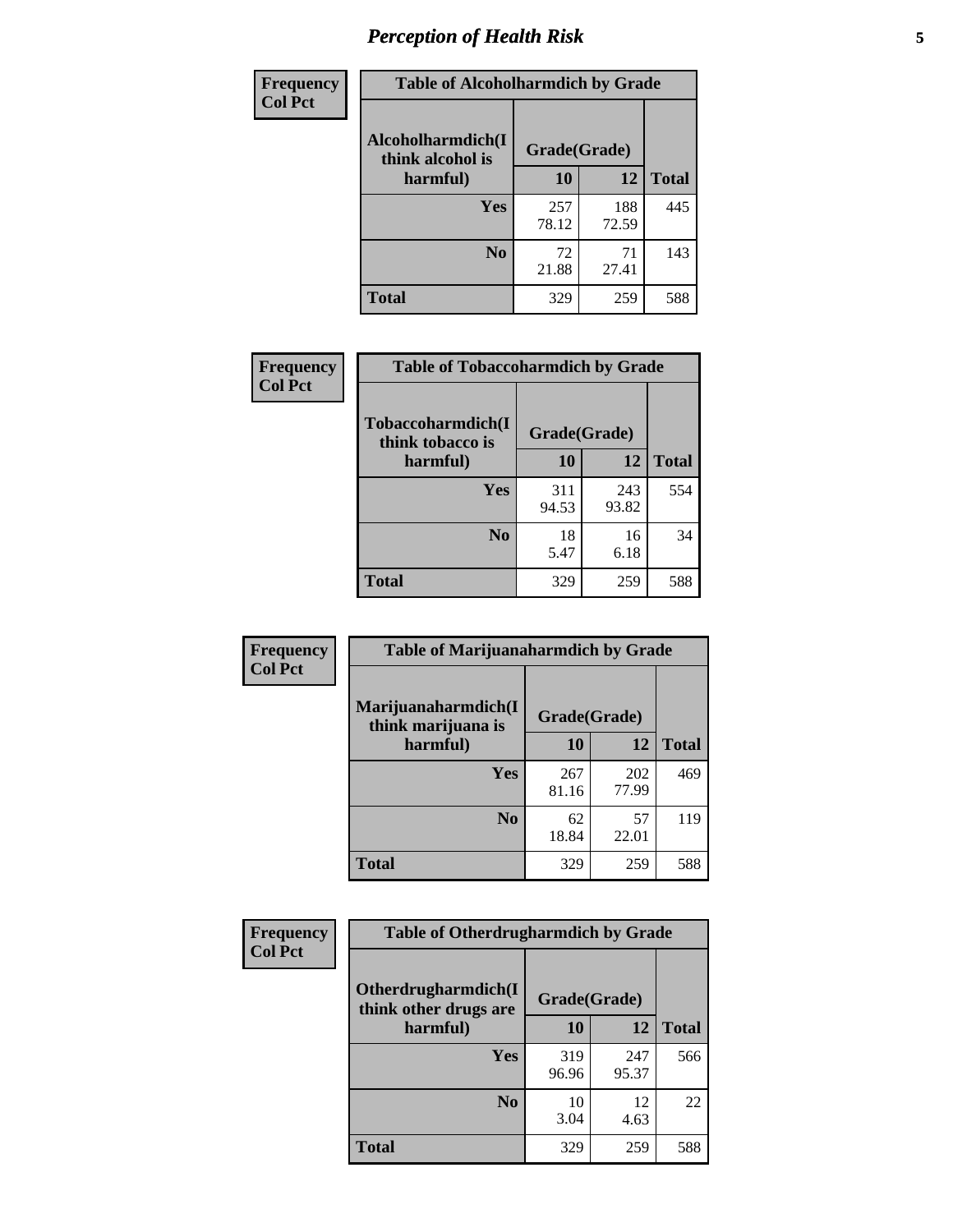# *Social Disapproval* **6**

| Frequency      | <b>Table of Alcoholpeerdich by Grade</b>                    |              |              |     |
|----------------|-------------------------------------------------------------|--------------|--------------|-----|
| <b>Col Pct</b> | Alcoholpeerdich(My<br>friends would<br>disapprove if I used | Grade(Grade) |              |     |
|                | alcohol)                                                    | 10           | <b>Total</b> |     |
|                | <b>Yes</b>                                                  | 150<br>45.59 | 113<br>43.63 | 263 |
|                | N <sub>0</sub>                                              | 179<br>54.41 | 146<br>56.37 | 325 |
|                | <b>Total</b>                                                | 329          | 259          | 588 |

| <b>Frequency</b> |
|------------------|
| <b>Col Pct</b>   |

| <b>Table of Tobaccopeerdich by Grade</b>                    |              |              |              |  |  |  |  |
|-------------------------------------------------------------|--------------|--------------|--------------|--|--|--|--|
| Tobaccopeerdich(My<br>friends would<br>disapprove if I used | Grade(Grade) |              |              |  |  |  |  |
| tobacco)                                                    | 10           | 12           | <b>Total</b> |  |  |  |  |
| Yes                                                         | 198<br>60.18 | 147<br>56.76 | 345          |  |  |  |  |
| N <sub>0</sub>                                              | 131<br>39.82 | 112<br>43.24 | 243          |  |  |  |  |
| <b>Total</b>                                                | 329          | 259          | 588          |  |  |  |  |

| <b>Frequency</b> | <b>Table of Marijuanapeerdich by Grade</b>                    |              |              |              |  |  |  |  |
|------------------|---------------------------------------------------------------|--------------|--------------|--------------|--|--|--|--|
| <b>Col Pct</b>   | Marijuanapeerdich(My<br>friends would<br>disapprove if I used | Grade(Grade) |              |              |  |  |  |  |
|                  | marijuana)                                                    | 10           | 12           | <b>Total</b> |  |  |  |  |
|                  | <b>Yes</b>                                                    | 218<br>66.26 | 182<br>70.27 | 400          |  |  |  |  |
|                  | N <sub>0</sub>                                                | 111<br>33.74 | 77<br>29.73  | 188          |  |  |  |  |
|                  | <b>Total</b>                                                  | 329          | 259          | 588          |  |  |  |  |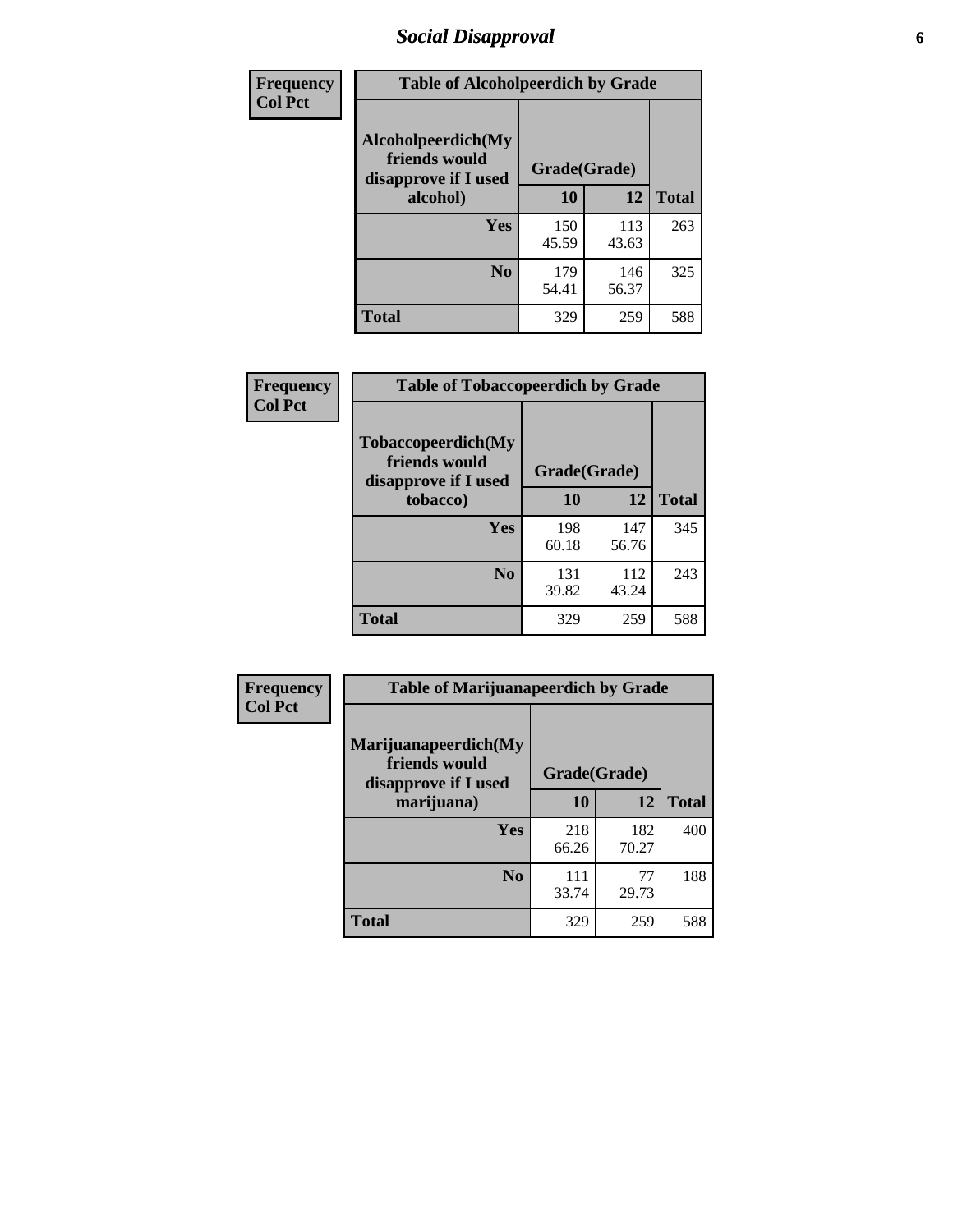# *Social Disapproval* **7**

| Frequency      | <b>Table of Otherdrugpeerdich by Grade</b>                    |              |              |              |  |  |  |  |
|----------------|---------------------------------------------------------------|--------------|--------------|--------------|--|--|--|--|
| <b>Col Pct</b> | Otherdrugpeerdich(My<br>friends would<br>disapprove if I used | Grade(Grade) |              |              |  |  |  |  |
|                | other drugs)                                                  | 10           | 12           | <b>Total</b> |  |  |  |  |
|                | <b>Yes</b>                                                    | 251<br>76.29 | 203<br>78.38 | 454          |  |  |  |  |
|                | N <sub>0</sub>                                                | 78<br>23.71  | 56<br>21.62  | 134          |  |  |  |  |
|                | <b>Total</b>                                                  | 329          | 259          | 588          |  |  |  |  |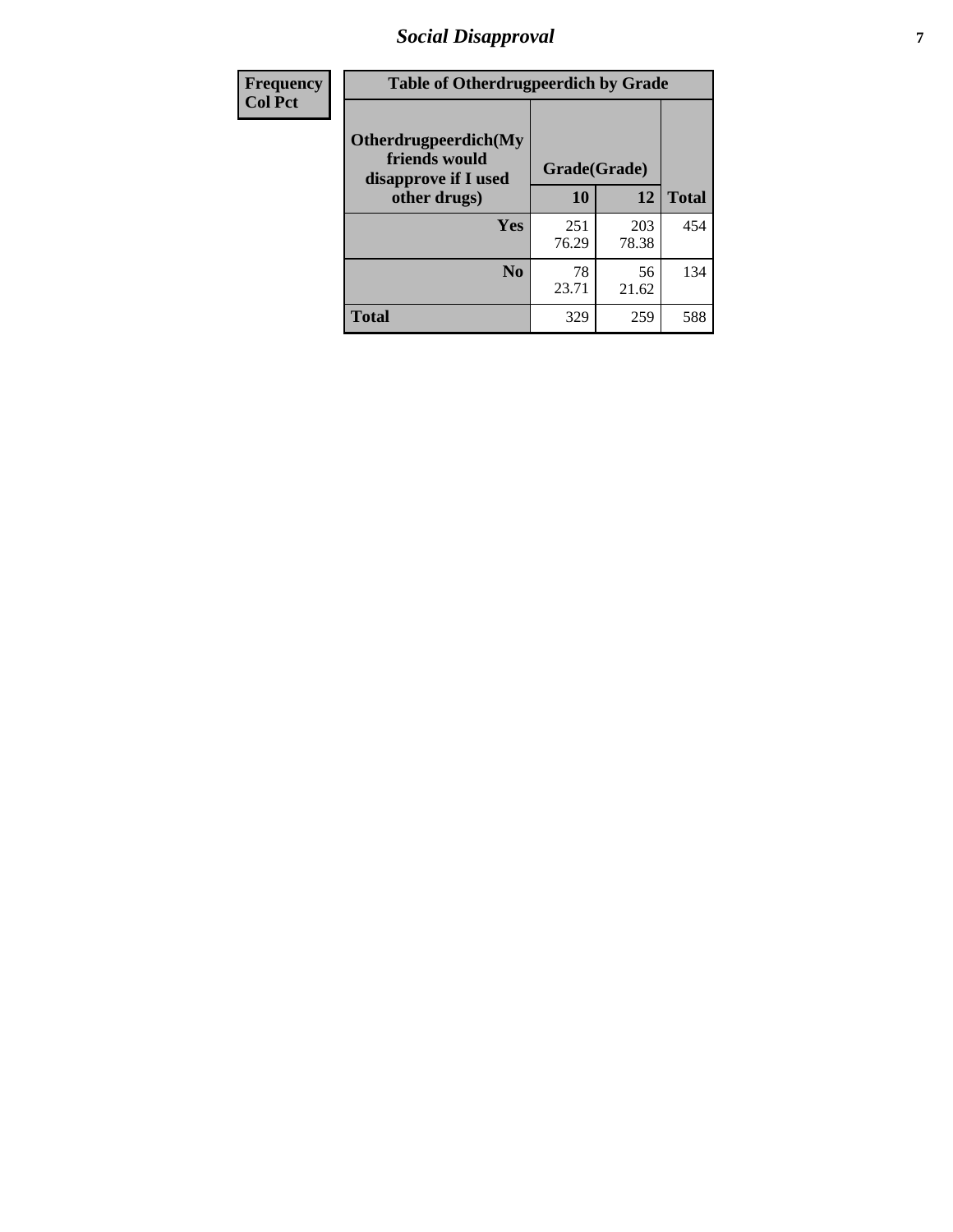### Title IV, Part A, Schedule A **8** *Goal 2: To help ensure that all schools are safe and disciplined Baseline Data: Year 2008-2009 Student Involvement in Gang Activity*

| Frequency      | <b>Table of Gangself by Grade</b>                                                                 |                    |              |              |  |  |
|----------------|---------------------------------------------------------------------------------------------------|--------------------|--------------|--------------|--|--|
| <b>Col Pct</b> | Gangself(I<br>have<br>participated<br>in illegal<br>gang<br>activities in<br>the past 30<br>days) | Grade(Grade)<br>10 | 12           | <b>Total</b> |  |  |
|                | Yes                                                                                               | 17<br>5.17         | 5<br>1.93    | 22           |  |  |
|                | N <sub>0</sub>                                                                                    | 312<br>94.83       | 254<br>98.07 | 566          |  |  |
|                | Total                                                                                             | 329                | 259          | 588          |  |  |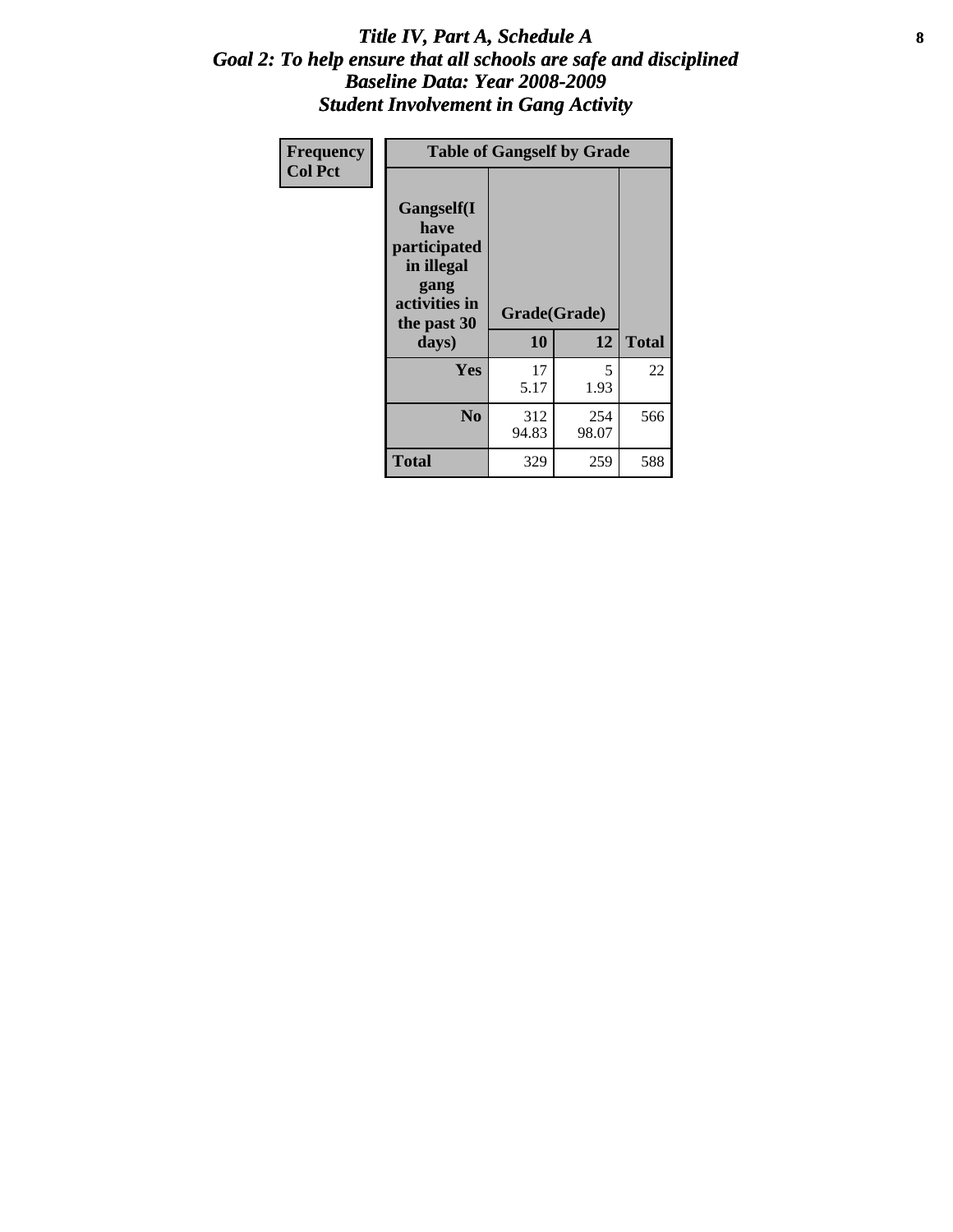# *Student Perception of School Safety* **9**

| <b>Frequency</b><br>Row Pct |
|-----------------------------|
|                             |

| <b>Table of Grade by Safeschool</b> |                                                        |                          |                             |                                    |              |  |  |
|-------------------------------------|--------------------------------------------------------|--------------------------|-----------------------------|------------------------------------|--------------|--|--|
|                                     | Safeschool (School is a place at which I feel<br>safe) |                          |                             |                                    |              |  |  |
| Grade(Grade)                        | <b>Strongly</b><br>Agree                               | <b>Somewhat</b><br>Agree | <b>Somewhat</b><br>Disagree | <b>Strongly</b><br><b>Disagree</b> | <b>Total</b> |  |  |
| 10                                  | 52<br>15.81                                            | 150<br>45.59             | 80<br>24.32                 | 47<br>14.29                        | 329          |  |  |
| 12                                  | 40<br>15.44                                            | 145<br>55.98             | 48<br>18.53                 | 26<br>10.04                        | 259          |  |  |
| <b>Total</b>                        | 92                                                     | 295                      | 128                         | 73                                 | 588          |  |  |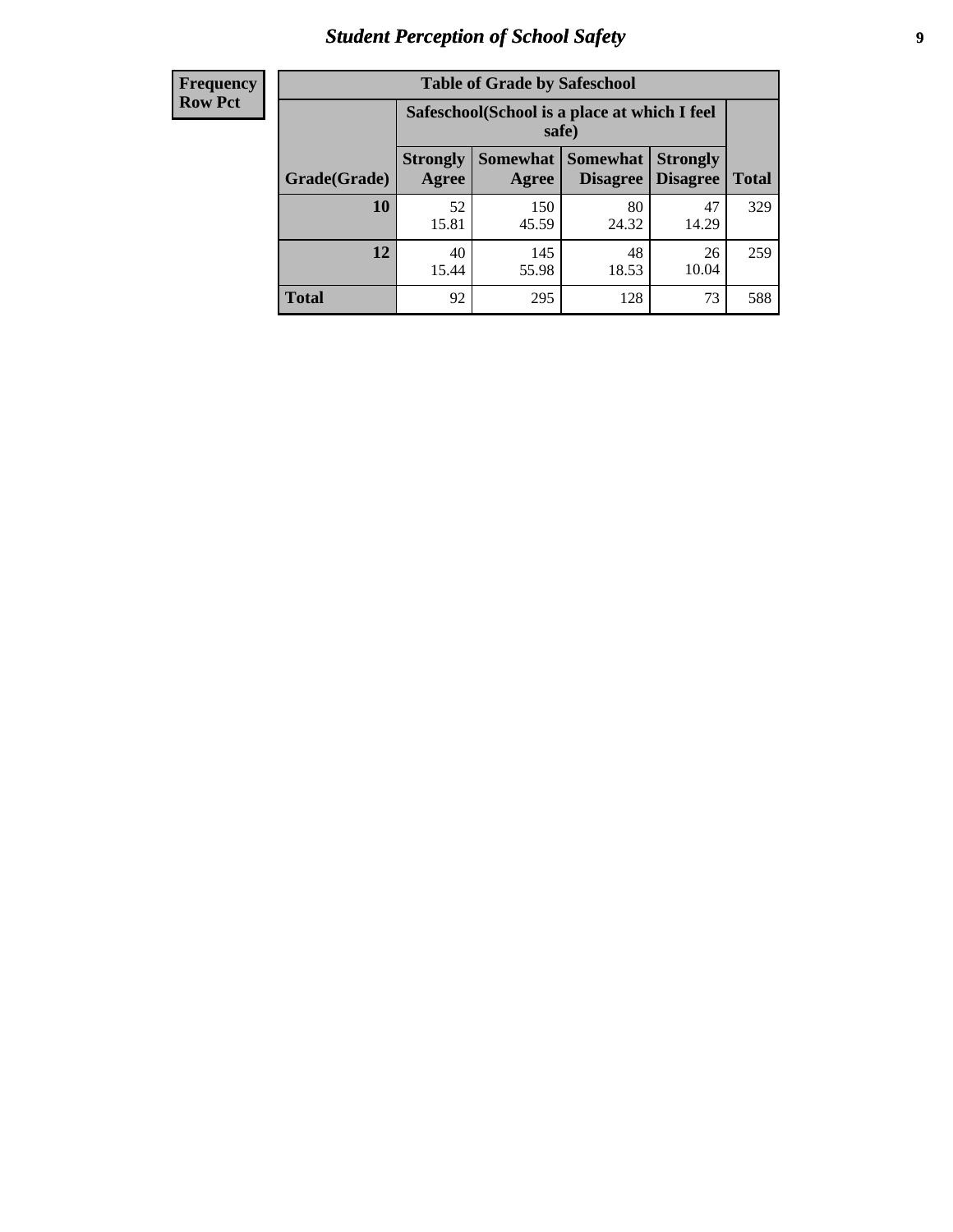### *Students Who Have Been Bullied* **10**

| <b>Frequency</b> |
|------------------|
| Row Pct          |

| <b>Table of Grade by Bullied</b> |                            |                                                                               |                        |                        |                        |                        |                   |       |
|----------------------------------|----------------------------|-------------------------------------------------------------------------------|------------------------|------------------------|------------------------|------------------------|-------------------|-------|
|                                  |                            | <b>Bullied</b> (I have been bullied by other<br>students in the past 30 days) |                        |                        |                        |                        |                   |       |
| Grade(Grade)                     | $\mathbf 0$<br><b>Days</b> | 1 or<br>2<br>days                                                             | 3 to<br>5<br>days      | 6 to<br>9<br>days      | 10<br>to<br>19<br>days | 20<br>to<br>29<br>days | All<br>30<br>days | Total |
| 10                               | 281<br>85.41               | 15<br>4.56                                                                    | 10<br>3.04             | 3<br>0.91              | 2.13                   | 5<br>1.52              | 8<br>2.43         | 329   |
| 12                               | 241<br>93.05               | 5<br>1.93                                                                     | $\mathfrak{D}$<br>0.77 | $\overline{2}$<br>0.77 | 3<br>1.16              | 2<br>0.77              | 4<br>1.54         | 259   |
| <b>Total</b>                     | 522                        | 20                                                                            | 12                     | 5                      | 10                     | 7                      | 12                | 588   |

 $\blacksquare$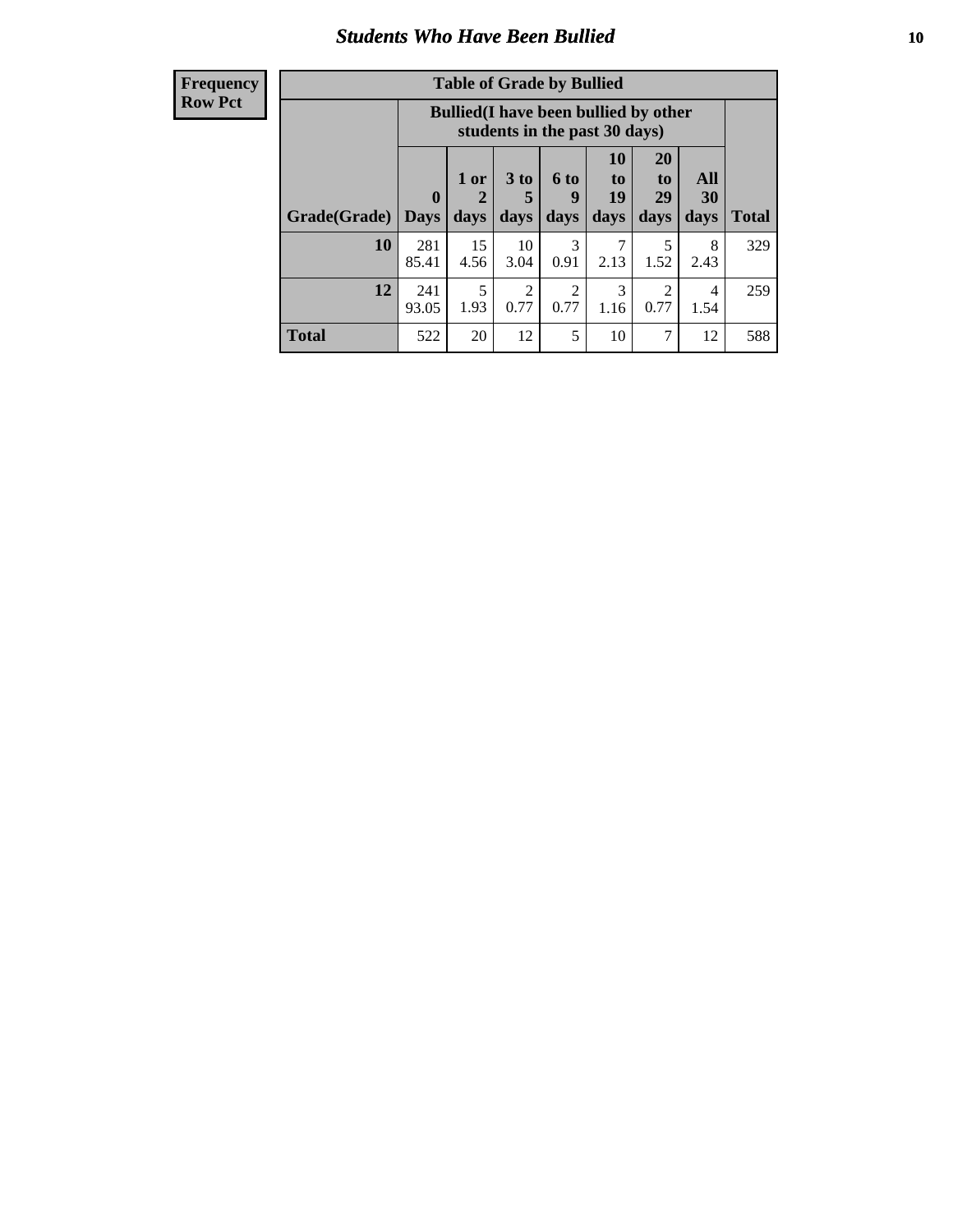### *School Climate* **11**

| Frequency      | <b>Table of SchoolClimate1 by Grade</b> |                    |              |              |  |  |  |
|----------------|-----------------------------------------|--------------------|--------------|--------------|--|--|--|
| <b>Col Pct</b> | SchoolClimate1(I<br>like school)        | Grade(Grade)<br>10 | 12           | <b>Total</b> |  |  |  |
|                | <b>Strongly Agree</b>                   | 33<br>10.03        | 25<br>9.65   | 58           |  |  |  |
|                | <b>Somewhat Agree</b>                   | 174<br>52.89       | 140<br>54.05 | 314          |  |  |  |
|                | <b>Somewhat Disagree</b>                | 70<br>21.28        | 57<br>22.01  | 127          |  |  |  |
|                | <b>Strongly Disagree</b>                | 52<br>15.81        | 37<br>14.29  | 89           |  |  |  |
|                | <b>Total</b>                            | 329                | 259          | 588          |  |  |  |

| Frequency<br>Col Pct |
|----------------------|

| <b>Table of SchoolClimate2 by Grade</b>           |                    |              |              |  |  |
|---------------------------------------------------|--------------------|--------------|--------------|--|--|
| SchoolClimate2(I<br>feel successful at<br>school) | Grade(Grade)<br>10 | 12           | <b>Total</b> |  |  |
| <b>Strongly Agree</b>                             | 86<br>26.14        | 66<br>25.48  | 152          |  |  |
| <b>Somewhat Agree</b>                             | 195<br>59.27       | 165<br>63.71 | 360          |  |  |
| <b>Somewhat Disagree</b>                          | 36<br>10.94        | 20<br>7.72   | 56           |  |  |
| <b>Strongly Disagree</b>                          | 12<br>3.65         | 8<br>3.09    | 20           |  |  |
| <b>Total</b>                                      | 329                | 259          | 588          |  |  |

| Frequency      | <b>Table of SchoolClimate3 by Grade</b>                               |                    |              |              |  |  |
|----------------|-----------------------------------------------------------------------|--------------------|--------------|--------------|--|--|
| <b>Col Pct</b> | SchoolClimate3(My<br>school has high<br>standards for<br>achievement) | Grade(Grade)<br>10 | 12           | <b>Total</b> |  |  |
|                | <b>Strongly Agree</b>                                                 | 107                | 59           | 166          |  |  |
|                |                                                                       | 32.52              | 22.78        |              |  |  |
|                | <b>Somewhat Agree</b>                                                 | 143<br>43.47       | 132<br>50.97 | 275          |  |  |
|                | <b>Somewhat Disagree</b>                                              | 52<br>15.81        | 48<br>18.53  | 100          |  |  |
|                | <b>Strongly Disagree</b>                                              | 27<br>8.21         | 20<br>7.72   | 47           |  |  |
|                | Total                                                                 | 329                | 259          | 588          |  |  |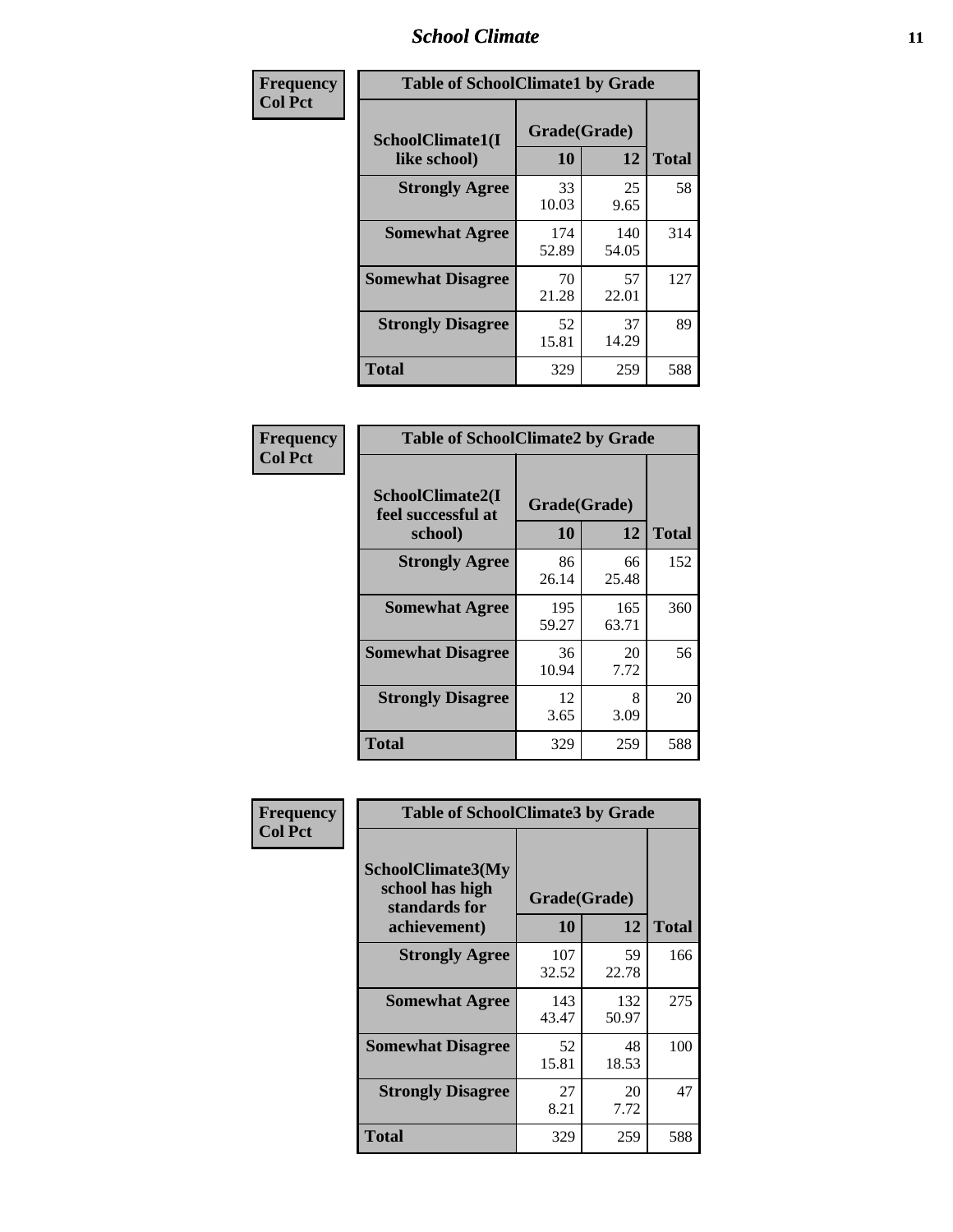### *School Climate* **12**

| Frequency      | <b>Table of SchoolClimate4 by Grade</b>                              |                           |             |              |  |
|----------------|----------------------------------------------------------------------|---------------------------|-------------|--------------|--|
| <b>Col Pct</b> | <b>SchoolClimate4(My</b><br>school sets clear<br>rules for behavior) | Grade(Grade)<br><b>10</b> | 12          | <b>Total</b> |  |
|                | <b>Strongly Agree</b>                                                | 145<br>44.07              | 92<br>35.52 | 237          |  |
|                | <b>Somewhat Agree</b>                                                | 109<br>33.13              | 97<br>37.45 | 206          |  |
|                | <b>Somewhat Disagree</b>                                             | 47<br>14.29               | 48<br>18.53 | 95           |  |
|                | <b>Strongly Disagree</b>                                             | 28<br>8.51                | 22<br>8.49  | 50           |  |
|                | Total                                                                | 329                       | 259         | 588          |  |

| <b>Table of SchoolClimate5 by Grade</b>                   |              |              |              |  |  |
|-----------------------------------------------------------|--------------|--------------|--------------|--|--|
| SchoolClimate5(I<br>know what to do in<br>an emergency at | Grade(Grade) |              |              |  |  |
| school)                                                   | 10           | 12           | <b>Total</b> |  |  |
| <b>Strongly Agree</b>                                     | 148<br>44.98 | 102<br>39.38 | 250          |  |  |
| <b>Somewhat Agree</b>                                     | 126<br>38.30 | 117<br>45.17 | 243          |  |  |
| <b>Somewhat Disagree</b>                                  | 30<br>9.12   | 30<br>11.58  | 60           |  |  |
| <b>Strongly Disagree</b>                                  | 25<br>7.60   | 10<br>3.86   | 35           |  |  |
| Total                                                     | 329          | 259          | 588          |  |  |

| Frequency      | <b>Table of SchoolClimate6 by Grade</b>                  |                    |              |              |  |
|----------------|----------------------------------------------------------|--------------------|--------------|--------------|--|
| <b>Col Pct</b> | <b>SchoolClimate6(Teachers</b><br>treat me with respect) | Grade(Grade)<br>10 | 12           | <b>Total</b> |  |
|                | <b>Strongly Agree</b>                                    | 78<br>23.71        | 65<br>25.10  | 143          |  |
|                | <b>Somewhat Agree</b>                                    | 151<br>45.90       | 105<br>40.54 | 256          |  |
|                | <b>Somewhat Disagree</b>                                 | 68<br>20.67        | 57<br>22.01  | 125          |  |
|                | <b>Strongly Disagree</b>                                 | 32<br>9.73         | 32<br>12.36  | 64           |  |
|                | <b>Total</b>                                             | 329                | 259          | 588          |  |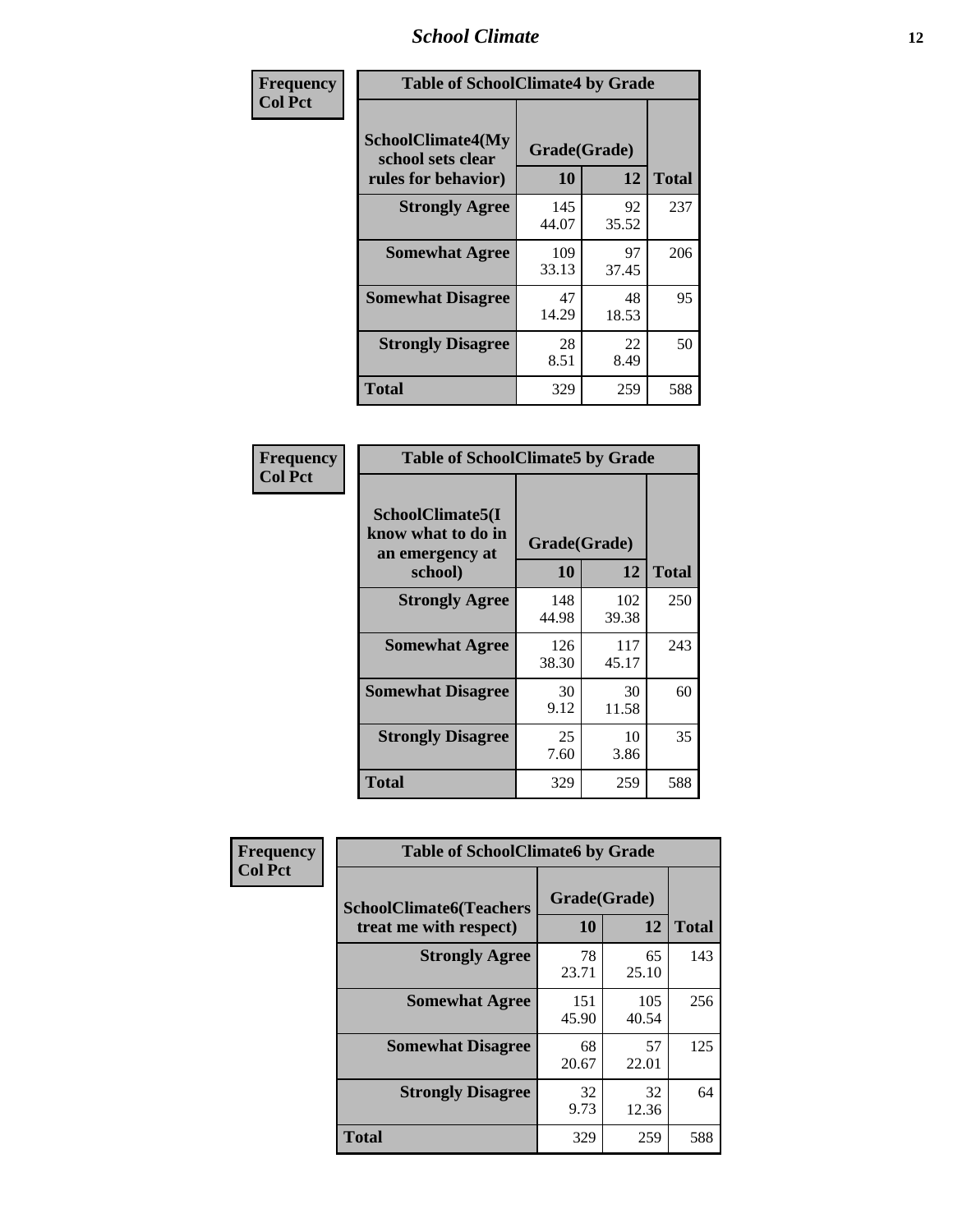### *School Climate* **13**

| Frequency      | <b>Table of SchoolClimate7 by Grade</b>                                       |                    |              |              |  |
|----------------|-------------------------------------------------------------------------------|--------------------|--------------|--------------|--|
| <b>Col Pct</b> | <b>SchoolClimate7(Behaviors</b><br>in my class allow the<br>teacher to teach) | Grade(Grade)<br>10 | <b>12</b>    | <b>Total</b> |  |
|                | <b>Strongly Agree</b>                                                         | 53<br>16.11        | 41<br>15.83  | 94           |  |
|                | <b>Somewhat Agree</b>                                                         | 160<br>48.63       | 158<br>61.00 | 318          |  |
|                | <b>Somewhat Disagree</b>                                                      | 88<br>26.75        | 45<br>17.37  | 133          |  |
|                | <b>Strongly Disagree</b>                                                      | 28<br>8.51         | 15<br>5.79   | 43           |  |
|                | <b>Total</b>                                                                  | 329                | 259          | 588          |  |

| Frequency      | <b>Table of SchoolClimate8 by Grade</b>                                              |                    |              |              |  |
|----------------|--------------------------------------------------------------------------------------|--------------------|--------------|--------------|--|
| <b>Col Pct</b> | <b>SchoolClimate8(Students</b><br>are frequently<br>recognized for good<br>behavior) | Grade(Grade)<br>10 | 12           | <b>Total</b> |  |
|                | <b>Strongly Agree</b>                                                                | 29<br>8.81         | 17<br>6.56   | 46           |  |
|                | <b>Somewhat Agree</b>                                                                | 111<br>33.74       | 94<br>36.29  | 205          |  |
|                | <b>Somewhat Disagree</b>                                                             | 114<br>34.65       | 101<br>39.00 | 215          |  |
|                | <b>Strongly Disagree</b>                                                             | 75<br>22.80        | 47<br>18.15  | 122          |  |
|                | <b>Total</b>                                                                         | 329                | 259          | 588          |  |

| Frequency      | <b>Table of SchoolClimate9 by Grade</b>                                           |                    |              |              |
|----------------|-----------------------------------------------------------------------------------|--------------------|--------------|--------------|
| <b>Col Pct</b> | SchoolClimate9(School<br>counselor would be<br>helpful if I needed<br>assistance) | Grade(Grade)<br>10 | 12           | <b>Total</b> |
|                | <b>Strongly Agree</b>                                                             | 158<br>48.02       | 108<br>41.70 | 266          |
|                | <b>Somewhat Agree</b>                                                             | 119<br>36.17       | 87<br>33.59  | 206          |
|                | <b>Somewhat Disagree</b>                                                          | 31<br>9.42         | 33<br>12.74  | 64           |
|                | <b>Strongly Disagree</b>                                                          | 21<br>6.38         | 31<br>11.97  | 52           |
|                | Total                                                                             | 329                | 259          | 588          |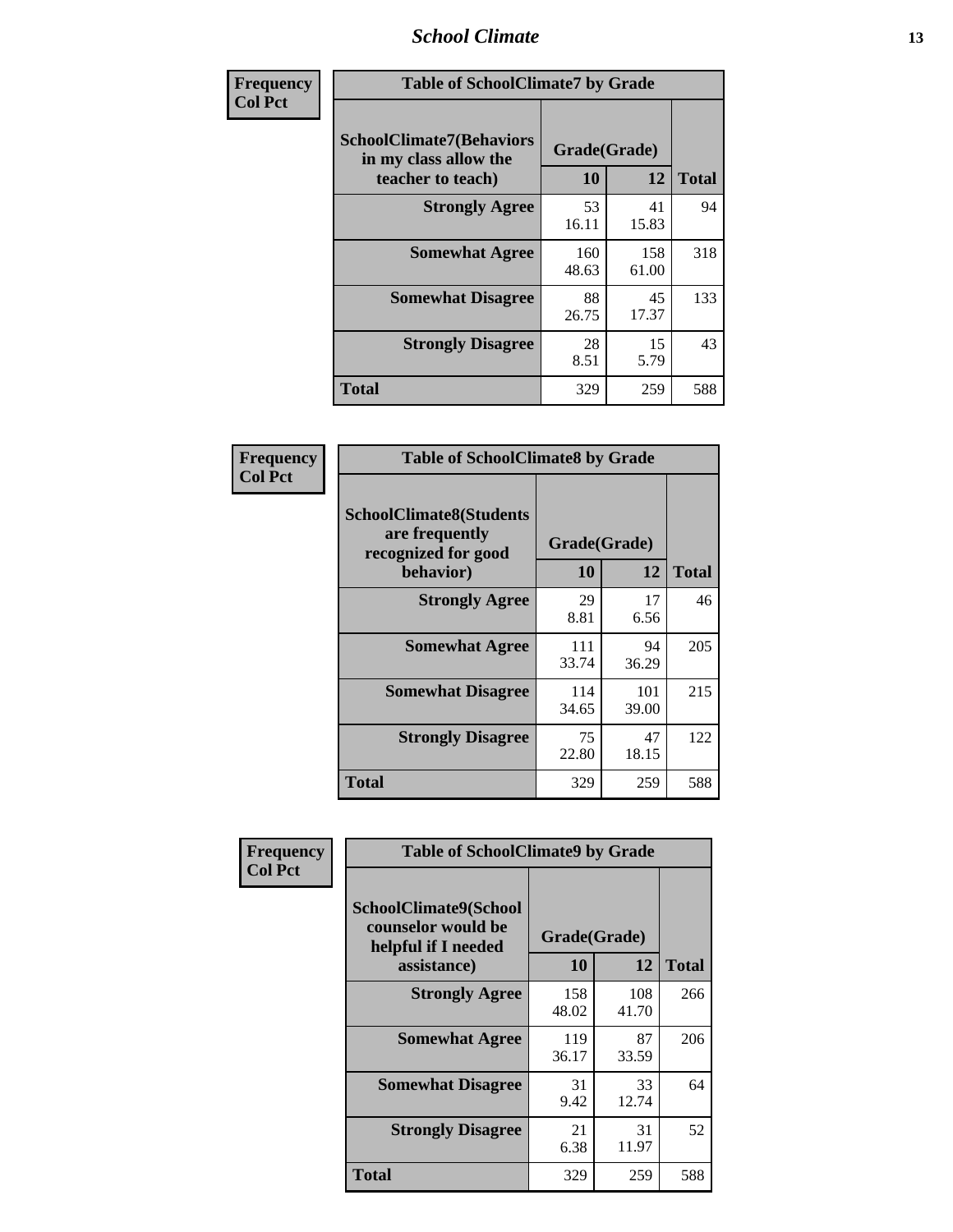### *Reasons for Dropping Out* **14**

| Frequency      | <b>Table of Dropoutreason by Grade</b>                                   |                    |              |              |
|----------------|--------------------------------------------------------------------------|--------------------|--------------|--------------|
| <b>Col Pct</b> | Dropoutreason(If<br>I dropped out the<br>reason would<br>most likely be) | Grade(Grade)<br>10 | 12           | <b>Total</b> |
|                | Won't Drop out                                                           | 193<br>58.66       | 147<br>56.76 | 340          |
|                | <b>Bored</b>                                                             | 45<br>13.68        | 38<br>14.67  | 83           |
|                | <b>Family Reasons</b>                                                    | 23<br>6.99         | 17<br>6.56   | 40           |
|                | <b>Being Bullied</b>                                                     | 10<br>3.04         | 4<br>1.54    | 14           |
|                | <b>Other</b>                                                             | 58<br>17.63        | 53<br>20.46  | 111          |
|                | <b>Total</b>                                                             | 329                | 259          | 588          |

| Frequency<br><b>Col Pct</b> | <b>Table of Dropout by Grade</b>                                       |                    |              |              |  |
|-----------------------------|------------------------------------------------------------------------|--------------------|--------------|--------------|--|
|                             | Dropout(I<br>have<br>thought<br>about<br>dropping<br>out of<br>school) | Grade(Grade)<br>10 | 12           | <b>Total</b> |  |
|                             |                                                                        |                    |              |              |  |
|                             | Yes                                                                    | 96<br>29.18        | 70<br>27.03  | 166          |  |
|                             |                                                                        |                    |              |              |  |
|                             | N <sub>0</sub>                                                         | 233<br>70.82       | 189<br>72.97 | 422          |  |
|                             | <b>Total</b>                                                           | 329                | 259          | 588          |  |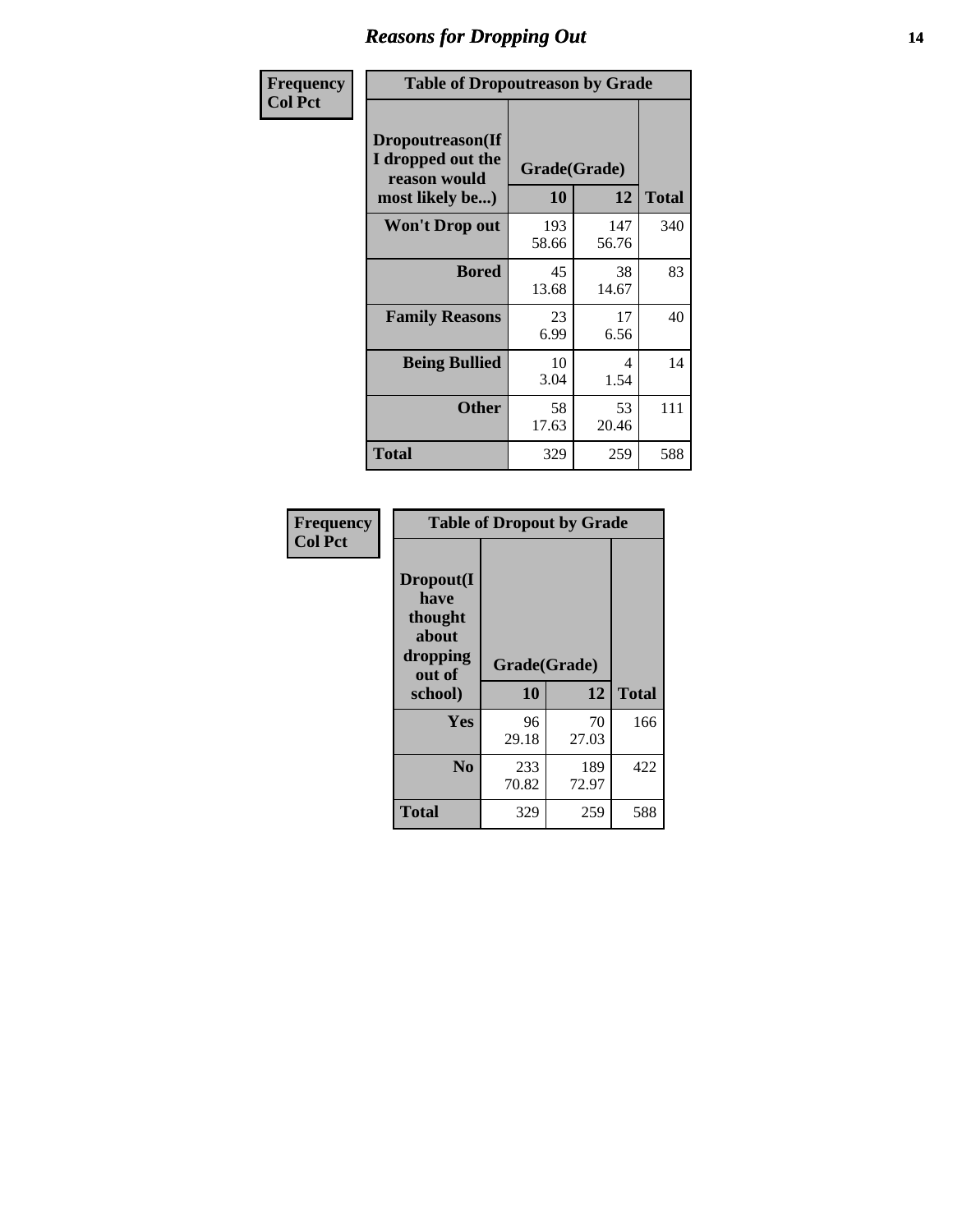*School Safety* **15**

| Frequency      | <b>Table of Gangself by Grade</b>                                                                 |                    |              |              |
|----------------|---------------------------------------------------------------------------------------------------|--------------------|--------------|--------------|
| <b>Col Pct</b> | Gangself(I<br>have<br>participated<br>in illegal<br>gang<br>activities in<br>the past 30<br>days) | Grade(Grade)<br>10 | 12           | <b>Total</b> |
|                | Yes                                                                                               | 17<br>5.17         | 5<br>1.93    | 22           |
|                | N <sub>0</sub>                                                                                    | 312<br>94.83       | 254<br>98.07 | 566          |
|                | <b>Total</b>                                                                                      | 329                | 259          | 588          |

| Frequency<br><b>Col Pct</b> | <b>Table of Gangpeers by Grade</b>                                                                                             |                    |              |              |  |  |  |  |  |
|-----------------------------|--------------------------------------------------------------------------------------------------------------------------------|--------------------|--------------|--------------|--|--|--|--|--|
|                             | <b>Gangpeers</b> (I<br>have friends<br>who have<br>participated<br>in illegal<br>gang<br>activities in<br>the past 30<br>days) | Grade(Grade)<br>10 | 12           | <b>Total</b> |  |  |  |  |  |
|                             | <b>Yes</b>                                                                                                                     | 55<br>16.72        | 30<br>11.58  | 85           |  |  |  |  |  |
|                             | N <sub>0</sub>                                                                                                                 | 274<br>83.28       | 229<br>88.42 | 503          |  |  |  |  |  |
|                             | <b>Total</b>                                                                                                                   | 329                | 259          | 588          |  |  |  |  |  |

| Frequency      | <b>Table of Pickedon by Grade</b>                                  |              |             |              |  |  |  |  |  |  |
|----------------|--------------------------------------------------------------------|--------------|-------------|--------------|--|--|--|--|--|--|
| <b>Col Pct</b> | <b>Pickedon(I have</b><br>been picked on or<br>teased at school in | Grade(Grade) |             |              |  |  |  |  |  |  |
|                | the past 30 days)                                                  | 10           | 12          | <b>Total</b> |  |  |  |  |  |  |
|                | <b>Strongly Agree</b>                                              | 44<br>13.37  | 20<br>7.72  | 64           |  |  |  |  |  |  |
|                | <b>Somewhat Agree</b>                                              | 57<br>17.33  | 35<br>13.51 | 92           |  |  |  |  |  |  |
|                | <b>Somewhat Disagree</b>                                           | 53<br>16.11  | 45<br>17.37 | 98           |  |  |  |  |  |  |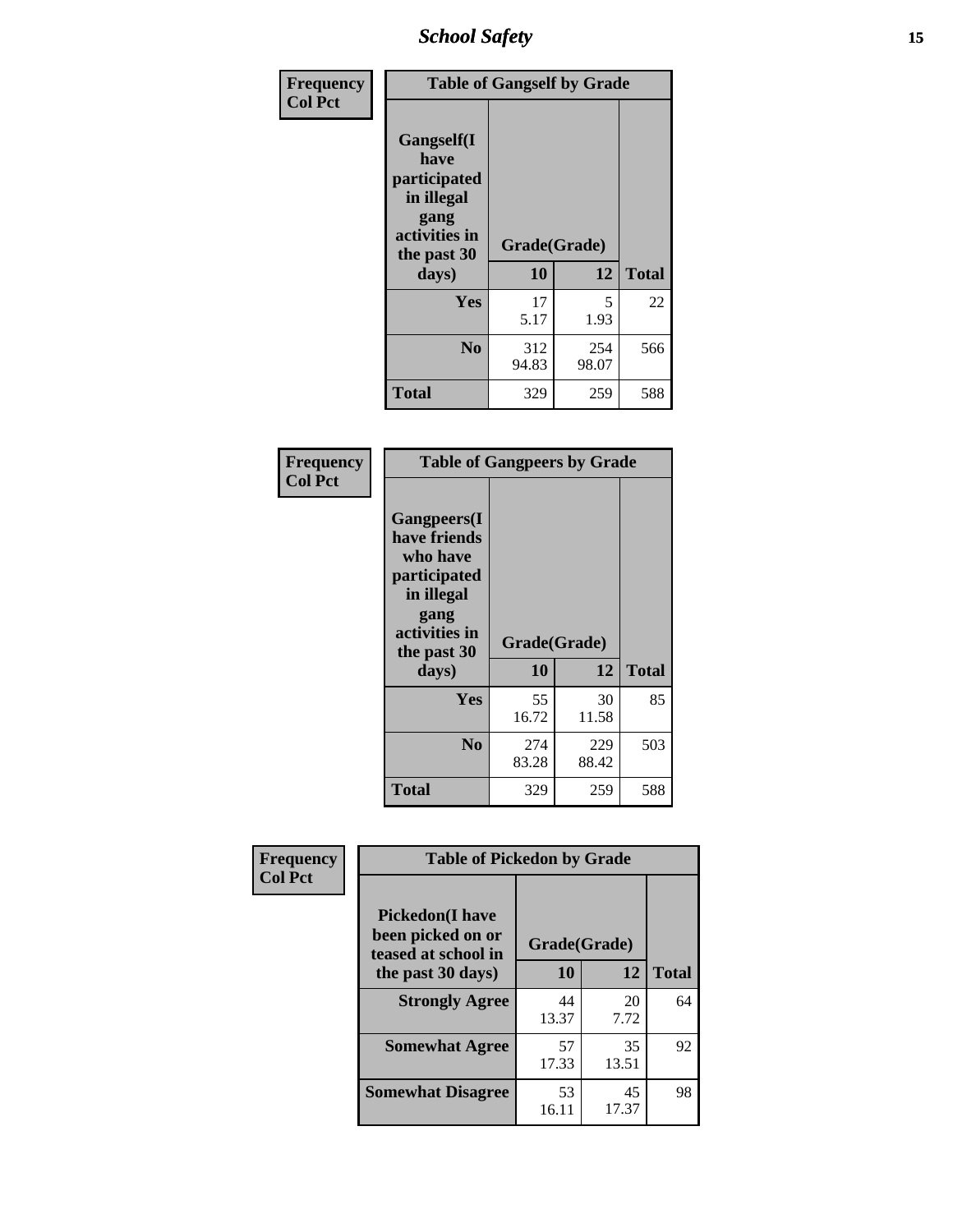# *School Safety* **16**

| Frequency      | <b>Table of Pickedon by Grade</b>                                                        |                    |              |     |
|----------------|------------------------------------------------------------------------------------------|--------------------|--------------|-----|
| <b>Col Pct</b> | <b>Pickedon</b> (I have<br>been picked on or<br>teased at school in<br>the past 30 days) | Grade(Grade)<br>10 | <b>Total</b> |     |
|                | <b>Strongly Disagree</b>                                                                 | 175<br>53.19       | 159<br>61.39 | 334 |
|                | Total                                                                                    | 329                | 259          | 588 |

| Frequency      | <b>Table of Safeschool by Grade</b>                      |                    |              |              |  |  |  |  |  |
|----------------|----------------------------------------------------------|--------------------|--------------|--------------|--|--|--|--|--|
| <b>Col Pct</b> | Safeschool(School<br>is a place at which I<br>feel safe) | Grade(Grade)<br>10 | 12           | <b>Total</b> |  |  |  |  |  |
|                | <b>Strongly Agree</b>                                    | 52<br>15.81        | 40<br>15.44  | 92           |  |  |  |  |  |
|                | <b>Somewhat Agree</b>                                    | 150<br>45.59       | 145<br>55.98 | 295          |  |  |  |  |  |
|                | <b>Somewhat Disagree</b>                                 | 80<br>24.32        | 48<br>18.53  | 128          |  |  |  |  |  |
|                | <b>Strongly Disagree</b>                                 | 47<br>14.29        | 26<br>10.04  | 73           |  |  |  |  |  |
|                | Total                                                    | 329                | 259          | 588          |  |  |  |  |  |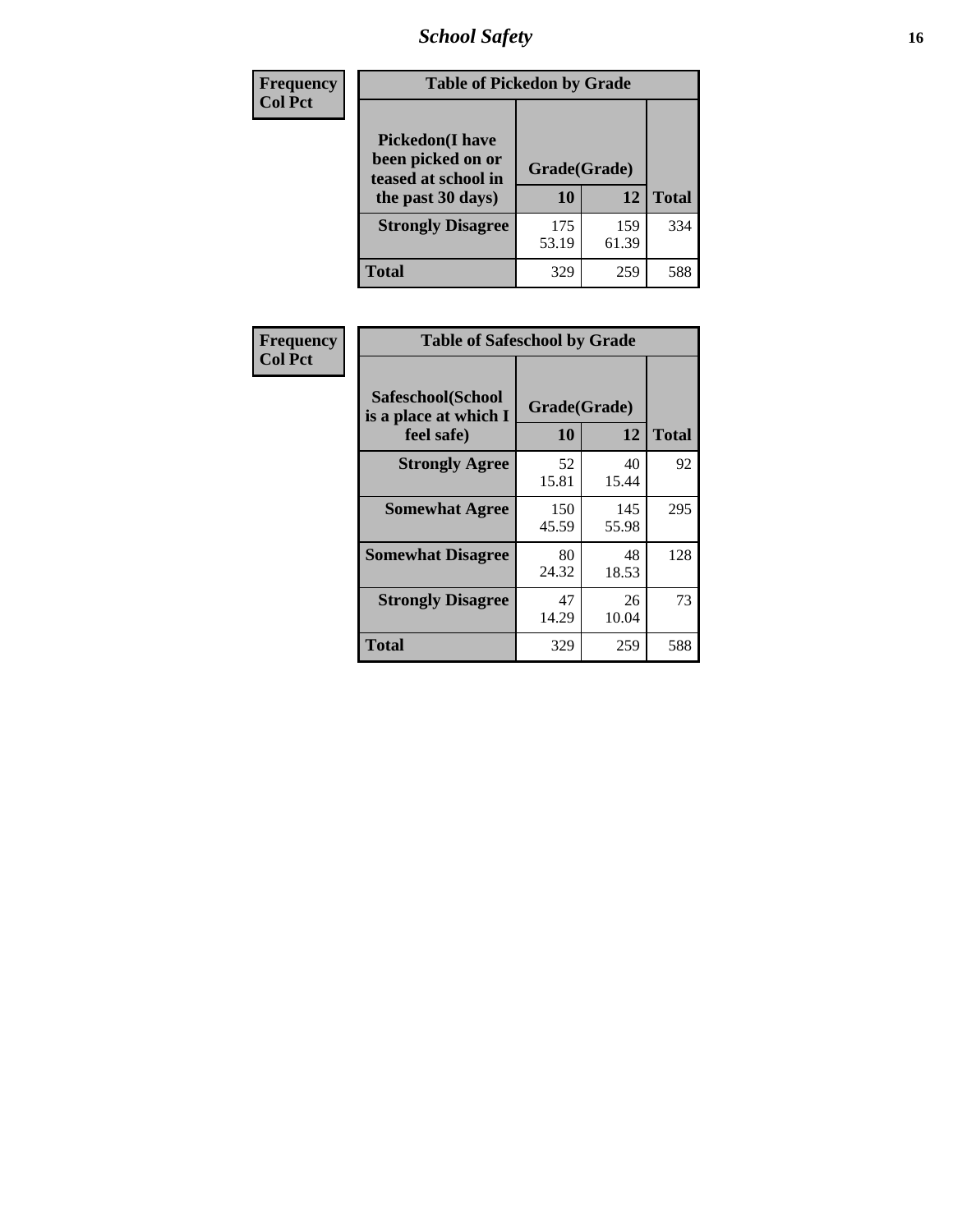*School Safety* **17**

| Frequency      |
|----------------|
| <b>Row Pct</b> |

| <b>Table of Grade by Bullied</b> |                        |                                                                               |                              |                          |                        |                        |                          |              |  |  |  |
|----------------------------------|------------------------|-------------------------------------------------------------------------------|------------------------------|--------------------------|------------------------|------------------------|--------------------------|--------------|--|--|--|
|                                  |                        | <b>Bullied</b> (I have been bullied by other<br>students in the past 30 days) |                              |                          |                        |                        |                          |              |  |  |  |
| Grade(Grade)                     | $\mathbf{0}$<br>  Days | $1$ or<br>days                                                                | 3 <sub>to</sub><br>5<br>days | <b>6 to</b><br>9<br>days | 10<br>to<br>19<br>days | 20<br>to<br>29<br>days | <b>All</b><br>30<br>days | <b>Total</b> |  |  |  |
| 10                               | 281<br>85.41           | 15<br>4.56                                                                    | 10<br>3.04                   | 3<br>0.91                | 2.13                   | 5<br>1.52              | 8<br>2.43                | 329          |  |  |  |
| 12                               | 241<br>93.05           | 5<br>1.93                                                                     | 2<br>0.77                    | 2<br>0.77                | 3<br>1.16              | 2<br>0.77              | 4<br>1.54                | 259          |  |  |  |
| <b>Total</b>                     | 522                    | 20                                                                            | 12                           | 5                        | 10                     | 7                      | 12                       | 588          |  |  |  |

| <b>Frequency</b> |  |
|------------------|--|
| Row Pct          |  |

| <b>Table of Grade by Bulliedothers</b>                         |              |                |                              |                   |                        |                               |                   |              |  |  |  |
|----------------------------------------------------------------|--------------|----------------|------------------------------|-------------------|------------------------|-------------------------------|-------------------|--------------|--|--|--|
| <b>Bulliedothers</b> (I bullied others in the past<br>30 days) |              |                |                              |                   |                        |                               |                   |              |  |  |  |
| <b>Grade</b> (Grade) Days                                      | $\mathbf 0$  | $1$ or<br>days | 3 <sub>to</sub><br>5<br>days | 6 to<br>9<br>days | 10<br>to<br>19<br>days | <b>20</b><br>to<br>29<br>days | All<br>30<br>days | <b>Total</b> |  |  |  |
| 10                                                             | 303<br>92.10 | 2.13           | 5<br>1.52                    | 5<br>1.52         | 4<br>1.22              | 2<br>0.61                     | 3<br>0.91         | 329          |  |  |  |
| 12                                                             | 240<br>92.66 | 5<br>1.93      | 4<br>1.54                    | 0.39              | $\mathfrak{D}$<br>0.77 | 3<br>1.16                     | 4<br>1.54         | 259          |  |  |  |
| <b>Total</b>                                                   | 543          | 12             | 9                            | 6                 | 6                      | 5                             |                   | 588          |  |  |  |

| Frequency      | <b>Table of Grade by Weaponschool</b> |              |                        |                                                                   |                  |                        |                        |                        |              |  |
|----------------|---------------------------------------|--------------|------------------------|-------------------------------------------------------------------|------------------|------------------------|------------------------|------------------------|--------------|--|
| <b>Row Pct</b> |                                       |              |                        | Weaponschool(I brought a weapon to<br>school in the past 30 days) |                  |                        |                        |                        |              |  |
|                |                                       | $\mathbf{0}$ | $1$ or                 | 3 <sub>to</sub>                                                   | 6 to<br>9        | <b>10</b><br>to<br>19  | <b>20</b><br>to<br>29  | <b>All</b><br>30       |              |  |
|                | Grade(Grade)   Days                   |              | days                   | days                                                              | days             | days                   | days                   | days                   | <b>Total</b> |  |
|                | 10                                    | 319<br>96.96 | $\mathfrak{D}$<br>0.61 | 0.30                                                              | $\Omega$<br>0.00 | $\mathfrak{D}$<br>0.61 | $\mathfrak{D}$<br>0.61 | $\mathcal{F}$<br>0.91  | 329          |  |
|                | 12                                    | 253<br>97.68 | 0.39                   | 0<br>0.00                                                         | 0.39             | 0.39                   | 0.39                   | $\overline{2}$<br>0.77 | 259          |  |
|                | <b>Total</b>                          | 572          | 3                      |                                                                   |                  | 3                      | 3                      | 5                      | 588          |  |

ï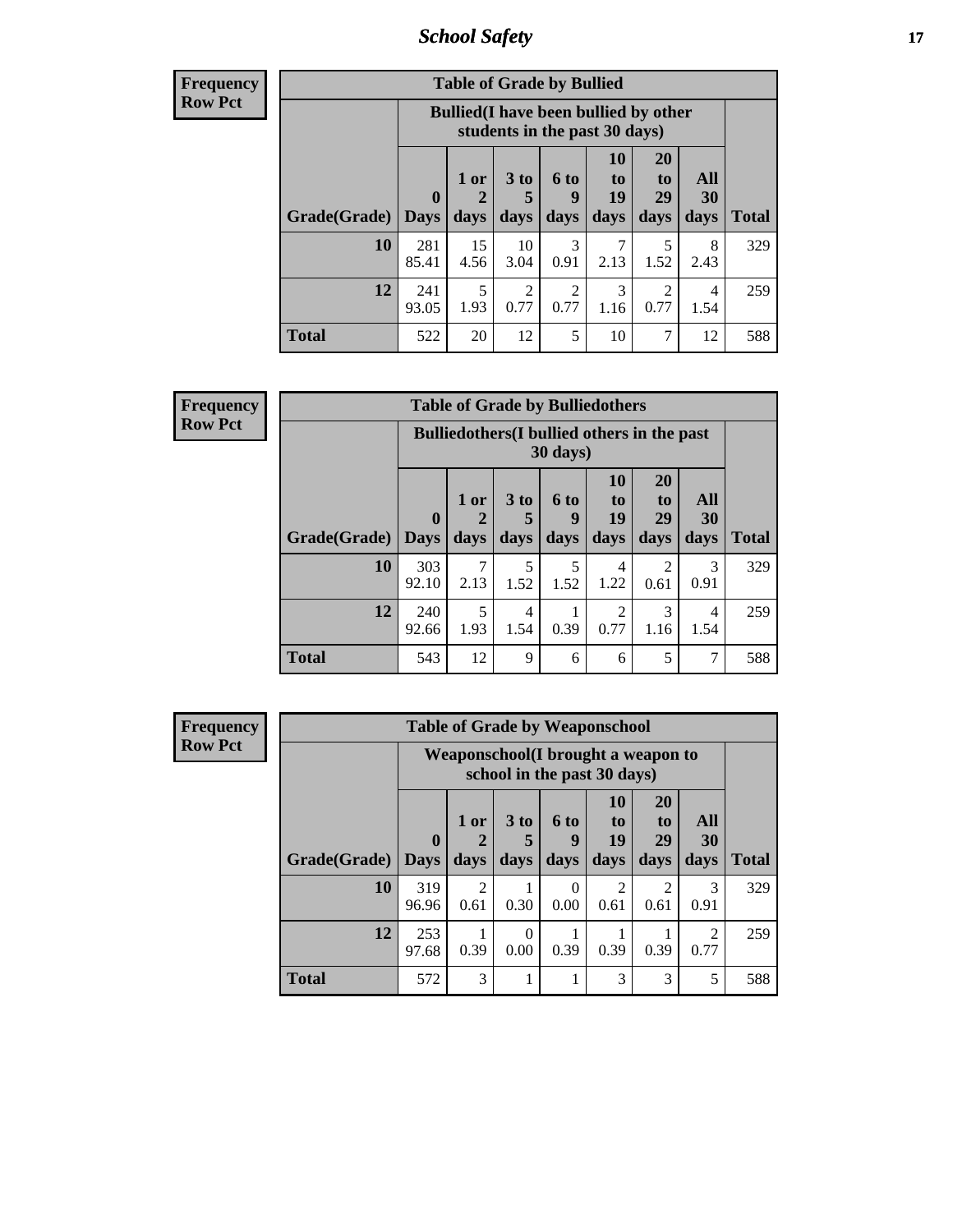*School Safety* **18**

| <b>Frequency</b> | <b>Table of Grade by Absentunsafe</b> |              |                             |                              |                                                                            |                                    |                   |              |  |  |
|------------------|---------------------------------------|--------------|-----------------------------|------------------------------|----------------------------------------------------------------------------|------------------------------------|-------------------|--------------|--|--|
| <b>Row Pct</b>   |                                       |              |                             | days)                        | Absentunsafe (I have missed school<br>because I felt unsafe in the past 30 |                                    |                   |              |  |  |
|                  | Grade(Grade)   Days                   | $\mathbf 0$  | 1 or<br>$\mathbf 2$<br>days | 3 <sub>to</sub><br>5<br>days | 10<br>to<br>19<br>days                                                     | 20<br>t <sub>0</sub><br>29<br>days | All<br>30<br>days | <b>Total</b> |  |  |
|                  | 10                                    | 313<br>95.14 | 9<br>2.74                   | 0.30                         | 0.30                                                                       | 0.61                               | 3<br>0.91         | 329          |  |  |
|                  | 12                                    | 253<br>97.68 | 0.39                        | $\mathcal{R}$<br>1.16        | 0.39                                                                       | 0.39                               | $\Omega$<br>0.00  | 259          |  |  |
|                  | <b>Total</b>                          | 566          | 10                          | 4                            | $\overline{c}$                                                             | 3                                  | 3                 | 588          |  |  |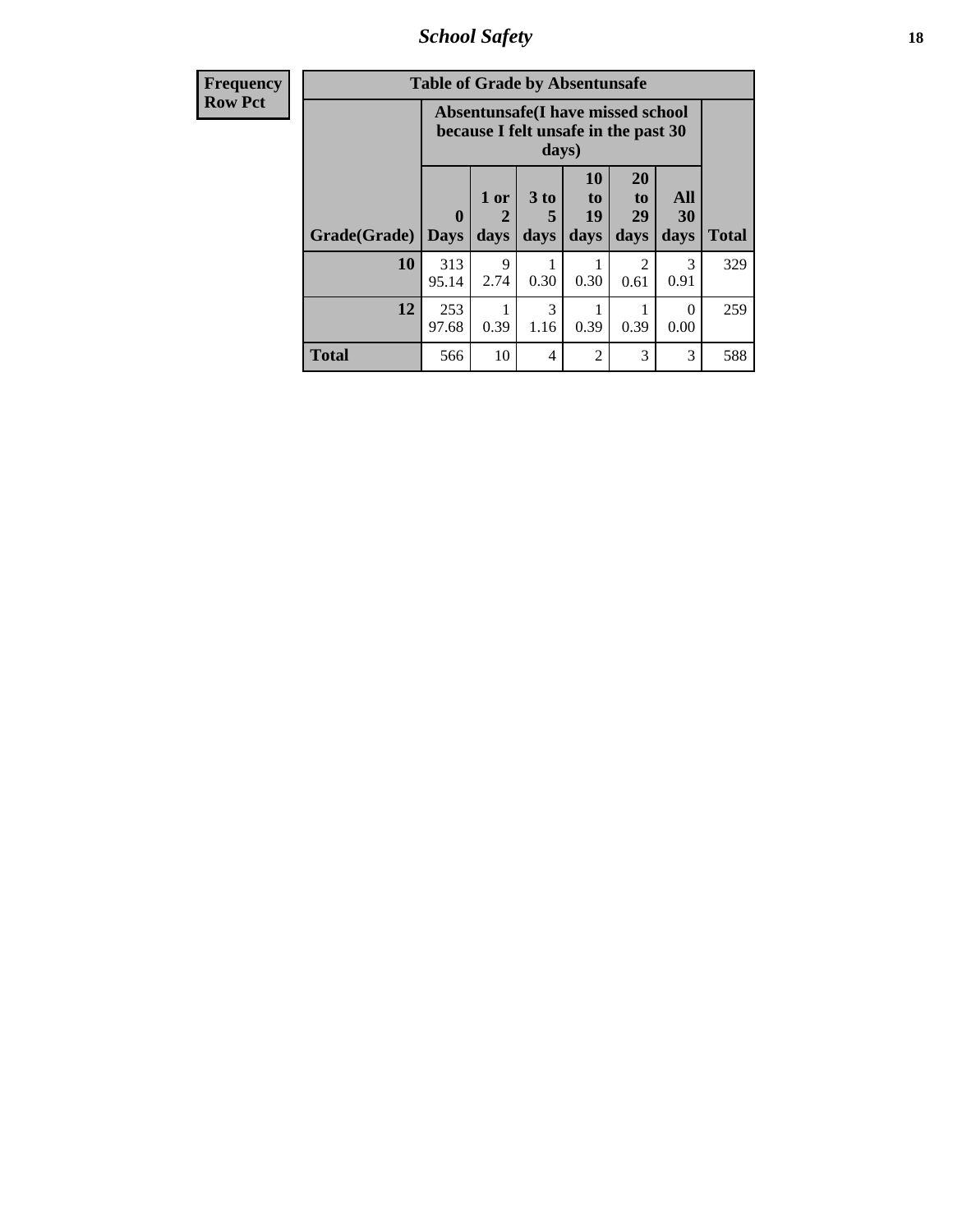# *Drug Use During Last 30 Days* **19**

#### **Frequency Row Pct**

| <b>Table of Grade by Alcohol</b> |                                 |                                     |                 |               |                 |               |                     |       |  |  |  |
|----------------------------------|---------------------------------|-------------------------------------|-----------------|---------------|-----------------|---------------|---------------------|-------|--|--|--|
|                                  |                                 | Alcohol (Alcohol use, past 30 days) |                 |               |                 |               |                     |       |  |  |  |
| Grade(Grade)                     | <b>Did</b><br>not<br><b>use</b> | $1 - 2$<br>days                     | $3 - 5$<br>days | $6-9$<br>days | $10-19$<br>days | 20-29<br>days | <b>Every</b><br>day | Total |  |  |  |
| 10                               | 245<br>74.47                    | 19<br>5.78                          | 14<br>4.26      | 20<br>6.08    | 11<br>3.34      | 8<br>2.43     | 12<br>3.65          | 329   |  |  |  |
| 12                               | 175<br>67.57                    | 35<br>13.51                         | 17<br>6.56      | 9<br>3.47     | 13<br>5.02      | 5<br>1.93     | 5<br>1.93           | 259   |  |  |  |
| <b>Total</b>                     | 420                             | 54                                  | 31              | 29            | 24              | 13            | 17                  | 588   |  |  |  |

#### **Frequency Row Pct**

| <b>Table of Grade by Cigarettes</b> |                                 |                                                                                                                         |           |           |           |           |            |     |  |  |  |
|-------------------------------------|---------------------------------|-------------------------------------------------------------------------------------------------------------------------|-----------|-----------|-----------|-----------|------------|-----|--|--|--|
|                                     |                                 | Cigarettes (Smoking tobacco use,<br>past 30 days)                                                                       |           |           |           |           |            |     |  |  |  |
| Grade(Grade)                        | <b>Did</b><br>not<br><b>use</b> | $10-19$<br>$6-9$<br>20-29<br>$3 - 5$<br>$1 - 2$<br>Every<br><b>Total</b><br>days<br>day<br>days<br>days<br>days<br>days |           |           |           |           |            |     |  |  |  |
| 10                                  | 283<br>86.02                    | 22<br>6.69                                                                                                              | 3<br>0.91 | 4<br>1.22 | 4<br>1.22 | 5<br>1.52 | 8<br>2.43  | 329 |  |  |  |
| 12                                  | 203<br>78.38                    | 23<br>8.88                                                                                                              | 9<br>3.47 | 3<br>1.16 | 4<br>1.54 | 3<br>1.16 | 14<br>5.41 | 259 |  |  |  |
| <b>Total</b>                        | 486                             | 45                                                                                                                      | 12        | 7         | 8         | 8         | 22         | 588 |  |  |  |

**Frequency Row Pct**

| <b>Table of Grade by Smokeless</b> |                                 |                                                         |                        |                        |                 |                 |              |              |  |  |  |  |
|------------------------------------|---------------------------------|---------------------------------------------------------|------------------------|------------------------|-----------------|-----------------|--------------|--------------|--|--|--|--|
|                                    |                                 | <b>Smokeless</b> (Chewing tobacco use,<br>past 30 days) |                        |                        |                 |                 |              |              |  |  |  |  |
| Grade(Grade)                       | <b>Did</b><br>not<br><b>use</b> | $1 - 2$<br>days                                         | $3 - 5$<br>days        | $6 - 9$<br>days        | $10-19$<br>days | $20-29$<br>days | Every<br>day | <b>Total</b> |  |  |  |  |
| 10                                 | 297<br>90.27                    | 16<br>4.86                                              | $\overline{c}$<br>0.61 | $\overline{c}$<br>0.61 | 0.30            | 6<br>1.82       | 5<br>1.52    | 329          |  |  |  |  |
| 12                                 | 232<br>89.58                    | 10<br>3.86                                              | 2<br>0.77              | 0.39                   | 3<br>1.16       | 3<br>1.16       | 8<br>3.09    | 259          |  |  |  |  |
| <b>Total</b>                       | 529                             | 26                                                      | 4                      | 3                      | 4               | 9               | 13           | 588          |  |  |  |  |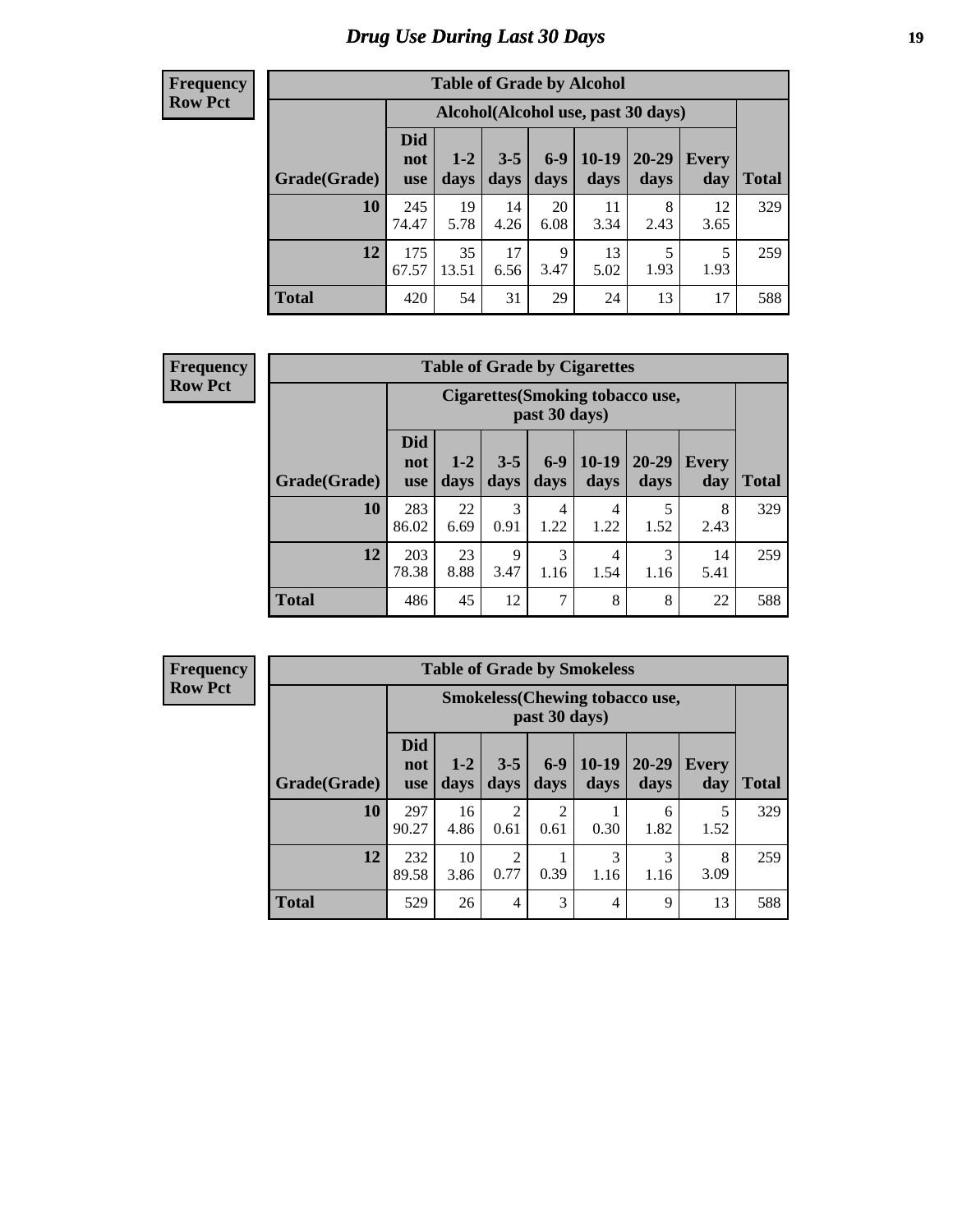| <b>Table of Grade by Marijuana</b> |                                 |                                         |                 |                  |                 |               |              |              |  |  |  |  |
|------------------------------------|---------------------------------|-----------------------------------------|-----------------|------------------|-----------------|---------------|--------------|--------------|--|--|--|--|
|                                    |                                 | Marijuana (Marijuana use, past 30 days) |                 |                  |                 |               |              |              |  |  |  |  |
| Grade(Grade)                       | <b>Did</b><br>not<br><b>use</b> | $1 - 2$<br>days                         | $3 - 5$<br>days | $6 - 9$<br>days  | $10-19$<br>days | 20-29<br>days | Every<br>day | <b>Total</b> |  |  |  |  |
| 10                                 | 294<br>89.36                    | 9<br>2.74                               | 3<br>0.91       | 0.30             | 8<br>2.43       | 4<br>1.22     | 10<br>3.04   | 329          |  |  |  |  |
| 12                                 | 240<br>92.66                    | 6<br>2.32                               | 3<br>1.16       | $\theta$<br>0.00 | 3<br>1.16       | 0<br>0.00     | 7<br>2.70    | 259          |  |  |  |  |
| <b>Total</b>                       | 534                             | 15                                      | 6               | 1                | 11              | 4             | 17           | 588          |  |  |  |  |

| <b>Frequency</b> | <b>Table of Grade by Cocaine</b> |                                     |                 |                 |                  |                   |                     |              |  |
|------------------|----------------------------------|-------------------------------------|-----------------|-----------------|------------------|-------------------|---------------------|--------------|--|
| <b>Row Pct</b>   |                                  | Cocaine (Cocaine use, past 30 days) |                 |                 |                  |                   |                     |              |  |
|                  | Grade(Grade)                     | <b>Did</b><br>not<br><b>use</b>     | $1 - 2$<br>days | $3 - 5$<br>days | $6-9$<br>days    | $20 - 29$<br>days | <b>Every</b><br>day | <b>Total</b> |  |
|                  | 10                               | 321<br>97.57                        | 0.30            | 0<br>0.00       | $\Omega$<br>0.00 | 3<br>0.91         | 4<br>1.22           | 329          |  |
|                  | 12                               | 251<br>96.91                        | 4<br>1.54       | 0.39            | 0.39             | $\Omega$<br>0.00  | 2<br>0.77           | 259          |  |
|                  | <b>Total</b>                     | 572                                 | 5               |                 |                  | 3                 | 6                   | 588          |  |

| <b>Frequency</b> |
|------------------|
| <b>Row Pct</b>   |

r

| <b>Table of Grade by Inhalants</b> |                          |               |                  |                                        |                        |                       |              |  |  |  |  |
|------------------------------------|--------------------------|---------------|------------------|----------------------------------------|------------------------|-----------------------|--------------|--|--|--|--|
|                                    |                          |               |                  | Inhalants (Inhalant use, past 30 days) |                        |                       |              |  |  |  |  |
| Grade(Grade)                       | <b>Did</b><br>not<br>use | $1-2$<br>days | $6-9$<br>days    | $10-19$<br>days                        | $20 - 29$<br>days      | <b>Every</b><br>day   | <b>Total</b> |  |  |  |  |
| 10                                 | 319<br>96.96             | 3<br>0.91     | $\theta$<br>0.00 | $\mathcal{D}$<br>0.61                  | 3<br>0.91              | $\mathcal{D}$<br>0.61 | 329          |  |  |  |  |
| 12                                 | 253<br>97.68             | 0.39          | 0.39             | $\left($<br>0.00                       | $\overline{2}$<br>0.77 | 2<br>0.77             | 259          |  |  |  |  |
| <b>Total</b>                       | 572                      | 4             |                  | $\overline{2}$                         | 5                      | 4                     | 588          |  |  |  |  |

| <b>Frequency</b> |
|------------------|
| <b>Row Pct</b>   |

| <b>Table of Grade by Steroids</b> |                          |                                      |                 |               |                  |                   |                        |       |  |  |  |
|-----------------------------------|--------------------------|--------------------------------------|-----------------|---------------|------------------|-------------------|------------------------|-------|--|--|--|
|                                   |                          | Steroids (Steroid use, past 30 days) |                 |               |                  |                   |                        |       |  |  |  |
| Grade(Grade)                      | Did<br>not<br><b>use</b> | $1-2$<br>days                        | $3 - 5$<br>days | $6-9$<br>days | $10-19$<br>days  | $20 - 29$<br>days | Every<br>day           | Total |  |  |  |
| 10                                | 318<br>96.66             | 3<br>0.91                            | 0.30            | 2<br>0.61     | 0.30             | 0.30              | 0.91                   | 329   |  |  |  |
| 12                                | 252<br>97.30             | 2<br>0.77                            | 0.39            | 0.39          | $\theta$<br>0.00 | 0.39              | $\mathfrak{D}$<br>0.77 | 259   |  |  |  |
| <b>Total</b>                      | 570                      | 5                                    | $\overline{2}$  | 3             | 1                | 2                 | 5                      | 588   |  |  |  |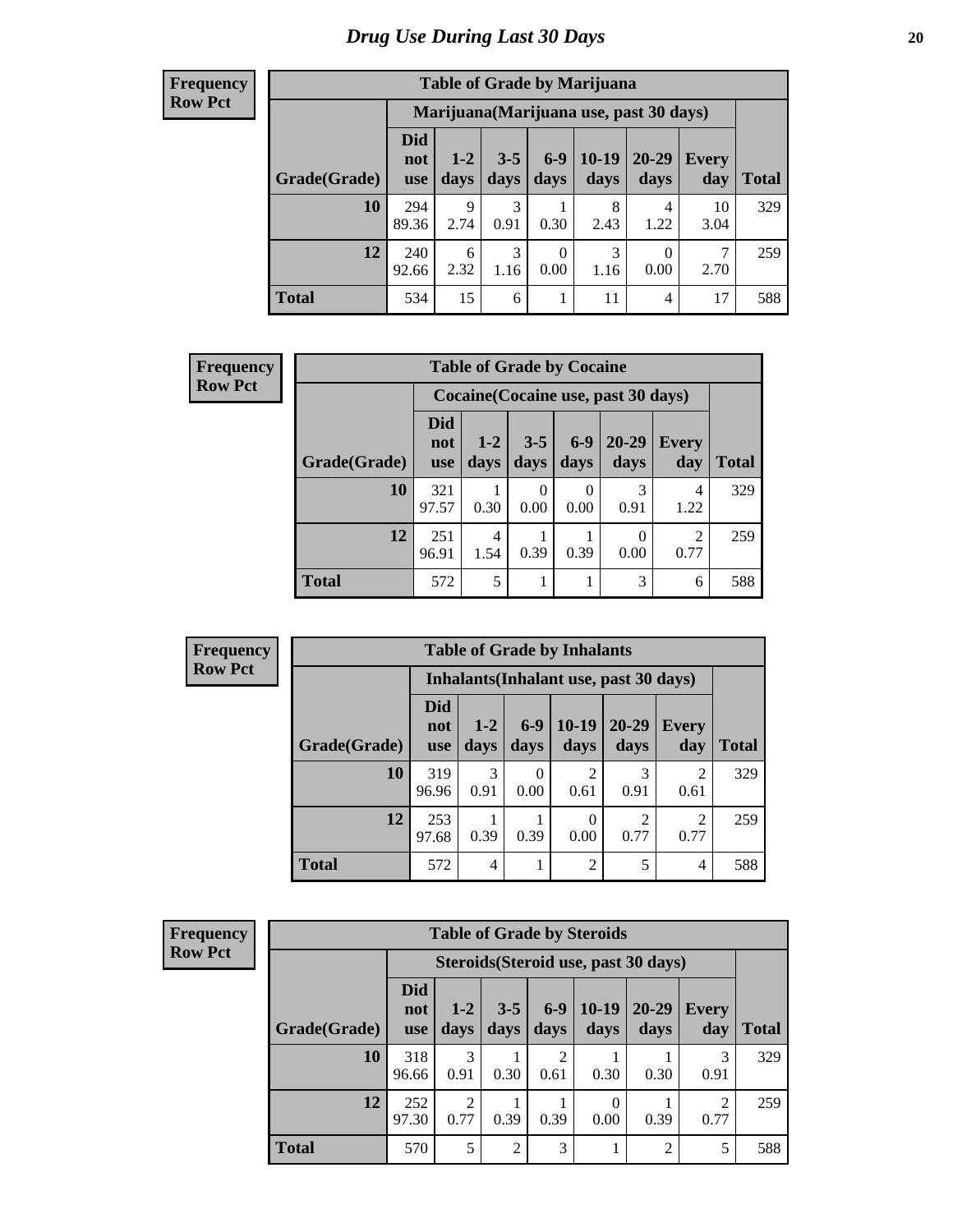| <b>Table of Grade by Ecstasy</b> |                                     |                        |                 |                 |                   |                        |              |  |  |  |  |
|----------------------------------|-------------------------------------|------------------------|-----------------|-----------------|-------------------|------------------------|--------------|--|--|--|--|
|                                  | Ecstasy (Ecstasy use, past 30 days) |                        |                 |                 |                   |                        |              |  |  |  |  |
| Grade(Grade)                     | <b>Did</b><br>not<br><b>use</b>     | $1-2$<br>days          | $3 - 5$<br>days | $6 - 9$<br>days | $20 - 29$<br>days | <b>Every</b><br>day    | <b>Total</b> |  |  |  |  |
| 10                               | 316<br>96.05                        | 0.30                   | 0.30            | 0.00            | 5<br>1.52         | 6<br>1.82              | 329          |  |  |  |  |
| 12                               | 248<br>95.75                        | $\overline{c}$<br>0.77 | 0.39            | 3<br>1.16       | 3<br>1.16         | $\overline{2}$<br>0.77 | 259          |  |  |  |  |
| <b>Total</b>                     | 564                                 | 3                      | $\overline{2}$  | 3               | 8                 | 8                      | 588          |  |  |  |  |

| <b>Frequency</b> | <b>Table of Grade by Meth</b> |                                 |                                            |                  |               |                       |                        |              |  |
|------------------|-------------------------------|---------------------------------|--------------------------------------------|------------------|---------------|-----------------------|------------------------|--------------|--|
| <b>Row Pct</b>   |                               |                                 | Meth(Methamphetamine use,<br>past 30 days) |                  |               |                       |                        |              |  |
|                  | Grade(Grade)                  | <b>Did</b><br>not<br><b>use</b> | $1 - 2$<br>days                            | $3 - 5$<br>days  | $6-9$<br>days | $20 - 29$<br>days     | <b>Every</b><br>day    | <b>Total</b> |  |
|                  | 10                            | 321<br>97.57                    | 0.30                                       | $\Omega$<br>0.00 | 0<br>0.00     | $\mathcal{R}$<br>0.91 | 4<br>1.22              | 329          |  |
|                  | 12                            | 254<br>98.07                    | 0.39                                       | 0.39             | 0.39          | $\Omega$<br>0.00      | $\overline{2}$<br>0.77 | 259          |  |
|                  | <b>Total</b>                  | 575                             | $\overline{2}$                             | 1                |               | 3                     | 6                      | 588          |  |

| Frequency      | <b>Table of Grade by Hallucinogens</b> |                                 |                 |                 |                 |                                  |                       |  |  |  |
|----------------|----------------------------------------|---------------------------------|-----------------|-----------------|-----------------|----------------------------------|-----------------------|--|--|--|
| <b>Row Pct</b> |                                        |                                 |                 |                 | past 30 days)   | Hallucinogens (Hallucinogen use, |                       |  |  |  |
|                | Grade(Grade)                           | <b>Did</b><br>not<br><b>use</b> | $1 - 2$<br>days | $3 - 5$<br>days | $10-19$<br>days | $20 - 29$<br>days                | <b>Every</b><br>day   |  |  |  |
|                | 10                                     | 317<br>96.35                    | 4<br>1.22       | 0.30            | 0.00            | າ<br>0.61                        | 5<br>1.52             |  |  |  |
|                | 12                                     | 253<br>97.68                    | ◠<br>0.77       | 0.39            | 0.39            | 0.00                             | $\mathcal{L}$<br>0.77 |  |  |  |

**Total** 570 6 2 1 2 7 588

**Total**

329

259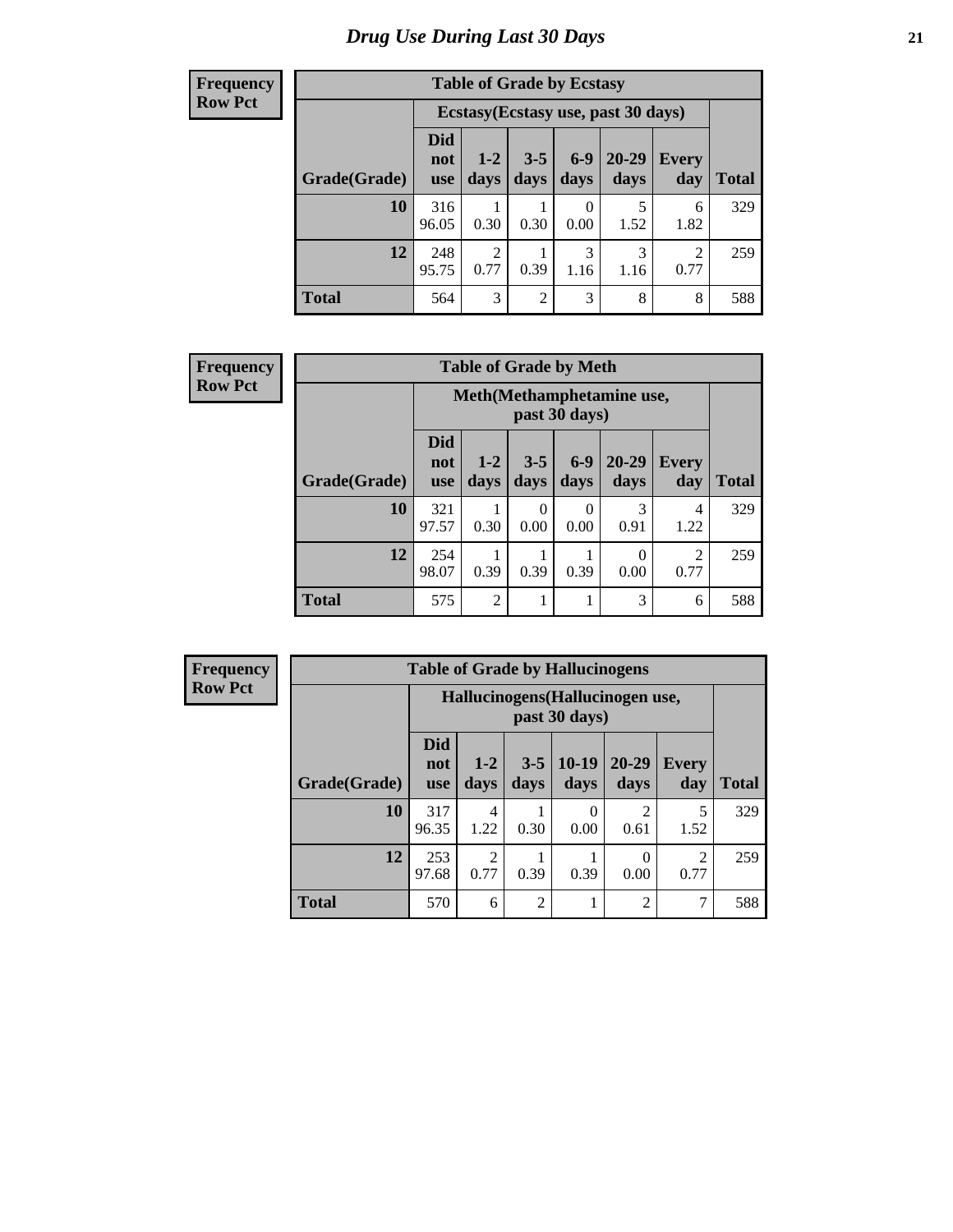| <b>Table of Grade by Prescription</b> |                                 |                                                                                |                 |               |                 |                   |                        |       |  |  |  |  |
|---------------------------------------|---------------------------------|--------------------------------------------------------------------------------|-----------------|---------------|-----------------|-------------------|------------------------|-------|--|--|--|--|
|                                       |                                 | <b>Prescription</b> (Prescription drugs not<br>prescribed to me, past 30 days) |                 |               |                 |                   |                        |       |  |  |  |  |
| Grade(Grade)                          | <b>Did</b><br>not<br><b>use</b> | $1 - 2$<br>days                                                                | $3 - 5$<br>days | $6-9$<br>days | $10-19$<br>days | $20 - 29$<br>days | Every<br>day           | Total |  |  |  |  |
| 10                                    | 294<br>89.36                    | 14<br>4.26                                                                     | 3<br>0.91       | 4<br>1.22     | 6<br>1.82       | റ<br>0.61         | 6<br>1.82              | 329   |  |  |  |  |
| 12                                    | 236<br>91.12                    | $\mathbf Q$<br>3.47                                                            | 6<br>2.32       | 0.39          | 3<br>1.16       | ∍<br>0.77         | $\overline{2}$<br>0.77 | 259   |  |  |  |  |
| <b>Total</b>                          | 530                             | 23                                                                             | 9               | 5             | 9               | 4                 | 8                      | 588   |  |  |  |  |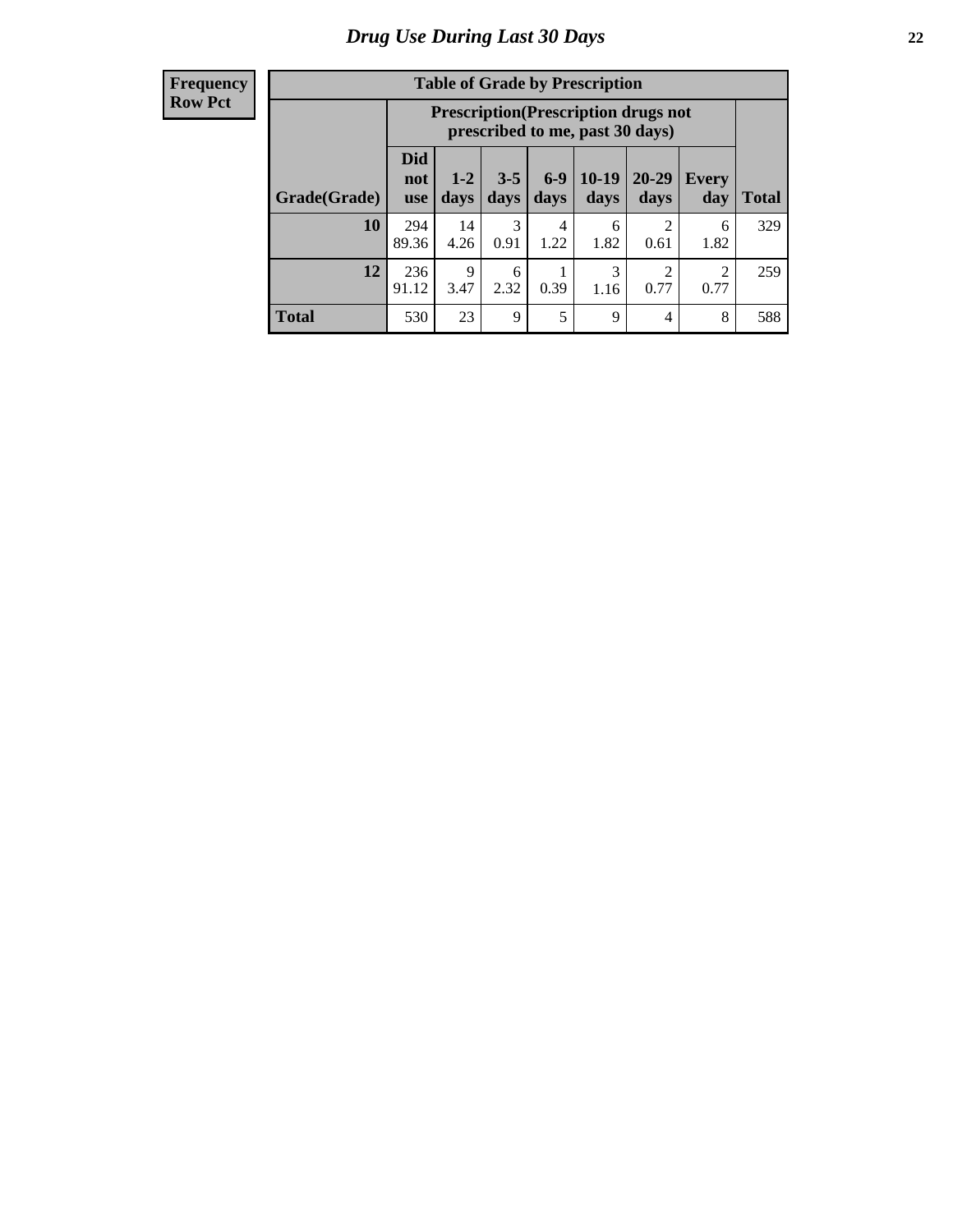| Frequency      | <b>Table of Alcoholease by Grade</b>       |                    |              |              |  |  |  |  |  |  |  |
|----------------|--------------------------------------------|--------------------|--------------|--------------|--|--|--|--|--|--|--|
| <b>Col Pct</b> | Alcoholease (It is<br>easy to get alcohol) | Grade(Grade)<br>10 | 12           | <b>Total</b> |  |  |  |  |  |  |  |
|                | <b>Strongly Agree</b>                      | 119<br>36.17       | 126<br>48.65 | 245          |  |  |  |  |  |  |  |
|                | <b>Somewhat Agree</b>                      | 123<br>37.39       | 83<br>32.05  | 206          |  |  |  |  |  |  |  |
|                | <b>Somewhat Disagree</b>                   | 35<br>10.64        | 16<br>6.18   | 51           |  |  |  |  |  |  |  |
|                | <b>Strongly Disagree</b>                   | 52<br>15.81        | 34<br>13.13  | 86           |  |  |  |  |  |  |  |
|                | Total                                      | 329                | 259          | 588          |  |  |  |  |  |  |  |

| Frequency      | <b>Table of Cigarettesease by Grade</b>                  |                    |              |              |  |  |  |  |
|----------------|----------------------------------------------------------|--------------------|--------------|--------------|--|--|--|--|
| <b>Col Pct</b> | Cigarettesease (It is<br>easy to get smoking<br>tobacco) | Grade(Grade)<br>10 | 12           | <b>Total</b> |  |  |  |  |
|                | <b>Strongly Agree</b>                                    | 130<br>39.51       | 144<br>55.60 | 274          |  |  |  |  |
|                | <b>Somewhat Agree</b>                                    | 94<br>28.57        | 67<br>25.87  | 161          |  |  |  |  |
|                | <b>Somewhat Disagree</b>                                 | 35<br>10.64        | 12<br>4.63   | 47           |  |  |  |  |
|                | <b>Strongly Disagree</b>                                 | 70<br>21.28        | 36<br>13.90  | 106          |  |  |  |  |
|                | <b>Total</b>                                             | 329                | 259          | 588          |  |  |  |  |

| Frequency      | <b>Table of Smokelessease by Grade</b>                         |                    |              |     |  |  |  |  |
|----------------|----------------------------------------------------------------|--------------------|--------------|-----|--|--|--|--|
| <b>Col Pct</b> | <b>Smokelessease</b> (It is<br>easy to get chewing<br>tobacco) | Grade(Grade)<br>12 | <b>Total</b> |     |  |  |  |  |
|                | <b>Strongly Agree</b>                                          | 136<br>41.34       | 142<br>54.83 | 278 |  |  |  |  |
|                | <b>Somewhat Agree</b>                                          | 76<br>23.10        | 59<br>22.78  | 135 |  |  |  |  |
|                | <b>Somewhat Disagree</b>                                       | 37<br>11.25        | 15<br>5.79   | 52  |  |  |  |  |
|                | <b>Strongly Disagree</b>                                       | 80<br>24.32        | 43<br>16.60  | 123 |  |  |  |  |
|                | Total                                                          | 329                | 259          | 588 |  |  |  |  |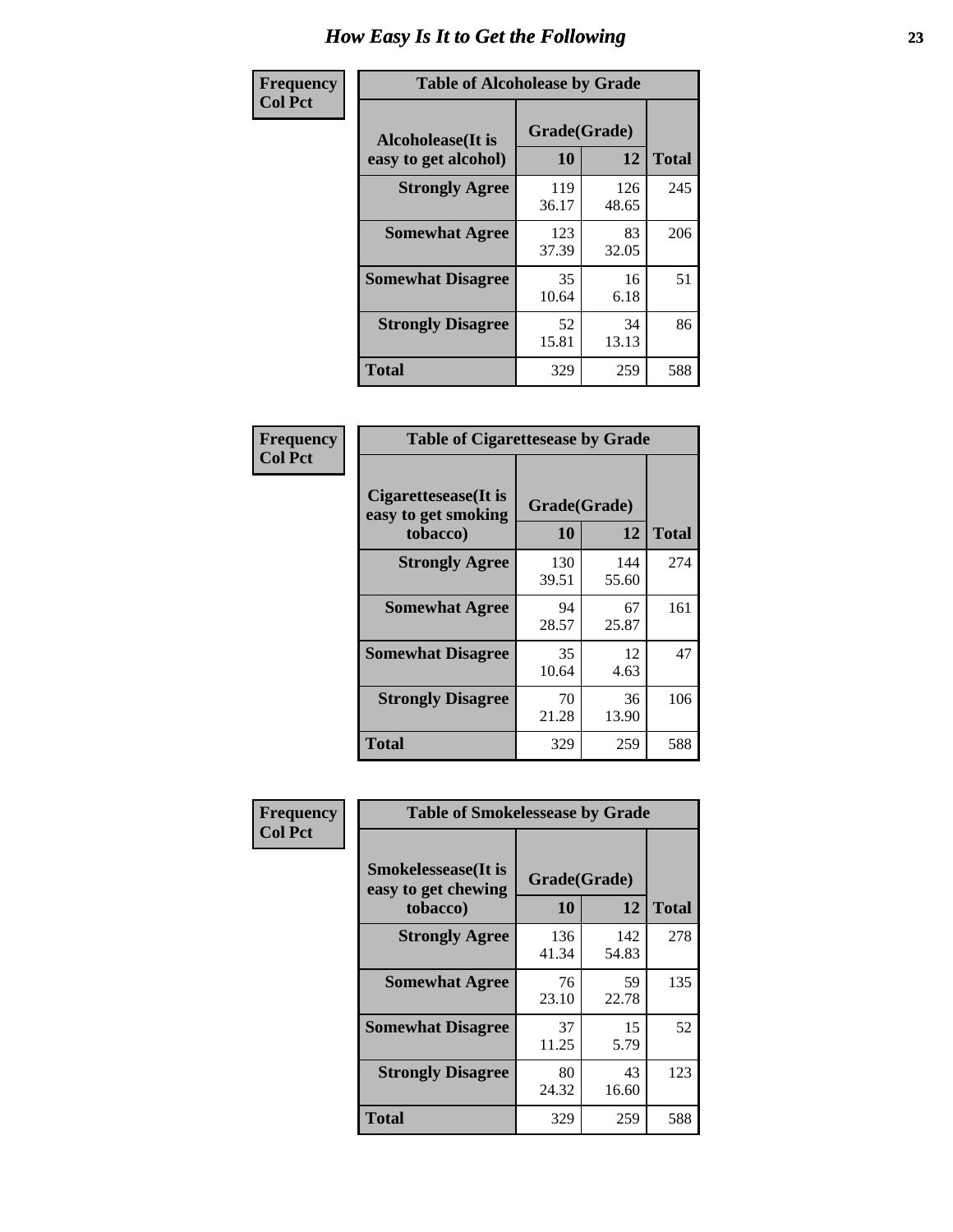| Frequency      | <b>Table of Marijuanaease by Grade</b>           |                    |             |              |  |  |  |  |
|----------------|--------------------------------------------------|--------------------|-------------|--------------|--|--|--|--|
| <b>Col Pct</b> | Marijuanaease(It is<br>easy to get<br>marijuana) | Grade(Grade)<br>10 | 12          | <b>Total</b> |  |  |  |  |
|                | <b>Strongly Agree</b>                            | 92<br>27.96        | 92<br>35.52 | 184          |  |  |  |  |
|                | <b>Somewhat Agree</b>                            | 76<br>23.10        | 77<br>29.73 | 153          |  |  |  |  |
|                | <b>Somewhat Disagree</b>                         | 62<br>18.84        | 39<br>15.06 | 101          |  |  |  |  |
|                | <b>Strongly Disagree</b>                         | 99<br>30.09        | 51<br>19.69 | 150          |  |  |  |  |
|                | <b>Total</b>                                     | 329                | 259         | 588          |  |  |  |  |

| <b>Table of Cocaineease by Grade</b>              |                    |              |     |  |  |  |  |  |  |
|---------------------------------------------------|--------------------|--------------|-----|--|--|--|--|--|--|
| <b>Cocaineease</b> (It is<br>easy to get cocaine) | Grade(Grade)<br>10 | <b>Total</b> |     |  |  |  |  |  |  |
| <b>Strongly Agree</b>                             | 42<br>12.77        | 40<br>15.44  | 82  |  |  |  |  |  |  |
| <b>Somewhat Agree</b>                             | 58<br>17.63        | 60<br>23.17  | 118 |  |  |  |  |  |  |
| <b>Somewhat Disagree</b>                          | 86<br>26.14        | 68<br>26.25  | 154 |  |  |  |  |  |  |
| <b>Strongly Disagree</b>                          | 143<br>43.47       | 91<br>35.14  | 234 |  |  |  |  |  |  |
| <b>Total</b>                                      | 329                | 259          | 588 |  |  |  |  |  |  |

| Frequency      | <b>Table of Inhalantsease by Grade</b>                   |                    |              |              |  |
|----------------|----------------------------------------------------------|--------------------|--------------|--------------|--|
| <b>Col Pct</b> | <b>Inhalantsease</b> (It is<br>easy to get<br>inhalants) | Grade(Grade)<br>10 | <b>12</b>    | <b>Total</b> |  |
|                | <b>Strongly Agree</b>                                    | 103<br>31.31       | 110<br>42.47 | 213          |  |
|                | <b>Somewhat Agree</b>                                    | 63<br>19.15        | 57<br>22.01  | 120          |  |
|                | <b>Somewhat Disagree</b>                                 | 48<br>14.59        | 33<br>12.74  | 81           |  |
|                | <b>Strongly Disagree</b>                                 | 115<br>34.95       | 59<br>22.78  | 174          |  |
|                | <b>Total</b>                                             | 329                | 259          | 588          |  |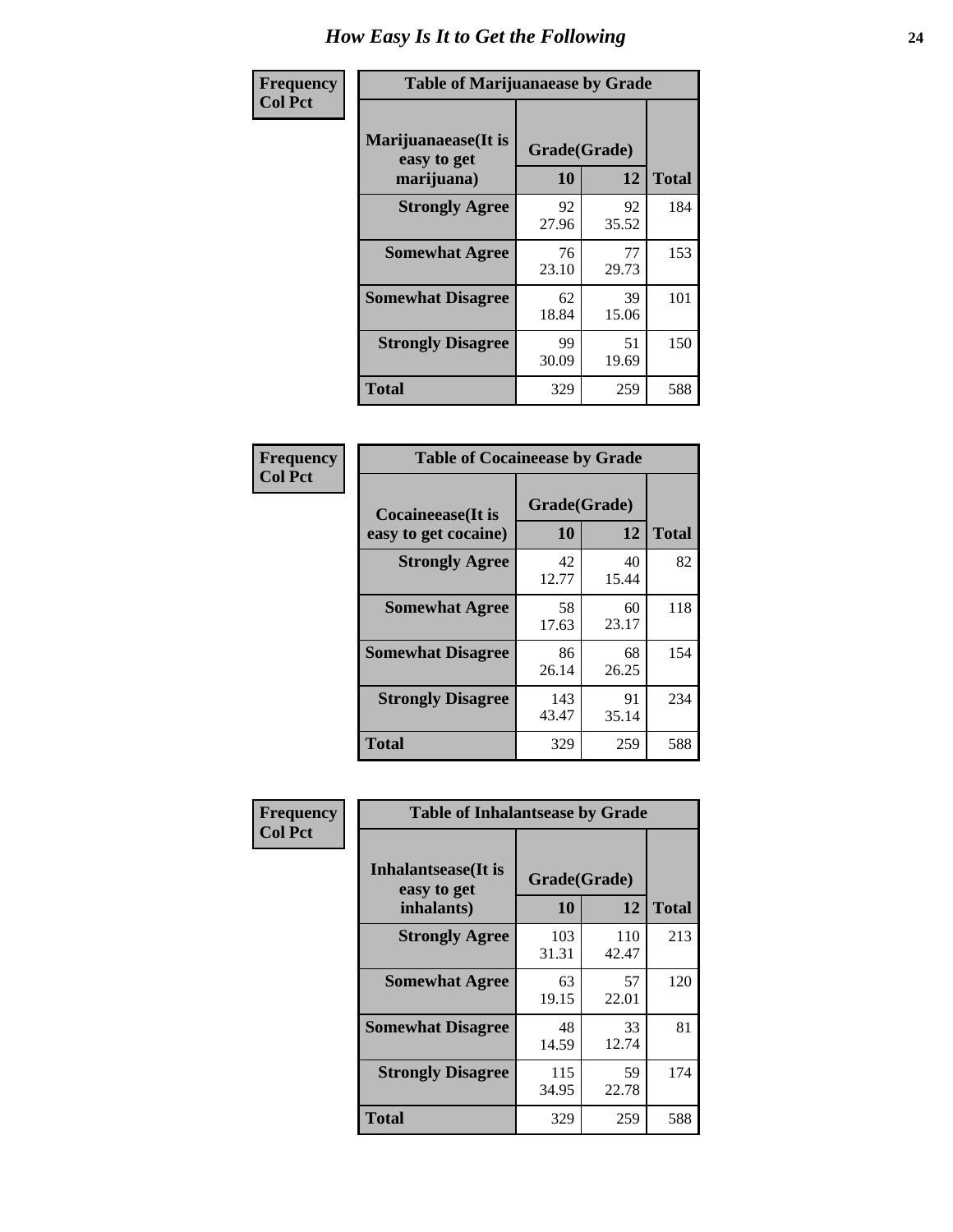| Frequency      | <b>Table of Steroidsease by Grade</b>               |                    |              |     |  |  |  |  |
|----------------|-----------------------------------------------------|--------------------|--------------|-----|--|--|--|--|
| <b>Col Pct</b> | <b>Steroidsease</b> (It is<br>easy to get steroids) | Grade(Grade)<br>10 | <b>Total</b> |     |  |  |  |  |
|                | <b>Strongly Agree</b>                               | 52<br>15.81        | 48<br>18.53  | 100 |  |  |  |  |
|                | <b>Somewhat Agree</b>                               | 66<br>20.06        | 75<br>28.96  | 141 |  |  |  |  |
|                | <b>Somewhat Disagree</b>                            | 75<br>22.80        | 57<br>22.01  | 132 |  |  |  |  |
|                | <b>Strongly Disagree</b>                            | 136<br>41.34       | 79<br>30.50  | 215 |  |  |  |  |
|                | <b>Total</b>                                        | 329                | 259          | 588 |  |  |  |  |

| Frequency      | <b>Table of Ecstasyease by Grade</b>              |                    |              |     |  |  |  |
|----------------|---------------------------------------------------|--------------------|--------------|-----|--|--|--|
| <b>Col Pct</b> | <b>Ecstasyease</b> (It is<br>easy to get ecstasy) | Grade(Grade)<br>10 | <b>Total</b> |     |  |  |  |
|                | <b>Strongly Agree</b>                             | 51<br>15.50        | 57<br>22.01  | 108 |  |  |  |
|                | <b>Somewhat Agree</b>                             | 65<br>19.76        | 54<br>20.85  | 119 |  |  |  |
|                | <b>Somewhat Disagree</b>                          | 76<br>23.10        | 51<br>19.69  | 127 |  |  |  |
|                | <b>Strongly Disagree</b>                          | 137<br>41.64       | 97<br>37.45  | 234 |  |  |  |
|                | <b>Total</b>                                      | 329                | 259          | 588 |  |  |  |

| <b>Frequency</b> | <b>Table of Methease by Grade</b>                          |                    |              |              |
|------------------|------------------------------------------------------------|--------------------|--------------|--------------|
| <b>Col Pct</b>   | <b>Methease</b> (It is easy<br>to get<br>methamphetamines) | Grade(Grade)<br>10 | 12           | <b>Total</b> |
|                  | <b>Strongly Agree</b>                                      | 49<br>14.89        | 50<br>19.31  | 99           |
|                  | <b>Somewhat Agree</b>                                      | 52<br>15.81        | 59<br>22.78  | 111          |
|                  | <b>Somewhat Disagree</b>                                   | 78<br>23.71        | 49<br>18.92  | 127          |
|                  | <b>Strongly Disagree</b>                                   | 150<br>45.59       | 101<br>39.00 | 251          |
|                  | <b>Total</b>                                               | 329                | 259          | 588          |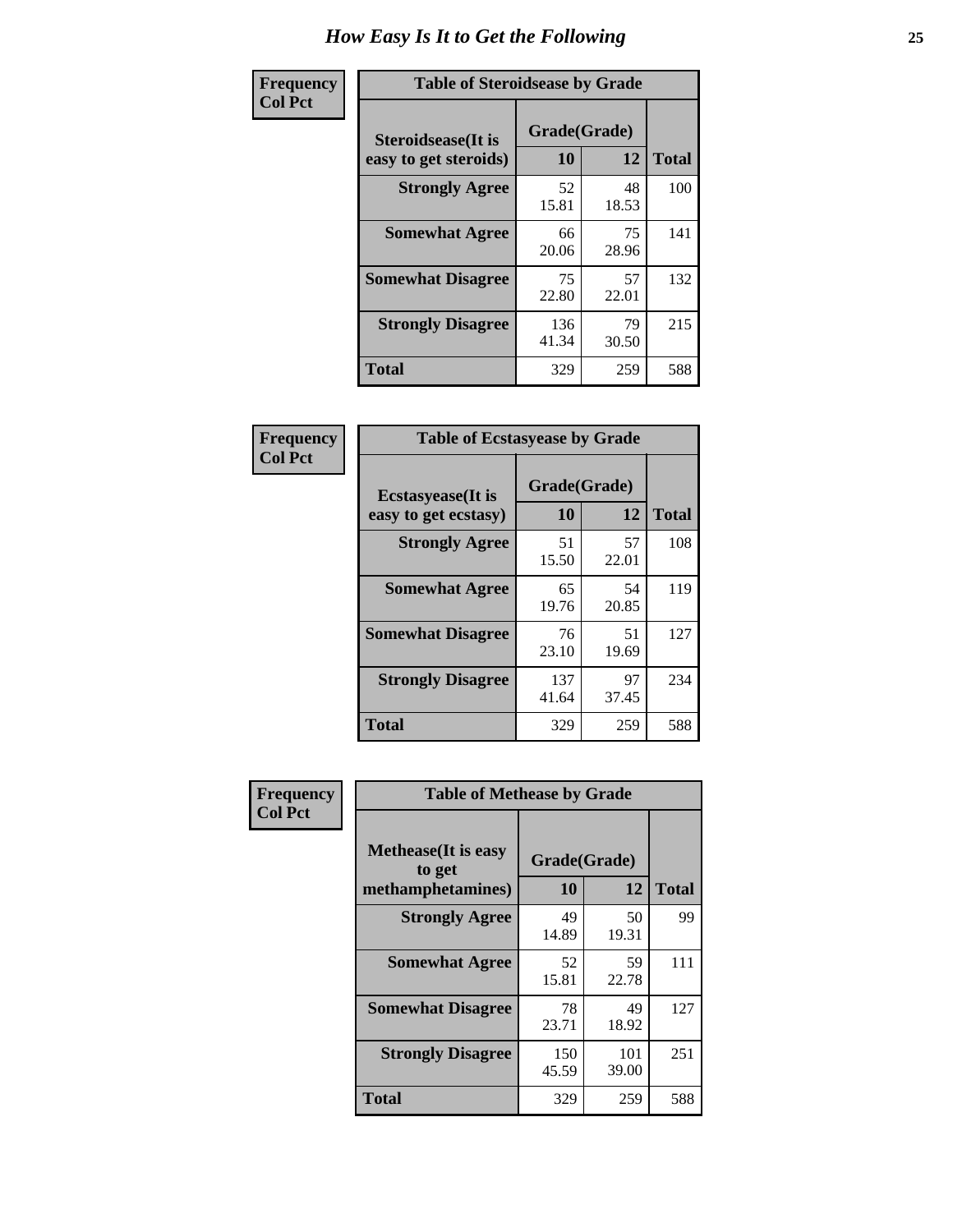| <b>Frequency</b> | <b>Table of Hallucinogensease by Grade</b>               |                    |              |     |  |  |  |  |
|------------------|----------------------------------------------------------|--------------------|--------------|-----|--|--|--|--|
| <b>Col Pct</b>   | Hallucinogensease(It<br>is easy to get<br>hallucinogens) | Grade(Grade)<br>10 | <b>Total</b> |     |  |  |  |  |
|                  | <b>Strongly Agree</b>                                    | 54<br>16.41        | 45<br>17.37  | 99  |  |  |  |  |
|                  | <b>Somewhat Agree</b>                                    | 51<br>15.50        | 53<br>20.46  | 104 |  |  |  |  |
|                  | <b>Somewhat Disagree</b>                                 | 86<br>26.14        | 57<br>22.01  | 143 |  |  |  |  |
|                  | <b>Strongly Disagree</b>                                 | 138<br>41.95       | 104<br>40.15 | 242 |  |  |  |  |
|                  | <b>Total</b>                                             | 329                | 259          | 588 |  |  |  |  |

| Frequency<br>Col Pct |
|----------------------|
|                      |

| <b>Table of Prescriptionease by Grade</b>                                                |              |              |              |  |  |  |  |  |
|------------------------------------------------------------------------------------------|--------------|--------------|--------------|--|--|--|--|--|
| <b>Prescriptionease</b> (It<br>is easy to get<br>prescription drugs<br>not prescribed to | Grade(Grade) |              |              |  |  |  |  |  |
| me)                                                                                      | 10           | 12           | <b>Total</b> |  |  |  |  |  |
| <b>Strongly Agree</b>                                                                    | 141<br>42.86 | 120<br>46.33 | 261          |  |  |  |  |  |
| <b>Somewhat Agree</b>                                                                    | 68<br>20.67  | 65<br>25.10  | 133          |  |  |  |  |  |
| <b>Somewhat Disagree</b>                                                                 | 31<br>9.42   | 21<br>8.11   | 52           |  |  |  |  |  |
| <b>Strongly Disagree</b>                                                                 | 89<br>27.05  | 53<br>20.46  | 142          |  |  |  |  |  |
| Total                                                                                    | 329          | 259          | 588          |  |  |  |  |  |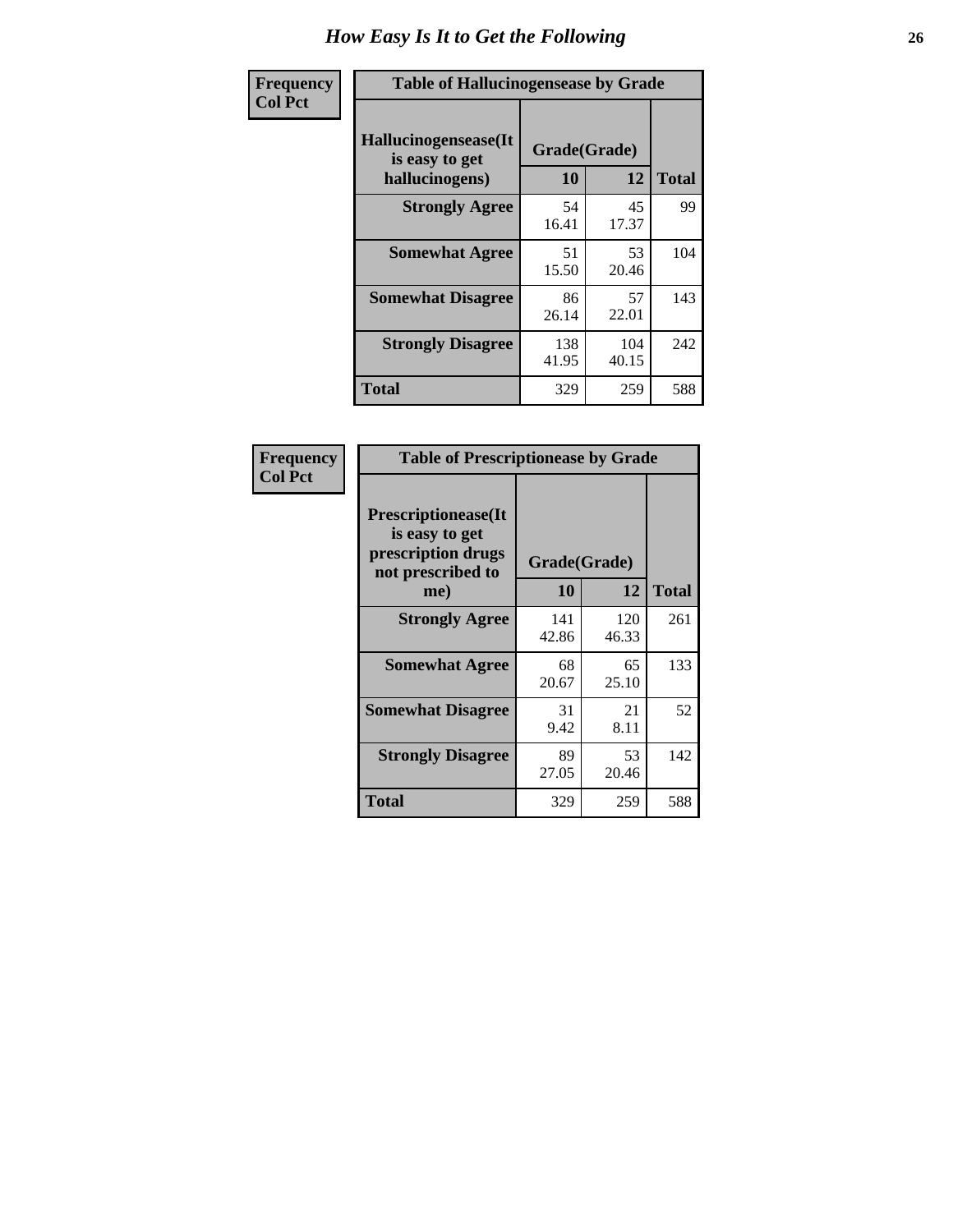*Age at Onset of Use* **27** *Results for "Age at Onset of Use" questions exclude students who said they did not use that substance*

| Frequency      |              | <b>Table of Grade by Alcoholinit</b> |                                                  |           |            |             |                           |             |             |             |             |                       |              |
|----------------|--------------|--------------------------------------|--------------------------------------------------|-----------|------------|-------------|---------------------------|-------------|-------------|-------------|-------------|-----------------------|--------------|
| <b>Row Pct</b> |              |                                      | Alcoholinit (I started using alcohol when I was) |           |            |             |                           |             |             |             |             |                       |              |
|                | Grade(Grade) | <b>8 or</b><br>younger               | 9                                                | 10        | 11         | 12          | 13                        | 14          | 15          | <b>16</b>   | 17          | <b>18 or</b><br>older | <b>Total</b> |
|                | 10           | 6<br>4.05                            | 0.00                                             | 8<br>5.41 | 11<br>7.43 | 21<br>14.19 | 25<br>16.89               | 37<br>25.00 | 29<br>19.59 | 8<br>5.41   | 3<br>2.03   | $\theta$<br>0.00      | 148          |
|                | 12           | 6<br>4.48                            | ◠<br>1.49                                        | 2<br>1.49 | 0.75       | 12<br>8.96  | 20<br>14.93               | 15<br>11.19 | 27<br>20.15 | 30<br>22.39 | 17<br>12.69 | 2<br>1.49             | 134          |
|                | <b>Total</b> | 12                                   | 2                                                | 10        | 12         | 33          | 45                        | 52          | 56          | 38          | 20          | 2                     | 282          |
|                |              |                                      |                                                  |           |            |             | Frequency Missing $= 306$ |             |             |             |             |                       |              |

| <b>Frequency</b> | <b>Table of Grade by Cigarettesinit</b> |           |                      |                        |                  |           |             |             |             |                                                      |             |                       |              |
|------------------|-----------------------------------------|-----------|----------------------|------------------------|------------------|-----------|-------------|-------------|-------------|------------------------------------------------------|-------------|-----------------------|--------------|
| <b>Row Pct</b>   |                                         |           |                      |                        |                  |           |             |             |             | Cigarettesinit(I started smoking tobacco when I was) |             |                       |              |
|                  | Grade(Grade)   younger                  | 8 or      | 9                    | 10                     | 11               | 12        | 13          | 14          | 15          | <b>16</b>                                            | 17          | <b>18 or</b><br>older | <b>Total</b> |
|                  | 10                                      | ┑<br>9.33 | 4<br>5.33            | 6<br>8.00              | 6.67             | 9.33      | 14<br>18.67 | 15<br>20.00 | 14<br>18.67 | 2.67                                                 | 1.33        | 0<br>0.00             | 75           |
|                  | 12                                      | 4<br>5.71 | $\Omega$<br>$0.00\,$ | $\overline{c}$<br>2.86 | $\gamma$<br>2.86 | 6<br>8.57 | 4<br>5.71   | 10<br>14.29 | 9<br>12.86  | 16<br>22.86                                          | 11<br>15.71 | 6<br>8.57             | 70           |
|                  | <b>Total</b>                            | 11        | 4                    | 8                      | 7 <sup>1</sup>   | 13        | 18          | 25          | 23          | 18                                                   | 12          | 6                     | 145          |
|                  | Frequency Missing $= 443$               |           |                      |                        |                  |           |             |             |             |                                                      |             |                       |              |

|                                                                                  | <b>Table of Grade by Smokelessinit</b> |                  |                        |            |             |            |                                                     |            |                  |                       |              |  |  |  |
|----------------------------------------------------------------------------------|----------------------------------------|------------------|------------------------|------------|-------------|------------|-----------------------------------------------------|------------|------------------|-----------------------|--------------|--|--|--|
|                                                                                  |                                        |                  |                        |            |             |            | Smokelessinit(I started chewing tobacco when I was) |            |                  |                       |              |  |  |  |
| Grade(Grade)                                                                     | 8 or<br>younger                        | <b>10</b>        | 11                     | 12         | 13          | 14         | <b>15</b>                                           | 16         | 17               | <b>18 or</b><br>older | <b>Total</b> |  |  |  |
| 10                                                                               | 3<br>6.25                              | 3<br>6.25        | $\overline{2}$<br>4.17 | 9<br>18.75 | 10<br>20.83 | 9<br>18.75 | 6<br>12.50                                          | 5<br>10.42 | $\Omega$<br>0.00 | 2.08                  | 48           |  |  |  |
| 12                                                                               | 2.94                                   | $\Omega$<br>0.00 | $\Omega$<br>0.00       | 3<br>8.82  | 2.94        | 8<br>23.53 | 9<br>26.47                                          | 6<br>17.65 | 14.71            | 2.94                  | 34           |  |  |  |
| <b>Total</b><br>3<br>2<br>12<br>11<br>17<br>15<br>11<br>5<br>$\overline{2}$<br>4 |                                        |                  |                        |            |             |            |                                                     |            |                  |                       |              |  |  |  |
|                                                                                  | Frequency Missing $= 506$              |                  |                        |            |             |            |                                                     |            |                  |                       |              |  |  |  |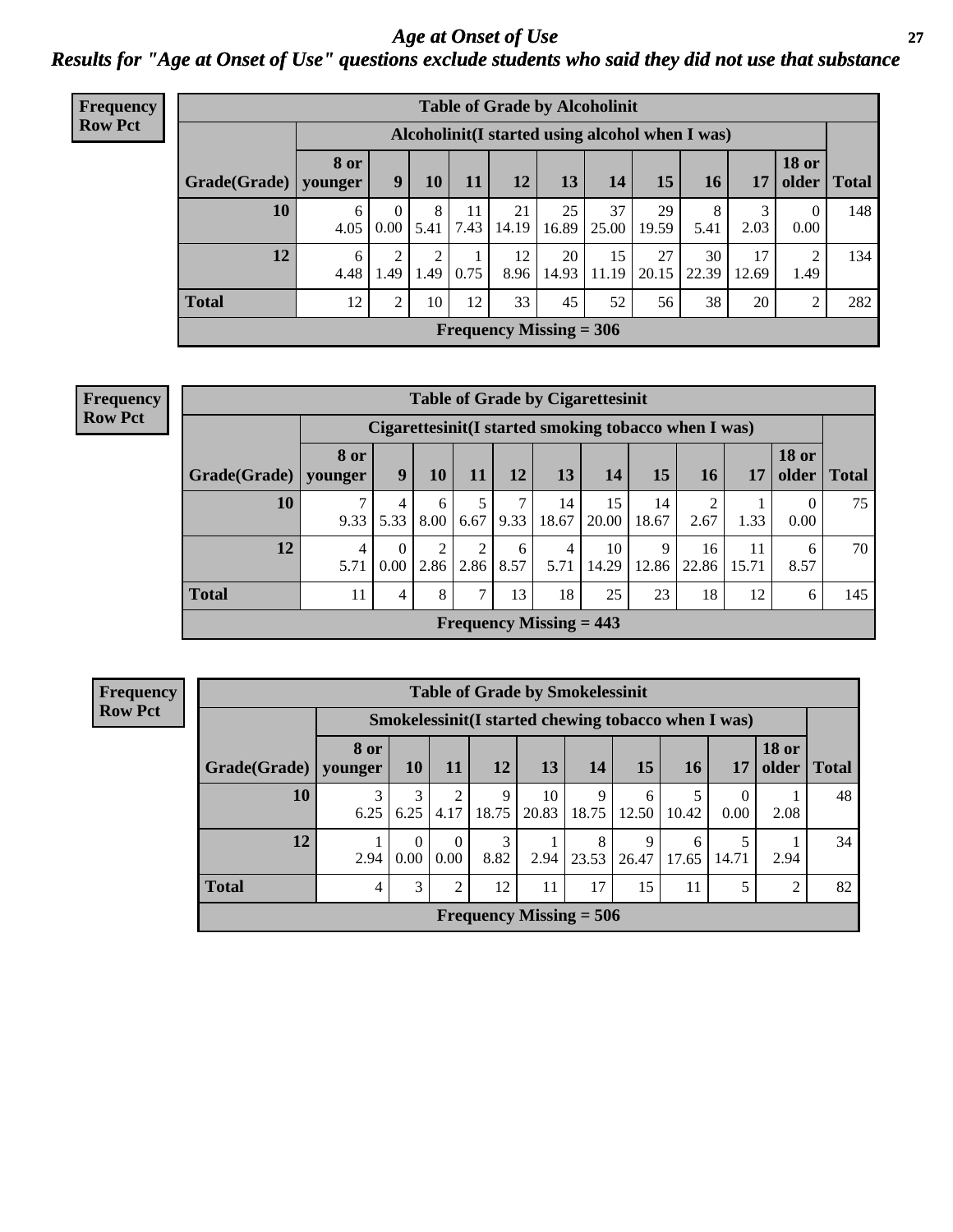### *Age at Onset of Use* **28**

*Results for "Age at Onset of Use" questions exclude students who said they did not use that substance*

| <b>Frequency</b> | <b>Table of Grade by Marijuanainit</b> |                        |                  |      |           |            |                           |             |                   |                                                      |                |                  |               |
|------------------|----------------------------------------|------------------------|------------------|------|-----------|------------|---------------------------|-------------|-------------------|------------------------------------------------------|----------------|------------------|---------------|
| <b>Row Pct</b>   |                                        |                        |                  |      |           |            |                           |             |                   | Marijuanainit (I started using marijuana when I was) |                |                  |               |
|                  | Grade(Grade)                           | <b>8 or</b><br>younger | 9 <sup>°</sup>   | 10   | 11        | 12         | 13                        | 14          | 15                | 16                                                   | 17             | <b>18 or</b>     | older   Total |
|                  | 10                                     | 3<br>4.55              | 2<br>3.03        | 3.03 | 4<br>6.06 | 8<br>12.12 | 8<br>12.12                | 17<br>25.76 | 17<br>25.76       | 4<br>6.06                                            | 1.52           | $\Omega$<br>0.00 | 66            |
|                  | 12                                     | 2.27                   | $\Omega$<br>0.00 | 2.27 | 2.27      | 2.27       | $\mathcal{L}$<br>15.91    | 15.91       | $\Omega$<br>20.45 | 12<br>27.27                                          | 3<br>6.82      | 4.55             | 44            |
|                  | <b>Total</b>                           | 4                      | 2                | 3    | 5         | 9          | 15                        | 24          | 26                | 16                                                   | $\overline{4}$ | $\overline{2}$   | 110           |
|                  |                                        |                        |                  |      |           |            | Frequency Missing $= 478$ |             |                   |                                                      |                |                  |               |

| Frequency      |                        |             | <b>Table of Grade by Cocaineinit</b> |                           |       |       |            |                                                    |                  |              |  |  |  |
|----------------|------------------------|-------------|--------------------------------------|---------------------------|-------|-------|------------|----------------------------------------------------|------------------|--------------|--|--|--|
| <b>Row Pct</b> |                        |             |                                      |                           |       |       |            | Cocaine in it (I started using cocaine when I was) |                  |              |  |  |  |
|                | Grade(Grade)   younger | 8 or        | <b>11</b>                            | <b>12</b>                 | 13    | 14    | <b>15</b>  | <b>16</b>                                          | 17               | <b>Total</b> |  |  |  |
|                | 10                     | 2<br>20.00  | 10.00                                | 0.00                      | 10.00 | 20.00 | 4<br>40.00 | $\Omega$<br>0.00                                   | $\Omega$<br>0.00 | 10           |  |  |  |
|                | 12                     | 14.29       | $\Omega$<br>0.00                     | 14.29                     | 14.29 | 14.29 | 14.29      | 14.29                                              | 14.29            |              |  |  |  |
|                | <b>Total</b>           | 3<br>2<br>3 |                                      |                           |       |       |            |                                                    |                  |              |  |  |  |
|                |                        |             |                                      | Frequency Missing $= 571$ |       |       |            |                                                    |                  |              |  |  |  |

| <b>Frequency</b><br><b>Row Pct</b> |        |
|------------------------------------|--------|
|                                    | Grade( |
|                                    |        |

| <b>Table of Grade by Inhalantsinit</b>                               |                                                      |                         |                  |                           |                  |            |                  |                       |              |  |  |  |  |
|----------------------------------------------------------------------|------------------------------------------------------|-------------------------|------------------|---------------------------|------------------|------------|------------------|-----------------------|--------------|--|--|--|--|
|                                                                      | Inhalantsinit (I started using inhalants when I was) |                         |                  |                           |                  |            |                  |                       |              |  |  |  |  |
| Grade(Grade)                                                         | 8 or<br>younger                                      | <b>11</b>               | <b>12</b>        | 13                        | 14               | 15         | 16 <sup>1</sup>  | <b>18 or</b><br>older | <b>Total</b> |  |  |  |  |
| 10                                                                   | 4<br>25.00                                           | $\mathfrak{D}$<br>12.50 | 6.25             | 2<br>12.50                | 3<br>18.75       | 3<br>18.75 | $\Omega$<br>0.00 | 6.25                  | 16           |  |  |  |  |
| 12                                                                   | 2<br>40.00                                           | 0<br>0.00               | $\Omega$<br>0.00 | 0<br>0.00                 | $\Omega$<br>0.00 | 20.00      | 2<br>40.00       | $\theta$<br>0.00      | .5           |  |  |  |  |
| <b>Total</b><br>$\overline{c}$<br>3<br>2<br>$\overline{2}$<br>6<br>4 |                                                      |                         |                  |                           |                  |            |                  |                       |              |  |  |  |  |
|                                                                      |                                                      |                         |                  | Frequency Missing $= 567$ |                  |            |                  |                       |              |  |  |  |  |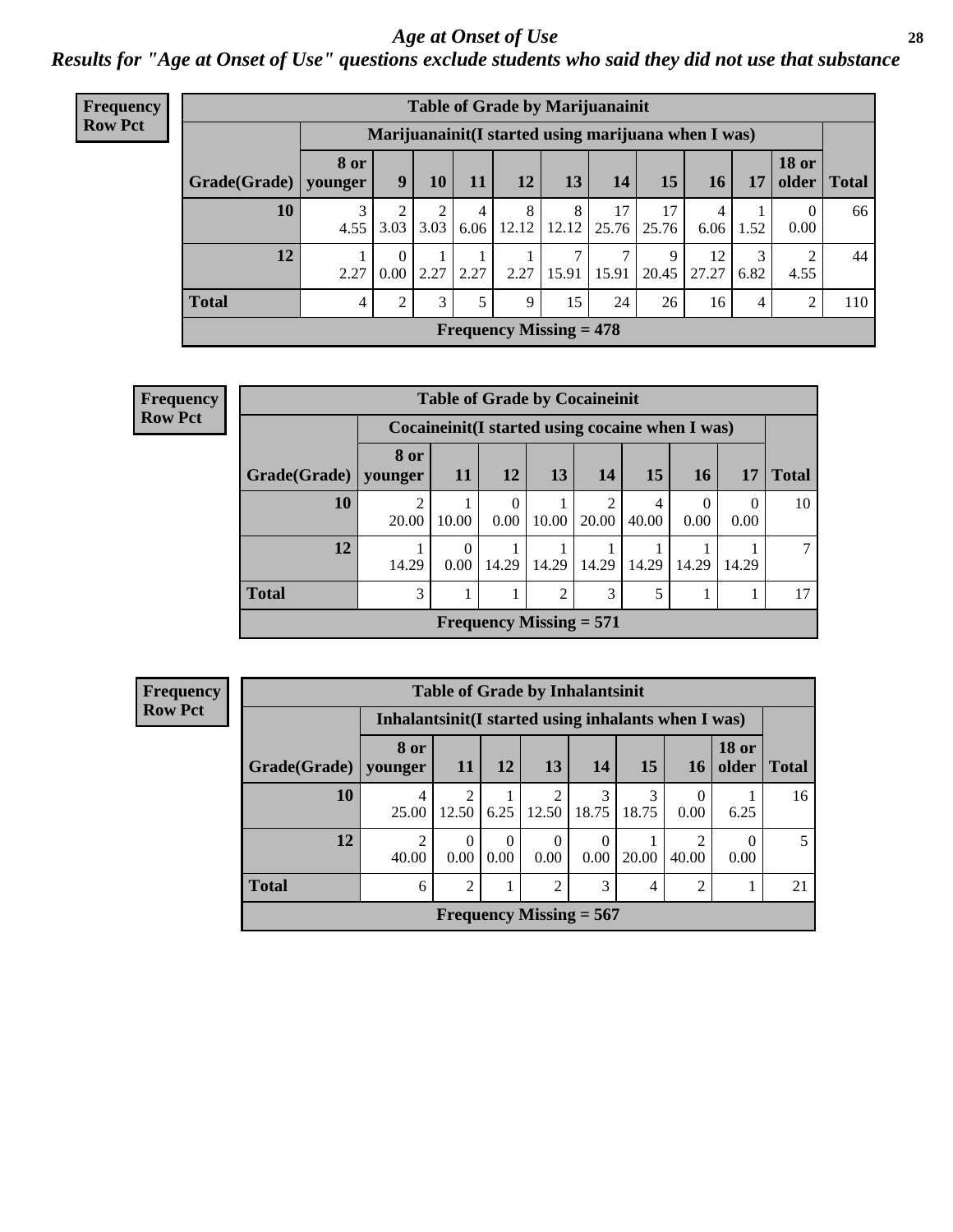### *Age at Onset of Use* **29**

### *Results for "Age at Onset of Use" questions exclude students who said they did not use that substance*

| Frequency      |              |                                              | <b>Table of Grade by Steroidsinit</b> |                  |       |                  |                  |                  |              |
|----------------|--------------|----------------------------------------------|---------------------------------------|------------------|-------|------------------|------------------|------------------|--------------|
| <b>Row Pct</b> |              | Steroidsinit(I started using steroids when I |                                       |                  | was)  |                  |                  |                  |              |
|                | Grade(Grade) | 8 or<br>younger                              | 9                                     | 12               | 14    | 15               | <b>16</b>        | <b>17</b>        | <b>Total</b> |
|                | 10           | 4<br>44.44                                   | 11.11                                 |                  | 11.1  | 11.11            | $\theta$<br>0.00 | 11.11            | 9            |
|                | 12           | $\overline{2}$<br>50.00                      | $\Omega$<br>0.00                      | $\Omega$<br>0.00 | 25.00 | $\Omega$<br>0.00 | 25.00            | $\left($<br>0.00 | 4            |
|                | <b>Total</b> | $\overline{2}$<br>6                          |                                       |                  |       |                  |                  |                  | 13           |
|                |              |                                              | <b>Frequency Missing = 575</b>        |                  |       |                  |                  |                  |              |

| Frequency      |              |                                                  | <b>Table of Grade by Ecstasyinit</b> |            |            |            |            |            |              |  |  |  |
|----------------|--------------|--------------------------------------------------|--------------------------------------|------------|------------|------------|------------|------------|--------------|--|--|--|
| <b>Row Pct</b> |              | Ecstasyinit (I started using ecstasy when I was) |                                      |            |            |            |            |            |              |  |  |  |
|                | Grade(Grade) | 8 or<br>  younger                                | <b>11</b>                            | 13         | 14         | <b>15</b>  | <b>16</b>  | 17         | <b>Total</b> |  |  |  |
|                | 10           | 10.53                                            | 3<br>15.79                           | 2<br>10.53 | 3<br>15.79 | 36.84      | ◠<br>10.53 | 0.00       | 19           |  |  |  |
|                | 12           | 2<br>15.38                                       | $\Omega$<br>0.00                     | 7.69       | 0<br>0.00  | 3<br>23.08 | 3<br>23.08 | 4<br>30.77 | 13           |  |  |  |
|                | <b>Total</b> | $\overline{4}$                                   | 3<br>3<br>3<br>10<br>4               |            |            |            |            |            |              |  |  |  |
|                |              |                                                  | Frequency Missing $= 556$            |            |            |            |            |            |              |  |  |  |

| <b>Frequency</b> |              | <b>Table of Grade by Methinit</b> |                                                         |                           |                                                                  |           |           |              |  |  |  |  |  |
|------------------|--------------|-----------------------------------|---------------------------------------------------------|---------------------------|------------------------------------------------------------------|-----------|-----------|--------------|--|--|--|--|--|
| <b>Row Pct</b>   |              |                                   |                                                         |                           | <b>Methinit</b> (I started using<br>methamphetamines when I was) |           |           |              |  |  |  |  |  |
|                  | Grade(Grade) | 8 or<br>vounger                   | <b>11</b>                                               | 13                        | 14                                                               | <b>15</b> | 17        | <b>Total</b> |  |  |  |  |  |
|                  | 10           | $\overline{2}$<br>25.00           | $\mathfrak{D}$<br>25.00                                 | 12.50                     | $\overline{c}$<br>25.00                                          | 12.50     | 0<br>0.00 | 8            |  |  |  |  |  |
|                  | 12           | 33.33                             | $\Omega$<br>0.00                                        | $\Omega$<br>0.00          | 0<br>0.00 <sub>1</sub>                                           | 33.33     | 33.33     | 3            |  |  |  |  |  |
|                  | <b>Total</b> | 3                                 | $\overline{2}$<br>$\overline{2}$<br>$\overline{2}$<br>1 |                           |                                                                  |           |           |              |  |  |  |  |  |
|                  |              |                                   |                                                         | Frequency Missing $= 577$ |                                                                  |           |           |              |  |  |  |  |  |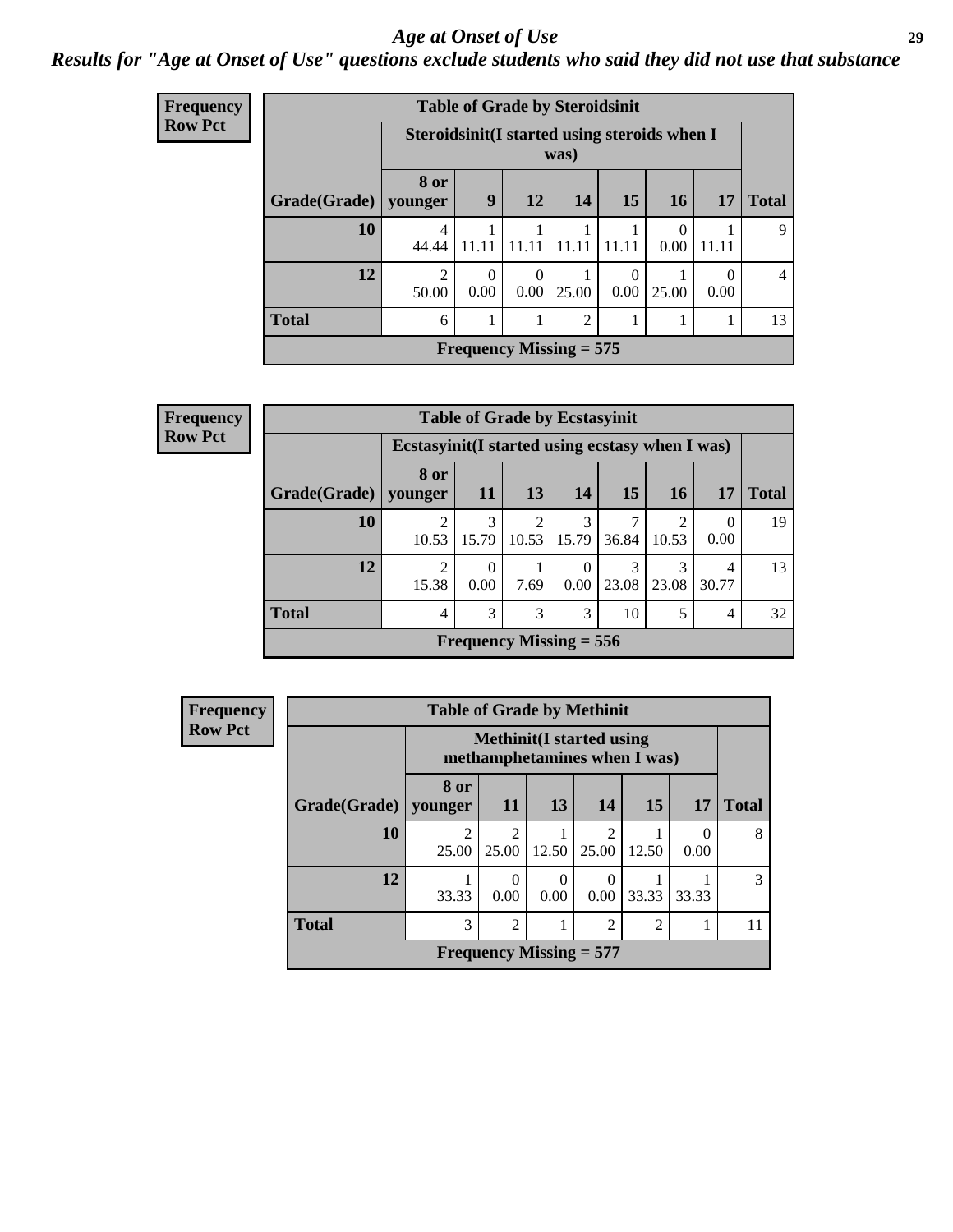### Age at Onset of Use **30**

### *Results for "Age at Onset of Use" questions exclude students who said they did not use that substance*

| <b>Frequency</b> |                           |                                                         |                                    | <b>Table of Grade by Hallucinogensinit</b> |                  |                  |                  |                         |                  |                         |                |  |  |  |
|------------------|---------------------------|---------------------------------------------------------|------------------------------------|--------------------------------------------|------------------|------------------|------------------|-------------------------|------------------|-------------------------|----------------|--|--|--|
| <b>Row Pct</b>   |                           | Hallucinogensinit (I started using hallucinogens when I |                                    |                                            |                  | was)             |                  |                         |                  |                         |                |  |  |  |
|                  | Grade(Grade)   younger    | 8 or                                                    | 9                                  | <b>11</b>                                  | <b>12</b>        | 13               | 14               | 15                      | <b>16</b>        | 17                      | <b>Total</b>   |  |  |  |
|                  | 10                        | $\overline{2}$<br>14.29                                 | 7.14                               | 3<br>21.43                                 | 3<br>21.43       | 7.14             | 7.14             | $\overline{2}$<br>14.29 | 7.14             | $\Omega$<br>0.00        | 14             |  |  |  |
|                  | 12                        | 25.00                                                   | $\mathbf{0}$<br>0.00               | $\theta$<br>0.00                           | $\Omega$<br>0.00 | $\Omega$<br>0.00 | $\Omega$<br>0.00 | 25.00                   | $\Omega$<br>0.00 | $\overline{2}$<br>50.00 | $\overline{4}$ |  |  |  |
|                  | <b>Total</b>              | 3                                                       | 3<br>3<br>3<br>$\overline{2}$<br>1 |                                            |                  |                  |                  |                         |                  |                         |                |  |  |  |
|                  | Frequency Missing $= 570$ |                                                         |                                    |                                            |                  |                  |                  |                         |                  |                         |                |  |  |  |

| <b>Frequency</b> |  |
|------------------|--|
| <b>Row Pct</b>   |  |

|                        | <b>Table of Grade by Prescriptioninit</b>                                            |                                                                                             |                  |                      |            |                  |                                                                                            |            |      |           |    |  |  |  |
|------------------------|--------------------------------------------------------------------------------------|---------------------------------------------------------------------------------------------|------------------|----------------------|------------|------------------|--------------------------------------------------------------------------------------------|------------|------|-----------|----|--|--|--|
|                        |                                                                                      |                                                                                             |                  |                      |            |                  | Prescription in it (I started using prescription drugs not<br>prescribed to me when I was) |            |      |           |    |  |  |  |
| Grade(Grade)   younger | 8 or                                                                                 | <b>18 or</b><br>9<br>10<br>12<br>13<br>15<br>older<br><b>16</b><br>14<br>17<br><b>Total</b> |                  |                      |            |                  |                                                                                            |            |      |           |    |  |  |  |
| 10                     | 6<br>13.33                                                                           | 2.22                                                                                        | 2<br>4.44        | 2<br>4.44            | 5<br>11.11 | 13<br>28.89      | 11<br>24.44                                                                                | 6.67       | 2.22 | 2.22      | 45 |  |  |  |
| 12                     | $\overline{4}$<br>15.38                                                              | 3.85                                                                                        | $\Omega$<br>0.00 | $\Omega$<br>$0.00\,$ | 4<br>15.38 | $\Omega$<br>0.00 | 8<br>30.77                                                                                 | 8<br>30.77 | 3.85 | 0<br>0.00 | 26 |  |  |  |
| <b>Total</b>           | 2<br>9<br>10<br>$\overline{2}$<br>$\overline{2}$<br>13<br>11<br>19<br>$\overline{2}$ |                                                                                             |                  |                      |            |                  |                                                                                            |            |      |           |    |  |  |  |
|                        | <b>Frequency Missing = 517</b>                                                       |                                                                                             |                  |                      |            |                  |                                                                                            |            |      |           |    |  |  |  |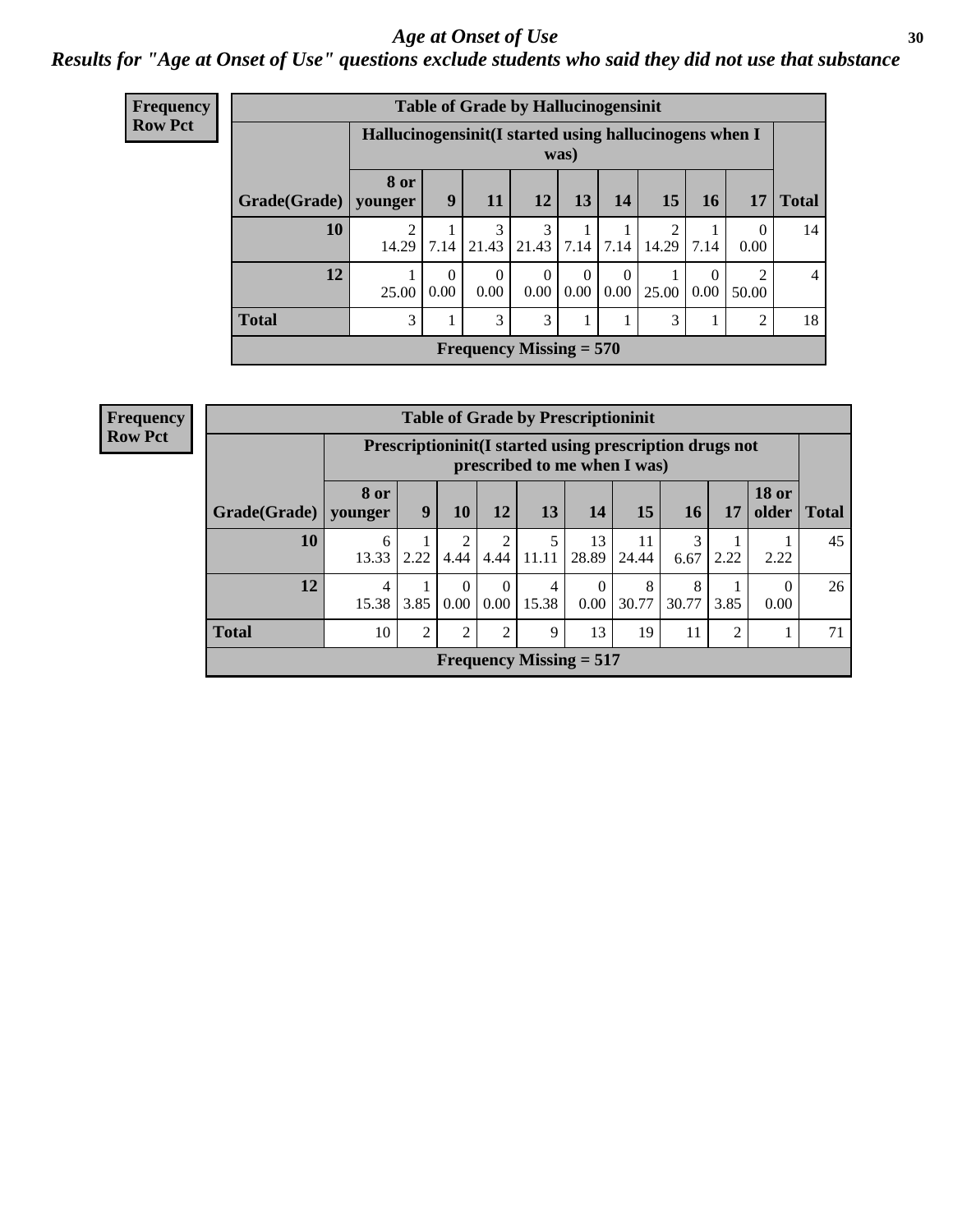| Frequency      | <b>Table of Alcoholharm by Grade</b>          |                    |              |              |
|----------------|-----------------------------------------------|--------------------|--------------|--------------|
| <b>Col Pct</b> | Alcoholharm(I<br>think alcohol is<br>harmful) | Grade(Grade)<br>10 | 12           | <b>Total</b> |
|                | <b>Strongly Agree</b>                         | 151<br>45.90       | 106<br>40.93 | 257          |
|                | <b>Somewhat Agree</b>                         | 106<br>32.22       | 82<br>31.66  | 188          |
|                | <b>Somewhat Disagree</b>                      | 47<br>14.29        | 49<br>18.92  | 96           |
|                | <b>Strongly Disagree</b>                      | 25<br>7.60         | 22<br>8.49   | 47           |
|                | <b>Total</b>                                  | 329                | 259          | 588          |

| <b>Table of Cigarettesharm by Grade</b>                  |                    |              |              |  |
|----------------------------------------------------------|--------------------|--------------|--------------|--|
| Cigarettesharm(I<br>think smoking<br>tobacco is harmful) | Grade(Grade)<br>10 | 12           | <b>Total</b> |  |
| <b>Strongly Agree</b>                                    | 261<br>79.33       | 191<br>73.75 | 452          |  |
| <b>Somewhat Agree</b>                                    | 46<br>13.98        | 48<br>18.53  | 94           |  |
| <b>Somewhat Disagree</b>                                 | 10<br>3.04         | 11<br>4.25   | 21           |  |
| <b>Strongly Disagree</b>                                 | 12<br>3.65         | 9<br>3.47    | 21           |  |
| <b>Total</b>                                             | 329                | 259          | 588          |  |

| Frequency      | <b>Table of Smokelessharm by Grade</b>                  |                           |              |              |
|----------------|---------------------------------------------------------|---------------------------|--------------|--------------|
| <b>Col Pct</b> | Smokelessharm(I<br>think chewing<br>tobacco is harmful) | Grade(Grade)<br><b>10</b> | 12           | <b>Total</b> |
|                | <b>Strongly Agree</b>                                   | 244<br>74.16              | 179<br>69.11 | 423          |
|                | <b>Somewhat Agree</b>                                   | 57<br>17.33               | 53<br>20.46  | 110          |
|                | <b>Somewhat Disagree</b>                                | 13<br>3.95                | 15<br>5.79   | 28           |
|                | <b>Strongly Disagree</b>                                | 15<br>4.56                | 12<br>4.63   | 27           |
|                | <b>Total</b>                                            | 329                       | 259          | 588          |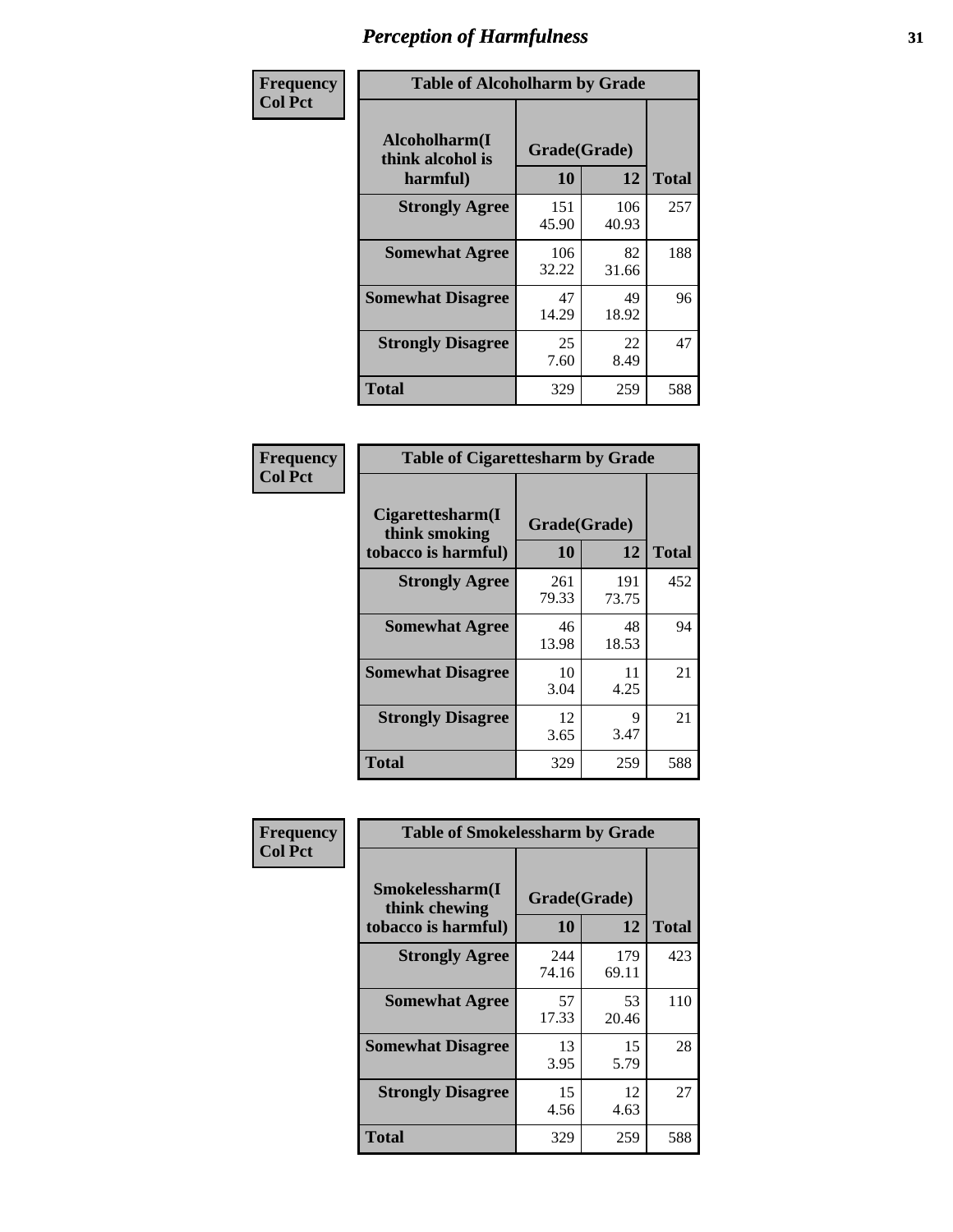| Frequency      | <b>Table of Marijuanaharm by Grade</b>            |                    |              |              |
|----------------|---------------------------------------------------|--------------------|--------------|--------------|
| <b>Col Pct</b> | Marijuanaharm(I<br>think marijuana is<br>harmful) | Grade(Grade)<br>10 | 12           | <b>Total</b> |
|                | <b>Strongly Agree</b>                             | 226<br>68.69       | 170<br>65.64 | 396          |
|                | <b>Somewhat Agree</b>                             | 41<br>12.46        | 32<br>12.36  | 73           |
|                | <b>Somewhat Disagree</b>                          | 25<br>7.60         | 28<br>10.81  | 53           |
|                | <b>Strongly Disagree</b>                          | 37<br>11.25        | 29<br>11.20  | 66           |
|                | <b>Total</b>                                      | 329                | 259          | 588          |

| <b>Table of Cocaineharm by Grade</b>          |                    |              |              |  |  |
|-----------------------------------------------|--------------------|--------------|--------------|--|--|
| Cocaineharm(I<br>think cocaine is<br>harmful) | Grade(Grade)<br>10 | 12           | <b>Total</b> |  |  |
| <b>Strongly Agree</b>                         | 295<br>89.67       | 220<br>84.94 | 515          |  |  |
| <b>Somewhat Agree</b>                         | 15<br>4.56         | 25<br>9.65   | 40           |  |  |
| <b>Somewhat Disagree</b>                      | 4<br>1.22          | 4<br>1.54    | 8            |  |  |
| <b>Strongly Disagree</b>                      | 15<br>4.56         | 10<br>3.86   | 25           |  |  |
| <b>Total</b>                                  | 329                | 259          | 588          |  |  |

| Frequency      | <b>Table of Inhalantsharm by Grade</b>             |                           |              |              |
|----------------|----------------------------------------------------|---------------------------|--------------|--------------|
| <b>Col Pct</b> | Inhalantsharm(I<br>think inhalants are<br>harmful) | Grade(Grade)<br><b>10</b> | 12           | <b>Total</b> |
|                | <b>Strongly Agree</b>                              | 292<br>88.75              | 213<br>82.24 | 505          |
|                | <b>Somewhat Agree</b>                              | 19<br>5.78                | 29<br>11.20  | 48           |
|                | <b>Somewhat Disagree</b>                           | 6<br>1.82                 | 2.70         | 13           |
|                | <b>Strongly Disagree</b>                           | 12<br>3.65                | 10<br>3.86   | 22           |
|                | Total                                              | 329                       | 259          | 588          |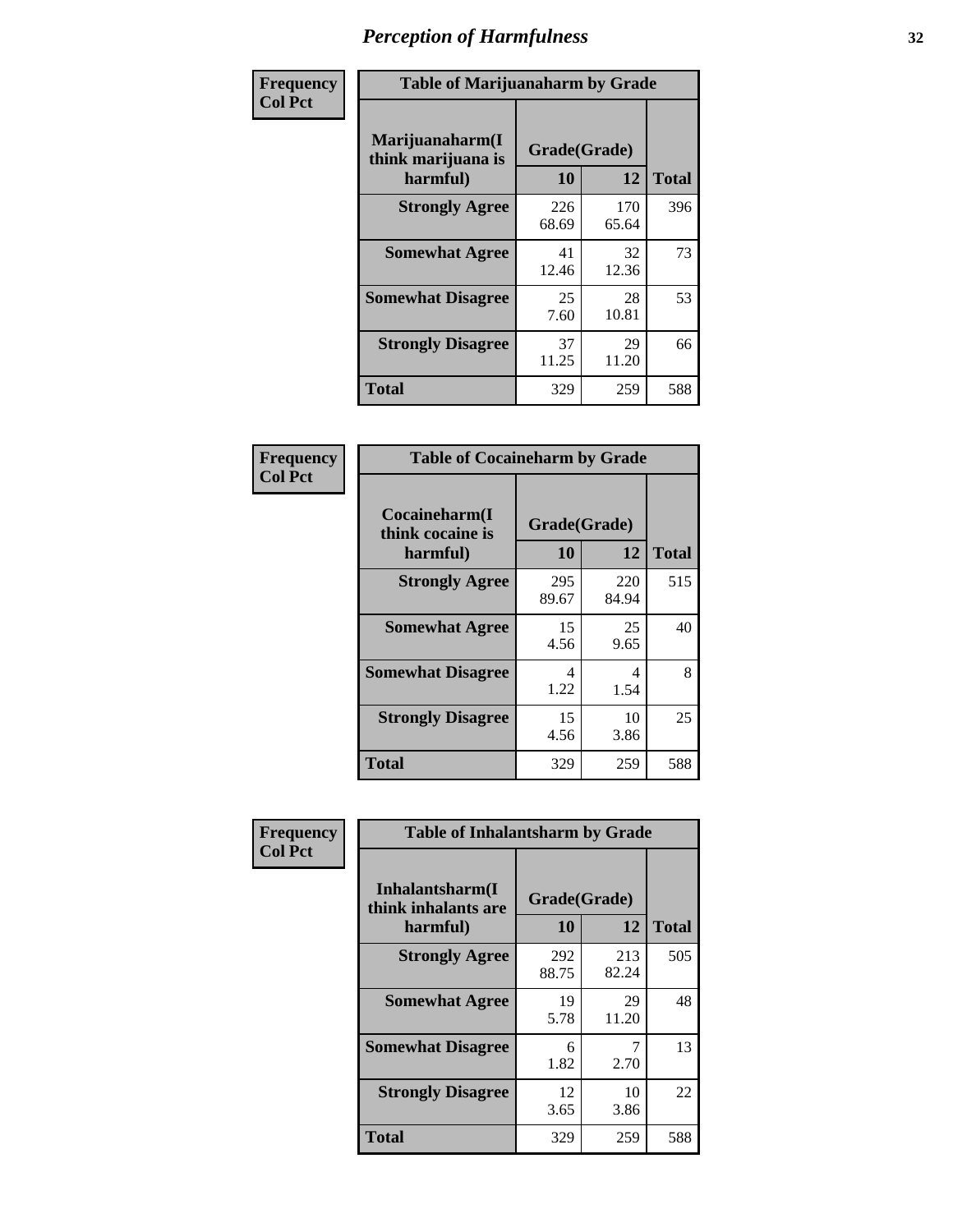| Frequency      | <b>Table of Steroidsharm by Grade</b>            |                    |              |              |
|----------------|--------------------------------------------------|--------------------|--------------|--------------|
| <b>Col Pct</b> | Steroidsharm(I<br>think steroids are<br>harmful) | Grade(Grade)<br>10 | 12           | <b>Total</b> |
|                | <b>Strongly Agree</b>                            | 262<br>79.64       | 197<br>76.06 | 459          |
|                | <b>Somewhat Agree</b>                            | 44<br>13.37        | 36<br>13.90  | 80           |
|                | <b>Somewhat Disagree</b>                         | 9<br>2.74          | 15<br>5.79   | 24           |
|                | <b>Strongly Disagree</b>                         | 14<br>4.26         | 11<br>4.25   | 25           |
|                | <b>Total</b>                                     | 329                | 259          | 588          |

| <b>Table of Ecstasyharm by Grade</b>                |                    |              |     |  |  |
|-----------------------------------------------------|--------------------|--------------|-----|--|--|
| $E$ cstasyharm $(I$<br>think ecstasy is<br>harmful) | Grade(Grade)<br>10 | <b>Total</b> |     |  |  |
| <b>Strongly Agree</b>                               | 270<br>82.07       | 209<br>80.69 | 479 |  |  |
| <b>Somewhat Agree</b>                               | 31<br>9.42         | 29<br>11.20  | 60  |  |  |
| <b>Somewhat Disagree</b>                            | 10<br>3.04         | 9<br>3.47    | 19  |  |  |
| <b>Strongly Disagree</b>                            | 18<br>5.47         | 12<br>4.63   | 30  |  |  |
| Total                                               | 329                | 259          | 588 |  |  |

| Frequency      | <b>Table of Methharm by Grade</b>                            |                           |              |              |
|----------------|--------------------------------------------------------------|---------------------------|--------------|--------------|
| <b>Col Pct</b> | <b>Methharm</b> (I think<br>methamphetamines<br>are harmful) | Grade(Grade)<br><b>10</b> | 12           | <b>Total</b> |
|                | <b>Strongly Agree</b>                                        | 296<br>89.97              | 229<br>88.42 | 525          |
|                | <b>Somewhat Agree</b>                                        | 16<br>4.86                | 16<br>6.18   | 32           |
|                | <b>Somewhat Disagree</b>                                     | 2<br>0.61                 | 3<br>1.16    | 5            |
|                | <b>Strongly Disagree</b>                                     | 15<br>4.56                | 11<br>4.25   | 26           |
|                | <b>Total</b>                                                 | 329                       | 259          | 588          |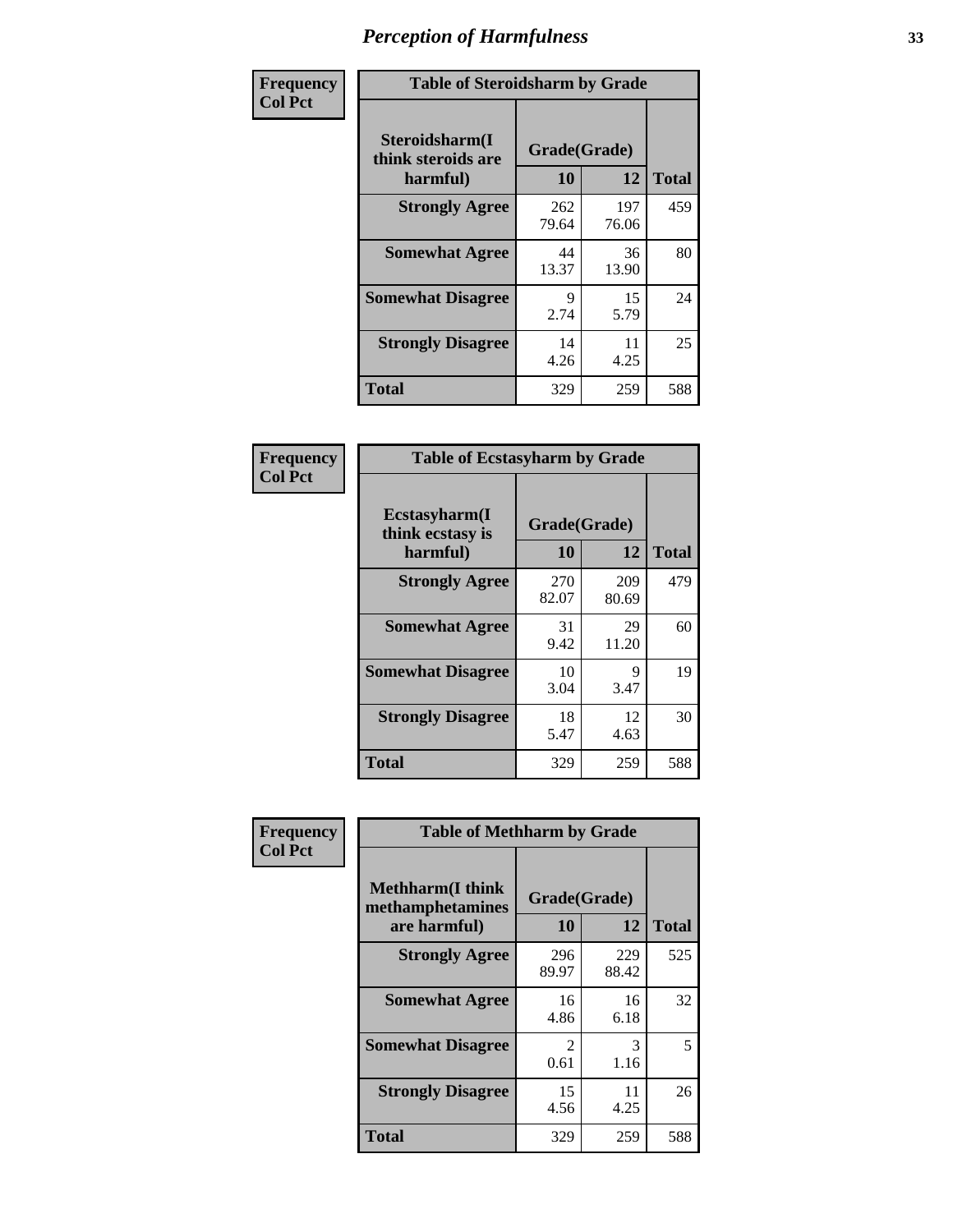| Frequency      | <b>Table of Hallucinogensharm by Grade</b>                 |                           |              |              |
|----------------|------------------------------------------------------------|---------------------------|--------------|--------------|
| <b>Col Pct</b> | Hallucinogensharm(I<br>think hallucinogens<br>are harmful) | Grade(Grade)<br><b>10</b> | 12           | <b>Total</b> |
|                | <b>Strongly Agree</b>                                      | 287<br>87.23              | 221<br>85.33 | 508          |
|                | <b>Somewhat Agree</b>                                      | 21<br>6.38                | 21<br>8.11   | 42           |
|                | <b>Somewhat Disagree</b>                                   | 5<br>1.52                 | 6<br>2.32    | 11           |
|                | <b>Strongly Disagree</b>                                   | 16<br>4.86                | 11<br>4.25   | 27           |
|                | <b>Total</b>                                               | 329                       | 259          | 588          |

| <b>Table of Prescriptionharm by Grade</b>                                         |              |              |              |  |
|-----------------------------------------------------------------------------------|--------------|--------------|--------------|--|
| <b>Prescriptionharm</b> (I<br>think prescription<br>drugs not<br>prescribed to me | Grade(Grade) |              |              |  |
| are harmful)                                                                      | 10           | 12           | <b>Total</b> |  |
| <b>Strongly Agree</b>                                                             | 237<br>72.04 | 188<br>72.59 | 425          |  |
| <b>Somewhat Agree</b>                                                             | 52<br>15.81  | 42<br>16.22  | 94           |  |
| <b>Somewhat Disagree</b>                                                          | 23<br>6.99   | 17<br>6.56   | 40           |  |
| <b>Strongly Disagree</b>                                                          | 17<br>5.17   | 12<br>4.63   | 29           |  |
| <b>Total</b>                                                                      | 329          | 259          | 588          |  |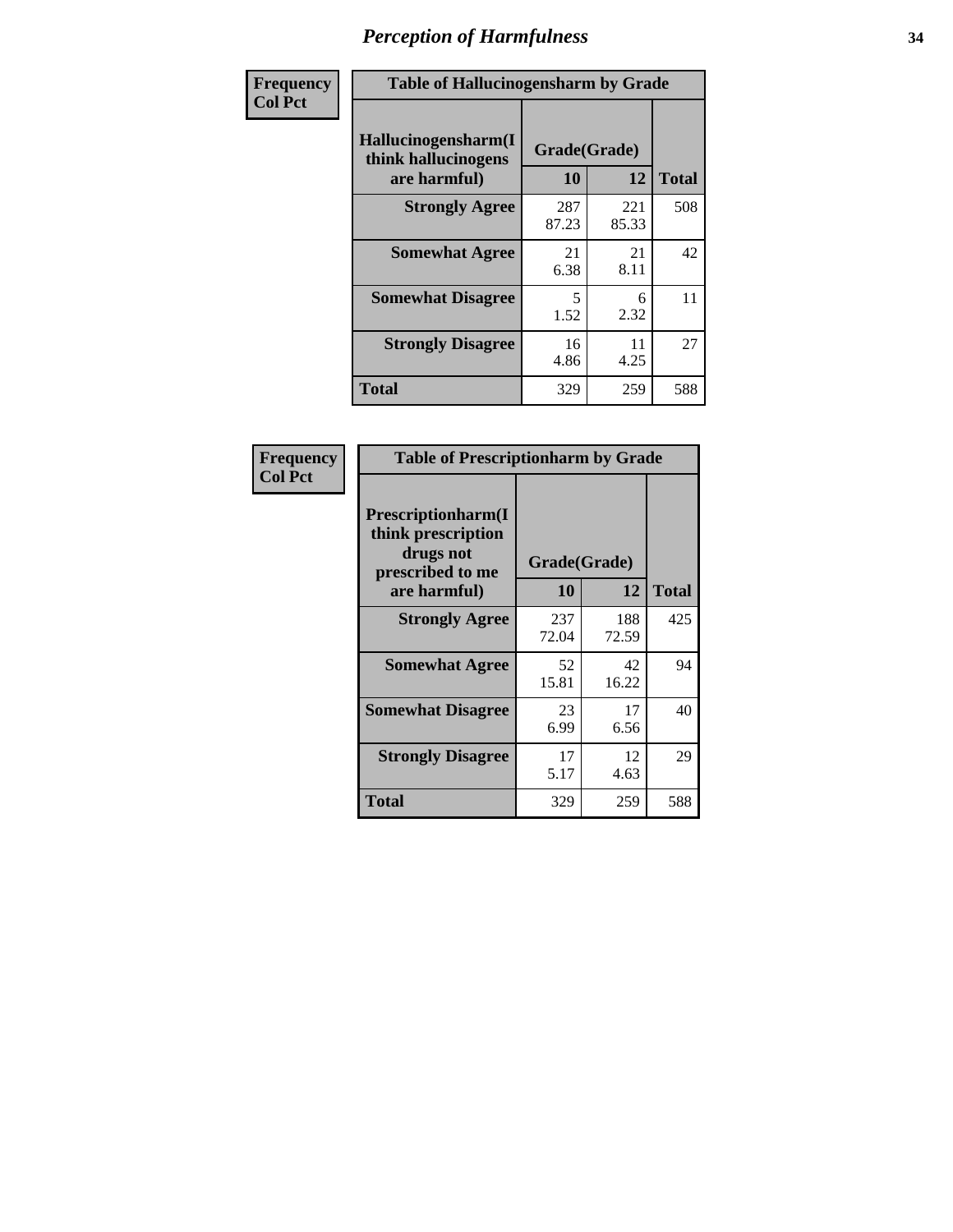# *Disapproval by Adults* **35**

| Frequency      |                                                                       | <b>Table of Alcoholadult by Grade</b> |              |              |  |
|----------------|-----------------------------------------------------------------------|---------------------------------------|--------------|--------------|--|
| <b>Col Pct</b> | <b>Alcoholadult</b> (Adults<br>would disapprove if<br>I used alcohol) | Grade(Grade)<br>10                    | 12           | <b>Total</b> |  |
|                | <b>Strongly Agree</b>                                                 | 180<br>54.71                          | 116<br>44.79 | 296          |  |
|                | <b>Somewhat Agree</b>                                                 | 73<br>22.19                           | 71<br>27.41  | 144          |  |
|                | <b>Somewhat Disagree</b>                                              | 53<br>16.11                           | 47<br>18.15  | 100          |  |
|                | <b>Strongly Disagree</b>                                              | 23<br>6.99                            | 25<br>9.65   | 48           |  |
|                | <b>Total</b>                                                          | 329                                   | 259          | 588          |  |

| <b>Table of Tobaccoadult by Grade</b>                                 |                    |              |     |  |  |  |  |
|-----------------------------------------------------------------------|--------------------|--------------|-----|--|--|--|--|
| <b>Tobaccoadult</b> (Adults<br>would disapprove if<br>I used tobacco) | Grade(Grade)<br>10 | <b>Total</b> |     |  |  |  |  |
| <b>Strongly Agree</b>                                                 | 241<br>73.25       | 167<br>64.48 | 408 |  |  |  |  |
| <b>Somewhat Agree</b>                                                 | 44<br>13.37        | 43<br>16.60  | 87  |  |  |  |  |
| <b>Somewhat Disagree</b>                                              | 19<br>5.78         | 25<br>9.65   | 44  |  |  |  |  |
| <b>Strongly Disagree</b>                                              | 25<br>7.60         | 24<br>9.27   | 49  |  |  |  |  |
| <b>Total</b>                                                          | 329                | 259          | 588 |  |  |  |  |

| Frequency      | <b>Table of Marijuanaadult by Grade</b>                           |                    |              |              |  |  |
|----------------|-------------------------------------------------------------------|--------------------|--------------|--------------|--|--|
| <b>Col Pct</b> | Marijuanaadult(Adults<br>would disapprove if I<br>used marijuana) | Grade(Grade)<br>10 | 12           | <b>Total</b> |  |  |
|                | <b>Strongly Agree</b>                                             | 274<br>83.28       | 216<br>83.40 | 490          |  |  |
|                | <b>Somewhat Agree</b>                                             | 23<br>6.99         | 22<br>8.49   | 45           |  |  |
|                | <b>Somewhat Disagree</b>                                          | 8<br>2.43          | 11<br>4.25   | 19           |  |  |
|                | <b>Strongly Disagree</b>                                          | 24<br>7.29         | 10<br>3.86   | 34           |  |  |
|                | <b>Total</b>                                                      | 329                | 259          | 588          |  |  |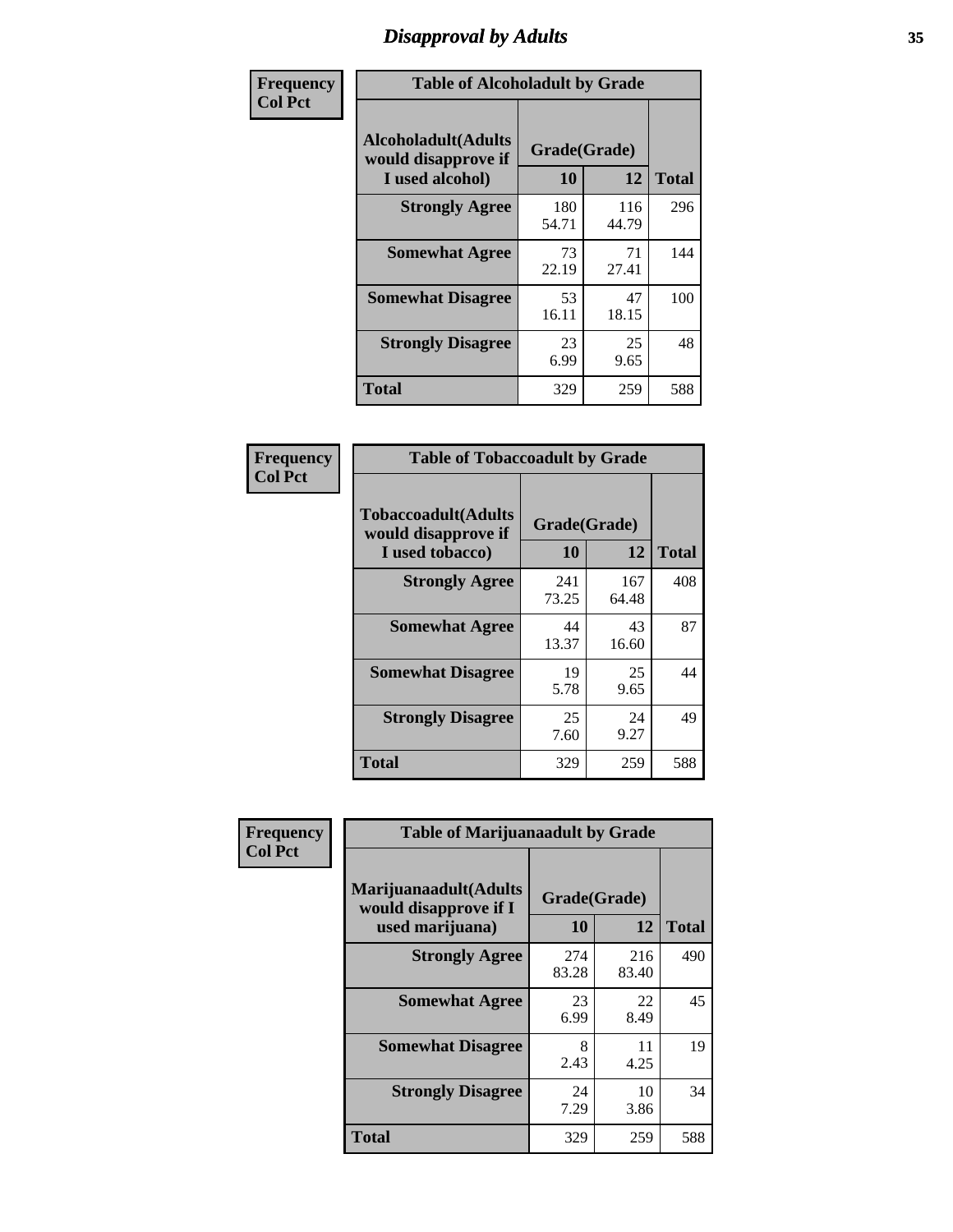### *Disapproval by Adults* **36**

| Frequency      | <b>Table of Otherdrugadult by Grade</b>                                     |                    |              |              |  |  |
|----------------|-----------------------------------------------------------------------------|--------------------|--------------|--------------|--|--|
| <b>Col Pct</b> | <b>Otherdrugadult</b> (Adults<br>would disapprove if I<br>used other drugs) | Grade(Grade)<br>10 | 12           | <b>Total</b> |  |  |
|                | <b>Strongly Agree</b>                                                       | 289<br>87.84       | 233<br>89.96 | 522          |  |  |
|                | <b>Somewhat Agree</b>                                                       | 12<br>3.65         | 9<br>3.47    | 21           |  |  |
|                | <b>Somewhat Disagree</b>                                                    | 10<br>3.04         | 5<br>1.93    | 15           |  |  |
|                | <b>Strongly Disagree</b>                                                    | 18<br>5.47         | 12<br>4.63   | 30           |  |  |
|                | <b>Total</b>                                                                | 329                | 259          | 588          |  |  |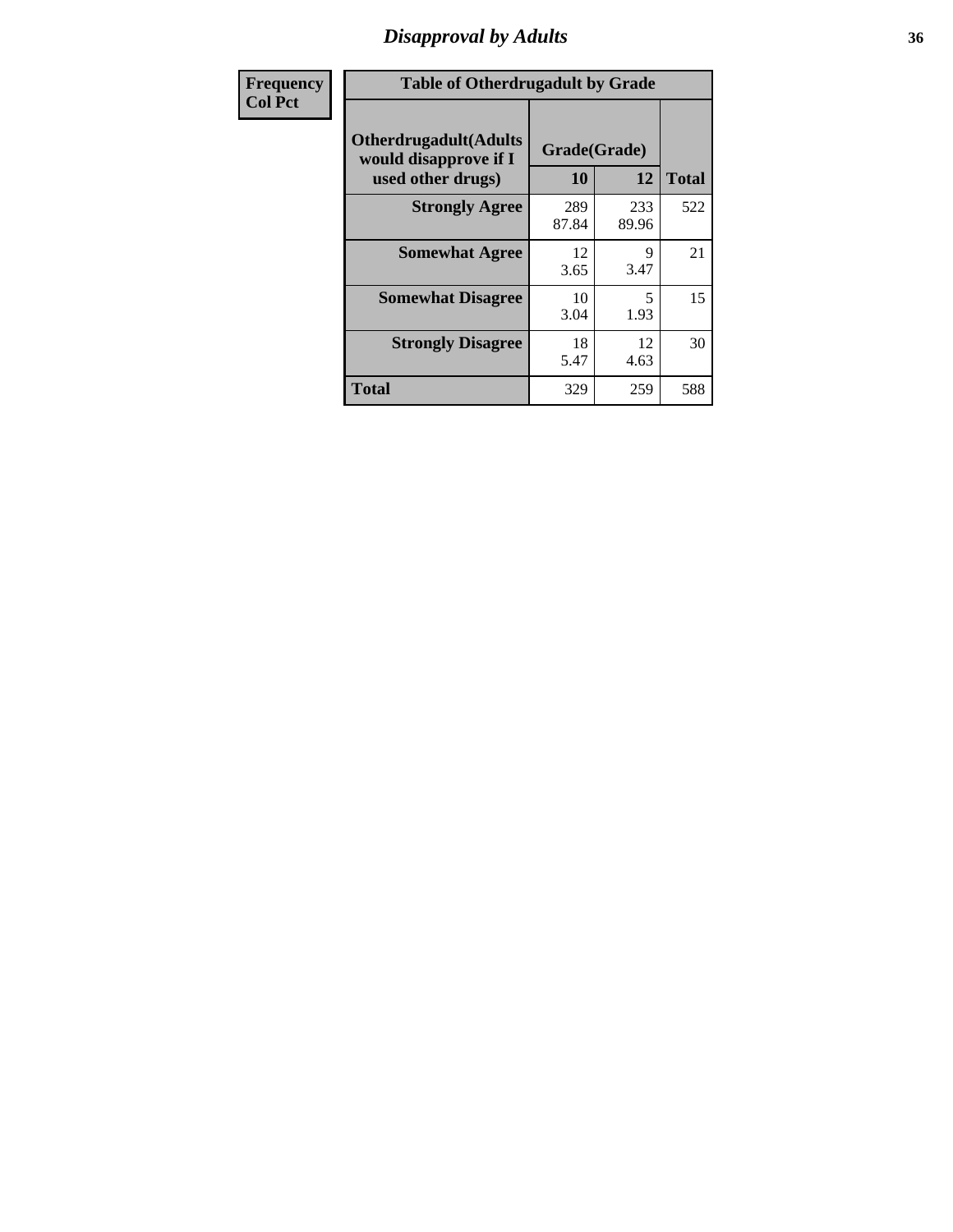# *Disapproval by Peers* **37**

| Frequency      | <b>Table of Alcoholpeer by Grade</b>                    |              |             |              |
|----------------|---------------------------------------------------------|--------------|-------------|--------------|
| <b>Col Pct</b> | Alcoholpeer(My<br>friends would<br>disapprove if I used | Grade(Grade) |             |              |
|                | alcohol)                                                | 10           | 12          | <b>Total</b> |
|                | <b>Strongly Agree</b>                                   | 84<br>25.53  | 61<br>23.55 | 145          |
|                | <b>Somewhat Agree</b>                                   | 66<br>20.06  | 52<br>20.08 | 118          |
|                | <b>Somewhat Disagree</b>                                | 71<br>21.58  | 63<br>24.32 | 134          |
|                | <b>Strongly Disagree</b>                                | 108<br>32.83 | 83<br>32.05 | 191          |
|                | Total                                                   | 329          | 259         | 588          |

| Frequency      | <b>Table of Tobaccopeer by Grade</b>                    |              |              |              |
|----------------|---------------------------------------------------------|--------------|--------------|--------------|
| <b>Col Pct</b> | Tobaccopeer(My<br>friends would<br>disapprove if I used | Grade(Grade) |              |              |
|                | tobacco)                                                | 10           | 12           | <b>Total</b> |
|                | <b>Strongly Agree</b>                                   | 151<br>45.90 | 100<br>38.61 | 251          |
|                | <b>Somewhat Agree</b>                                   | 47<br>14.29  | 47<br>18.15  | 94           |
|                | <b>Somewhat Disagree</b>                                | 57<br>17.33  | 51<br>19.69  | 108          |
|                | <b>Strongly Disagree</b>                                | 74<br>22.49  | 61<br>23.55  | 135          |
|                | Total                                                   | 329          | 259          | 588          |

| Frequency<br><b>Col Pct</b> | <b>Table of Marijuanapeer by Grade</b>                    |              |              |              |
|-----------------------------|-----------------------------------------------------------|--------------|--------------|--------------|
|                             | Marijuanapeer(My<br>friends would<br>disapprove if I used | Grade(Grade) |              |              |
|                             | marijuana)                                                | 10           | 12           | <b>Total</b> |
|                             | <b>Strongly Agree</b>                                     | 172<br>52.28 | 131<br>50.58 | 303          |
|                             | <b>Somewhat Agree</b>                                     | 46<br>13.98  | 51<br>19.69  | 97           |
|                             | <b>Somewhat Disagree</b>                                  | 49<br>14.89  | 41<br>15.83  | 90           |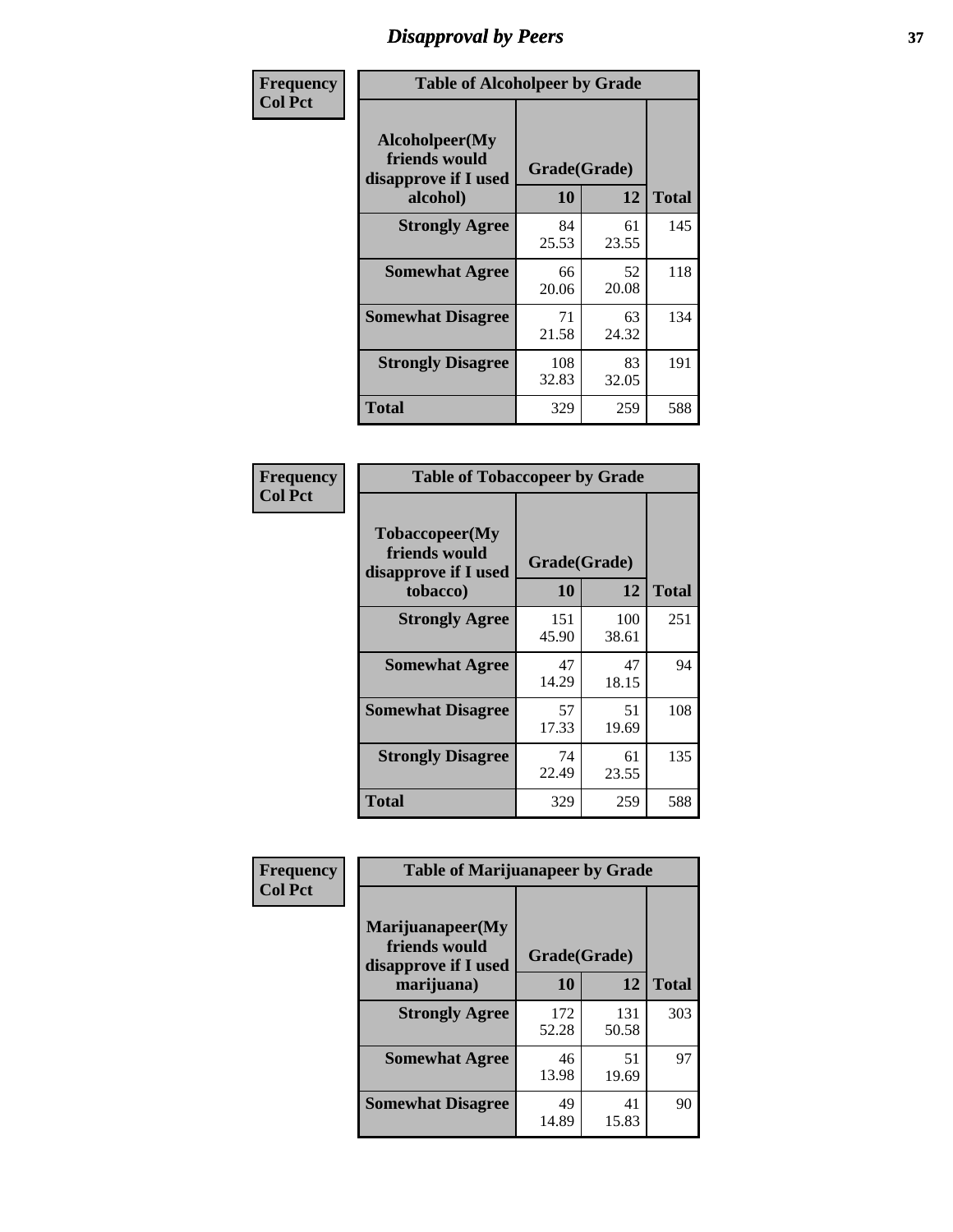# *Disapproval by Peers* **38**

| Frequency<br><b>Col Pct</b> | <b>Table of Marijuanapeer by Grade</b>                                  |                    |             |              |
|-----------------------------|-------------------------------------------------------------------------|--------------------|-------------|--------------|
|                             | Marijuanapeer(My<br>friends would<br>disapprove if I used<br>marijuana) | Grade(Grade)<br>10 | 12          | <b>Total</b> |
|                             | <b>Strongly Disagree</b>                                                | 62<br>18.84        | 36<br>13.90 | 98           |
|                             | Total                                                                   | 329                | 259         | 588          |

| Frequency      | <b>Table of Otherdrugpeer by Grade</b>                                    |                    |              |              |
|----------------|---------------------------------------------------------------------------|--------------------|--------------|--------------|
| <b>Col Pct</b> | Otherdrugpeer(My<br>friends would<br>disapprove if I used<br>other drugs) | Grade(Grade)<br>10 | 12           | <b>Total</b> |
|                | <b>Strongly Agree</b>                                                     | 203<br>61.70       | 168<br>64.86 | 371          |
|                | <b>Somewhat Agree</b>                                                     | 48<br>14.59        | 35<br>13.51  | 83           |
|                | <b>Somewhat Disagree</b>                                                  | 33<br>10.03        | 28<br>10.81  | 61           |
|                | <b>Strongly Disagree</b>                                                  | 45<br>13.68        | 28<br>10.81  | 73           |
|                | <b>Total</b>                                                              | 329                | 259          | 588          |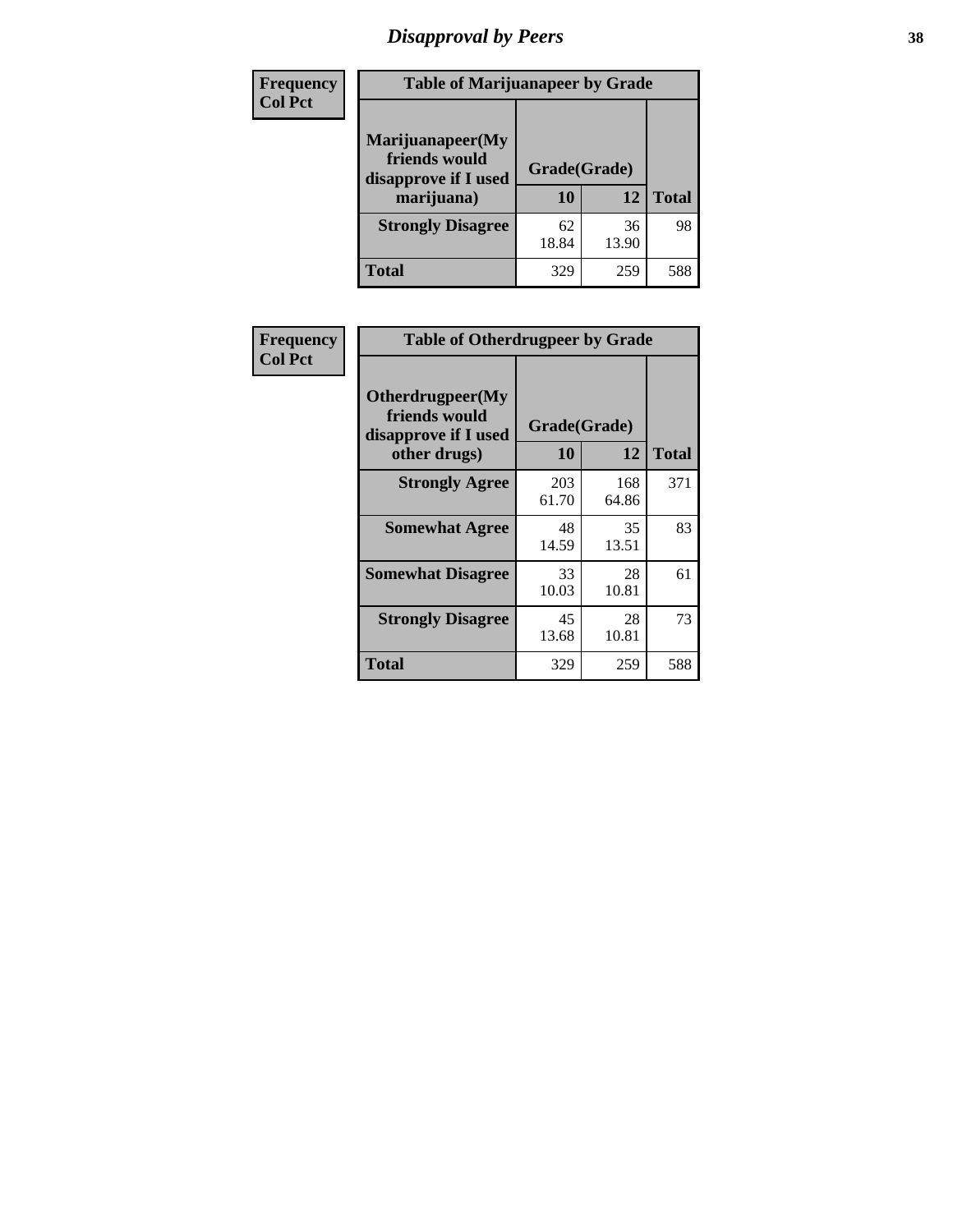| Frequency      | <b>Table of Alcohollocation1 by Grade</b> |              |              |              |
|----------------|-------------------------------------------|--------------|--------------|--------------|
| <b>Col Pct</b> | <b>Alcohollocation1(Places</b>            | Grade(Grade) |              |              |
|                | <b>Friends Use Alcohol)</b>               | 10           | 12           | <b>Total</b> |
|                |                                           | 202<br>61.40 | 197<br>76.06 | 399          |
|                | Do Not Use                                | 127<br>38.60 | 62<br>23.94  | 189          |
|                | <b>Total</b>                              | 329          | 259          | 588          |

| Frequency      | <b>Table of Alcohollocation2 by Grade</b>                     |                    |              |              |
|----------------|---------------------------------------------------------------|--------------------|--------------|--------------|
| <b>Col Pct</b> | <b>Alcohollocation2(Places</b><br><b>Friends Use Alcohol)</b> | Grade(Grade)<br>10 | <b>12</b>    | <b>Total</b> |
|                |                                                               | 184<br>55.93       | 125<br>48.26 | 309          |
|                | Home                                                          | 145<br>44.07       | 134<br>51.74 | 279          |
|                | <b>Total</b>                                                  | 329                | 259          | 588          |

| Frequency<br><b>Col Pct</b> | <b>Table of Alcohollocation 3 by Grade</b>                    |                    |              |              |
|-----------------------------|---------------------------------------------------------------|--------------------|--------------|--------------|
|                             | <b>Alcohollocation3(Places</b><br><b>Friends Use Alcohol)</b> | Grade(Grade)<br>10 | 12           | <b>Total</b> |
|                             |                                                               | 305<br>92.71       | 240<br>92.66 | 545          |
|                             | <b>School</b>                                                 | 24<br>7.29         | 19<br>7.34   | 43           |
|                             | <b>Total</b>                                                  | 329                | 259          | 588          |

| <b>Frequency</b> | <b>Table of Alcohollocation4 by Grade</b> |              |              |              |
|------------------|-------------------------------------------|--------------|--------------|--------------|
| <b>Col Pct</b>   | <b>Alcohollocation4(Places</b>            | Grade(Grade) |              |              |
|                  | <b>Friends Use Alcohol)</b>               | 10           | 12           | <b>Total</b> |
|                  |                                           | 284<br>86.32 | 229<br>88.42 | 513          |
|                  | Car                                       | 45<br>13.68  | 30<br>11.58  | 75           |
|                  | <b>Total</b>                              | 329          | 259          | 588          |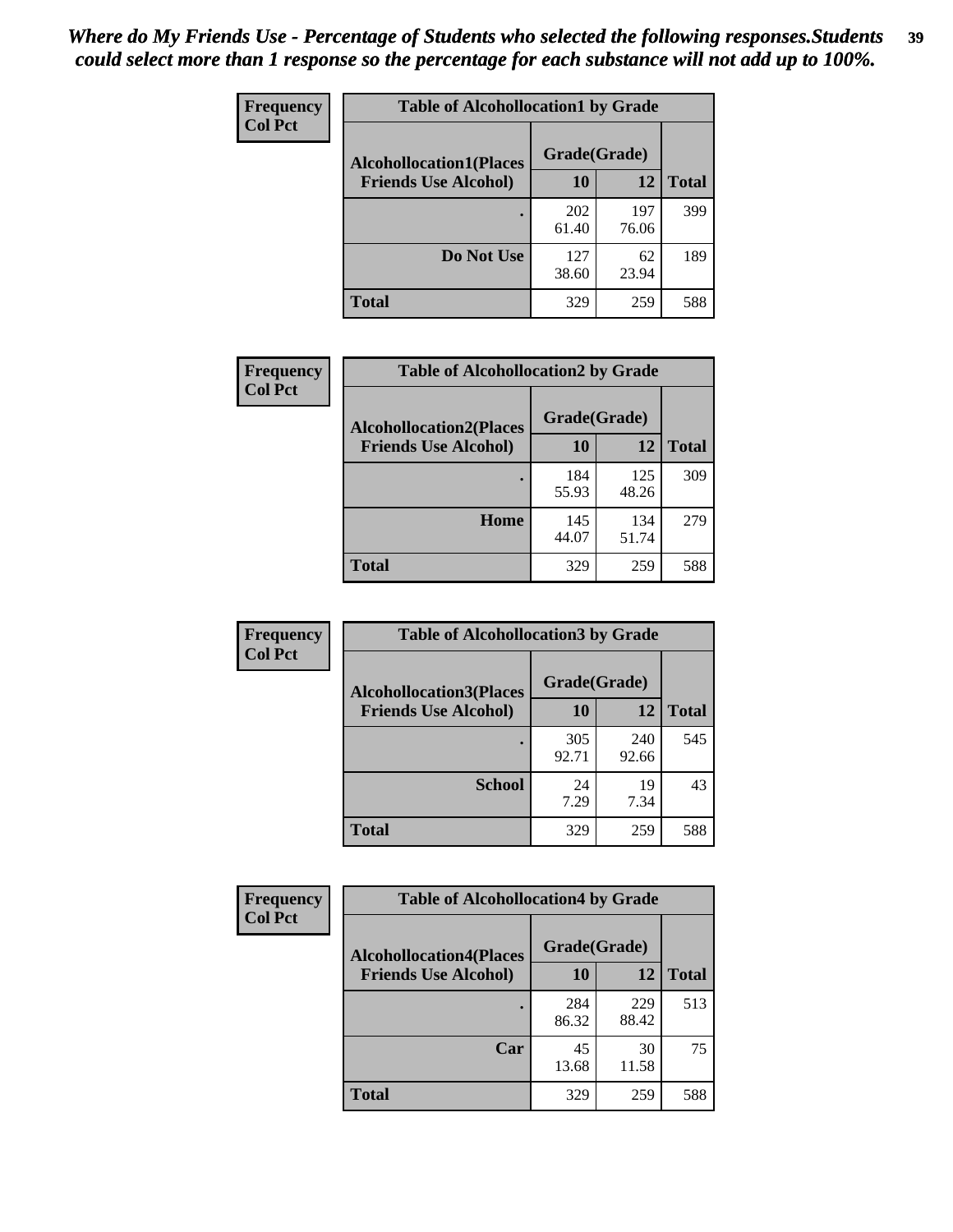| Frequency<br><b>Col Pct</b> | <b>Table of Alcohollocation5 by Grade</b><br>Grade(Grade)<br><b>Alcohollocation5(Places</b> |              |              |              |
|-----------------------------|---------------------------------------------------------------------------------------------|--------------|--------------|--------------|
|                             |                                                                                             |              |              |              |
|                             | <b>Friends Use Alcohol)</b>                                                                 | 10           | 12           | <b>Total</b> |
|                             |                                                                                             | 167<br>50.76 | 94<br>36.29  | 261          |
|                             | <b>Friend's House</b>                                                                       | 162<br>49.24 | 165<br>63.71 | 327          |
|                             | <b>Total</b>                                                                                | 329          | 259          | 588          |

| <b>Frequency</b> | <b>Table of Alcohollocation6 by Grade</b>                     |                    |              |              |
|------------------|---------------------------------------------------------------|--------------------|--------------|--------------|
| <b>Col Pct</b>   | <b>Alcohollocation6(Places</b><br><b>Friends Use Alcohol)</b> | Grade(Grade)<br>10 | 12           | <b>Total</b> |
|                  |                                                               |                    |              |              |
|                  |                                                               | 213<br>64.74       | 163<br>62.93 | 376          |
|                  | <b>Other</b>                                                  | 116<br>35.26       | 96<br>37.07  | 212          |
|                  | Total                                                         | 329                | 259          | 588          |

| Frequency      | <b>Table of Tobaccolocation1 by Grade</b> |              |              |              |
|----------------|-------------------------------------------|--------------|--------------|--------------|
| <b>Col Pct</b> | <b>Tobaccolocation1(Places</b>            | Grade(Grade) |              |              |
|                | <b>Friends Use Tobacco)</b>               | 10           | 12           | <b>Total</b> |
|                |                                           | 155<br>47.11 | 157<br>60.62 | 312          |
|                | Do Not Use                                | 174<br>52.89 | 102<br>39.38 | 276          |
|                | <b>Total</b>                              | 329          | 259          | 588          |

| Frequency      | <b>Table of Tobaccolocation2 by Grade</b> |              |              |              |  |
|----------------|-------------------------------------------|--------------|--------------|--------------|--|
| <b>Col Pct</b> | <b>Tobaccolocation2(Places</b>            | Grade(Grade) |              |              |  |
|                | <b>Friends Use Tobacco)</b>               | 10           | 12           | <b>Total</b> |  |
|                |                                           | 202<br>61.40 | 138<br>53.28 | 340          |  |
|                | Home                                      | 127<br>38.60 | 121<br>46.72 | 248          |  |
|                | <b>Total</b>                              | 329          | 259          | 588          |  |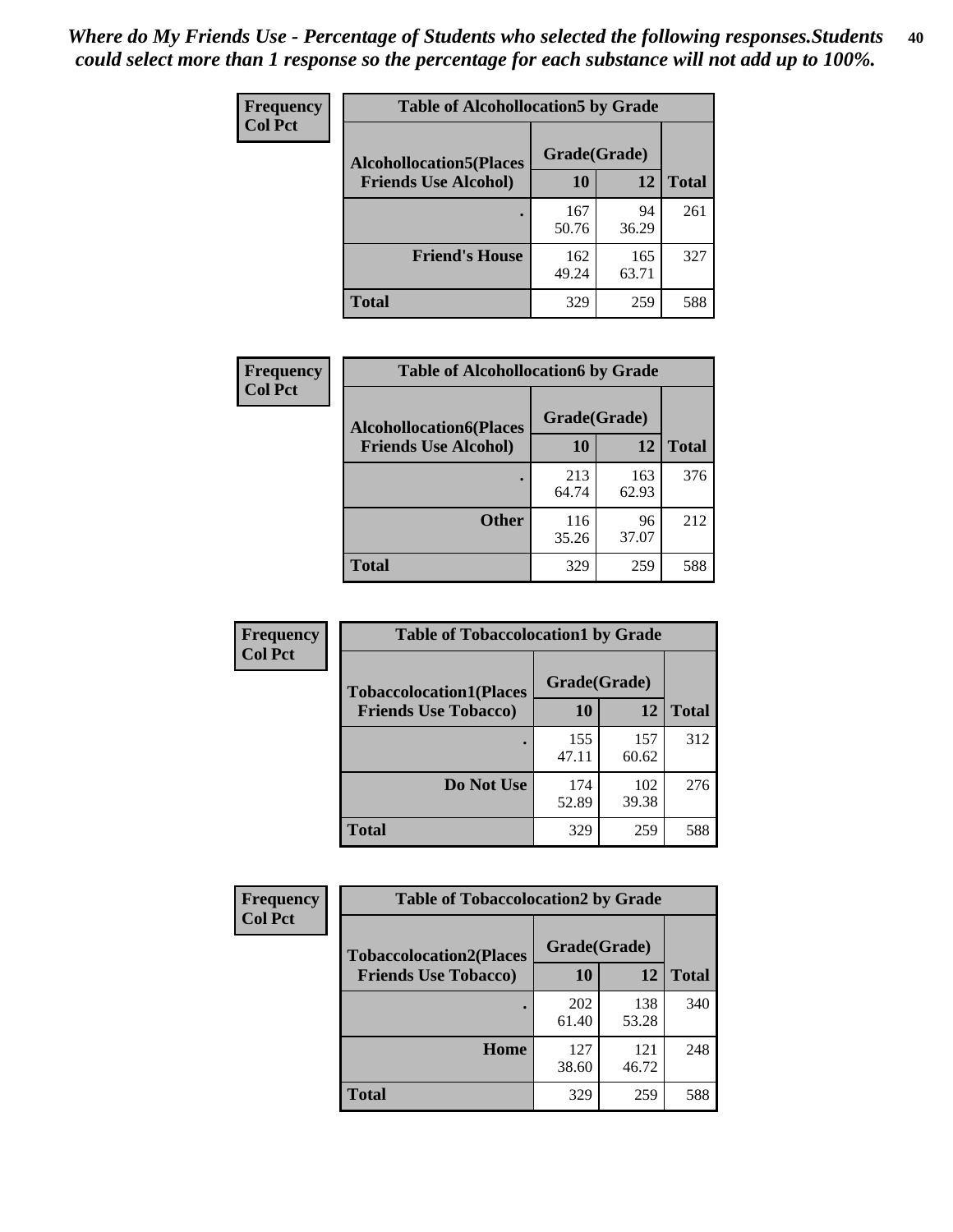| Frequency      | <b>Table of Tobaccolocation3 by Grade</b> |              |              |              |  |
|----------------|-------------------------------------------|--------------|--------------|--------------|--|
| <b>Col Pct</b> | <b>Tobaccolocation3(Places</b>            | Grade(Grade) |              |              |  |
|                | <b>Friends Use Tobacco)</b>               | 10           | 12           | <b>Total</b> |  |
|                |                                           | 262<br>79.64 | 202<br>77.99 | 464          |  |
|                | <b>School</b>                             | 67<br>20.36  | 57<br>22.01  | 124          |  |
|                | <b>Total</b>                              | 329          | 259          | 588          |  |

| Frequency      | <b>Table of Tobaccolocation4 by Grade</b> |              |              |              |
|----------------|-------------------------------------------|--------------|--------------|--------------|
| <b>Col Pct</b> | <b>Tobaccolocation4(Places</b>            | Grade(Grade) |              |              |
|                | <b>Friends Use Tobacco)</b>               | 10           | 12           | <b>Total</b> |
|                |                                           | 236<br>71.73 | 144<br>55.60 | 380          |
|                | Car                                       | 93<br>28.27  | 115<br>44.40 | 208          |
|                | <b>Total</b>                              | 329          | 259          | 588          |

| Frequency      | <b>Table of Tobaccolocation5 by Grade</b> |              |              |              |
|----------------|-------------------------------------------|--------------|--------------|--------------|
| <b>Col Pct</b> | <b>Tobaccolocation5(Places</b>            | Grade(Grade) |              |              |
|                | <b>Friends Use Tobacco)</b>               | 10           | 12           | <b>Total</b> |
|                |                                           | 205<br>62.31 | 134<br>51.74 | 339          |
|                | <b>Friend's House</b>                     | 124<br>37.69 | 125<br>48.26 | 249          |
|                | <b>Total</b>                              | 329          | 259          | 588          |

| <b>Frequency</b> | <b>Table of Tobaccolocation6 by Grade</b> |              |              |              |  |
|------------------|-------------------------------------------|--------------|--------------|--------------|--|
| <b>Col Pct</b>   | <b>Tobaccolocation6(Places</b>            | Grade(Grade) |              |              |  |
|                  | <b>Friends Use Tobacco)</b>               | 10           | 12           | <b>Total</b> |  |
|                  |                                           | 234<br>71.12 | 165<br>63.71 | 399          |  |
|                  | <b>Other</b>                              | 95<br>28.88  | 94<br>36.29  | 189          |  |
|                  | <b>Total</b>                              | 329          | 259          | 588          |  |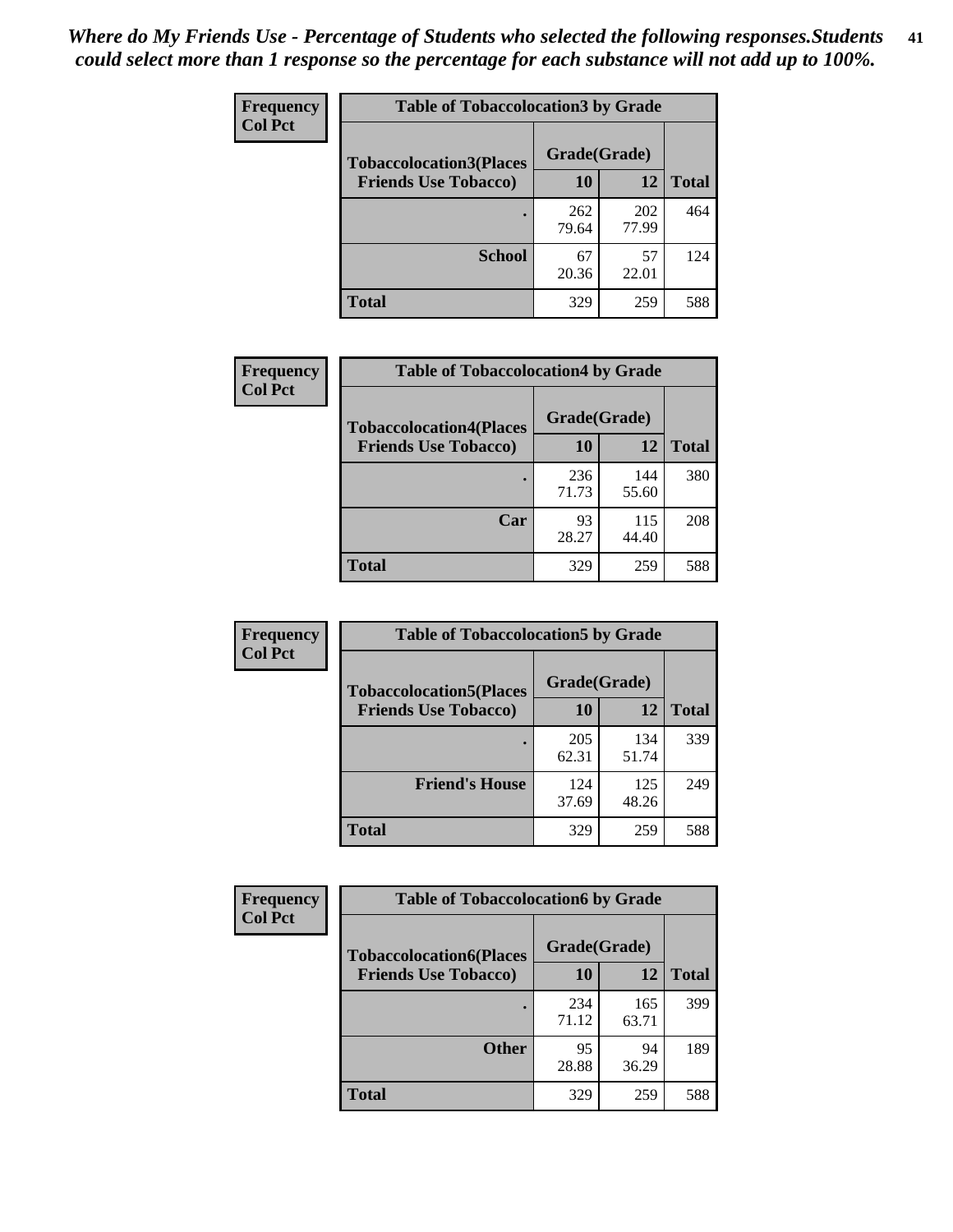| <b>Frequency</b> | <b>Table of Marijuanalocation1 by Grade</b> |              |              |              |
|------------------|---------------------------------------------|--------------|--------------|--------------|
| <b>Col Pct</b>   | <b>Marijuanalocation1(Places</b>            | Grade(Grade) |              |              |
|                  | <b>Friends Use Marijuana</b> )              | 10           | 12           | <b>Total</b> |
|                  |                                             | 115<br>34.95 | 116<br>44.79 | 231          |
|                  | Do Not Use                                  | 214<br>65.05 | 143<br>55.21 | 357          |
|                  | <b>Total</b>                                | 329          | 259          | 588          |

| Frequency      | <b>Table of Marijuanalocation2 by Grade</b>                        |                    |              |              |
|----------------|--------------------------------------------------------------------|--------------------|--------------|--------------|
| <b>Col Pct</b> | <b>Marijuanalocation2(Places</b><br><b>Friends Use Marijuana</b> ) | Grade(Grade)<br>10 | 12           | <b>Total</b> |
|                |                                                                    | 241<br>73.25       | 177<br>68.34 | 418          |
|                | Home                                                               | 88<br>26.75        | 82<br>31.66  | 170          |
|                | <b>Total</b>                                                       | 329                | 259          | 588          |

| <b>Frequency</b><br><b>Col Pct</b> | <b>Table of Marijuanalocation3 by Grade</b> |              |              |              |
|------------------------------------|---------------------------------------------|--------------|--------------|--------------|
|                                    | <b>Marijuanalocation3(Places</b>            | Grade(Grade) |              |              |
|                                    | <b>Friends Use Marijuana</b> )              | <b>10</b>    | 12           | <b>Total</b> |
|                                    |                                             | 304<br>92.40 | 243<br>93.82 | 547          |
|                                    | <b>School</b>                               | 25<br>7.60   | 16<br>6.18   | 41           |
|                                    | <b>Total</b>                                | 329          | 259          | 588          |

| Frequency<br><b>Col Pct</b> | <b>Table of Marijuanalocation4 by Grade</b> |              |                     |              |
|-----------------------------|---------------------------------------------|--------------|---------------------|--------------|
|                             | <b>Marijuanalocation4(Places</b>            | Grade(Grade) |                     |              |
|                             | <b>Friends Use Marijuana</b> )              | <b>10</b>    | 12                  | <b>Total</b> |
|                             |                                             | 268<br>81.46 | <b>200</b><br>77.22 | 468          |
|                             | Car                                         | 61<br>18.54  | 59<br>22.78         | 120          |
|                             | <b>Total</b>                                | 329          | 259                 | 588          |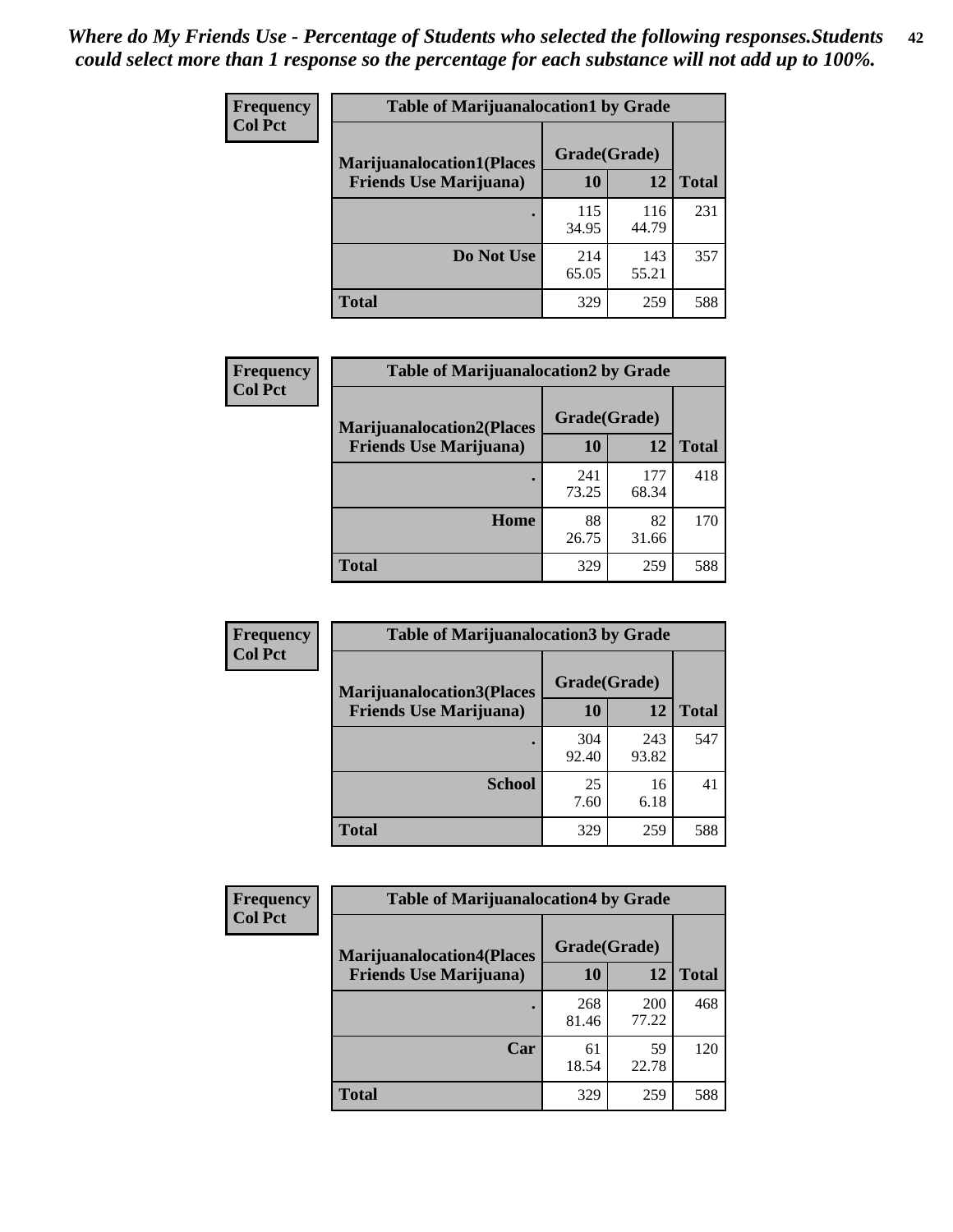| <b>Frequency</b>               | <b>Table of Marijuanalocation5 by Grade</b> |              |              |     |
|--------------------------------|---------------------------------------------|--------------|--------------|-----|
| <b>Col Pct</b>                 | <b>Marijuanalocation5</b> (Places           | Grade(Grade) |              |     |
| <b>Friends Use Marijuana</b> ) | 10                                          | 12           | <b>Total</b> |     |
|                                |                                             | 230<br>69.91 | 164<br>63.32 | 394 |
|                                | <b>Friend's House</b>                       | 99<br>30.09  | 95<br>36.68  | 194 |
|                                | <b>Total</b>                                | 329          | 259          | 588 |

| <b>Frequency</b> | <b>Table of Marijuanalocation6 by Grade</b>                        |                    |              |              |
|------------------|--------------------------------------------------------------------|--------------------|--------------|--------------|
| <b>Col Pct</b>   | <b>Marijuanalocation6(Places</b><br><b>Friends Use Marijuana</b> ) | Grade(Grade)<br>10 | 12           | <b>Total</b> |
|                  |                                                                    | 255<br>77.51       | 191<br>73.75 | 446          |
|                  | <b>Other</b>                                                       | 74<br>22.49        | 68<br>26.25  | 142          |
|                  | <b>Total</b>                                                       | 329                | 259          | 588          |

| <b>Frequency</b> | <b>Table of Otherdruglocation1 by Grade</b>                          |              |              |              |
|------------------|----------------------------------------------------------------------|--------------|--------------|--------------|
| <b>Col Pct</b>   | <b>Otherdruglocation1(Places</b><br><b>Friends Use Other Illegal</b> | Grade(Grade) |              |              |
|                  | Drugs)                                                               | 10           | 12           | <b>Total</b> |
|                  |                                                                      | 89<br>27.05  | 88<br>33.98  | 177          |
|                  | Do Not Use                                                           | 240<br>72.95 | 171<br>66.02 | 411          |
|                  | <b>Total</b>                                                         | 329          | 259          | 588          |

| <b>Frequency</b> | <b>Table of Otherdruglocation2 by Grade</b>                           |              |              |              |
|------------------|-----------------------------------------------------------------------|--------------|--------------|--------------|
| <b>Col Pct</b>   | <b>Otherdruglocation2(Places)</b><br><b>Friends Use Other Illegal</b> | Grade(Grade) |              |              |
|                  | Drugs)                                                                | 10           | 12           | <b>Total</b> |
|                  |                                                                       | 261<br>79.33 | 190<br>73.36 | 451          |
|                  | <b>Home</b>                                                           | 68<br>20.67  | 69<br>26.64  | 137          |
|                  | <b>Total</b>                                                          | 329          | 259          | 588          |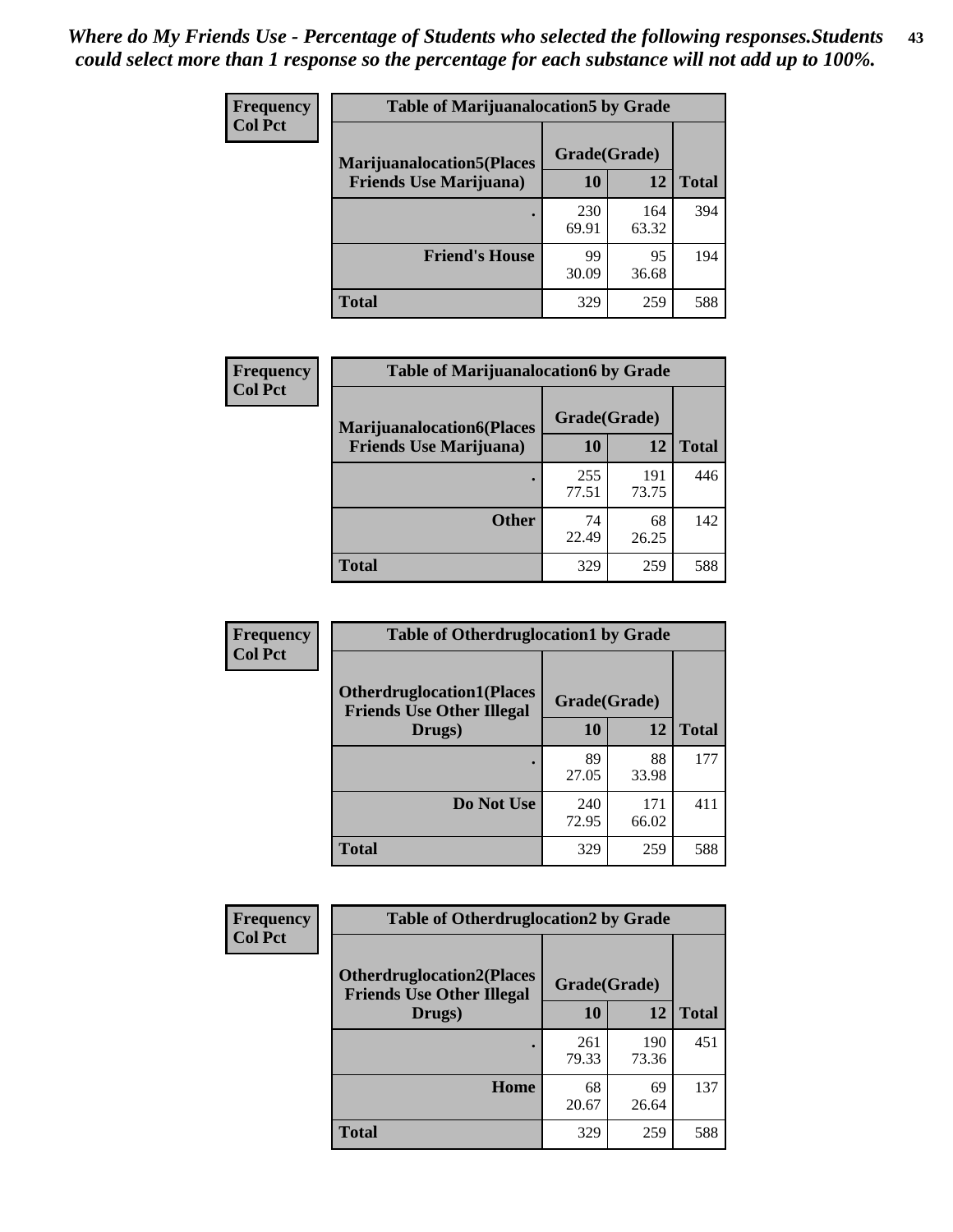| <b>Frequency</b> | <b>Table of Otherdruglocation 3 by Grade</b>                         |              |              |              |
|------------------|----------------------------------------------------------------------|--------------|--------------|--------------|
| <b>Col Pct</b>   | <b>Otherdruglocation3(Places</b><br><b>Friends Use Other Illegal</b> | Grade(Grade) |              |              |
|                  | Drugs)                                                               | <b>10</b>    | 12           | <b>Total</b> |
|                  |                                                                      | 297<br>90.27 | 225<br>86.87 | 522          |
|                  | <b>School</b>                                                        | 32<br>9.73   | 34<br>13.13  | 66           |
|                  | <b>Total</b>                                                         | 329          | 259          | 588          |

| <b>Frequency</b> | <b>Table of Otherdruglocation4 by Grade</b>                          |              |              |              |
|------------------|----------------------------------------------------------------------|--------------|--------------|--------------|
| <b>Col Pct</b>   | <b>Otherdruglocation4(Places</b><br><b>Friends Use Other Illegal</b> | Grade(Grade) |              |              |
|                  | Drugs)                                                               | 10           | 12           | <b>Total</b> |
|                  |                                                                      | 278<br>84.50 | 206<br>79.54 | 484          |
|                  | Car                                                                  | 51<br>15.50  | 53<br>20.46  | 104          |
|                  | <b>Total</b>                                                         | 329          | 259          | 588          |

| Frequency      | <b>Table of Otherdruglocation5 by Grade</b>                          |              |              |              |
|----------------|----------------------------------------------------------------------|--------------|--------------|--------------|
| <b>Col Pct</b> | <b>Otherdruglocation5(Places</b><br><b>Friends Use Other Illegal</b> | Grade(Grade) |              |              |
|                | Drugs)                                                               | 10           | 12           | <b>Total</b> |
|                |                                                                      | 254<br>77.20 | 184<br>71.04 | 438          |
|                | <b>Friend's House</b>                                                | 75<br>22.80  | 75<br>28.96  | 150          |
|                | <b>Total</b>                                                         | 329          | 259          | 588          |

| <b>Frequency</b> | <b>Table of Otherdruglocation6 by Grade</b>                          |              |              |              |
|------------------|----------------------------------------------------------------------|--------------|--------------|--------------|
| <b>Col Pct</b>   | <b>Otherdruglocation6(Places</b><br><b>Friends Use Other Illegal</b> | Grade(Grade) |              |              |
|                  | Drugs)                                                               | 10           | 12           | <b>Total</b> |
|                  |                                                                      | 259<br>78.72 | 203<br>78.38 | 462          |
|                  | <b>Other</b>                                                         | 70<br>21.28  | 56<br>21.62  | 126          |
|                  | <b>Total</b>                                                         | 329          | 259          | 588          |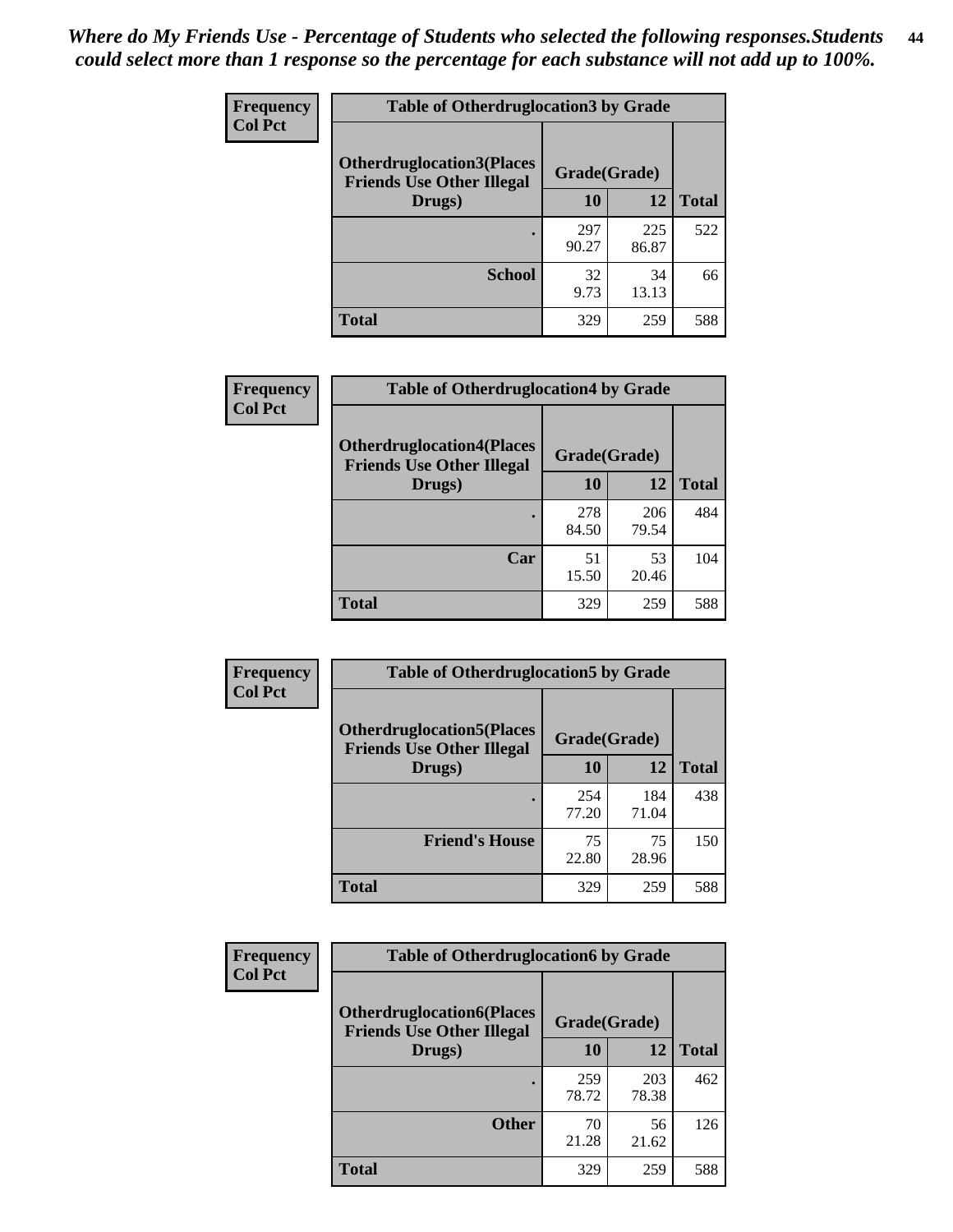| Frequency      | <b>Table of Alcoholtime1 by Grade</b>           |              |              |              |
|----------------|-------------------------------------------------|--------------|--------------|--------------|
| <b>Col Pct</b> | <b>Alcoholtime1(Times</b><br><b>Friends Use</b> | Grade(Grade) |              |              |
|                | Alcohol)                                        | 10           | 12           | <b>Total</b> |
|                |                                                 | 207<br>62.92 | 188<br>72.59 | 395          |
|                | Do Not Use                                      | 122<br>37.08 | 71<br>27.41  | 193          |
|                | <b>Total</b>                                    | 329          | 259          | 588          |

| Frequency      | <b>Table of Alcoholtime2 by Grade</b>                           |              |              |              |
|----------------|-----------------------------------------------------------------|--------------|--------------|--------------|
| <b>Col Pct</b> | <b>Alcoholtime2(Times</b><br>Grade(Grade)<br><b>Friends Use</b> |              |              |              |
|                | Alcohol)                                                        | 10           | 12           | <b>Total</b> |
|                |                                                                 | 308<br>93.62 | 244<br>94.21 | 552          |
|                | <b>On Way to School</b>                                         | 21<br>6.38   | 15<br>5.79   | 36           |
|                | <b>Total</b>                                                    | 329          | 259          | 588          |

| Frequency<br><b>Col Pct</b> | <b>Table of Alcoholtime3 by Grade</b>    |              |              |              |
|-----------------------------|------------------------------------------|--------------|--------------|--------------|
|                             | Alcoholtime3(Times<br><b>Friends Use</b> | Grade(Grade) |              |              |
|                             | Alcohol)                                 | 10           | 12           | <b>Total</b> |
|                             |                                          | 312<br>94.83 | 243<br>93.82 | 555          |
|                             | <b>During School</b>                     | 17<br>5.17   | 16<br>6.18   | 33           |
|                             | Total                                    | 329          | 259          | 588          |

| <b>Frequency</b> | <b>Table of Alcoholtime4 by Grade</b> |              |              |              |
|------------------|---------------------------------------|--------------|--------------|--------------|
| <b>Col Pct</b>   | <b>Alcoholtime4(Times</b>             | Grade(Grade) |              |              |
|                  | <b>Friends Use Alcohol)</b>           | 10           | 12           | <b>Total</b> |
|                  | ٠                                     | 304<br>92.40 | 241<br>93.05 | 545          |
|                  | <b>On Way Home From School</b>        | 25<br>7.60   | 18<br>6.95   | 43           |
|                  | <b>Total</b>                          | 329          | 259          | 588          |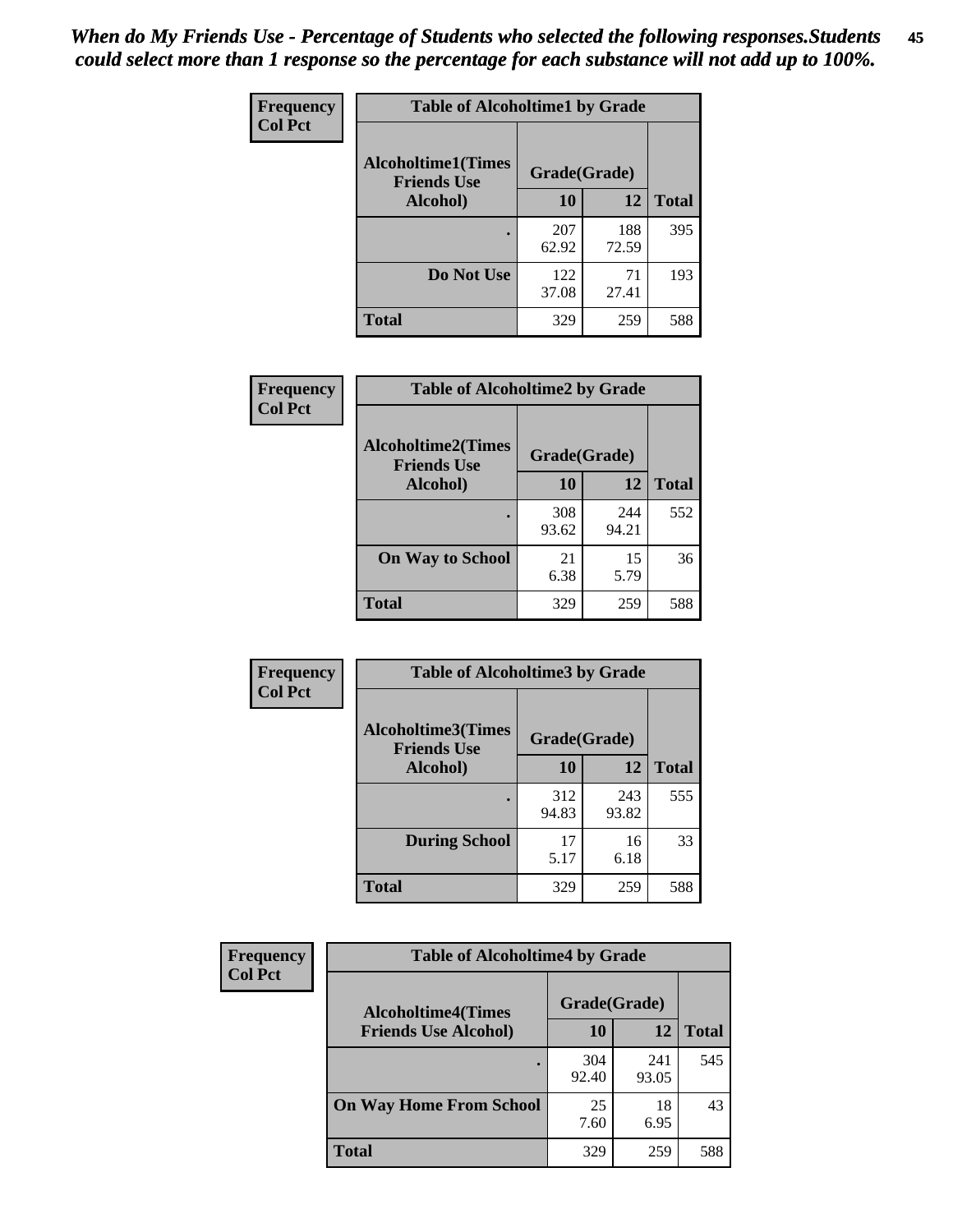*When do My Friends Use - Percentage of Students who selected the following responses.Students could select more than 1 response so the percentage for each substance will not add up to 100%.* **46**

| Frequency      | <b>Table of Alcoholtime5 by Grade</b>           |              |              |              |
|----------------|-------------------------------------------------|--------------|--------------|--------------|
| <b>Col Pct</b> | <b>Alcoholtime5(Times</b><br><b>Friends Use</b> | Grade(Grade) |              |              |
|                | Alcohol)                                        | 10           | 12           | <b>Total</b> |
|                |                                                 | 254<br>77.20 | 191<br>73.75 | 445          |
|                | Weeknights                                      | 75<br>22.80  | 68<br>26.25  | 143          |
|                | <b>Total</b>                                    | 329          | 259          | 588          |

| <b>Frequency</b> |                                                 | <b>Table of Alcoholtime6 by Grade</b> |              |              |  |  |
|------------------|-------------------------------------------------|---------------------------------------|--------------|--------------|--|--|
| <b>Col Pct</b>   | <b>Alcoholtime6(Times</b><br><b>Friends Use</b> |                                       | Grade(Grade) |              |  |  |
|                  | Alcohol)                                        | 10                                    | 12           | <b>Total</b> |  |  |
|                  |                                                 | 117<br>35.56                          | 63<br>24.32  | 180          |  |  |
|                  | Weekends                                        | 212<br>64.44                          | 196<br>75.68 | 408          |  |  |
|                  | <b>Total</b>                                    | 329                                   | 259          | 588          |  |  |

| Frequency      | <b>Table of Tobaccotime1 by Grade</b>           |              |              |              |
|----------------|-------------------------------------------------|--------------|--------------|--------------|
| <b>Col Pct</b> | <b>Tobaccotime1(Times</b><br><b>Friends Use</b> | Grade(Grade) |              |              |
|                | <b>Tobacco</b> )                                | 10           | 12           | <b>Total</b> |
|                |                                                 | 160<br>48.63 | 153<br>59.07 | 313          |
|                | Do Not Use                                      | 169<br>51.37 | 106<br>40.93 | 275          |
|                | <b>Total</b>                                    | 329          | 259          | 588          |

| <b>Frequency</b> | <b>Table of Tobaccotime2 by Grade</b>           |              |              |              |
|------------------|-------------------------------------------------|--------------|--------------|--------------|
| <b>Col Pct</b>   | <b>Tobaccotime2(Times</b><br><b>Friends Use</b> | Grade(Grade) |              |              |
|                  | <b>Tobacco</b> )                                | <b>10</b>    | 12           | <b>Total</b> |
|                  |                                                 | 231<br>70.21 | 164<br>63.32 | 395          |
|                  | <b>On Way to School</b>                         | 98<br>29.79  | 95<br>36.68  | 193          |
|                  | <b>Total</b>                                    | 329          | 259          | 588          |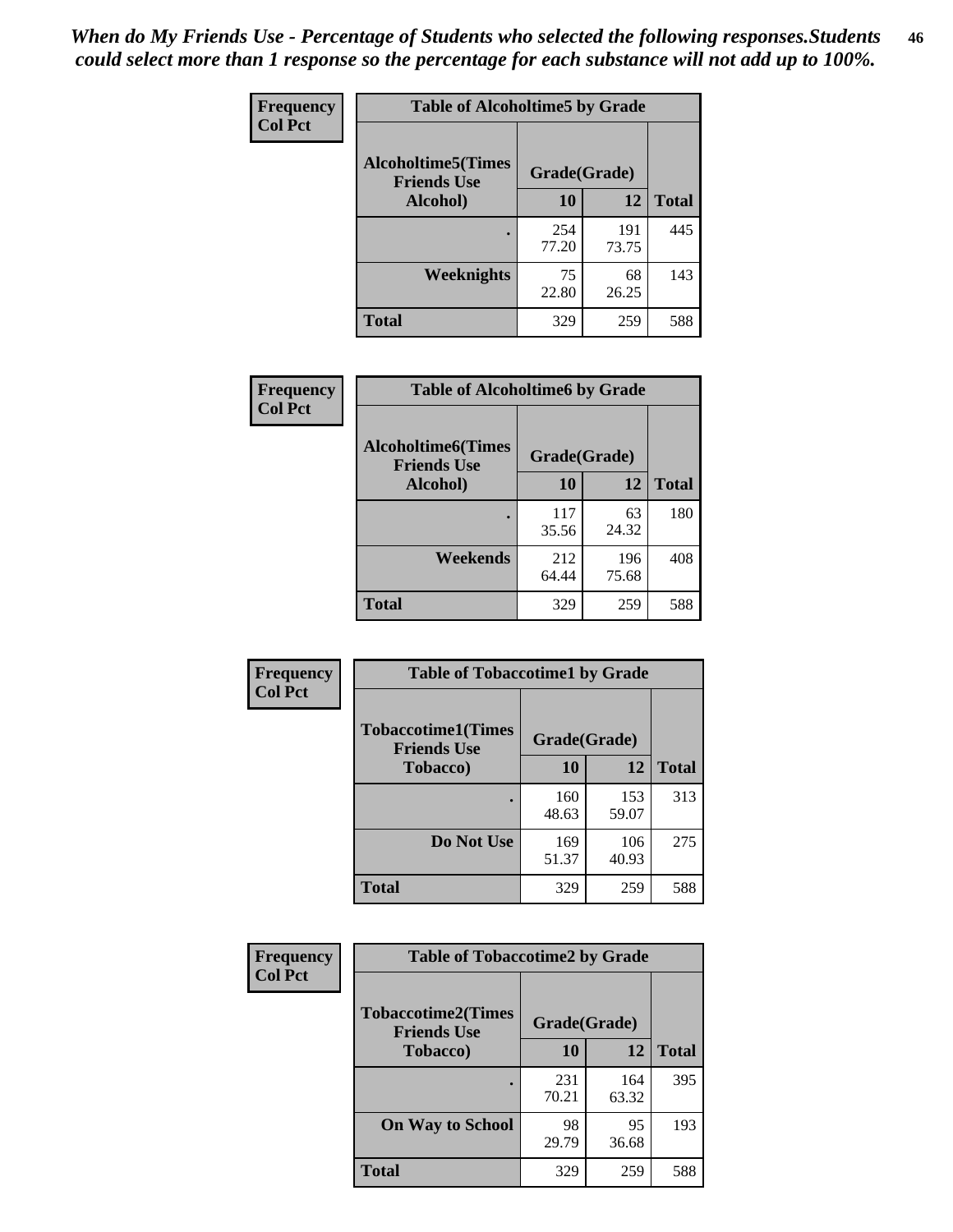*When do My Friends Use - Percentage of Students who selected the following responses.Students could select more than 1 response so the percentage for each substance will not add up to 100%.* **47**

| <b>Frequency</b> | <b>Table of Tobaccotime3 by Grade</b>           |              |              |              |  |
|------------------|-------------------------------------------------|--------------|--------------|--------------|--|
| <b>Col Pct</b>   | <b>Tobaccotime3(Times</b><br><b>Friends Use</b> | Grade(Grade) |              |              |  |
|                  | <b>Tobacco</b> )                                | 10           | 12           | <b>Total</b> |  |
|                  |                                                 | 263<br>79.94 | 213<br>82.24 | 476          |  |
|                  | <b>During School</b>                            | 66<br>20.06  | 46<br>17.76  | 112          |  |
|                  | <b>Total</b>                                    | 329          | 259          | 588          |  |

| <b>Frequency</b> | <b>Table of Tobaccotime4 by Grade</b> |              |              |              |
|------------------|---------------------------------------|--------------|--------------|--------------|
| <b>Col Pct</b>   | <b>Tobaccotime4(Times</b>             | Grade(Grade) |              |              |
|                  | <b>Friends Use Tobacco)</b>           | 10           | 12           | <b>Total</b> |
|                  |                                       | 304<br>92.40 | 241<br>93.05 | 545          |
|                  | <b>On Way Home From School</b>        | 25<br>7.60   | 18<br>6.95   | 43           |
|                  | <b>Total</b>                          | 329          | 259          | 588          |

| Frequency      | <b>Table of Tobaccotime5 by Grade</b>            |              |              |              |
|----------------|--------------------------------------------------|--------------|--------------|--------------|
| <b>Col Pct</b> | <b>Tobaccotime5</b> (Times<br><b>Friends Use</b> | Grade(Grade) |              |              |
|                | <b>Tobacco</b> )                                 | 10           | 12           | <b>Total</b> |
|                |                                                  | 195<br>59.27 | 142<br>54.83 | 337          |
|                | <b>Weeknights</b>                                | 134<br>40.73 | 117<br>45.17 | 251          |
|                | <b>Total</b>                                     | 329          | 259          | 588          |

| Frequency<br><b>Col Pct</b> | <b>Table of Tobaccotime6 by Grade</b>                           |              |              |              |
|-----------------------------|-----------------------------------------------------------------|--------------|--------------|--------------|
|                             | <b>Tobaccotime6(Times</b><br>Grade(Grade)<br><b>Friends Use</b> |              |              |              |
|                             | <b>Tobacco</b> )                                                | 10           | 12           | <b>Total</b> |
|                             |                                                                 | 179<br>54.41 | 117<br>45.17 | 296          |
|                             | Weekends                                                        | 150<br>45.59 | 142<br>54.83 | 292          |
|                             | <b>Total</b>                                                    | 329          | 259          | 588          |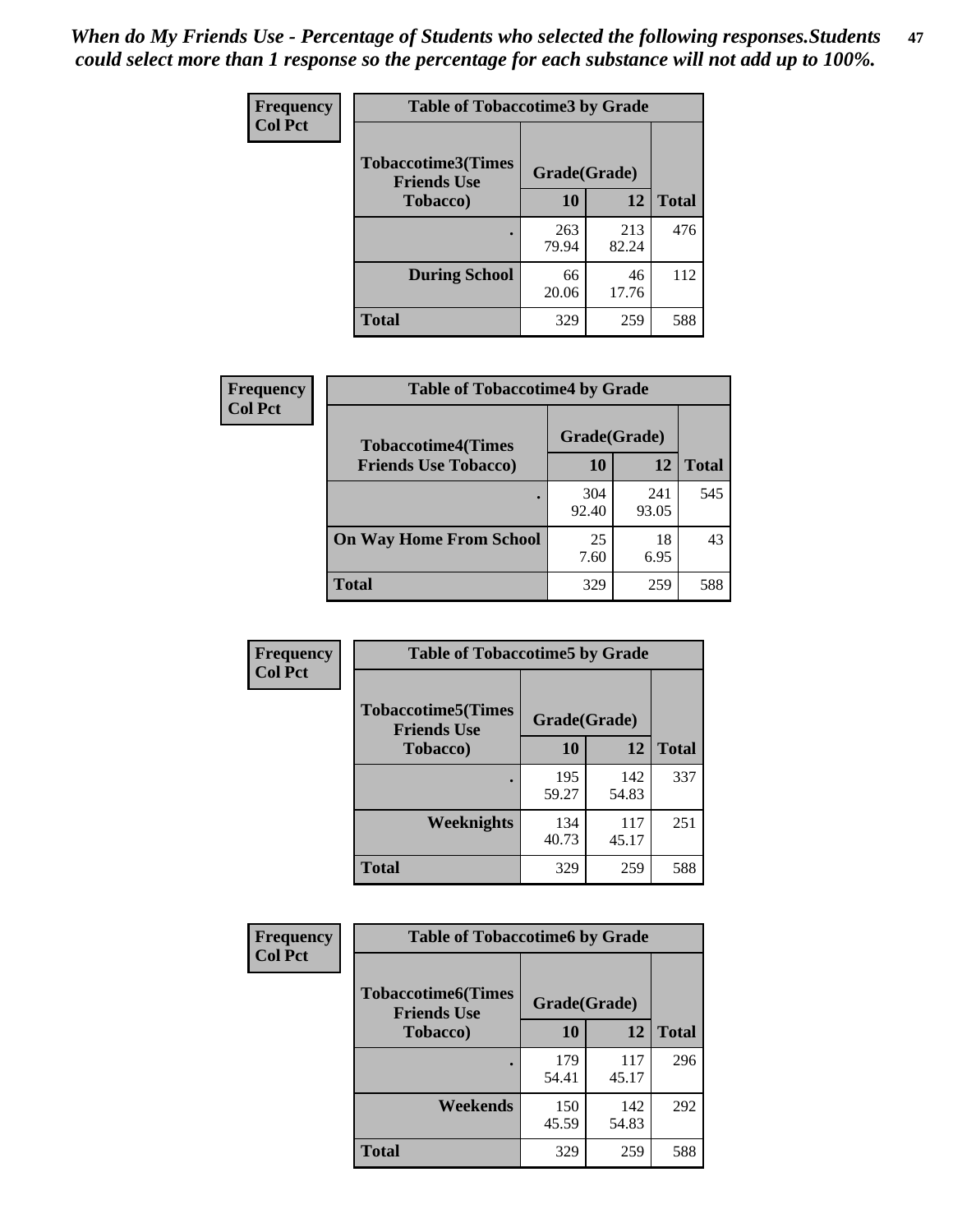| Frequency<br><b>Col Pct</b> | <b>Table of Marijuanatime1 by Grade</b>            |              |              |              |
|-----------------------------|----------------------------------------------------|--------------|--------------|--------------|
|                             | <b>Marijuanatime1</b> (Times<br><b>Friends Use</b> | Grade(Grade) |              |              |
|                             | Marijuana)                                         | 10           | 12           | <b>Total</b> |
|                             |                                                    | 115<br>34.95 | 104<br>40.15 | 219          |
|                             | Do Not Use                                         | 214<br>65.05 | 155<br>59.85 | 369          |
|                             | <b>Total</b>                                       | 329          | 259          | 588          |

| Frequency      | <b>Table of Marijuanatime2 by Grade</b>           |              |              |              |
|----------------|---------------------------------------------------|--------------|--------------|--------------|
| <b>Col Pct</b> | <b>Marijuanatime2(Times</b><br><b>Friends Use</b> | Grade(Grade) |              |              |
|                | Marijuana)                                        | 10           | 12           | <b>Total</b> |
|                | ٠                                                 | 283<br>86.02 | 220<br>84.94 | 503          |
|                | <b>On Way to School</b>                           | 46<br>13.98  | 39<br>15.06  | 85           |
|                | <b>Total</b>                                      | 329          | 259          | 588          |

| Frequency      | <b>Table of Marijuanatime3 by Grade</b>    |              |              |              |
|----------------|--------------------------------------------|--------------|--------------|--------------|
| <b>Col Pct</b> | Marijuanatime3(Times<br><b>Friends Use</b> | Grade(Grade) |              |              |
|                | Marijuana)                                 | 10           | 12           | <b>Total</b> |
|                |                                            | 305<br>92.71 | 244<br>94.21 | 549          |
|                | <b>During School</b>                       | 24<br>7.29   | 15<br>5.79   | 39           |
|                | <b>Total</b>                               | 329          | 259          | 588          |

| <b>Frequency</b><br><b>Col Pct</b> | <b>Table of Marijuanatime4 by Grade</b> |              |              |              |
|------------------------------------|-----------------------------------------|--------------|--------------|--------------|
|                                    | <b>Marijuanatime4(Times</b>             | Grade(Grade) |              |              |
|                                    | <b>Friends Use Marijuana</b> )          | 10           | 12           | <b>Total</b> |
|                                    |                                         | 280<br>85.11 | 212<br>81.85 | 492          |
|                                    | <b>On Way Home From School</b>          | 49<br>14.89  | 47<br>18.15  | 96           |
|                                    | <b>Total</b>                            | 329          | 259          | 588          |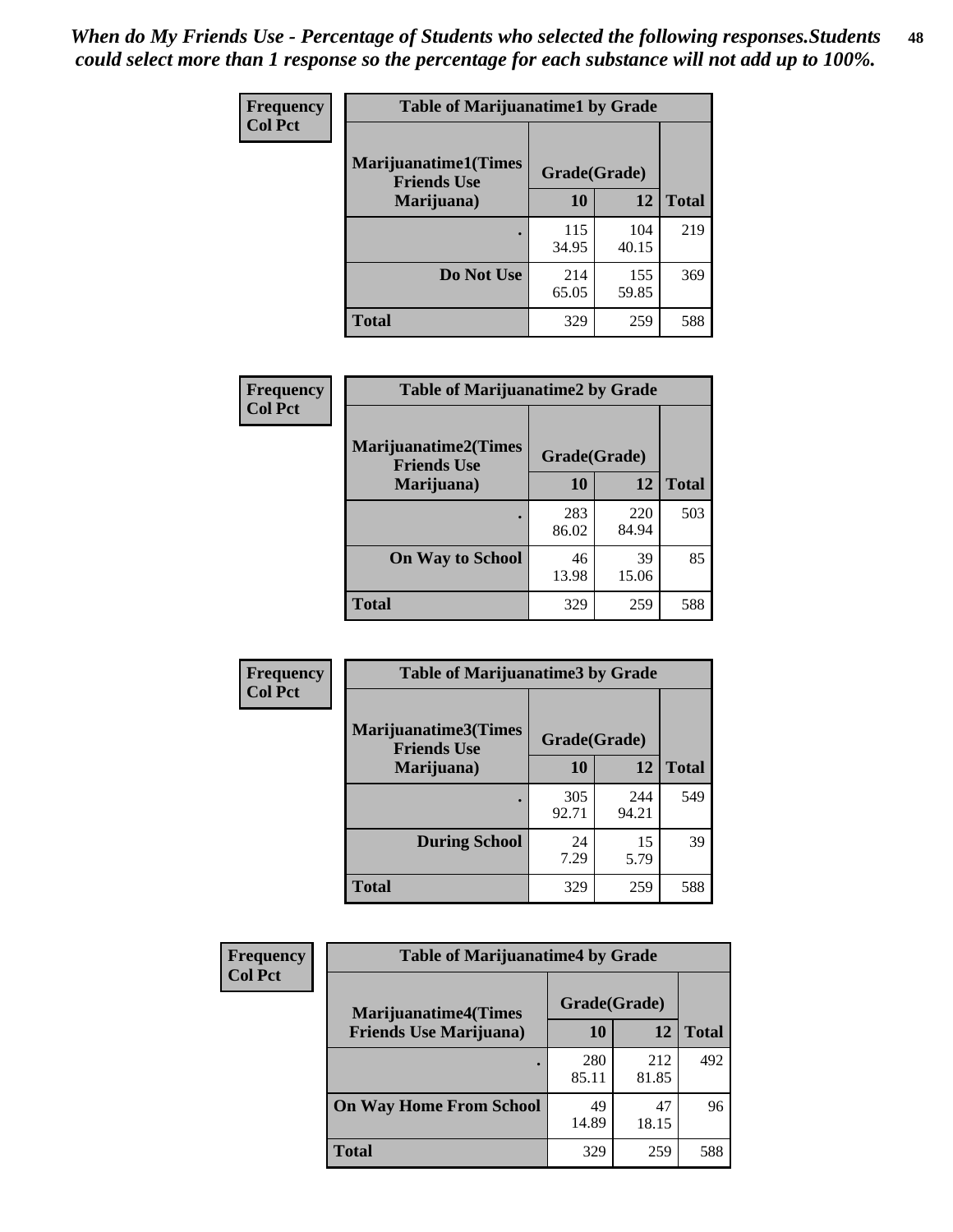| Frequency      | <b>Table of Marijuanatime5 by Grade</b>            |              |              |              |
|----------------|----------------------------------------------------|--------------|--------------|--------------|
| <b>Col Pct</b> | <b>Marijuanatime5</b> (Times<br><b>Friends Use</b> | Grade(Grade) |              |              |
|                | Marijuana)                                         | 10           | 12           | <b>Total</b> |
|                |                                                    | 247<br>75.08 | 191<br>73.75 | 438          |
|                | Weeknights                                         | 82<br>24.92  | 68<br>26.25  | 150          |
|                | <b>Total</b>                                       | 329          | 259          | 588          |

| <b>Frequency</b> | <b>Table of Marijuanatime6 by Grade</b>            |              |              |              |
|------------------|----------------------------------------------------|--------------|--------------|--------------|
| <b>Col Pct</b>   | <b>Marijuanatime6</b> (Times<br><b>Friends Use</b> | Grade(Grade) |              |              |
|                  | Marijuana)                                         | 10           | 12           | <b>Total</b> |
|                  |                                                    | 212<br>64.44 | 150<br>57.92 | 362          |
|                  | Weekends                                           | 117<br>35.56 | 109<br>42.08 | 226          |
|                  | <b>Total</b>                                       | 329          | 259          | 588          |

| Frequency      | <b>Table of Otherdrugtime1 by Grade</b>                 |              |              |              |
|----------------|---------------------------------------------------------|--------------|--------------|--------------|
| <b>Col Pct</b> | <b>Otherdrugtime1(Times</b><br><b>Friends Use Other</b> | Grade(Grade) |              |              |
|                | <b>Illegal Drugs</b> )                                  | 10           | 12           | <b>Total</b> |
|                |                                                         | 88<br>26.75  | 85<br>32.82  | 173          |
|                | Do Not Use                                              | 241<br>73.25 | 174<br>67.18 | 415          |
|                | <b>Total</b>                                            | 329          | 259          | 588          |

| Frequency      | <b>Table of Otherdrugtime2 by Grade</b>                 |              |              |              |  |  |
|----------------|---------------------------------------------------------|--------------|--------------|--------------|--|--|
| <b>Col Pct</b> | <b>Otherdrugtime2(Times</b><br><b>Friends Use Other</b> | Grade(Grade) |              |              |  |  |
|                | <b>Illegal Drugs</b> )                                  | 10           | 12           | <b>Total</b> |  |  |
|                |                                                         | 287<br>87.23 | 224<br>86.49 | 511          |  |  |
|                | <b>On Way to School</b>                                 | 42<br>12.77  | 35<br>13.51  | 77           |  |  |
|                | Total                                                   | 329          | 259          | 588          |  |  |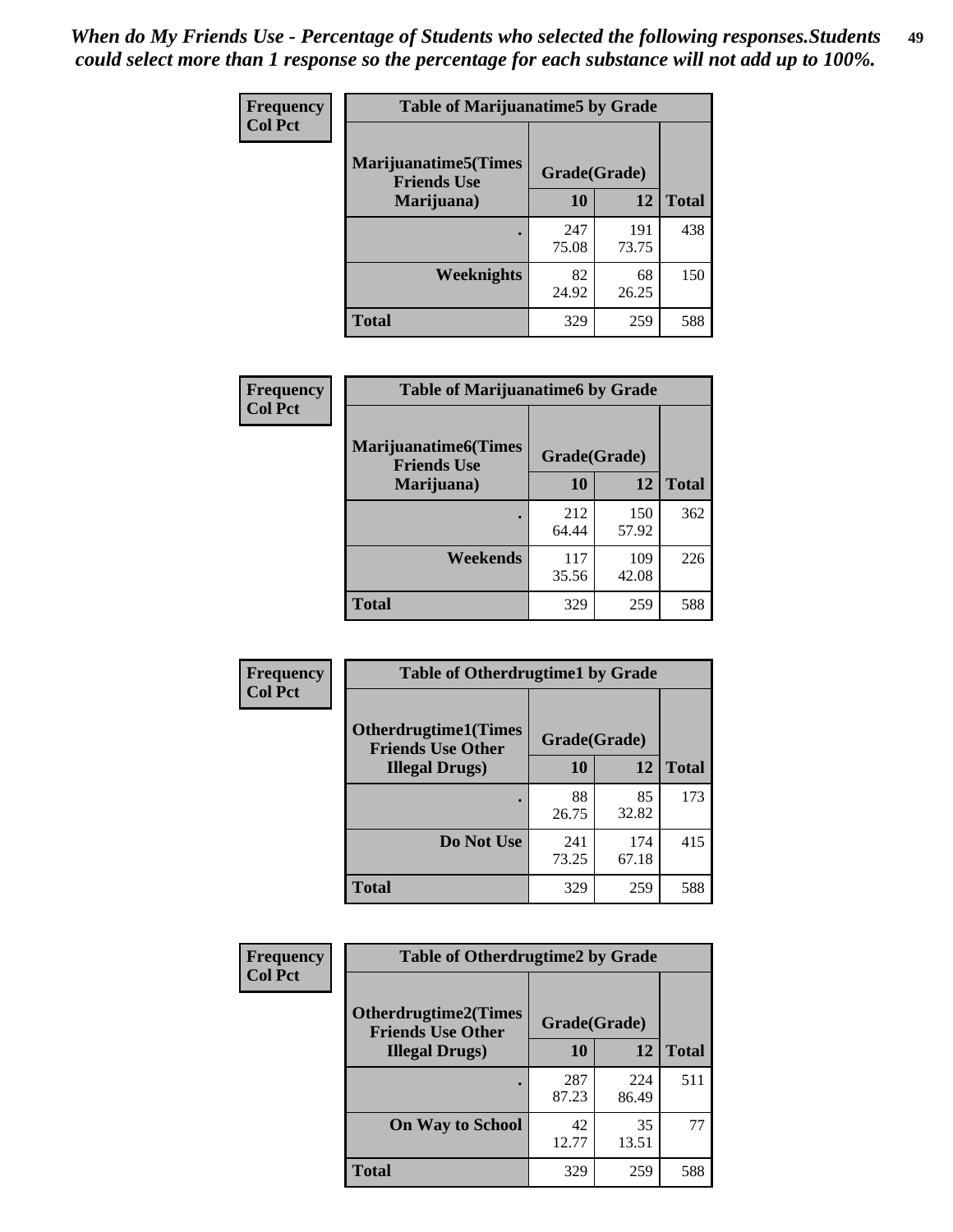| <b>Frequency</b> | <b>Table of Otherdrugtime3 by Grade</b>          |              |              |              |  |  |  |
|------------------|--------------------------------------------------|--------------|--------------|--------------|--|--|--|
| <b>Col Pct</b>   | Otherdrugtime3(Times<br><b>Friends Use Other</b> | Grade(Grade) |              |              |  |  |  |
|                  | <b>Illegal Drugs</b> )                           | 10           | 12           | <b>Total</b> |  |  |  |
|                  |                                                  | 293<br>89.06 | 228<br>88.03 | 521          |  |  |  |
|                  | <b>During School</b>                             | 36<br>10.94  | 31<br>11.97  | 67           |  |  |  |
|                  | Total                                            | 329          | 259          | 588          |  |  |  |

| Frequency      | <b>Table of Otherdrugtime4 by Grade</b>                         |              |              |              |  |  |
|----------------|-----------------------------------------------------------------|--------------|--------------|--------------|--|--|
| <b>Col Pct</b> | <b>Otherdrugtime4(Times</b><br><b>Friends Use Other Illegal</b> | Grade(Grade) |              |              |  |  |
|                | Drugs)                                                          | 10           | 12           | <b>Total</b> |  |  |
|                | $\bullet$                                                       | 287<br>87.23 | 222<br>85.71 | 509          |  |  |
|                | <b>On Way Home From School</b>                                  | 42<br>12.77  | 37<br>14.29  | 79           |  |  |
|                | <b>Total</b>                                                    | 329          | 259          | 588          |  |  |

| <b>Frequency</b> | <b>Table of Otherdrugtime5 by Grade</b>                                  |              |              |              |  |  |
|------------------|--------------------------------------------------------------------------|--------------|--------------|--------------|--|--|
| <b>Col Pct</b>   | <b>Otherdrugtime5</b> (Times<br>Grade(Grade)<br><b>Friends Use Other</b> |              |              |              |  |  |
|                  | <b>Illegal Drugs</b> )                                                   | 10           | 12           | <b>Total</b> |  |  |
|                  |                                                                          | 264<br>80.24 | 202<br>77.99 | 466          |  |  |
|                  | Weeknights                                                               | 65<br>19.76  | 57<br>22.01  | 122          |  |  |
|                  | Total                                                                    | 329          | 259          | 588          |  |  |

| Frequency      | <b>Table of Otherdrugtime6 by Grade</b>                                 |              |              |              |  |  |
|----------------|-------------------------------------------------------------------------|--------------|--------------|--------------|--|--|
| <b>Col Pct</b> | <b>Otherdrugtime6(Times</b><br>Grade(Grade)<br><b>Friends Use Other</b> |              |              |              |  |  |
|                | <b>Illegal Drugs</b> )                                                  | 10           | 12           | <b>Total</b> |  |  |
|                |                                                                         | 239<br>72.64 | 169<br>65.25 | 408          |  |  |
|                | Weekends                                                                | 90<br>27.36  | 90<br>34.75  | 180          |  |  |
|                | Total                                                                   | 329          | 259          | 588          |  |  |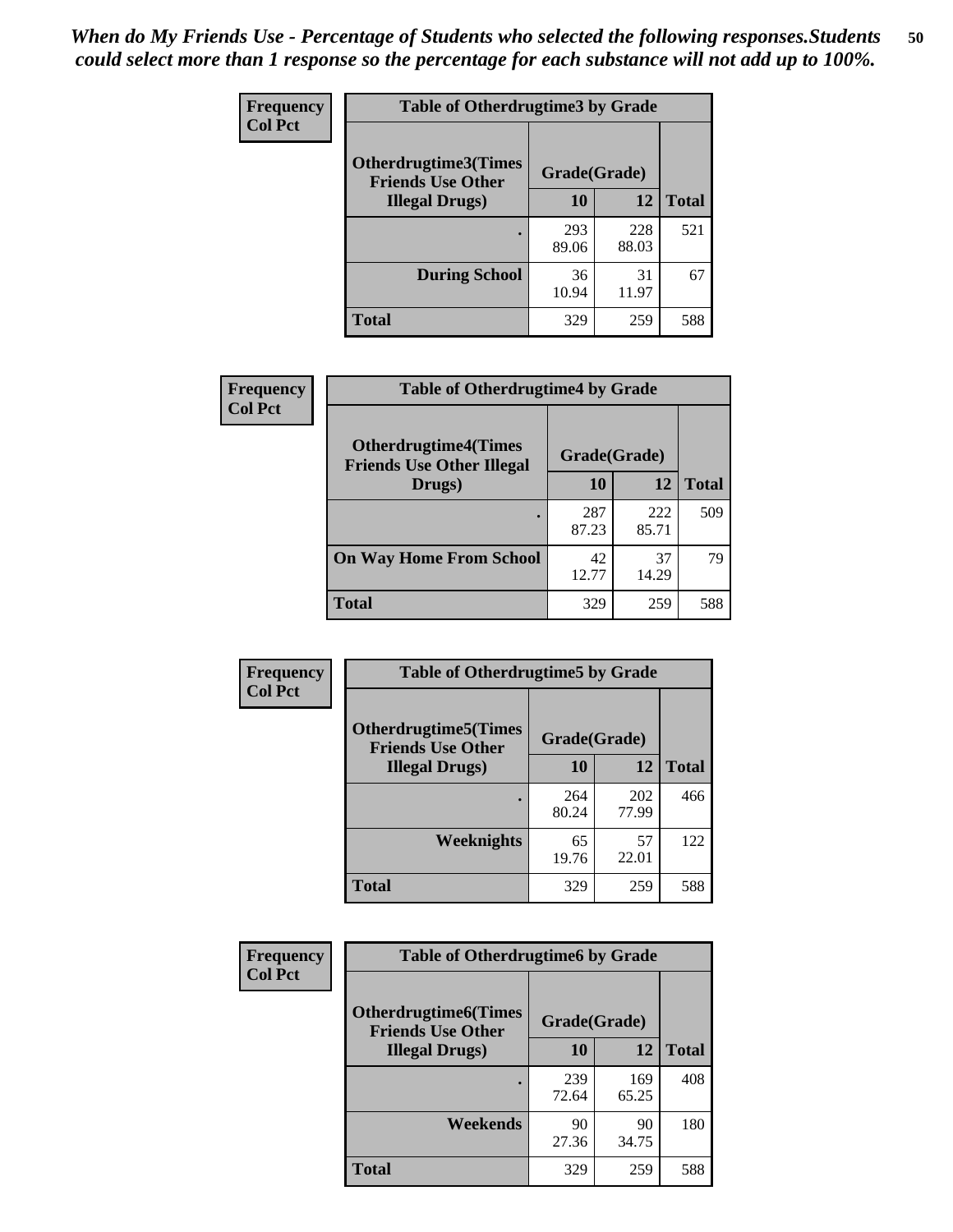| Frequency      | <b>Table of Educationalcohol by Grade</b>                                                                  |              |              |              |  |  |
|----------------|------------------------------------------------------------------------------------------------------------|--------------|--------------|--------------|--|--|
| <b>Col Pct</b> | Educationalcohol(I<br>have been taught<br>about alcohol,<br>tobacco,<br>and other drugs<br>within the last | Grade(Grade) |              |              |  |  |
|                | year at school)                                                                                            | 10           | 12           | <b>Total</b> |  |  |
|                | <b>Yes</b>                                                                                                 | 252<br>76.60 | 118<br>45.56 | 370          |  |  |
|                | N <sub>0</sub>                                                                                             | 77<br>23.40  | 141<br>54.44 | 218          |  |  |
|                | <b>Total</b>                                                                                               | 329          | 259          | 588          |  |  |

| Frequency      | <b>Table of Eversmoked by Grade</b> |              |              |              |  |  |  |
|----------------|-------------------------------------|--------------|--------------|--------------|--|--|--|
| <b>Col Pct</b> | Eversmoked(I<br>have smoked         | Grade(Grade) |              |              |  |  |  |
|                | a cigarette)                        | 10           | 12           | <b>Total</b> |  |  |  |
|                | Yes                                 | 122<br>37.08 | 114<br>44.02 | 236          |  |  |  |
|                | N <sub>0</sub>                      | 207<br>62.92 | 145<br>55.98 | 352          |  |  |  |
|                | <b>Total</b>                        | 329          | 259          | 588          |  |  |  |

| Frequency      | <b>Table of Drovedrinking by Grade</b>                                                                              |                    |              |              |  |  |
|----------------|---------------------------------------------------------------------------------------------------------------------|--------------------|--------------|--------------|--|--|
| <b>Col Pct</b> | Drovedrinking(In<br>the past 30 days I<br>have driven a car<br>or other vehicle<br>while I was<br>drinking alcohol) | Grade(Grade)<br>10 | 12           | <b>Total</b> |  |  |
|                | <b>Yes</b>                                                                                                          | 2.13               | 19<br>7.34   | 26           |  |  |
|                | N <sub>0</sub>                                                                                                      | 322<br>97.87       | 240<br>92.66 | 562          |  |  |
|                | <b>Total</b>                                                                                                        | 329                | 259          | 588          |  |  |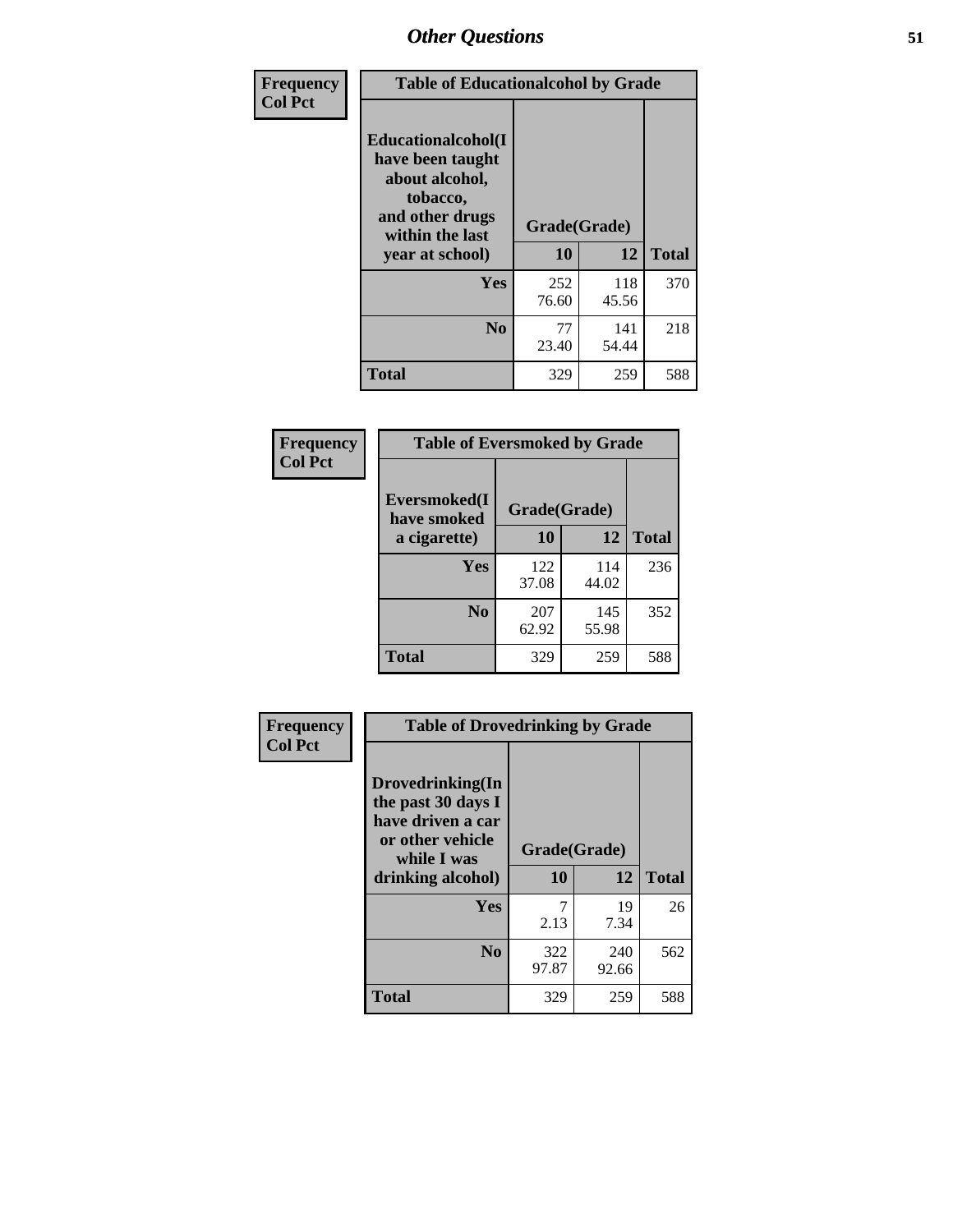| Frequency<br><b>Col Pct</b> | <b>Table of Rodedrinking by Grade</b>                                                                      |              |              |              |  |  |  |
|-----------------------------|------------------------------------------------------------------------------------------------------------|--------------|--------------|--------------|--|--|--|
|                             | Rodedrinking(In<br>the past 30 days<br>I have ridden in<br>a car with a<br>driver who had<br>been drinking | Grade(Grade) |              |              |  |  |  |
|                             | alcohol)                                                                                                   | 10           | 12           | <b>Total</b> |  |  |  |
|                             | <b>Yes</b>                                                                                                 | 77<br>23.40  | 49<br>18.92  | 126          |  |  |  |
|                             | N <sub>0</sub>                                                                                             | 252<br>76.60 | 210<br>81.08 | 462          |  |  |  |
|                             | <b>Total</b>                                                                                               | 329          | 259          | 588          |  |  |  |

#### **Frequency Col Pct**

| <b>Table of Drugsschool by Grade</b>                                                                                      |              |              |              |  |  |  |  |
|---------------------------------------------------------------------------------------------------------------------------|--------------|--------------|--------------|--|--|--|--|
| <b>Drugsschool</b> (During<br>the past 12 months,<br>I have been offered,<br>sold,<br>or given illegal<br>drugs on school | Grade(Grade) |              |              |  |  |  |  |
| property)                                                                                                                 | 10           | 12           | <b>Total</b> |  |  |  |  |
| Yes                                                                                                                       | 76<br>23.10  | 47<br>18.15  | 123          |  |  |  |  |
| N <sub>0</sub>                                                                                                            | 253<br>76.90 | 212<br>81.85 | 465          |  |  |  |  |
| Total                                                                                                                     | 329          | 259          | 588          |  |  |  |  |

| Frequency      | <b>Table of Helpbullied by Grade</b>                 |              |              |              |  |  |  |
|----------------|------------------------------------------------------|--------------|--------------|--------------|--|--|--|
| <b>Col Pct</b> | $Helpb$ ullied $(I$<br>would help<br>someone who was | Grade(Grade) |              |              |  |  |  |
|                | being bullied)                                       | <b>10</b>    | 12           | <b>Total</b> |  |  |  |
|                | <b>Strongly Agree</b>                                | 161<br>48.94 | 113<br>43.63 | 274          |  |  |  |
|                | <b>Somewhat Agree</b>                                | 133<br>40.43 | 119<br>45.95 | 252          |  |  |  |
|                | <b>Somewhat Disagree</b>                             | 27<br>8.21   | 17<br>6.56   | 44           |  |  |  |
|                | <b>Strongly Disagree</b>                             | 8<br>2.43    | 10<br>3.86   | 18           |  |  |  |
|                | Total                                                | 329          | 259          | 588          |  |  |  |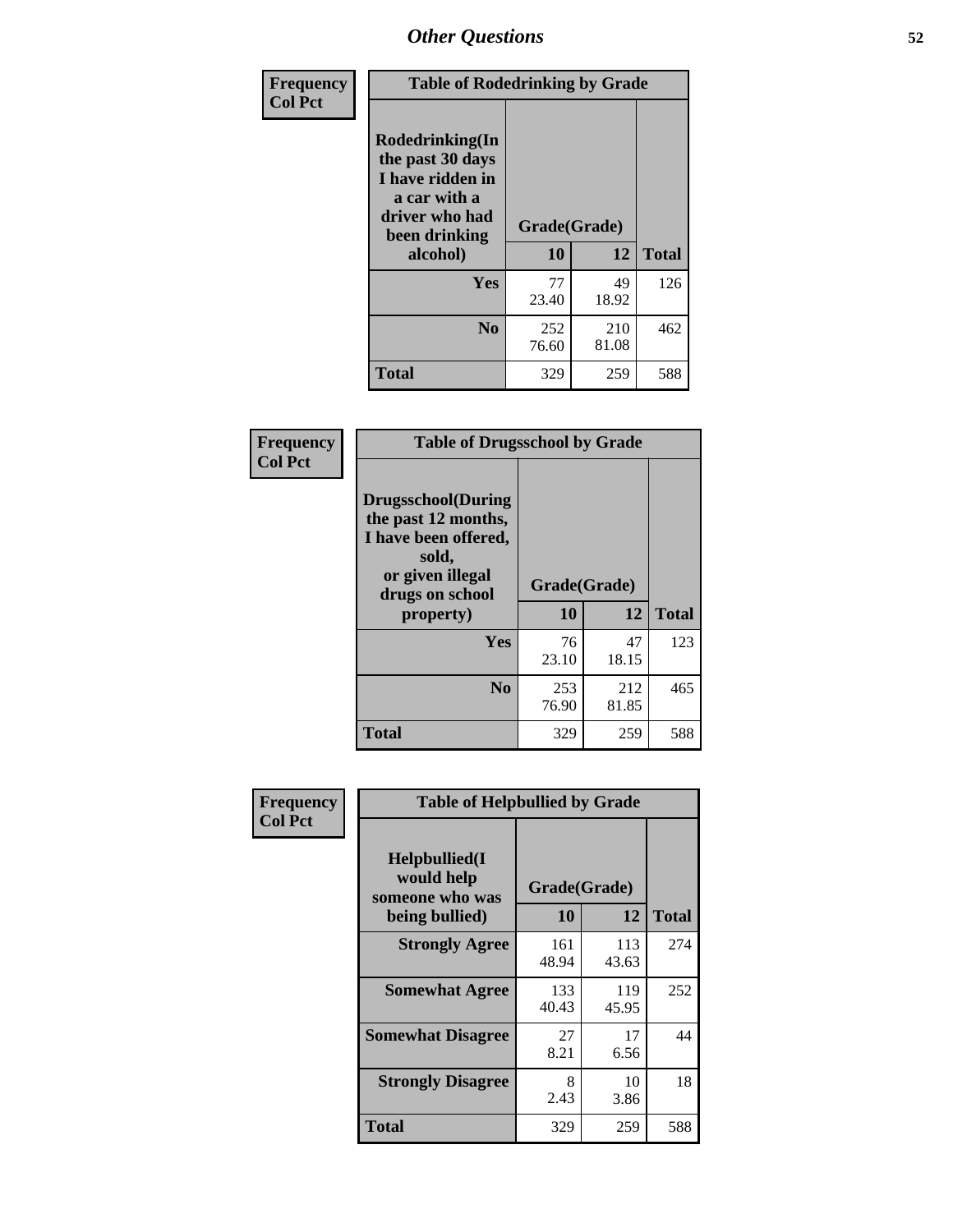| <b>Frequency</b> | <b>Table of Grade by Bingedrinking</b> |                                                                                                         |                     |                   |                   |                        |                               |                       |              |
|------------------|----------------------------------------|---------------------------------------------------------------------------------------------------------|---------------------|-------------------|-------------------|------------------------|-------------------------------|-----------------------|--------------|
| <b>Row Pct</b>   |                                        | Bingedrinking(I have drunk five or more<br>drinks of alcohol at one sitting during the<br>last 30 days) |                     |                   |                   |                        |                               |                       |              |
|                  | Grade(Grade)                           | $\mathbf{0}$<br><b>Days</b>                                                                             | $1$ or<br>2<br>days | 3 to<br>5<br>days | 6 to<br>9<br>days | 10<br>to<br>19<br>days | <b>20</b><br>to<br>29<br>days | All<br>30<br>days     | <b>Total</b> |
|                  | 10                                     | 281<br>85.41                                                                                            | 11<br>3.34          | 8<br>2.43         | 9<br>2.74         | 8<br>2.43              | 8<br>2.43                     | 4<br>1.22             | 329          |
|                  | 12                                     | 202<br>77.99                                                                                            | 19<br>7.34          | 15<br>5.79        | 7<br>2.70         | 9<br>3.47              | 4<br>1.54                     | $\mathcal{R}$<br>1.16 | 259          |
|                  | <b>Total</b>                           | 483                                                                                                     | 30                  | 23                | 16                | 17                     | 12                            | 7                     | 588          |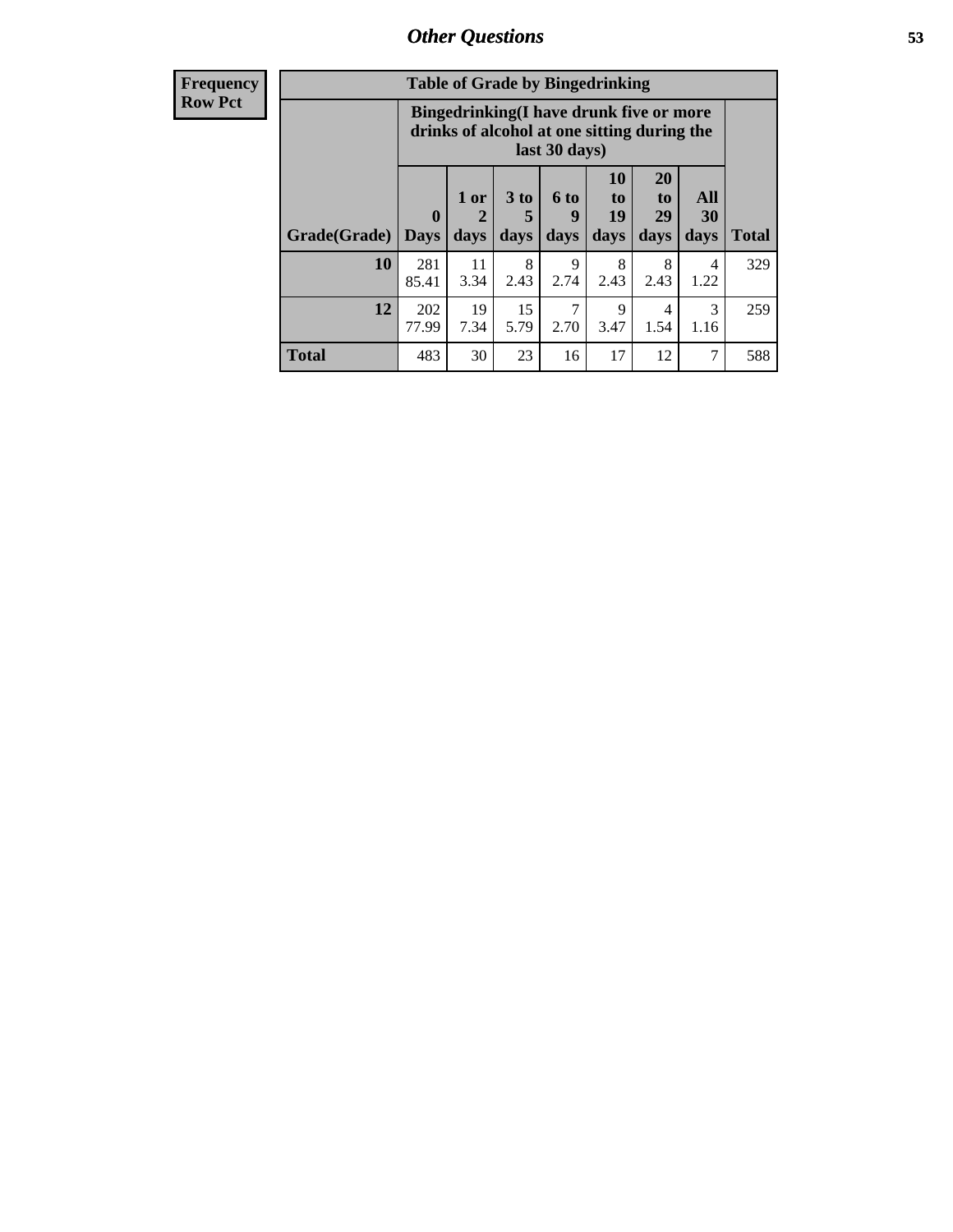### *Nutrition* **54**

| <b>Frequency</b><br>Row Pct |
|-----------------------------|
|                             |

| <b>Table of Grade by Dairy</b> |                                                                                                                                                  |                                                                 |             |             |     |  |  |  |
|--------------------------------|--------------------------------------------------------------------------------------------------------------------------------------------------|-----------------------------------------------------------------|-------------|-------------|-----|--|--|--|
|                                |                                                                                                                                                  | Dairy (I eat at least 3 servings of dairy<br>products each day) |             |             |     |  |  |  |
| Grade(Grade)                   | <b>Somewhat</b><br><b>Somewhat</b><br><b>Strongly</b><br><b>Strongly</b><br><b>Disagree</b><br>Agree<br><b>Disagree</b><br><b>Total</b><br>Agree |                                                                 |             |             |     |  |  |  |
| 10                             | 80<br>24.32                                                                                                                                      | 134<br>40.73                                                    | 69<br>20.97 | 46<br>13.98 | 329 |  |  |  |
| 12                             | 66<br>25.48                                                                                                                                      | 101<br>39.00                                                    | 60<br>23.17 | 32<br>12.36 | 259 |  |  |  |
| <b>Total</b>                   | 146                                                                                                                                              | 235                                                             | 129         | 78          | 588 |  |  |  |

| <b>Frequency</b> |  |
|------------------|--|
| <b>Row Pct</b>   |  |

| <b>Table of Grade by Fruitveg</b>                                        |                          |                   |                             |                                    |              |  |  |
|--------------------------------------------------------------------------|--------------------------|-------------------|-----------------------------|------------------------------------|--------------|--|--|
| Fruitveg(I eat at least 5 servings of fruits<br>and vegetables each day) |                          |                   |                             |                                    |              |  |  |
| Grade(Grade)                                                             | <b>Strongly</b><br>Agree | Somewhat<br>Agree | <b>Somewhat</b><br>Disagree | <b>Strongly</b><br><b>Disagree</b> | <b>Total</b> |  |  |
| 10                                                                       | 41<br>12.46              | 109<br>33.13      | 113<br>34.35                | 66<br>20.06                        | 329          |  |  |
| 12                                                                       | 41<br>15.83              | 64<br>24.71       | 104<br>40.15                | 50<br>19.31                        | 259          |  |  |
| <b>Total</b>                                                             | 82                       | 173               | 217                         | 116                                | 588          |  |  |

| <b>Frequency</b> | <b>Table of Grade by Cafeteriahealthy</b> |                                                                       |                     |                             |                                    |              |  |  |
|------------------|-------------------------------------------|-----------------------------------------------------------------------|---------------------|-----------------------------|------------------------------------|--------------|--|--|
| <b>Row Pct</b>   |                                           | Cafeteriahealthy (School meals in my<br>school cafeteria are healthy) |                     |                             |                                    |              |  |  |
|                  | Grade(Grade)                              | <b>Strongly</b><br>Agree                                              | Somewhat  <br>Agree | Somewhat<br><b>Disagree</b> | <b>Strongly</b><br><b>Disagree</b> | <b>Total</b> |  |  |
|                  | 10                                        | 18<br>5.47                                                            | 67<br>20.36         | 68<br>20.67                 | 176<br>53.50                       | 329          |  |  |
|                  | 12                                        | 13<br>5.02                                                            | 46<br>17.76         | 65<br>25.10                 | 135<br>52.12                       | 259          |  |  |
|                  | <b>Total</b>                              | 31                                                                    | 113                 | 133                         | 311                                | 588          |  |  |

| <b>Frequency</b> |
|------------------|
| <b>Row Pct</b>   |

| <b>Table of Grade by Cafeterianutrition</b> |              |                          |                                                                                           |                                        |                                    |              |  |  |  |
|---------------------------------------------|--------------|--------------------------|-------------------------------------------------------------------------------------------|----------------------------------------|------------------------------------|--------------|--|--|--|
|                                             |              |                          | <b>Cafeterianutrition</b> (Facts about nutrition<br>are available in my school cafeteria) |                                        |                                    |              |  |  |  |
|                                             | Grade(Grade) | <b>Strongly</b><br>Agree | Agree                                                                                     | <b>Somewhat   Somewhat</b><br>Disagree | <b>Strongly</b><br><b>Disagree</b> | <b>Total</b> |  |  |  |
|                                             | 10           | 32<br>9.73               | 86<br>26.14                                                                               | 98<br>29.79                            | 113<br>34.35                       | 329          |  |  |  |
|                                             | 12           | 24<br>9.27               | 69<br>26.64                                                                               | 69<br>26.64                            | 97<br>37.45                        | 259          |  |  |  |
|                                             | <b>Total</b> | 56                       | 155                                                                                       | 167                                    | 210                                | 588          |  |  |  |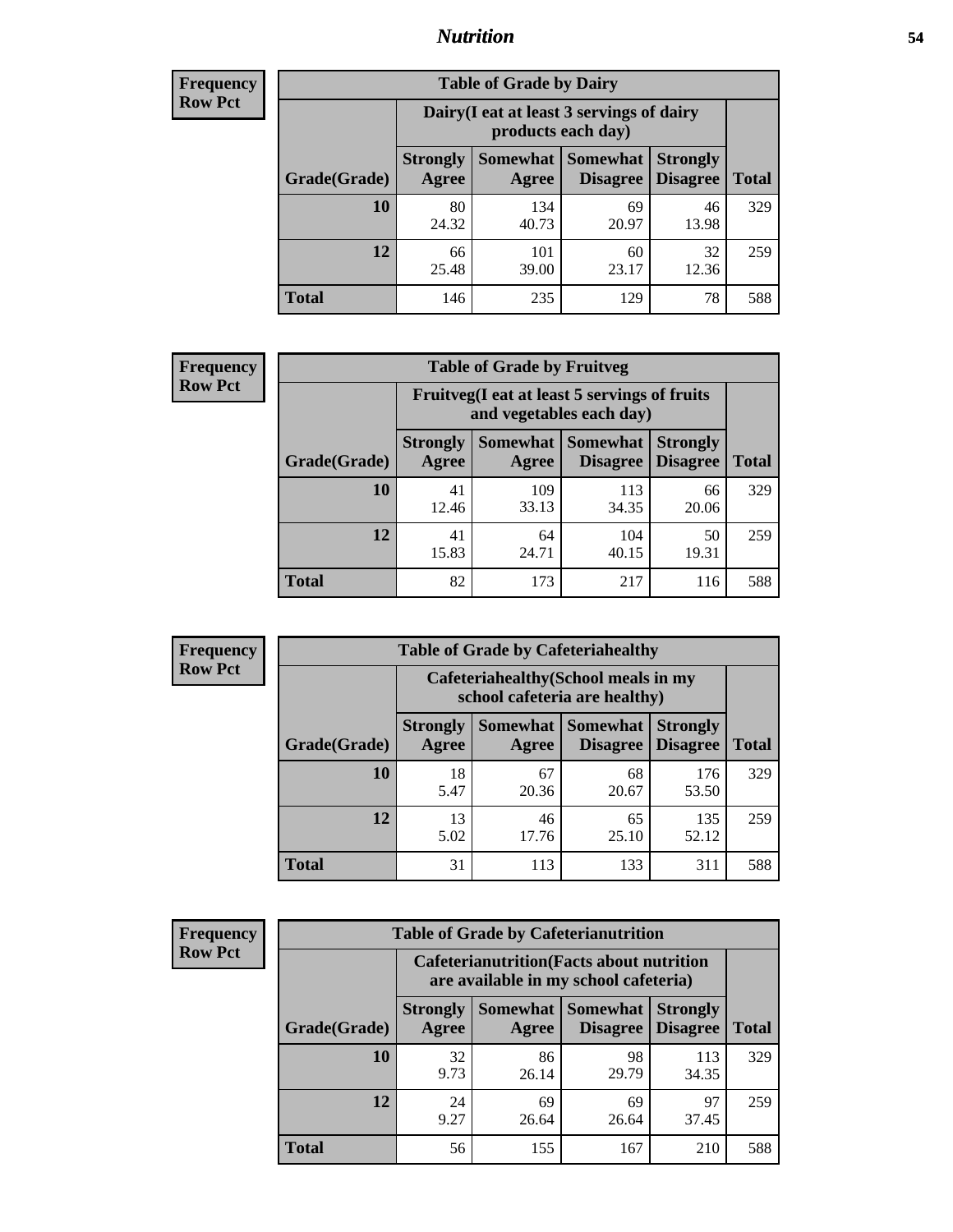### *Nutrition* **55**

| <b>Frequency</b><br>Row Pct |
|-----------------------------|
|                             |

| <b>Table of Grade by Schoollunch</b> |                                                                                                                      |                                                                 |            |             |     |  |  |  |
|--------------------------------------|----------------------------------------------------------------------------------------------------------------------|-----------------------------------------------------------------|------------|-------------|-----|--|--|--|
|                                      |                                                                                                                      | Schoollunch(I eat school lunch three or<br>more times per week) |            |             |     |  |  |  |
| Grade(Grade)                         | Somewhat  <br><b>Somewhat</b><br><b>Strongly</b><br><b>Strongly</b><br><b>Disagree</b><br>Disagree<br>Agree<br>Agree |                                                                 |            |             |     |  |  |  |
| 10                                   | 153<br>46.50                                                                                                         | 57<br>17.33                                                     | 26<br>7.90 | 93<br>28.27 | 329 |  |  |  |
| 12                                   | 117<br>45.17                                                                                                         | 38<br>14.67                                                     | 19<br>7.34 | 85<br>32.82 | 259 |  |  |  |
| <b>Total</b>                         | 270                                                                                                                  | 95                                                              | 45         | 178         | 588 |  |  |  |

| <b>Frequency</b> |  |
|------------------|--|
| <b>Row Pct</b>   |  |

| <b>Table of Grade by Foodchoices</b> |                                                                     |              |                                        |                                    |              |  |  |  |
|--------------------------------------|---------------------------------------------------------------------|--------------|----------------------------------------|------------------------------------|--------------|--|--|--|
|                                      | Foodchoices (I make healthy food choices in<br>my school cafeteria) |              |                                        |                                    |              |  |  |  |
| Grade(Grade)                         | <b>Strongly</b><br>Agree                                            | Agree        | Somewhat   Somewhat<br><b>Disagree</b> | <b>Strongly</b><br><b>Disagree</b> | <b>Total</b> |  |  |  |
| 10                                   | 50<br>15.20                                                         | 110<br>33.43 | 89<br>27.05                            | 80<br>24.32                        | 329          |  |  |  |
| 12                                   | 31<br>11.97                                                         | 72<br>27.80  | 62<br>23.94                            | 94<br>36.29                        | 259          |  |  |  |
| <b>Total</b>                         | 81                                                                  | 182          | 151                                    | 174                                | 588          |  |  |  |

| Frequency      | <b>Table of Grade by Wholewheat</b> |                                                                                                             |                   |                                    |                                    |              |  |  |
|----------------|-------------------------------------|-------------------------------------------------------------------------------------------------------------|-------------------|------------------------------------|------------------------------------|--------------|--|--|
| <b>Row Pct</b> |                                     | Wholewheat (There are whole wheat and<br>multigrain breads and cereals available in<br>my school cafeteria) |                   |                                    |                                    |              |  |  |
|                | Grade(Grade)                        | <b>Strongly</b><br>Agree                                                                                    | Somewhat<br>Agree | <b>Somewhat</b><br><b>Disagree</b> | <b>Strongly</b><br><b>Disagree</b> | <b>Total</b> |  |  |
|                | 10                                  | 34<br>10.33                                                                                                 | 106<br>32.22      | 82<br>24.92                        | 107<br>32.52                       | 329          |  |  |
|                | 12                                  | 22<br>8.49                                                                                                  | 61<br>23.55       | 85<br>32.82                        | 91<br>35.14                        | 259          |  |  |
|                | Total                               | 56                                                                                                          | 167               | 167                                | 198                                | 588          |  |  |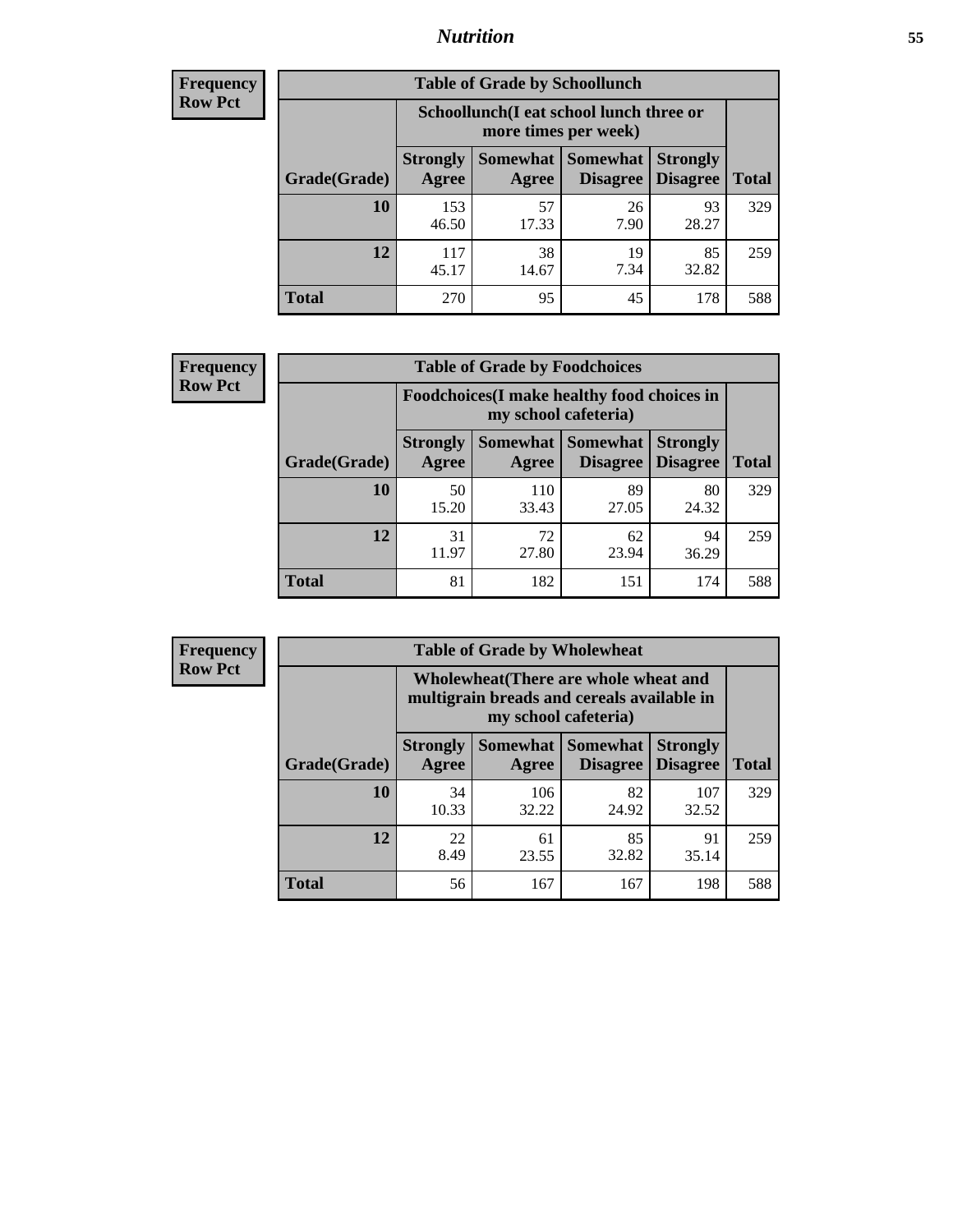### *Nutrition* **56**

**Frequency Row Pct**

| <b>Table of Grade by Healthyvending</b> |                                                                                                                                               |                          |                                    |                                    |              |  |
|-----------------------------------------|-----------------------------------------------------------------------------------------------------------------------------------------------|--------------------------|------------------------------------|------------------------------------|--------------|--|
|                                         | Healthyvending (If only healthy snacks and<br>beverages were available in the vending<br>machines during the school day,<br>I would buy them) |                          |                                    |                                    |              |  |
| Grade(Grade)                            | <b>Strongly</b><br>Agree                                                                                                                      | <b>Somewhat</b><br>Agree | <b>Somewhat</b><br><b>Disagree</b> | <b>Strongly</b><br><b>Disagree</b> | <b>Total</b> |  |
| 10                                      | 74<br>22.49                                                                                                                                   | 79<br>24.01              | 69<br>20.97                        | 107<br>32.52                       | 329          |  |
| 12                                      | 48<br>18.53                                                                                                                                   | 66<br>25.48              | 45<br>17.37                        | 100<br>38.61                       | 259          |  |
| <b>Total</b>                            | 122                                                                                                                                           | 145                      | 114                                | 207                                | 588          |  |

**Frequency Row Pct**

| <b>Table of Grade by Schoolbreakfast</b> |                                                                                                                                        |                     |                                    |                                    |              |  |
|------------------------------------------|----------------------------------------------------------------------------------------------------------------------------------------|---------------------|------------------------------------|------------------------------------|--------------|--|
|                                          | Schoolbreakfast(If breakfast were<br>available at school,<br>but outside the cafeteria,<br>I would eat breakfast at school more often) |                     |                                    |                                    |              |  |
| Grade(Grade)                             | <b>Strongly</b><br>Agree                                                                                                               | Somewhat  <br>Agree | <b>Somewhat</b><br><b>Disagree</b> | <b>Strongly</b><br><b>Disagree</b> | <b>Total</b> |  |
| 10                                       | 110<br>33.43                                                                                                                           | 96<br>29.18         | 53<br>16.11                        | 70<br>21.28                        | 329          |  |
| 12                                       | 91<br>38<br>70<br>60<br>27.03<br>23.17<br>35.14<br>14.67                                                                               |                     |                                    |                                    |              |  |
| <b>Total</b>                             | 180                                                                                                                                    | 187                 | 91                                 | 130                                | 588          |  |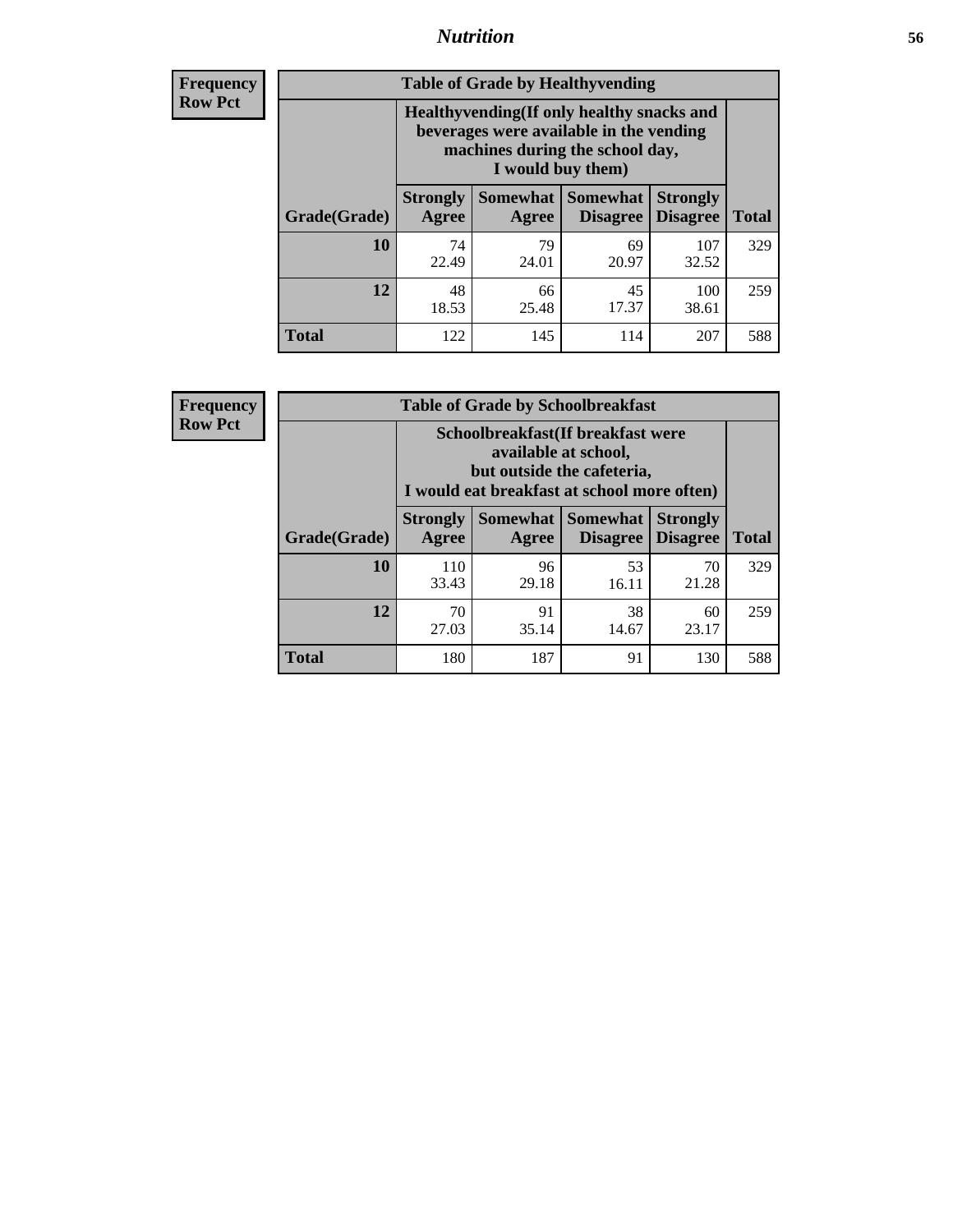| Frequency<br><b>Col Pct</b> | <b>Table of Educationaids by Grade</b>                                                                    |                    |              |              |
|-----------------------------|-----------------------------------------------------------------------------------------------------------|--------------------|--------------|--------------|
|                             | <b>Educationaids</b> (I<br>have been<br>taught about<br><b>HIV/AIDS</b> at<br>school in the<br>past year) | Grade(Grade)<br>10 | 12           | <b>Total</b> |
|                             | Yes                                                                                                       | 248<br>75.38       | 125<br>48.26 | 373          |
|                             | N <sub>0</sub>                                                                                            | 81<br>24.62        | 134<br>51.74 | 215          |
|                             | <b>Total</b>                                                                                              | 329                | 259          | 588          |

| Frequency      | <b>Table of Educationcharacter by Grade</b>                                                  |              |              |              |  |
|----------------|----------------------------------------------------------------------------------------------|--------------|--------------|--------------|--|
| <b>Col Pct</b> | <b>Educationcharacter(I)</b><br>have been taught<br>about character<br>education in the past | Grade(Grade) |              |              |  |
|                | year at school)                                                                              | 10           | 12           | <b>Total</b> |  |
|                | Yes                                                                                          | 225<br>68.39 | 127<br>49.03 | 352          |  |
|                | N <sub>0</sub>                                                                               | 104<br>31.61 | 132<br>50.97 | 236          |  |
|                | <b>Total</b>                                                                                 | 329          | 259          | 588          |  |

| Frequency      | <b>Table of Gradcoach1 by Grade</b> |              |              |              |
|----------------|-------------------------------------|--------------|--------------|--------------|
| <b>Col Pct</b> | Gradcoach1(I<br>know who my         | Grade(Grade) |              |              |
|                | <b>Graduation</b><br>Coach is)      | 10           | 12           | <b>Total</b> |
|                | Yes                                 | 98<br>29.79  | 106<br>40.93 | 204          |
|                | N <sub>0</sub>                      | 231<br>70.21 | 153<br>59.07 | 384          |
|                | <b>Total</b>                        | 329          | 259          | 588          |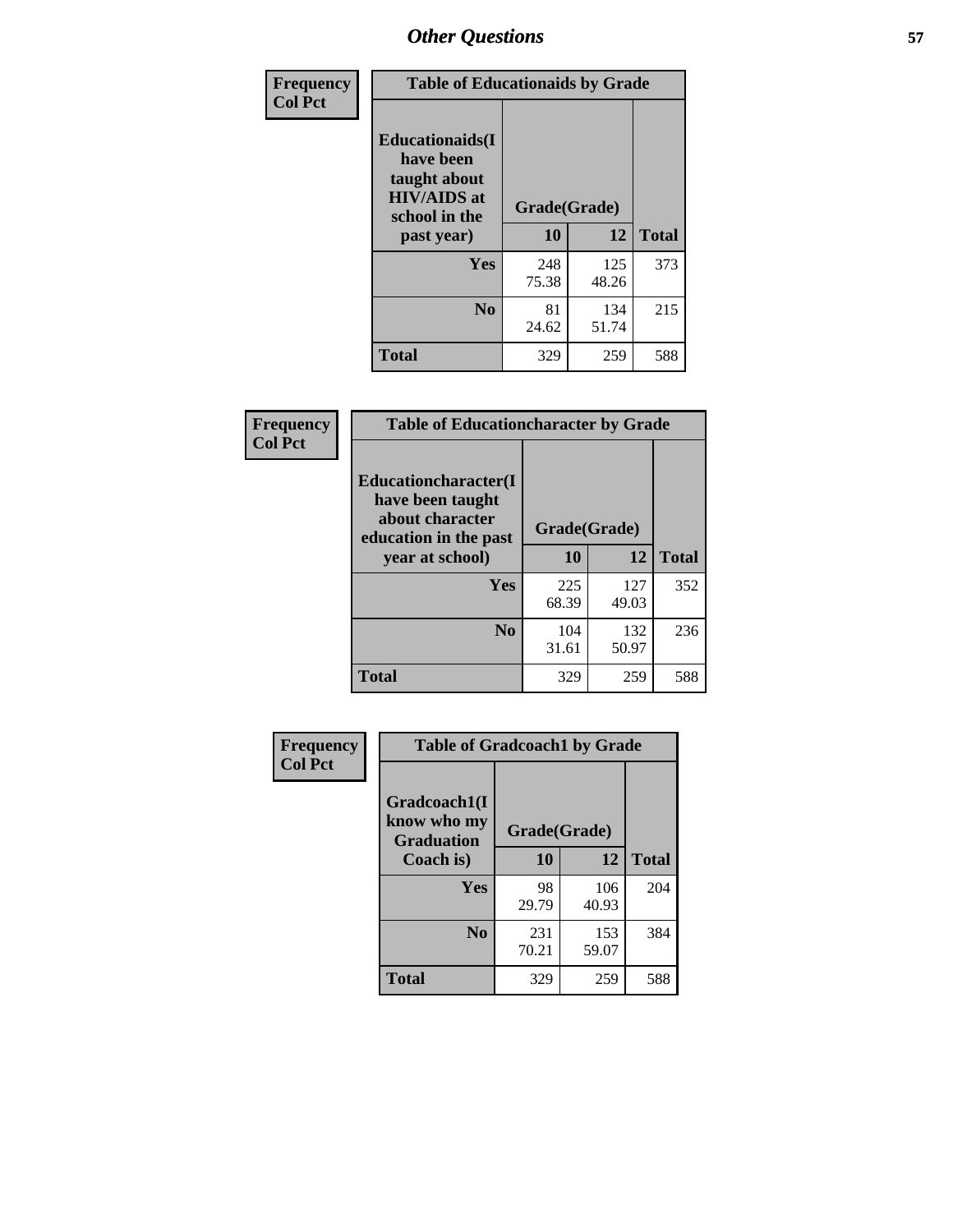| Frequency      | <b>Table of Gradcoach2 by Grade</b> |              |              |              |
|----------------|-------------------------------------|--------------|--------------|--------------|
| <b>Col Pct</b> |                                     |              |              |              |
|                | Gradcoach2(I<br>have                |              |              |              |
|                | contacted my<br><b>Graduation</b>   | Grade(Grade) |              |              |
|                | Coach)                              | 10           | 12           | <b>Total</b> |
|                | Yes                                 | 36<br>10.94  | 56<br>21.62  | 92           |
|                | N <sub>0</sub>                      | 293<br>89.06 | 203<br>78.38 | 496          |
|                | <b>Total</b>                        | 329          | 259          | 588          |

| Frequency<br><b>Col Pct</b> | <b>Table of Gradcoach3 by Grade</b>                                         |              |              |              |
|-----------------------------|-----------------------------------------------------------------------------|--------------|--------------|--------------|
|                             | Gradcoach3(I<br>have received<br>assistance<br>from my<br><b>Graduation</b> | Grade(Grade) |              |              |
|                             | Coach)                                                                      | 10           | 12           | <b>Total</b> |
|                             | Yes                                                                         | 27<br>8.21   | 46<br>17.76  | 73           |
|                             | N <sub>0</sub>                                                              | 76<br>23.10  | 69<br>26.64  | 145          |
|                             | Don't know                                                                  | 226<br>68.69 | 144<br>55.60 | 370          |
|                             | <b>Total</b>                                                                | 329          | 259          | 588          |

| Frequency<br><b>Col Pct</b> | <b>Table of Selfharm by Grade</b>                                                                                                                                                      |                    |              |              |  |
|-----------------------------|----------------------------------------------------------------------------------------------------------------------------------------------------------------------------------------|--------------------|--------------|--------------|--|
|                             | <b>Selfharm</b> (During<br>the past 12<br>months,<br>I harmed myself<br>on purpose<br><b>Suicideconsider</b><br>During the past<br>12 months,<br>I seriously<br>considered<br>suicide) | Grade(Grade)<br>10 | 12           | <b>Total</b> |  |
|                             | Yes                                                                                                                                                                                    | 29                 | 16           | 45           |  |
|                             |                                                                                                                                                                                        | 8.81               | 6.18         |              |  |
|                             | N <sub>0</sub>                                                                                                                                                                         | 300<br>91.19       | 243<br>93.82 | 543          |  |
|                             | <b>Total</b>                                                                                                                                                                           | 329                | 259          | 588          |  |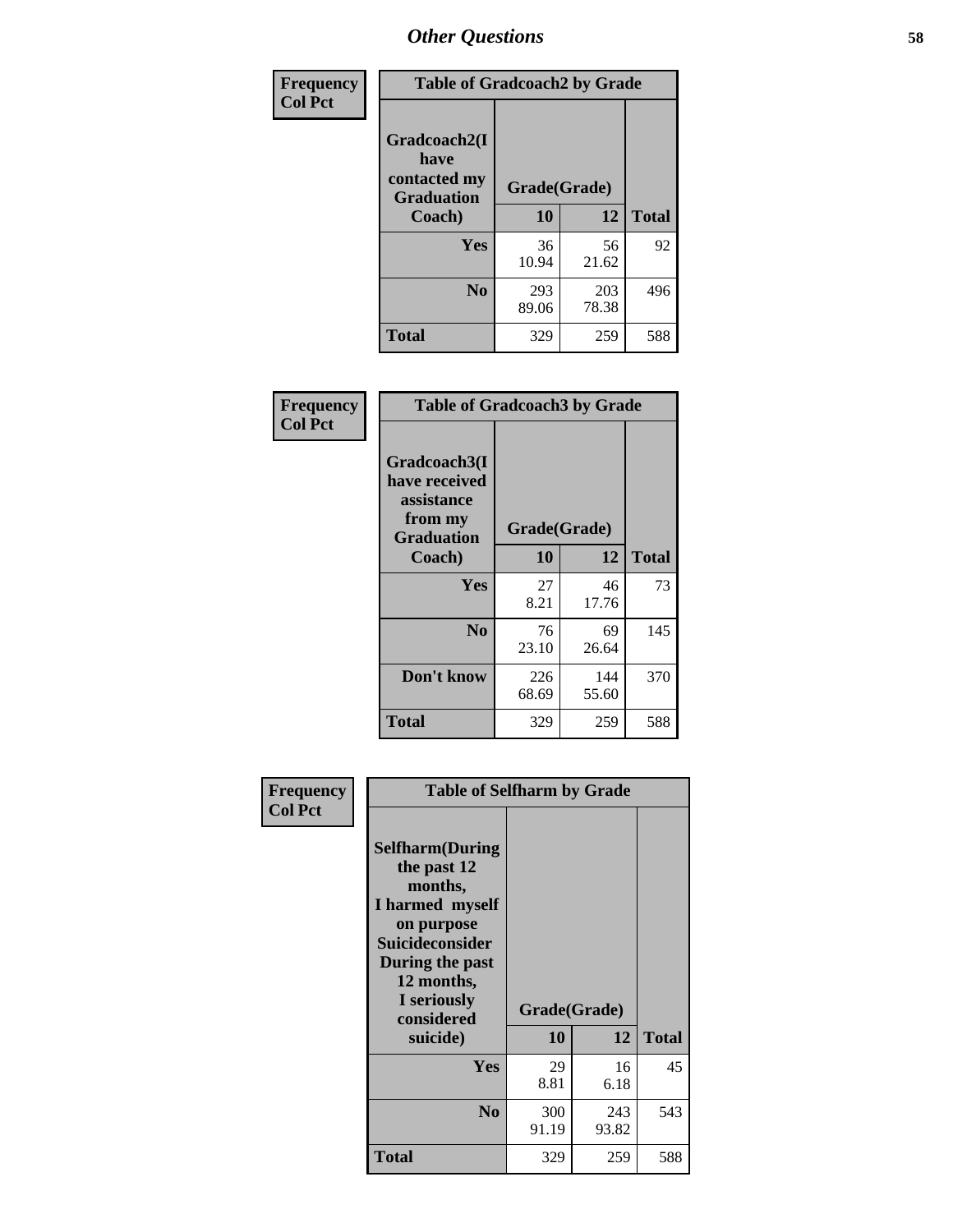| <b>Frequency</b> | <b>Table of Suicideconsider by Grade</b> |              |              |              |  |
|------------------|------------------------------------------|--------------|--------------|--------------|--|
| <b>Col Pct</b>   |                                          | Grade(Grade) |              |              |  |
|                  | Suicideconsider                          | <b>10</b>    | 12           | <b>Total</b> |  |
|                  | Yes                                      | 31<br>9.42   | 15<br>5.79   | 46           |  |
|                  | N <sub>0</sub>                           | 298<br>90.58 | 244<br>94.21 | 542          |  |
|                  | Total                                    | 329          | 259          | 588          |  |

| Frequency<br><b>Col Pct</b> | <b>Table of Suicideattempt by Grade</b>              |              |              |              |
|-----------------------------|------------------------------------------------------|--------------|--------------|--------------|
|                             | Suicideattempt(I<br>have attempted<br>suicide in the | Grade(Grade) |              |              |
|                             | last year)                                           | 10           | 12           | <b>Total</b> |
|                             | Yes                                                  | 18<br>5.47   | 5<br>1.93    | 23           |
|                             | N <sub>0</sub>                                       | 311<br>94.53 | 254<br>98.07 | 565          |
|                             | <b>Total</b>                                         | 329          | 259          | 588          |

| Frequency      | <b>Table of Instantmessaged by Grade</b>               |              |              |              |
|----------------|--------------------------------------------------------|--------------|--------------|--------------|
| <b>Col Pct</b> | Instantmessaged(I<br>have instant<br>messaged people I | Grade(Grade) |              |              |
|                | do not even know)                                      | 10           | 12           | <b>Total</b> |
|                | Yes                                                    | 118<br>35.87 | 97<br>37.45  | 215          |
|                | N <sub>0</sub>                                         | 211<br>64.13 | 162<br>62.55 | 373          |
|                | <b>Total</b>                                           | 329          | 259          | 588          |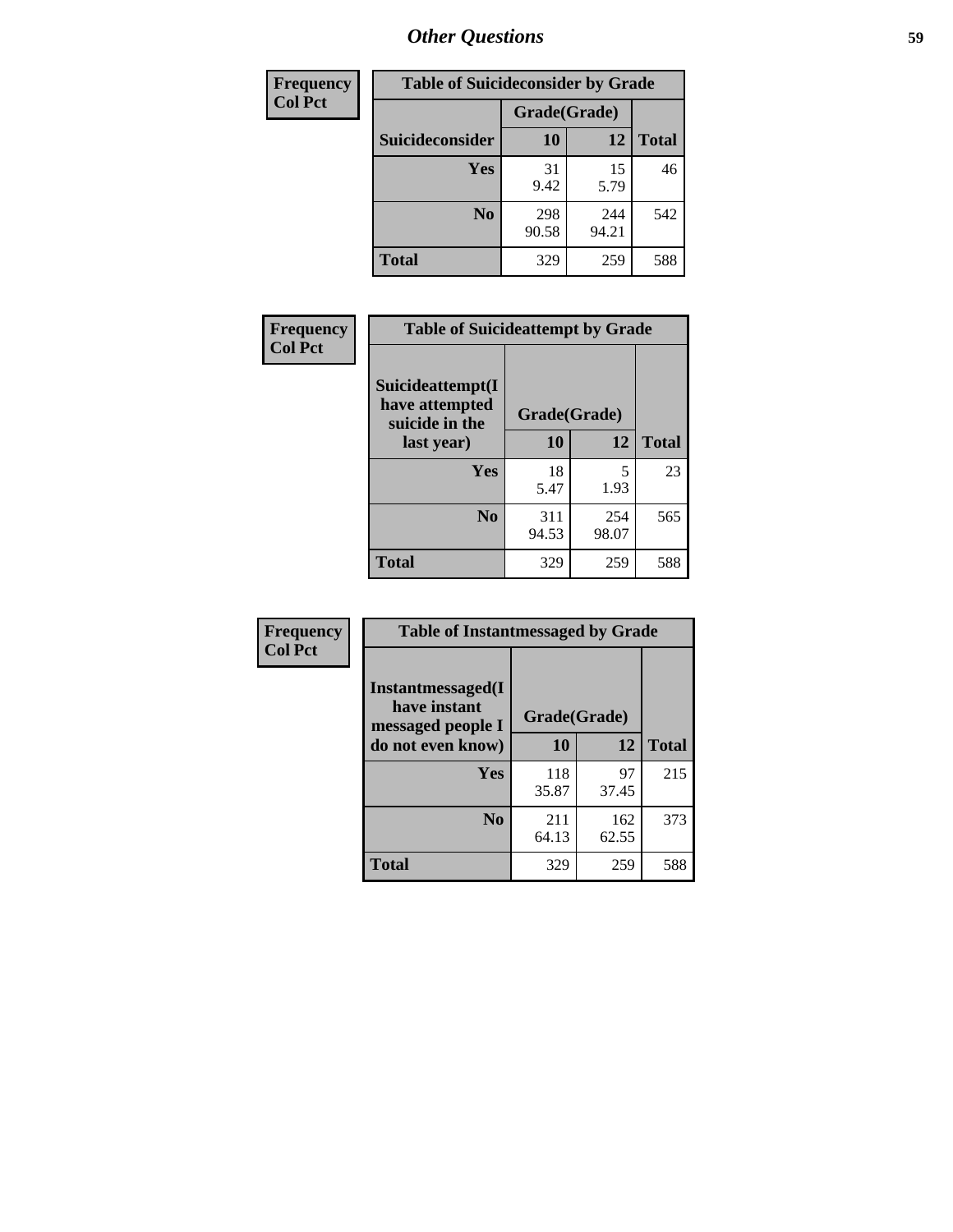| Frequency      | <b>Table of Getsalong by Grade</b>                          |              |              |              |
|----------------|-------------------------------------------------------------|--------------|--------------|--------------|
| <b>Col Pct</b> | <b>Getsalong</b> (I get<br>along with other<br>students and | Grade(Grade) |              |              |
|                | adults)                                                     | 10           | 12           | <b>Total</b> |
|                | <b>Strongly Agree</b>                                       | 154<br>46.81 | 142<br>54.83 | 296          |
|                | <b>Somewhat Agree</b>                                       | 157<br>47.72 | 104<br>40.15 | 261          |
|                | <b>Somewhat Disagree</b>                                    | 12<br>3.65   | 9<br>3.47    | 21           |
|                | <b>Strongly Disagree</b>                                    | 6<br>1.82    | 4<br>1.54    | 10           |
|                | <b>Total</b>                                                | 329          | 259          | 588          |

| Frequency      | <b>Table of Safehome by Grade</b> |                    |              |              |  |  |
|----------------|-----------------------------------|--------------------|--------------|--------------|--|--|
| <b>Col Pct</b> | Safehome(I feel<br>safe at home)  | Grade(Grade)<br>10 | 12           | <b>Total</b> |  |  |
|                | <b>Strongly Agree</b>             | 237<br>72.04       | 194<br>74.90 | 431          |  |  |
|                | <b>Somewhat Agree</b>             | 70<br>21.28        | 50<br>19.31  | 120          |  |  |
|                | <b>Somewhat Disagree</b>          | 14<br>4.26         | 5<br>1.93    | 19           |  |  |
|                | <b>Strongly Disagree</b>          | 8<br>2.43          | 10<br>3.86   | 18           |  |  |
|                | <b>Total</b>                      | 329                | 259          | 588          |  |  |

| Frequency      |                                                                                     |              | <b>Table of Adulttalk by Grade</b> |              |
|----------------|-------------------------------------------------------------------------------------|--------------|------------------------------------|--------------|
| <b>Col Pct</b> | <b>Adulttalk(I</b><br>know an<br>adult at<br>school that<br>I can talk<br>with if I | Grade(Grade) |                                    |              |
|                | need help)                                                                          | 10           | 12                                 | <b>Total</b> |
|                | <b>Yes</b>                                                                          | 245<br>74.47 | 196<br>75.68                       | 441          |
|                | N <sub>0</sub>                                                                      | 84<br>25.53  | 63<br>24.32                        | 147          |
|                | <b>Total</b>                                                                        | 329          | 259                                | 588          |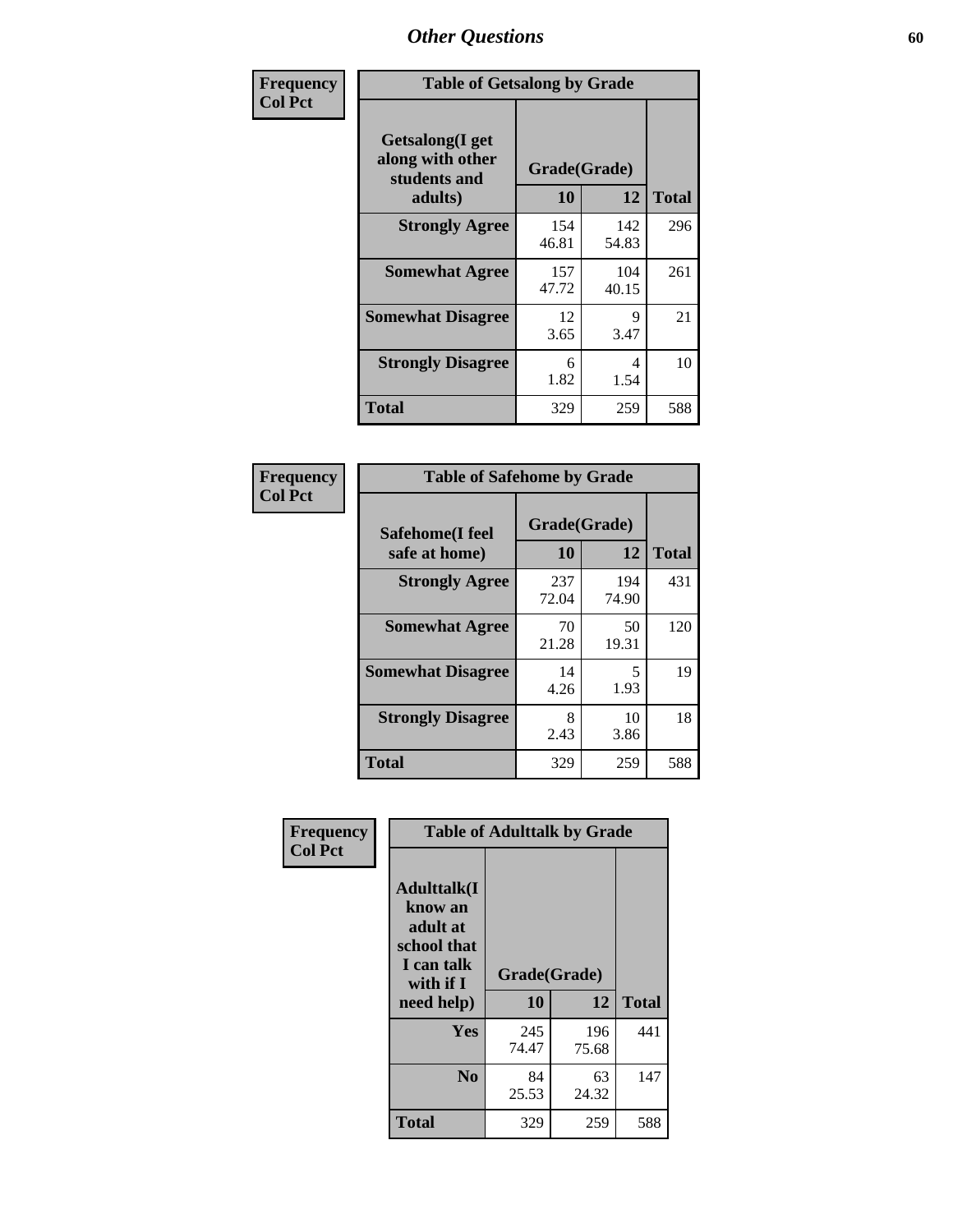**Frequency Row Pct**

| <b>Table of Grade by Tvtime</b> |             |                                                                                         |             |             |            |            |              |  |  |  |
|---------------------------------|-------------|-----------------------------------------------------------------------------------------|-------------|-------------|------------|------------|--------------|--|--|--|
|                                 |             | Tvtime (On an average school day,<br>how much unsupervised time do I spend watching TV) |             |             |            |            |              |  |  |  |
|                                 |             | <b>Less that</b><br>$2 - 3$<br>$4 - 5$<br>$6+$                                          |             |             |            |            |              |  |  |  |
| Grade(Grade)   None             |             | hour/day                                                                                | hour/day    | hours/day   | hours/day  | hours/day  | <b>Total</b> |  |  |  |
| 10                              | 45<br>13.68 | 93<br>28.27                                                                             | 59<br>17.93 | 89<br>27.05 | 25<br>7.60 | 18<br>5.47 | 329          |  |  |  |
| 12                              | 55<br>21.24 | 64<br>24.71                                                                             | 47<br>18.15 | 69<br>26.64 | 14<br>5.41 | 10<br>3.86 | 259          |  |  |  |
| <b>Total</b>                    | 100         | 157                                                                                     | 106         | 158         | 39         | 28         | 588          |  |  |  |

**Frequency Row Pct**

| <b>Table of Grade by Computertime</b> |             |                                                                                                   |                     |                      |                      |                   |              |  |  |
|---------------------------------------|-------------|---------------------------------------------------------------------------------------------------|---------------------|----------------------|----------------------|-------------------|--------------|--|--|
|                                       |             | Computertime (On an average school day,<br>how much unsupervised time do I spend on the computer) |                     |                      |                      |                   |              |  |  |
| Grade(Grade)                          | None $ $    | <b>Less that</b>                                                                                  | hour/day   hour/day | $2 - 3$<br>hours/day | $4 - 5$<br>hours/day | $6+$<br>hours/day | <b>Total</b> |  |  |
| 10                                    | 55<br>16.72 | 89<br>27.05                                                                                       | 63<br>19.15         | 76<br>23.10          | 25<br>7.60           | 21<br>6.38        | 329          |  |  |
| 12                                    | 43<br>16.60 | 77<br>29.73                                                                                       | 64<br>24.71         | 54<br>20.85          | 12<br>4.63           | Q<br>3.47         | 259          |  |  |
| <b>Total</b>                          | 98          | 166                                                                                               | 127                 | 130                  | 37                   | 30                | 588          |  |  |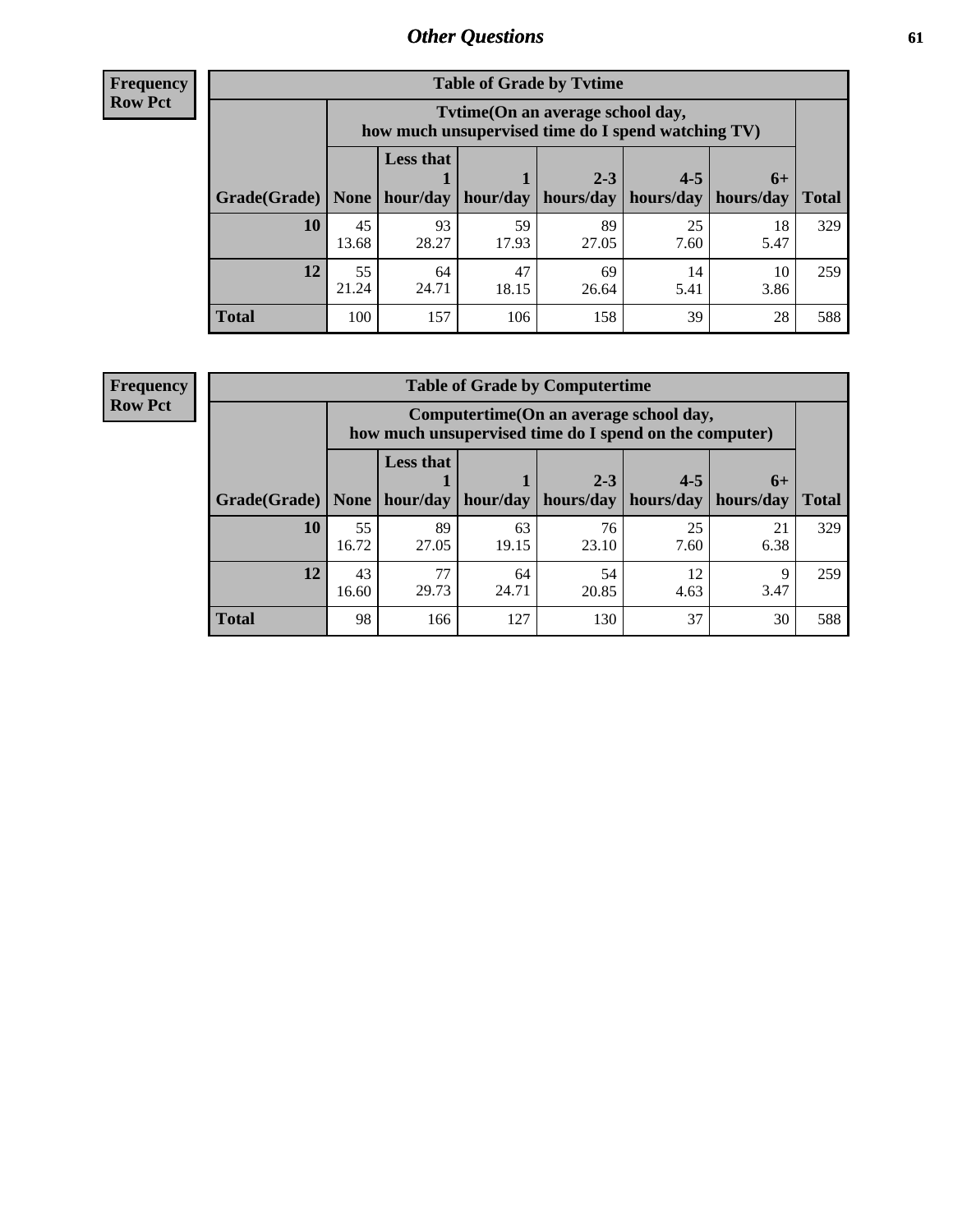#### *Questions about Driving Laws* **62** *Driving Questions were asked only of high school students.*

| <b>Frequency</b> |
|------------------|
| <b>Row Pct</b>   |

| <b>Table of Grade by License1</b> |                                                                     |                                                                                                                                           |                |            |               |              |  |  |  |
|-----------------------------------|---------------------------------------------------------------------|-------------------------------------------------------------------------------------------------------------------------------------------|----------------|------------|---------------|--------------|--|--|--|
|                                   |                                                                     | License1(During the first 6 months of driving<br>with a provisional license,<br>the only passengers who can ride with the<br>driver are:) |                |            |               |              |  |  |  |
| Grade(Grade)                      | <b>Parent or</b><br><b>Guardian</b>                                 | Family<br><b>Members</b>                                                                                                                  | <b>Friends</b> | Anyone     | Don't<br>Know | <b>Total</b> |  |  |  |
| 10                                | 51<br>15.50                                                         | 226<br>68.69                                                                                                                              | 3<br>0.91      | 21<br>6.38 | 28<br>8.51    | 329          |  |  |  |
| 12                                | 49<br>187<br>ℸ<br>12<br>4<br>72.20<br>18.92<br>2.70<br>1.54<br>4.63 |                                                                                                                                           |                |            |               |              |  |  |  |
| <b>Total</b>                      | 100                                                                 | 413                                                                                                                                       | 10             | 25         | 40            | 588          |  |  |  |

| Frequency      |              | <b>Table of Grade by License2</b>                                                                        |                  |                  |                                                      |                      |              |  |  |  |
|----------------|--------------|----------------------------------------------------------------------------------------------------------|------------------|------------------|------------------------------------------------------|----------------------|--------------|--|--|--|
| <b>Row Pct</b> |              | License2(17 yr old drivers with a<br>provisional driver's license cannot<br>drive between the hours of:) |                  |                  |                                                      |                      |              |  |  |  |
|                | Grade(Grade) | <b>Midnight</b><br>to 6am                                                                                | 1am<br>to<br>5am | 1am<br>to<br>6am | N <sub>0</sub><br>curfew<br>for $17$<br>year<br>olds | Don't<br><b>Know</b> | <b>Total</b> |  |  |  |
|                | 10           | 188<br>57.14                                                                                             | 37<br>11.25      | 16<br>4.86       | 25<br>7.60                                           | 63<br>19.15          | 329          |  |  |  |
|                | 12           | 192<br>74.13                                                                                             | 25<br>9.65       | 14<br>5.41       | 3<br>1.16                                            | 25<br>9.65           | 259          |  |  |  |
|                | <b>Total</b> | 380                                                                                                      | 62               | 30               | 28                                                   | 88                   | 588          |  |  |  |

| Frequency      |              | <b>Table of Grade by License3</b> |                                                                                        |             |            |             |               |              |
|----------------|--------------|-----------------------------------|----------------------------------------------------------------------------------------|-------------|------------|-------------|---------------|--------------|
| <b>Row Pct</b> |              |                                   | License3(For drivers under the age of 21,<br>what level of alcohol is considered DUI?) |             |            |             |               |              |
|                | Grade(Grade) | Any<br><b>Amount</b>              | 0.02                                                                                   | 0.04        | 0.06       | 0.08        | Don't<br>know | <b>Total</b> |
|                | 10           | 75<br>22.80                       | 95<br>28.88                                                                            | 24<br>7.29  | 21<br>6.38 | 37<br>11.25 | 77<br>23.40   | 329          |
|                | 12           | 87<br>33.59                       | 63<br>24.32                                                                            | 28<br>10.81 | 10<br>3.86 | 19<br>7.34  | 52<br>20.08   | 259          |
|                | <b>Total</b> | 162                               | 158                                                                                    | 52          | 31         | 56          | 129           | 588          |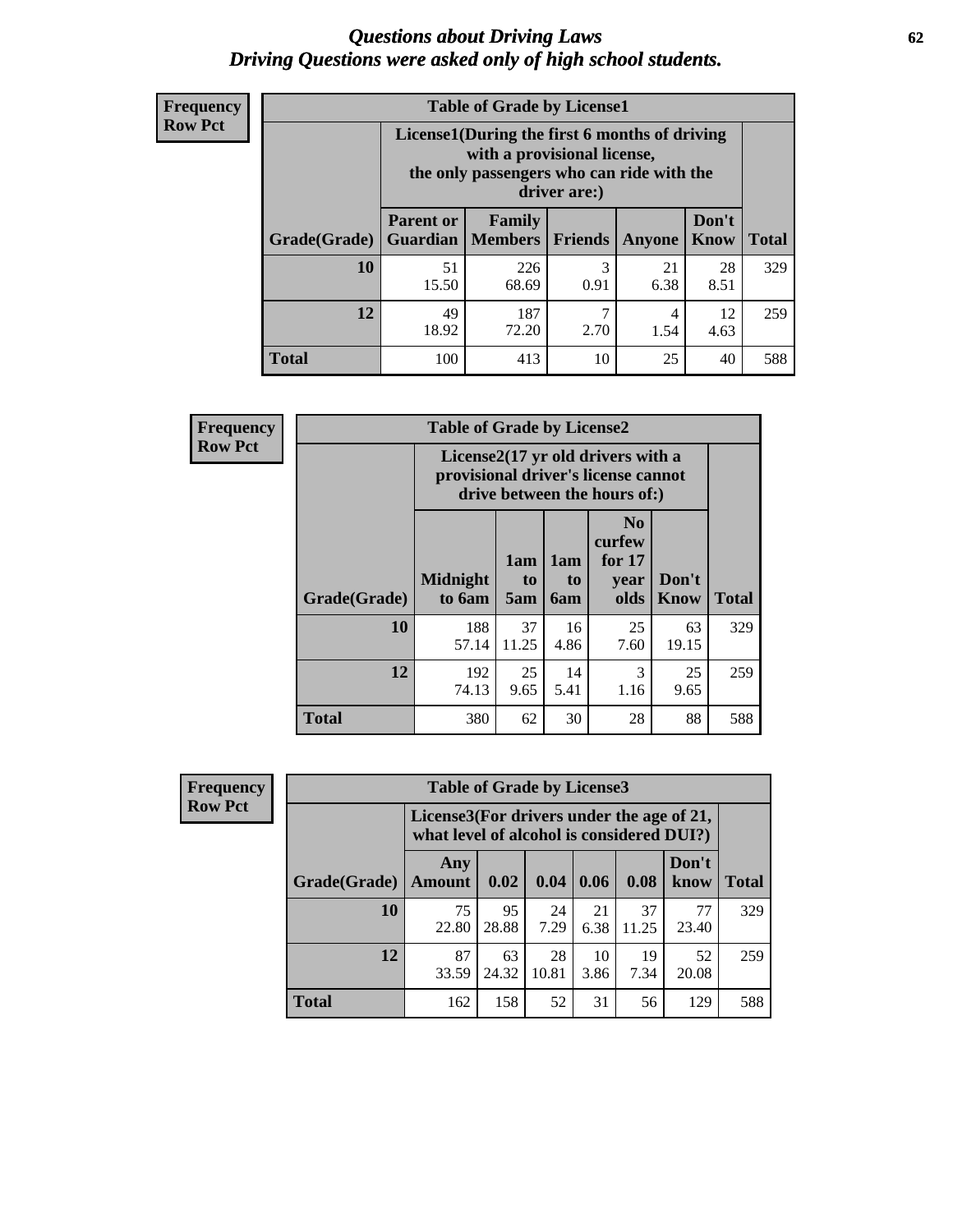#### *Questions about Driving Laws* **63** *Driving Questions were asked only of high school students.*

**Frequency Row Pct**

| <b>Table of Grade by License4</b> |              |                                                                                                                                                      |             |             |            |              |     |  |
|-----------------------------------|--------------|------------------------------------------------------------------------------------------------------------------------------------------------------|-------------|-------------|------------|--------------|-----|--|
|                                   |              | License4(A driver under 21 automatically<br>loses his/her license if caught exceeding the<br>posted speet limit by:)                                 |             |             |            |              |     |  |
| Grade(Grade)                      | $15+$<br>mph | Can't<br>lose<br><b>Depends</b><br>license<br>$25+$<br>$35+$<br>Don't<br>for<br><b>on</b><br><b>Total</b><br>mph<br>speeding<br>mph<br>judge<br>know |             |             |            |              |     |  |
| 10                                | 71<br>21.58  | 70<br>21.28                                                                                                                                          | 39<br>11.85 | 35<br>10.64 | 14<br>4.26 | 100<br>30.40 | 329 |  |
| 12                                | 44<br>16.99  | 102<br>39.38                                                                                                                                         | 22<br>8.49  | 38<br>14.67 | 4<br>1.54  | 49<br>18.92  | 259 |  |
| <b>Total</b>                      | 115          | 172                                                                                                                                                  | 61          | 73          | 18         | 149          | 588 |  |

| Frequency      | <b>Table of Grade by License5</b> |                                                                                                                                                             |                |               |       |
|----------------|-----------------------------------|-------------------------------------------------------------------------------------------------------------------------------------------------------------|----------------|---------------|-------|
| <b>Row Pct</b> |                                   | License5(A)<br>Georgia teenager<br>with family<br>connections or a<br>good lawyer can<br>break a teen<br>driving law and<br>keep their driver's<br>license) |                |               |       |
|                | Grade(Grade)                      | Yes                                                                                                                                                         | N <sub>0</sub> | Don't<br>know | Total |
|                | 10                                | 66<br>20.06                                                                                                                                                 | 142<br>43.16   | 121<br>36.78  | 329   |
|                | 12                                | 104<br>40.15                                                                                                                                                | 81<br>31.27    | 74<br>28.57   | 259   |
|                | Total                             | 170                                                                                                                                                         | 223            | 195           | 588   |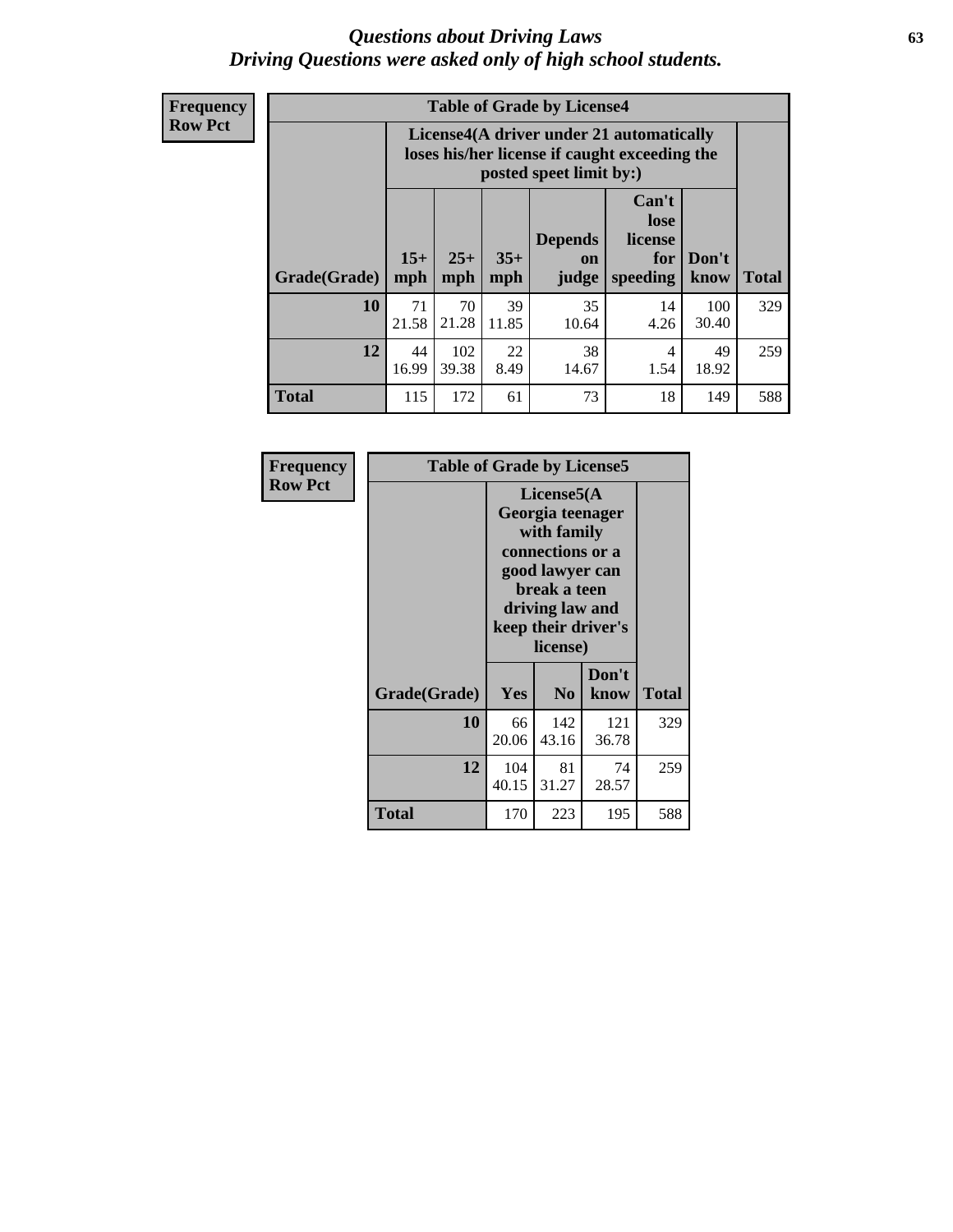#### *Questions about Driving Laws* **64** *Driving Questions were asked only of high school students.*

| <b>Frequency</b> | <b>Table of Grade by License6</b> |              |                                                                                                                           |                    |              |  |  |
|------------------|-----------------------------------|--------------|---------------------------------------------------------------------------------------------------------------------------|--------------------|--------------|--|--|
| <b>Row Pct</b>   |                                   |              | License <sub>6</sub> (I know a<br>friend or<br>classmate that<br>broke a teen<br>driving law,<br>keep his/her<br>license) | but was allowed to |              |  |  |
|                  | Grade(Grade)                      | <b>Yes</b>   | N <sub>0</sub>                                                                                                            | Don't<br>know      | <b>Total</b> |  |  |
|                  | 10                                | 132<br>40.12 | 124<br>37.69                                                                                                              | 73<br>22.19        | 329          |  |  |
|                  | 12                                | 149<br>57.53 | 51<br>19.69                                                                                                               | 59<br>22.78        | 259          |  |  |
|                  | <b>Total</b>                      | 281          | 175                                                                                                                       | 132                | 588          |  |  |

| <b>Frequency</b> |              | <b>Table of Grade by License7</b>                                           |                                                                                               |                                                   |                        |              |  |  |  |  |
|------------------|--------------|-----------------------------------------------------------------------------|-----------------------------------------------------------------------------------------------|---------------------------------------------------|------------------------|--------------|--|--|--|--|
| <b>Row Pct</b>   |              |                                                                             | License7(A student under the age of 18 cam loser<br>his/her driving privileges if he or she:) |                                                   |                        |              |  |  |  |  |
|                  | Grade(Grade) | <b>Have</b><br>more than<br>10<br>unexcused<br>absences<br>per school<br>yr | Drop out<br>without  <br>graduating                                                           | <b>Bring</b><br>alcohol/drugs/weapon<br>to school | All of<br>the<br>above | <b>Total</b> |  |  |  |  |
|                  | 10           | 27<br>8.21                                                                  | 26<br>7.90                                                                                    | 10<br>3.04                                        | 266<br>80.85           | 329          |  |  |  |  |
|                  | 12           | 46<br>17.76                                                                 | 10<br>3.86                                                                                    | 6<br>2.32                                         | 197<br>76.06           | 259          |  |  |  |  |
|                  | <b>Total</b> | 73                                                                          | 36                                                                                            | 16                                                | 463                    | 588          |  |  |  |  |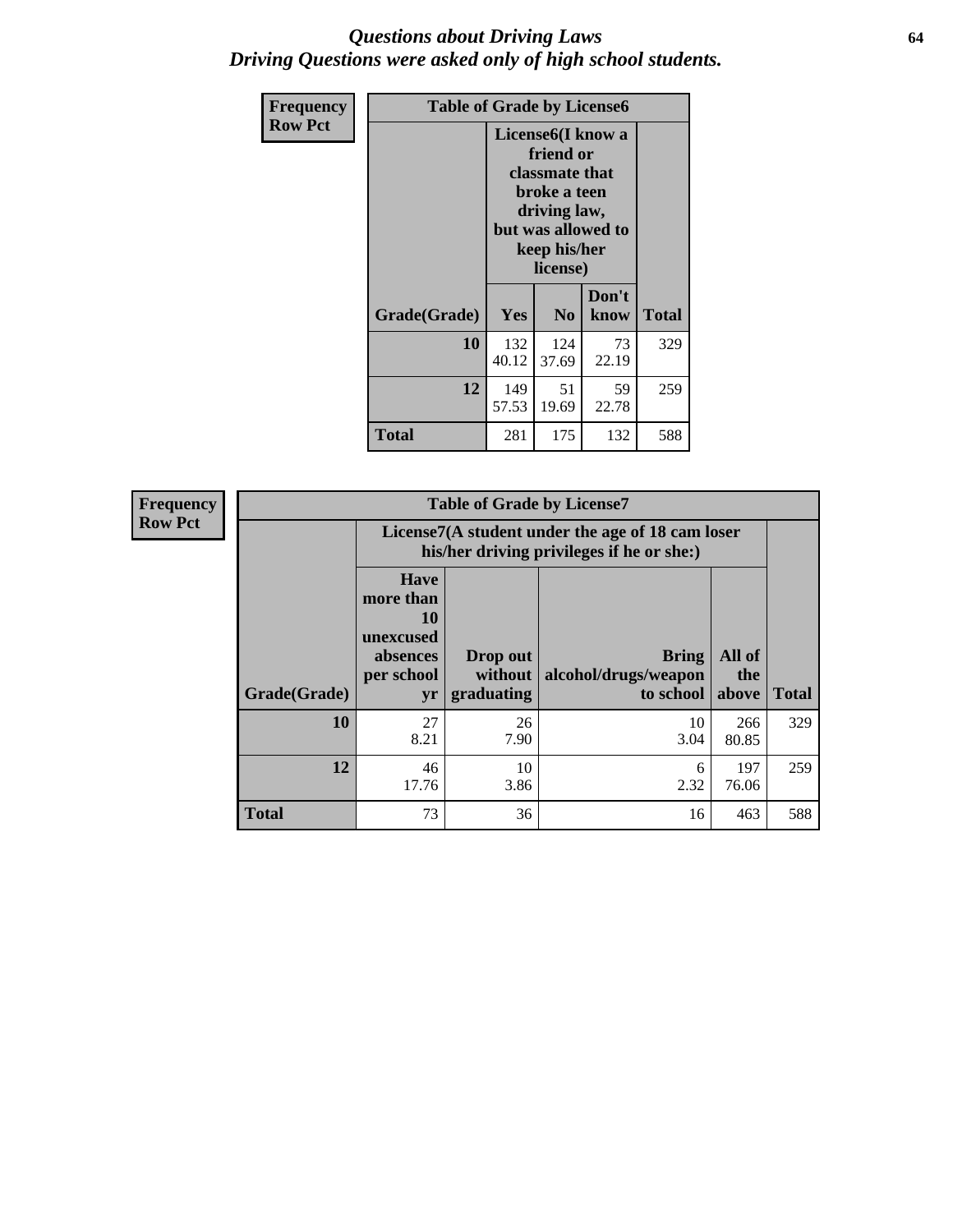# *Select Results by Gender* **65**

| Frequency      | <b>Table of SchoolClimate2 by Gender</b>          |                                 |              |              |
|----------------|---------------------------------------------------|---------------------------------|--------------|--------------|
| <b>Col Pct</b> | SchoolClimate2(I<br>feel successful at<br>school) | Gender(Gender)<br><b>Female</b> | <b>Male</b>  | <b>Total</b> |
|                | <b>Strongly Agree</b>                             | 75<br>23.96                     | 77<br>28.00  | 152          |
|                | <b>Somewhat Agree</b>                             | 191<br>61.02                    | 169<br>61.45 | 360          |
|                | <b>Somewhat Disagree</b>                          | 35<br>11.18                     | 21<br>7.64   | 56           |
|                | <b>Strongly Disagree</b>                          | 12<br>3.83                      | 8<br>2.91    | 20           |
|                | <b>Total</b>                                      | 313                             | 275          | 588          |

| Frequency      | <b>Table of SchoolClimate6 by Gender</b>                 |                                 |              |              |  |
|----------------|----------------------------------------------------------|---------------------------------|--------------|--------------|--|
| <b>Col Pct</b> | <b>SchoolClimate6(Teachers</b><br>treat me with respect) | Gender(Gender)<br><b>Female</b> | <b>Male</b>  | <b>Total</b> |  |
|                | <b>Strongly Agree</b>                                    | 81<br>25.88                     | 62<br>22.55  | 143          |  |
|                | <b>Somewhat Agree</b>                                    | 128<br>40.89                    | 128<br>46.55 | 256          |  |
|                | <b>Somewhat Disagree</b>                                 | 68<br>21.73                     | 57<br>20.73  | 125          |  |
|                | <b>Strongly Disagree</b>                                 | 36<br>11.50                     | 28<br>10.18  | 64           |  |
|                | Total                                                    | 313                             | 275          | 588          |  |

| <b>Frequency</b> | <b>Table of SchoolClimate8 by Gender</b>                                             |                                 |             |              |
|------------------|--------------------------------------------------------------------------------------|---------------------------------|-------------|--------------|
| <b>Col Pct</b>   | <b>SchoolClimate8(Students</b><br>are frequently<br>recognized for good<br>behavior) | Gender(Gender)<br><b>Female</b> | <b>Male</b> | <b>Total</b> |
|                  |                                                                                      |                                 |             |              |
|                  | <b>Strongly Agree</b>                                                                | 19<br>6.07                      | 27<br>9.82  | 46           |
|                  | <b>Somewhat Agree</b>                                                                | 111<br>35.46                    | 94<br>34.18 | 205          |
|                  | <b>Somewhat Disagree</b>                                                             | 126<br>40.26                    | 89<br>32.36 | 215          |
|                  | <b>Strongly Disagree</b>                                                             | 57<br>18.21                     | 65<br>23.64 | 122          |
|                  | Total                                                                                | 313                             | 275         | 588          |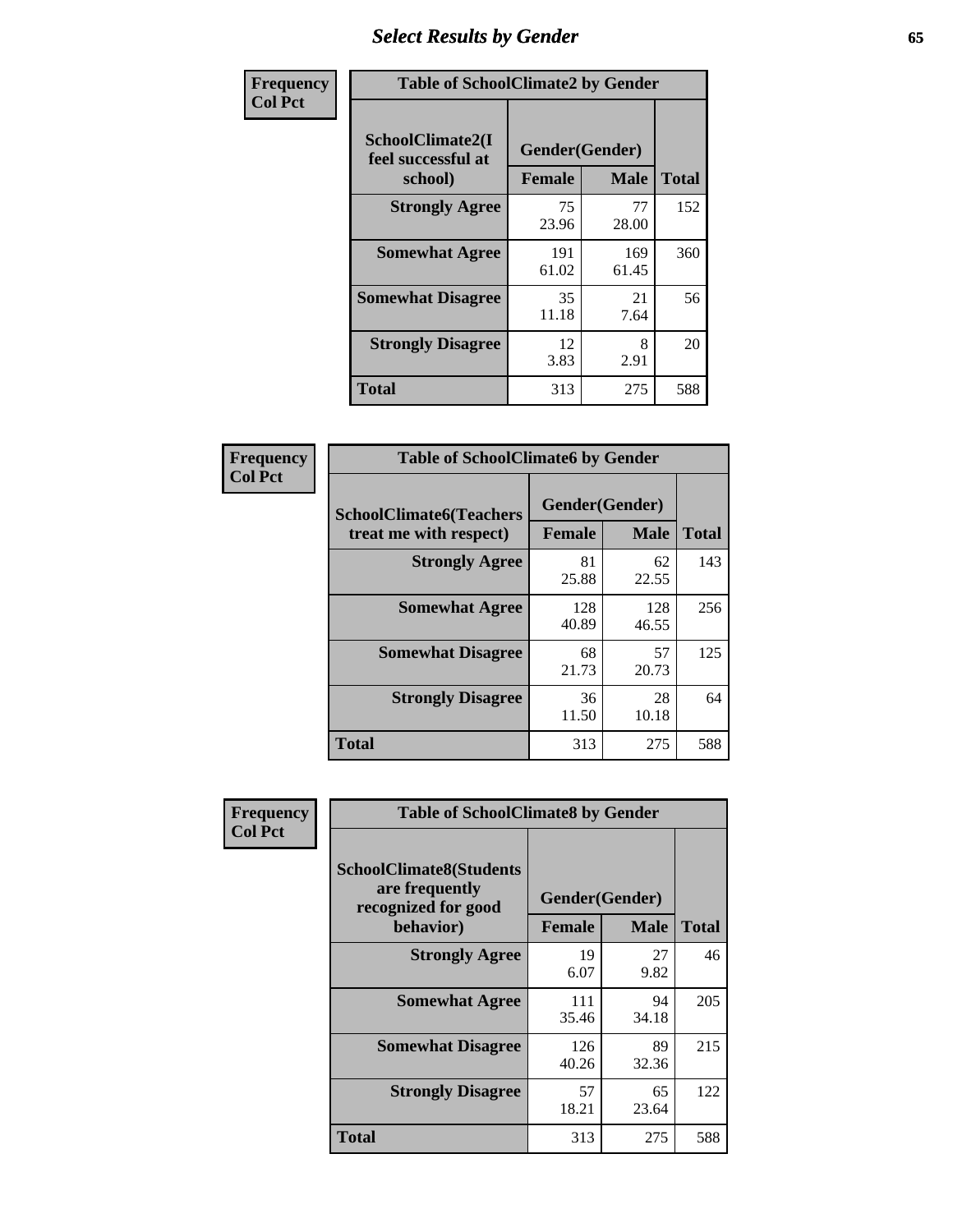# *Select Results by Gender* **66**

| Frequency      | <b>Table of Gender by Dropout</b> |                                                                        |                |              |
|----------------|-----------------------------------|------------------------------------------------------------------------|----------------|--------------|
| <b>Row Pct</b> |                                   | Dropout(I<br>have<br>thought<br>about<br>dropping<br>out of<br>school) |                |              |
|                | Gender(Gender)                    | Yes                                                                    | N <sub>0</sub> | <b>Total</b> |
|                | <b>Female</b>                     | 92<br>29.39                                                            | 221<br>70.61   | 313          |
|                | <b>Male</b>                       | 74<br>26.91                                                            | 201<br>73.09   | 275          |
|                | <b>Total</b>                      | 166                                                                    | 422            | 588          |

| Frequency      | <b>Table of Gender by Dropoutreason</b> |                      |              |                                                                    |                                |              |              |
|----------------|-----------------------------------------|----------------------|--------------|--------------------------------------------------------------------|--------------------------------|--------------|--------------|
| <b>Row Pct</b> |                                         |                      |              | Dropoutreason(If I dropped out the<br>reason would most likely be) |                                |              |              |
|                | Gender(Gender)                          | Won't<br>Drop<br>out | <b>Bored</b> | Family<br><b>Reasons</b>                                           | <b>Being</b><br><b>Bullied</b> | <b>Other</b> | <b>Total</b> |
|                | <b>Female</b>                           | 181<br>57.83         | 36<br>11.50  | 25<br>7.99                                                         | 9<br>2.88                      | 62<br>19.81  | 313          |
|                | <b>Male</b>                             | 159<br>57.82         | 47<br>17.09  | 15<br>5.45                                                         | 5<br>1.82                      | 49<br>17.82  | 275          |
|                | <b>Total</b>                            | 340                  | 83           | 40                                                                 | 14                             | 111          | 588          |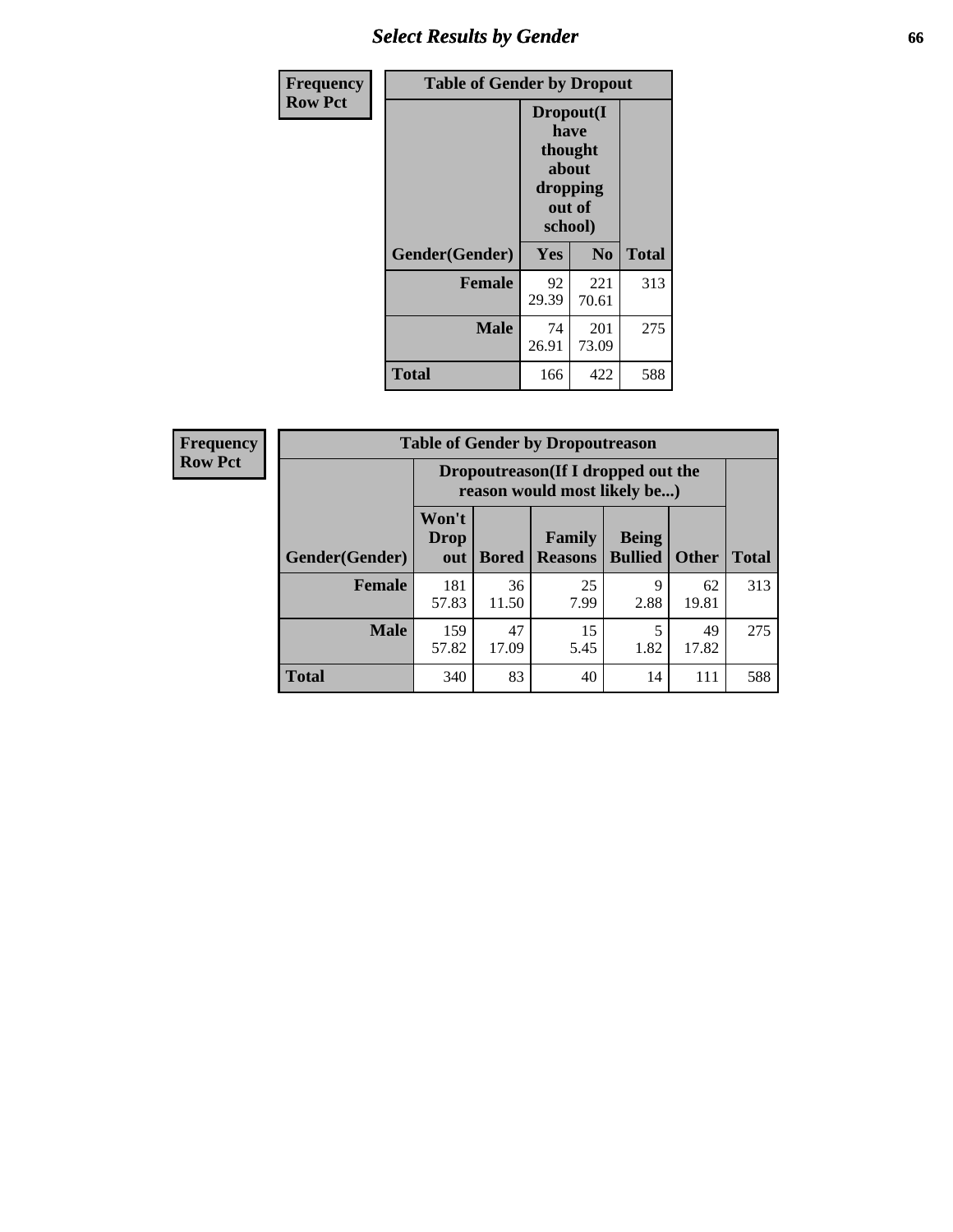*School Safety* **67**

| Frequency      | <b>Table of Gender by Bullied2</b> |                 |                |              |
|----------------|------------------------------------|-----------------|----------------|--------------|
| <b>Row Pct</b> |                                    | <b>Bullied2</b> |                |              |
|                | Gender(Gender)                     | Yes             | N <sub>0</sub> | <b>Total</b> |
|                | <b>Female</b>                      | 37<br>11.82     | 276<br>88.18   | 313          |
|                | <b>Male</b>                        | 29<br>10.55     | 246<br>89.45   | 275          |
|                | Total                              | 66              | 522            | 588          |

| Frequency      | <b>Table of Gender by Bulliedothers2</b> |                       |              |              |
|----------------|------------------------------------------|-----------------------|--------------|--------------|
| <b>Row Pct</b> |                                          | <b>Bulliedothers2</b> |              |              |
|                | Gender(Gender)                           | <b>Yes</b>            | $\bf N_0$    | <b>Total</b> |
|                | <b>Female</b>                            | 21<br>6.71            | 292<br>93.29 | 313          |
|                | <b>Male</b>                              | 24<br>8.73            | 251<br>91.27 | 275          |
|                | Total                                    | 45                    | 543          | 588          |

| <b>Frequency</b> | <b>Table of Gender by Weaponschool2</b> |               |                |              |
|------------------|-----------------------------------------|---------------|----------------|--------------|
| <b>Row Pct</b>   |                                         | Weaponschool2 |                |              |
|                  | Gender(Gender)                          | <b>Yes</b>    | N <sub>0</sub> | <b>Total</b> |
|                  | <b>Female</b>                           | 6<br>1.92     | 307<br>98.08   | 313          |
|                  | <b>Male</b>                             | 10<br>3.64    | 265<br>96.36   | 275          |
|                  | <b>Total</b>                            | 16            | 572            | 588          |

| Frequency      | <b>Table of Gender by Absentunsafe2</b> |               |                |              |
|----------------|-----------------------------------------|---------------|----------------|--------------|
| <b>Row Pct</b> |                                         | Absentunsafe2 |                |              |
|                | Gender(Gender)                          | Yes           | N <sub>0</sub> | <b>Total</b> |
|                | <b>Female</b>                           | 13<br>4.15    | 300<br>95.85   | 313          |
|                | <b>Male</b>                             | q<br>3.27     | 266<br>96.73   | 275          |
|                | <b>Total</b>                            | 22            | 566            | 588          |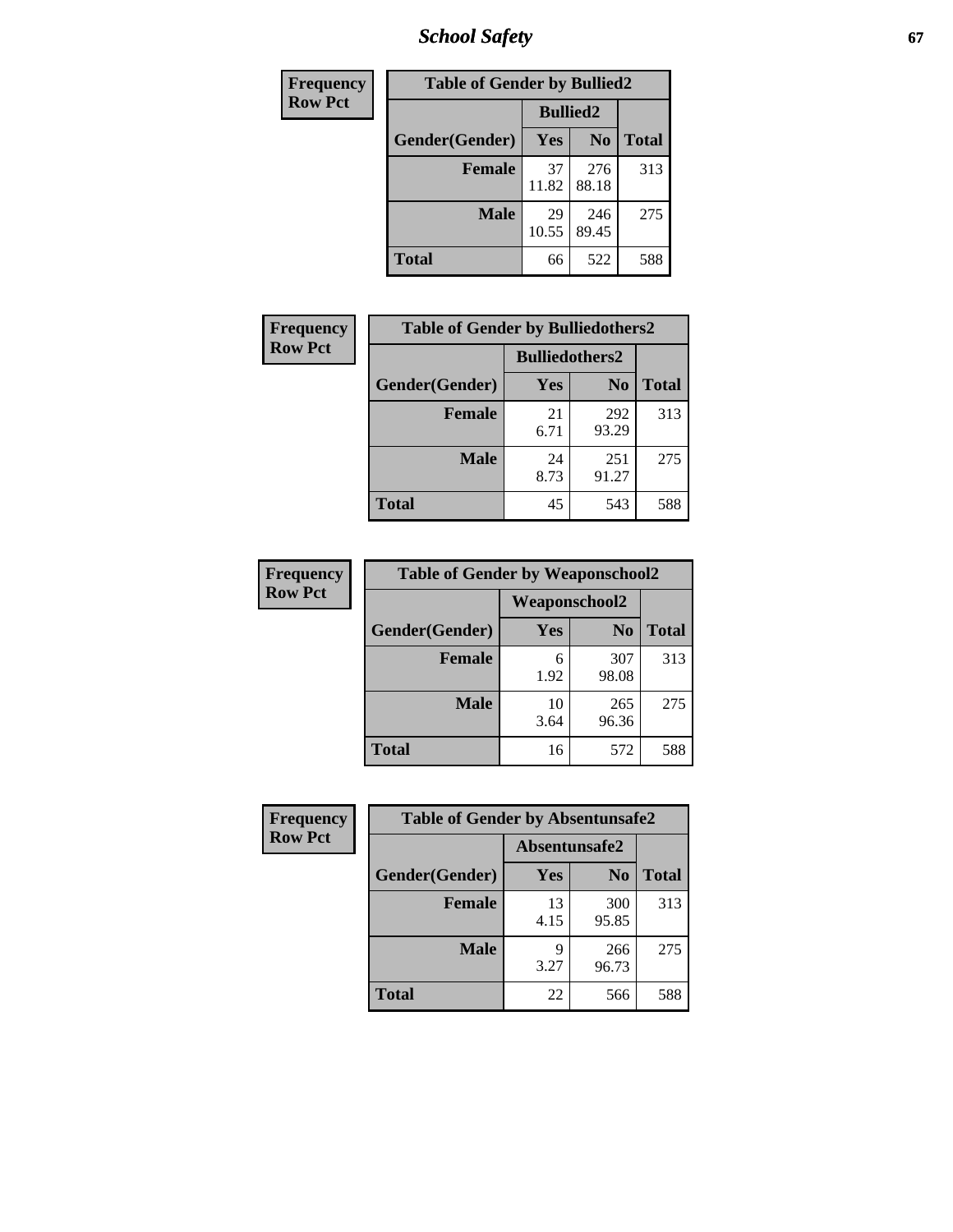*School Safety* **68**

| Frequency      | <b>Table of Gender by Gangself</b> |                                                                                                |                |              |
|----------------|------------------------------------|------------------------------------------------------------------------------------------------|----------------|--------------|
| <b>Row Pct</b> |                                    | Gangself(I<br>have<br>participated<br>in illegal gang<br>activities in<br>the past 30<br>days) |                |              |
|                | Gender(Gender)                     | Yes                                                                                            | N <sub>0</sub> | <b>Total</b> |
|                | <b>Female</b>                      | 6<br>1.92                                                                                      | 307<br>98.08   | 313          |
|                | <b>Male</b>                        | 16<br>5.82                                                                                     | 259<br>94.18   | 275          |
|                | <b>Total</b>                       | 22                                                                                             | 566            | 588          |

| Frequency      | <b>Table of Gender by Gangpeers</b> |                                                                                                                             |                |              |
|----------------|-------------------------------------|-----------------------------------------------------------------------------------------------------------------------------|----------------|--------------|
| <b>Row Pct</b> |                                     | <b>Gangpeers</b> (I<br>have friends<br>who have<br>participated<br>in illegal gang<br>activities in<br>the past 30<br>days) |                |              |
|                | Gender(Gender)                      | Yes                                                                                                                         | N <sub>0</sub> | <b>Total</b> |
|                | <b>Female</b>                       | 44<br>14.06                                                                                                                 | 269<br>85.94   | 313          |
|                | <b>Male</b>                         | 41<br>14.91                                                                                                                 | 234<br>85.09   | 275          |
|                | <b>Total</b>                        | 85                                                                                                                          | 503            | 588          |

| Frequency      | <b>Table of Gender by Pickedon2</b> |             |                |              |
|----------------|-------------------------------------|-------------|----------------|--------------|
| <b>Row Pct</b> |                                     | Pickedon2   |                |              |
|                | Gender(Gender)                      | Yes         | N <sub>0</sub> | <b>Total</b> |
|                | <b>Female</b>                       | 84<br>26.84 | 229<br>73.16   | 313          |
|                | <b>Male</b>                         | 72<br>26.18 | 203<br>73.82   | 275          |
|                | <b>Total</b>                        | 156         | 432            | 588          |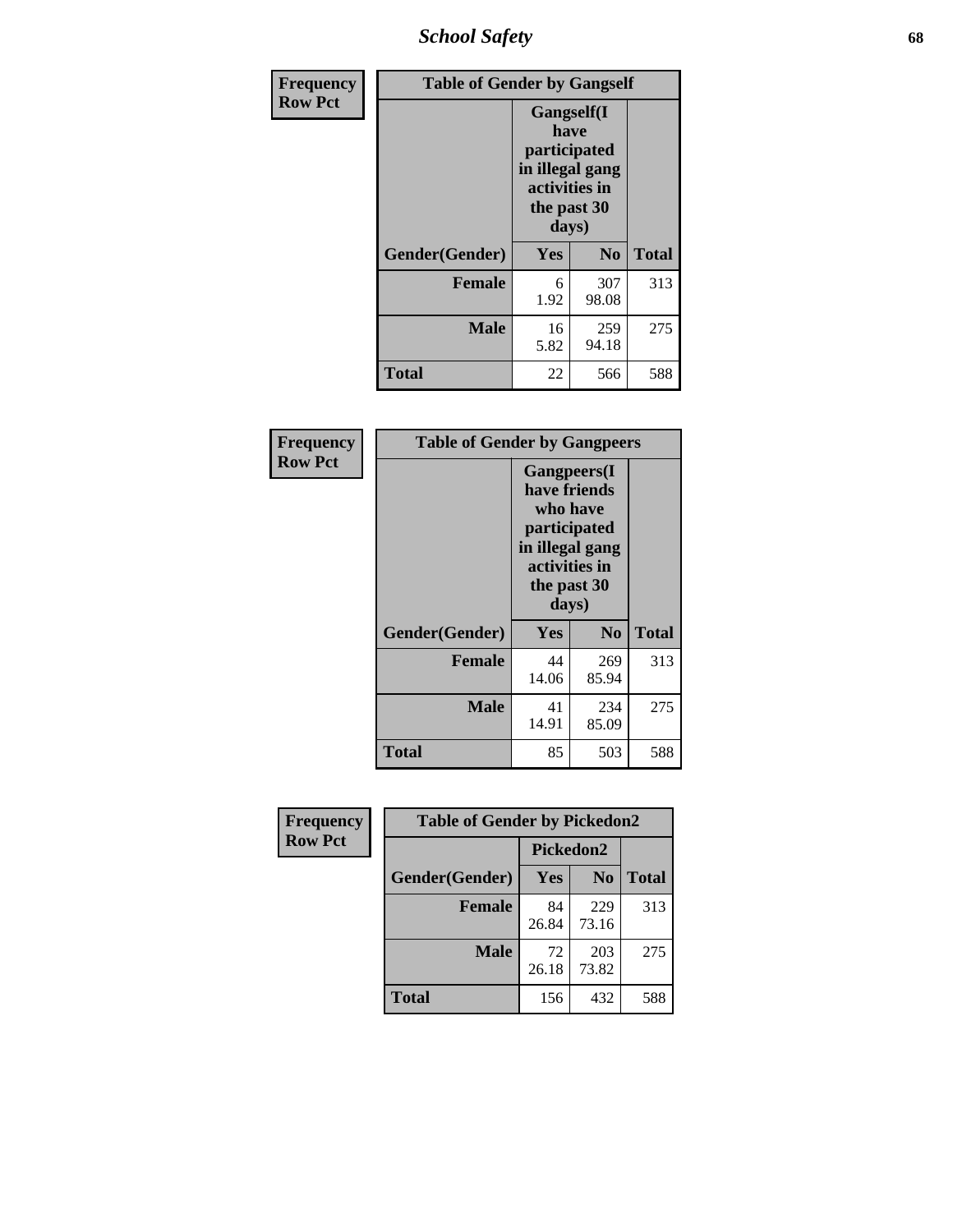*School Safety* **69**

| Frequency      | <b>Table of Gender by Safeschool2</b> |              |                |              |  |
|----------------|---------------------------------------|--------------|----------------|--------------|--|
| <b>Row Pct</b> |                                       | Safeschool2  |                |              |  |
|                | Gender(Gender)                        | <b>Yes</b>   | N <sub>0</sub> | <b>Total</b> |  |
|                | <b>Female</b>                         | 210<br>67.09 | 103<br>32.91   | 313          |  |
|                | <b>Male</b>                           | 177<br>64.36 | 98<br>35.64    | 275          |  |
|                | <b>Total</b>                          | 387          | 201            | 588          |  |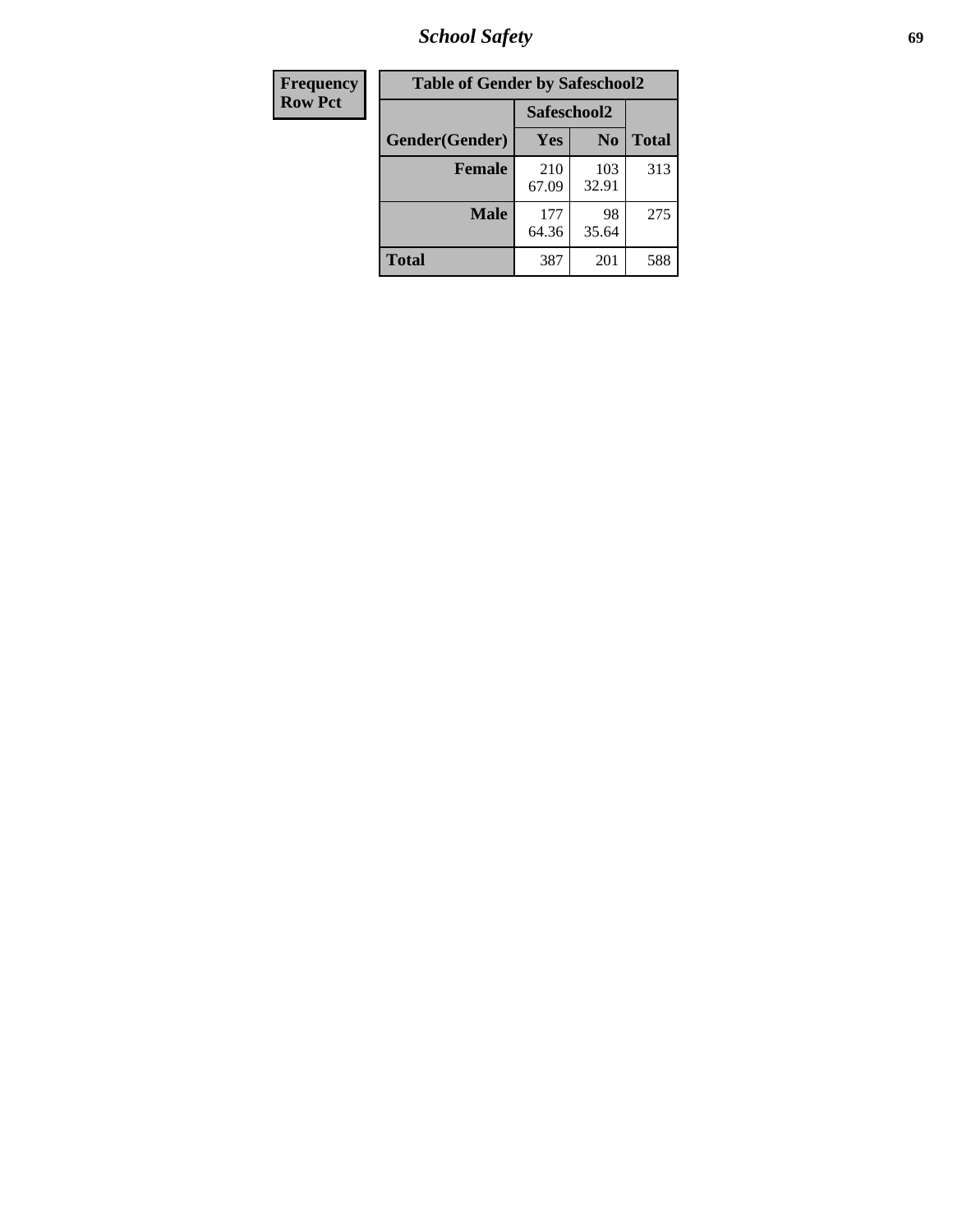# *Incidence of Drug Use* **70**

| <b>Frequency</b> | <b>Table of Gender by AlcoholAlt</b> |                                          |                |              |  |
|------------------|--------------------------------------|------------------------------------------|----------------|--------------|--|
| <b>Row Pct</b>   |                                      | AlcoholAlt(Alcohol<br>use, past 30 days) |                |              |  |
|                  | Gender(Gender)                       | <b>Yes</b>                               | N <sub>0</sub> | <b>Total</b> |  |
|                  | <b>Female</b>                        | 78<br>24.92                              | 235<br>75.08   | 313          |  |
|                  | <b>Male</b>                          | 90<br>32.73                              | 185<br>67.27   | 275          |  |
|                  | <b>Total</b>                         | 168                                      | 420            | 588          |  |

| <b>Frequency</b> | <b>Table of Gender by TobaccoAny</b> |                                          |                |              |  |
|------------------|--------------------------------------|------------------------------------------|----------------|--------------|--|
| <b>Row Pct</b>   |                                      | TobaccoAny(Tobacco<br>use, past 30 days) |                |              |  |
|                  | Gender(Gender)                       | Yes                                      | N <sub>0</sub> | <b>Total</b> |  |
|                  | <b>Female</b>                        | 52<br>16.61                              | 261<br>83.39   | 313          |  |
|                  | <b>Male</b>                          | 71<br>25.82                              | 204<br>74.18   | 275          |  |
|                  | <b>Total</b>                         | 123                                      | 465            | 588          |  |

| <b>Frequency</b> | <b>Table of Gender by MarijuanaAlt</b> |                                              |                |              |
|------------------|----------------------------------------|----------------------------------------------|----------------|--------------|
| <b>Row Pct</b>   |                                        | MarijuanaAlt(Marijuana<br>use, past 30 days) |                |              |
|                  | Gender(Gender)                         | <b>Yes</b>                                   | N <sub>0</sub> | <b>Total</b> |
|                  | <b>Female</b>                          | 21<br>6.71                                   | 292<br>93.29   | 313          |
|                  | <b>Male</b>                            | 33<br>12.00                                  | 242<br>88.00   | 275          |
|                  | <b>Total</b>                           | 54                                           | 534            | 588          |

| <b>Frequency</b> | <b>Table of Gender by OtherDrugAny</b> |                                                      |                |              |
|------------------|----------------------------------------|------------------------------------------------------|----------------|--------------|
| <b>Row Pct</b>   |                                        | <b>OtherDrugAny(Other</b><br>drug use, past 30 days) |                |              |
|                  | Gender(Gender)                         | <b>Yes</b>                                           | N <sub>0</sub> | <b>Total</b> |
|                  | <b>Female</b>                          | 32<br>10.22                                          | 281<br>89.78   | 313          |
|                  | <b>Male</b>                            | 38<br>13.82                                          | 237<br>86.18   | 275          |
|                  | <b>Total</b>                           | 70                                                   | 518            | 588          |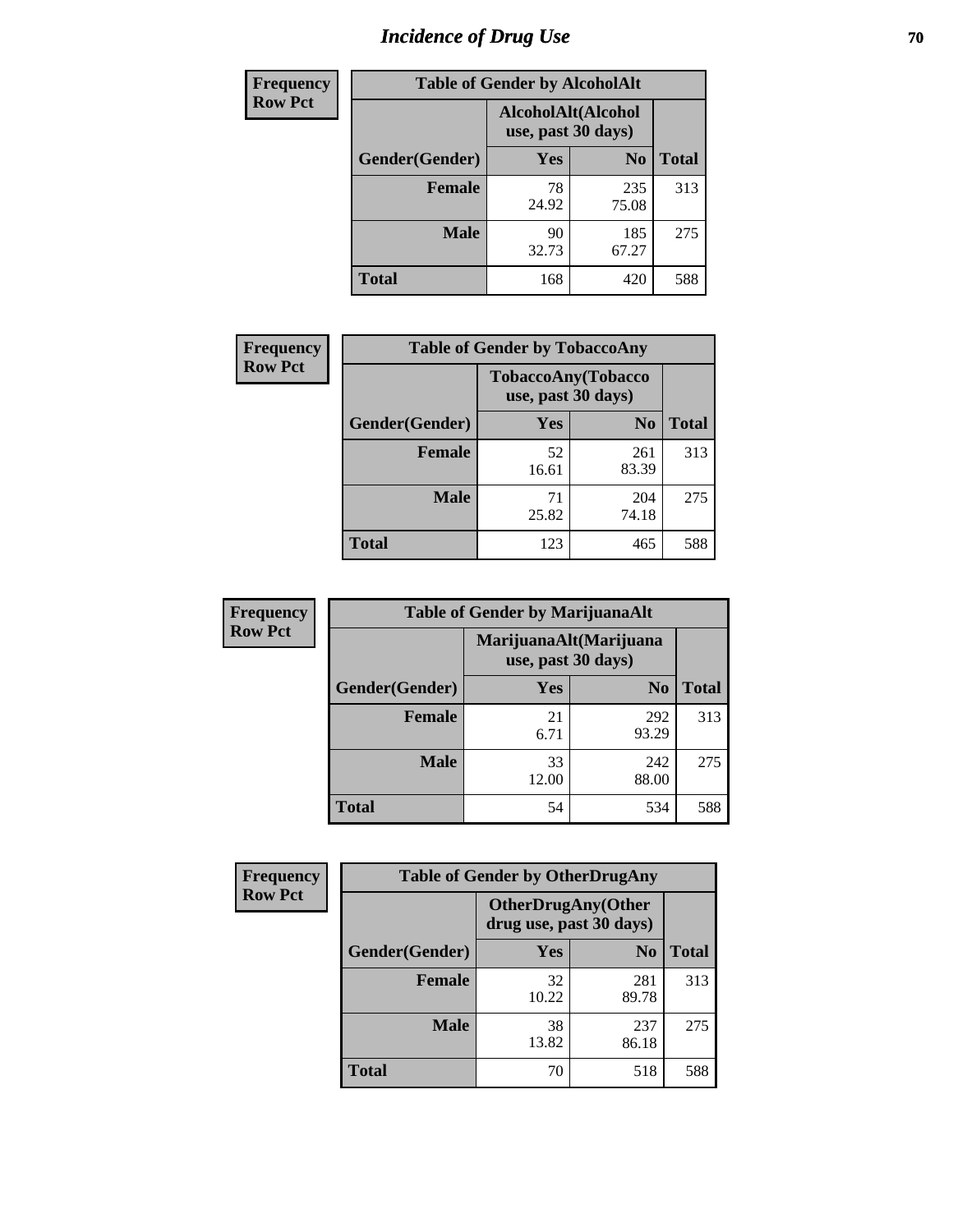#### *Average Age at Onset of Use* **71** *Results for "Average Age at Onset of Use" questions exclude students who said they did not use that substance*

#### **Gender=Female**

| <b>Variable</b>                 | Label                                                              | <b>Mean</b> |
|---------------------------------|--------------------------------------------------------------------|-------------|
| Alcoholinit2                    | I started using alcohol when I was                                 | 13.83       |
| Cigarettesinit2                 | I started smoking tobacco when I was                               | 13.57       |
| Smokelessinit2                  | I started chewing tobacco when I was                               | 14.19       |
| Marijuanainit2                  | I started using marijuana when I was                               | 14.03       |
| Cocaineinit2                    | I started using cocaine when I was                                 | 13.78       |
| Inhalantsinit2                  | I started using inhalants when I was                               | 12.00       |
| Steroidsinit2                   | I started using steroids when I was                                | 10.20       |
| Ecstasyinit2                    | I started using ecstasy when I was                                 | 14.29       |
| Methinit2                       | I started using methamphetamines when I was                        | 12.57       |
| Hallucinogensinit2              | I started using hallucinogens when I was                           | 12.86       |
| Prescription in it <sub>2</sub> | I started using prescription drugs not prescribed to me when I was | 13.66       |

#### **Gender=Male**

| <b>Variable</b>    | Label                                                              | <b>Mean</b> |
|--------------------|--------------------------------------------------------------------|-------------|
| Alcoholinit2       | I started using alcohol when I was                                 | 13.67       |
| Cigarettesinit2    | I started smoking tobacco when I was                               | 13.55       |
| Smokelessinit2     | I started chewing tobacco when I was                               | 13.70       |
| Marijuanainit2     | I started using marijuana when I was                               | 13.65       |
| Cocaineinit2       | I started using cocaine when I was                                 | 12.38       |
| Inhalantsinit2     | I started using inhalants when I was                               | 12.73       |
| Steroidsinit2      | I started using steroids when I was                                | 11.75       |
| Ecstasyinit2       | I started using ecstasy when I was                                 | 13.40       |
| Methinit2          | I started using methamphetamines when I was                        | 11.50       |
| Hallucinogensinit2 | I started using hallucinogens when I was                           | 12.18       |
| Prescriptioninit2  | I started using prescription drugs not prescribed to me when I was | 13.18       |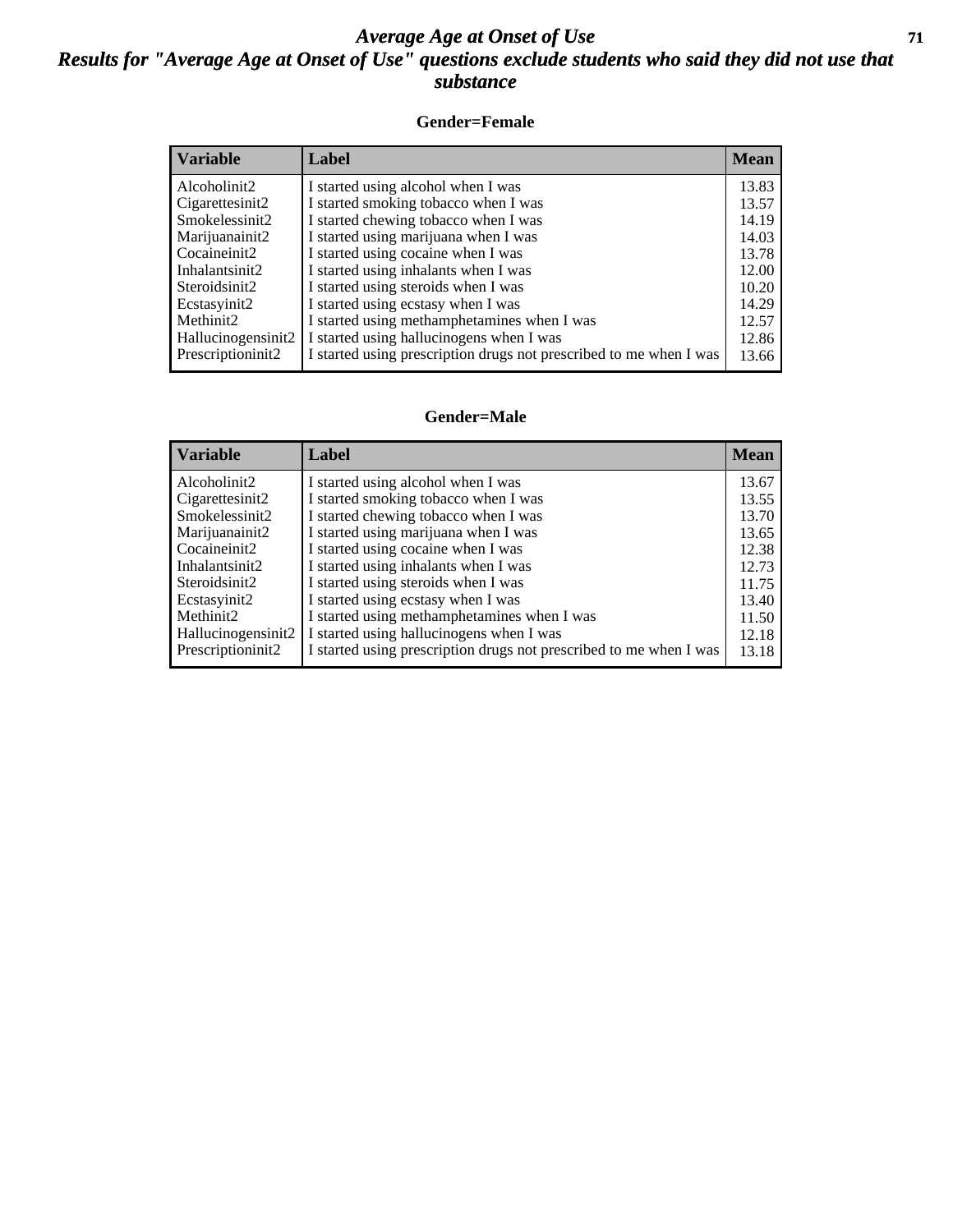# *I Think These Drugs are Harmful* **72**

| <b>Frequency</b> | <b>Table of Gender by Alcoholharmdich</b> |                                                   |                |              |
|------------------|-------------------------------------------|---------------------------------------------------|----------------|--------------|
| <b>Row Pct</b>   |                                           | Alcoholharmdich(I<br>think alcohol is<br>harmful) |                |              |
|                  | Gender(Gender)                            | <b>Yes</b>                                        | N <sub>0</sub> | <b>Total</b> |
|                  | <b>Female</b>                             | 248<br>79.23                                      | 65<br>20.77    | 313          |
|                  | <b>Male</b>                               | 197<br>71.64                                      | 78<br>28.36    | 275          |
|                  | Total                                     | 445                                               | 143            | 588          |

| Frequency      | <b>Table of Gender by Tobaccoharmdich</b> |                                                   |                |              |  |
|----------------|-------------------------------------------|---------------------------------------------------|----------------|--------------|--|
| <b>Row Pct</b> |                                           | Tobaccoharmdich(I<br>think tobacco is<br>harmful) |                |              |  |
|                | Gender(Gender)                            | Yes                                               | N <sub>0</sub> | <b>Total</b> |  |
|                | <b>Female</b>                             | 298<br>95.21                                      | 15<br>4.79     | 313          |  |
|                | <b>Male</b>                               | 256<br>93.09                                      | 19<br>6.91     | 275          |  |
|                | <b>Total</b>                              | 554                                               | 34             | 588          |  |

| Frequency      | <b>Table of Gender by Marijuanaharmdich</b> |                                                       |                |              |  |
|----------------|---------------------------------------------|-------------------------------------------------------|----------------|--------------|--|
| <b>Row Pct</b> |                                             | Marijuanaharmdich(I<br>think marijuana is<br>harmful) |                |              |  |
|                | Gender(Gender)                              | <b>Yes</b>                                            | N <sub>0</sub> | <b>Total</b> |  |
|                | <b>Female</b>                               | 267<br>85.30                                          | 46<br>14.70    | 313          |  |
|                | <b>Male</b>                                 | 202<br>73.45                                          | 73<br>26.55    | 275          |  |
|                | <b>Total</b>                                | 469                                                   | 119            | 588          |  |

| Frequency      | <b>Table of Gender by Otherdrugharmdich</b> |                                                          |                |              |  |
|----------------|---------------------------------------------|----------------------------------------------------------|----------------|--------------|--|
| <b>Row Pct</b> |                                             | Otherdrugharmdich(I<br>think other drugs are<br>harmful) |                |              |  |
|                | Gender(Gender)                              | <b>Yes</b>                                               | N <sub>0</sub> | <b>Total</b> |  |
|                | <b>Female</b>                               | 303<br>96.81                                             | 10<br>3.19     | 313          |  |
|                | <b>Male</b>                                 | 263<br>95.64                                             | 12<br>4.36     | 275          |  |
|                | <b>Total</b>                                | 566                                                      | 22             | 588          |  |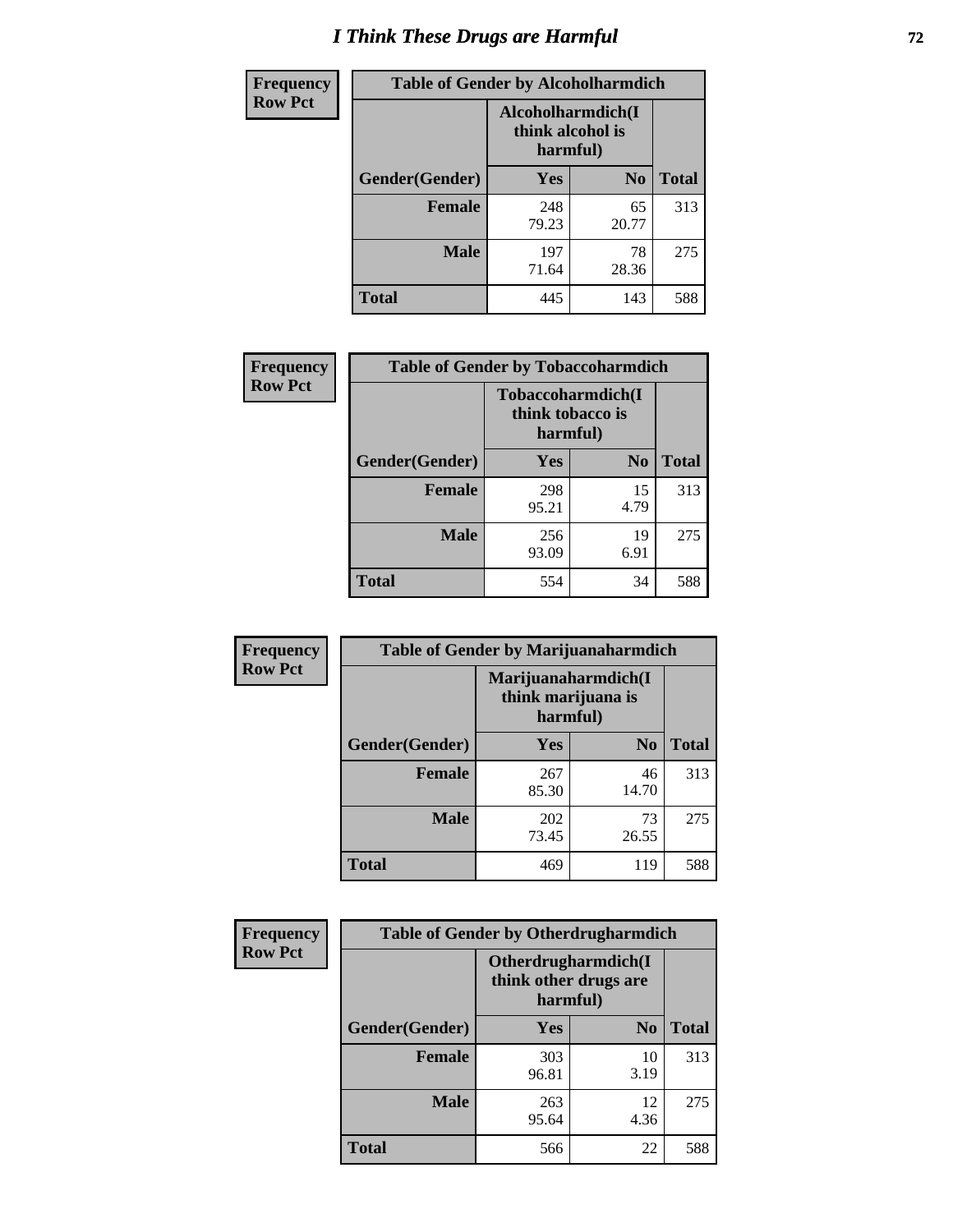| <b>Frequency</b> | <b>Table of Gender by Alcohollocation1</b> |                                                               |              |              |
|------------------|--------------------------------------------|---------------------------------------------------------------|--------------|--------------|
| <b>Row Pct</b>   |                                            | <b>Alcohollocation1(Places</b><br><b>Friends Use Alcohol)</b> |              |              |
|                  | Gender(Gender)                             |                                                               | Do Not Use   | <b>Total</b> |
|                  | <b>Female</b>                              | 208<br>66.45                                                  | 105<br>33.55 | 313          |
|                  | <b>Male</b>                                | 191<br>69.45                                                  | 84<br>30.55  | 275          |
|                  | <b>Total</b>                               | 399                                                           | 189          | 588          |

| <b>Frequency</b> | <b>Table of Gender by Alcohollocation2</b> |                                |                             |              |
|------------------|--------------------------------------------|--------------------------------|-----------------------------|--------------|
| <b>Row Pct</b>   |                                            | <b>Alcohollocation2(Places</b> | <b>Friends Use Alcohol)</b> |              |
|                  | Gender(Gender)                             |                                | Home                        | <b>Total</b> |
|                  | <b>Female</b>                              | 146<br>46.65                   | 167<br>53.35                | 313          |
|                  | <b>Male</b>                                | 163<br>59.27                   | 112<br>40.73                | 275          |
|                  | <b>Total</b>                               | 309                            | 279                         | 588          |

| Frequency      | <b>Table of Gender by Alcohollocation3</b> |                                                               |               |              |
|----------------|--------------------------------------------|---------------------------------------------------------------|---------------|--------------|
| <b>Row Pct</b> |                                            | <b>Alcohollocation3(Places</b><br><b>Friends Use Alcohol)</b> |               |              |
|                | Gender(Gender)                             |                                                               | <b>School</b> | <b>Total</b> |
|                | <b>Female</b>                              | 287<br>91.69                                                  | 26<br>8.31    | 313          |
|                | <b>Male</b>                                | 258<br>93.82                                                  | 17<br>6.18    | 275          |
|                | <b>Total</b>                               | 545                                                           | 43            | 588          |

| Frequency      | <b>Table of Gender by Alcohollocation4</b> |                                                               |             |              |
|----------------|--------------------------------------------|---------------------------------------------------------------|-------------|--------------|
| <b>Row Pct</b> |                                            | <b>Alcohollocation4(Places</b><br><b>Friends Use Alcohol)</b> |             |              |
|                | <b>Gender</b> (Gender)                     |                                                               | Car         | <b>Total</b> |
|                | <b>Female</b>                              | 271<br>86.58                                                  | 42<br>13.42 | 313          |
|                | <b>Male</b>                                | 242<br>88.00                                                  | 33<br>12.00 | 275          |
|                | <b>Total</b>                               | 513                                                           | 75          | 588          |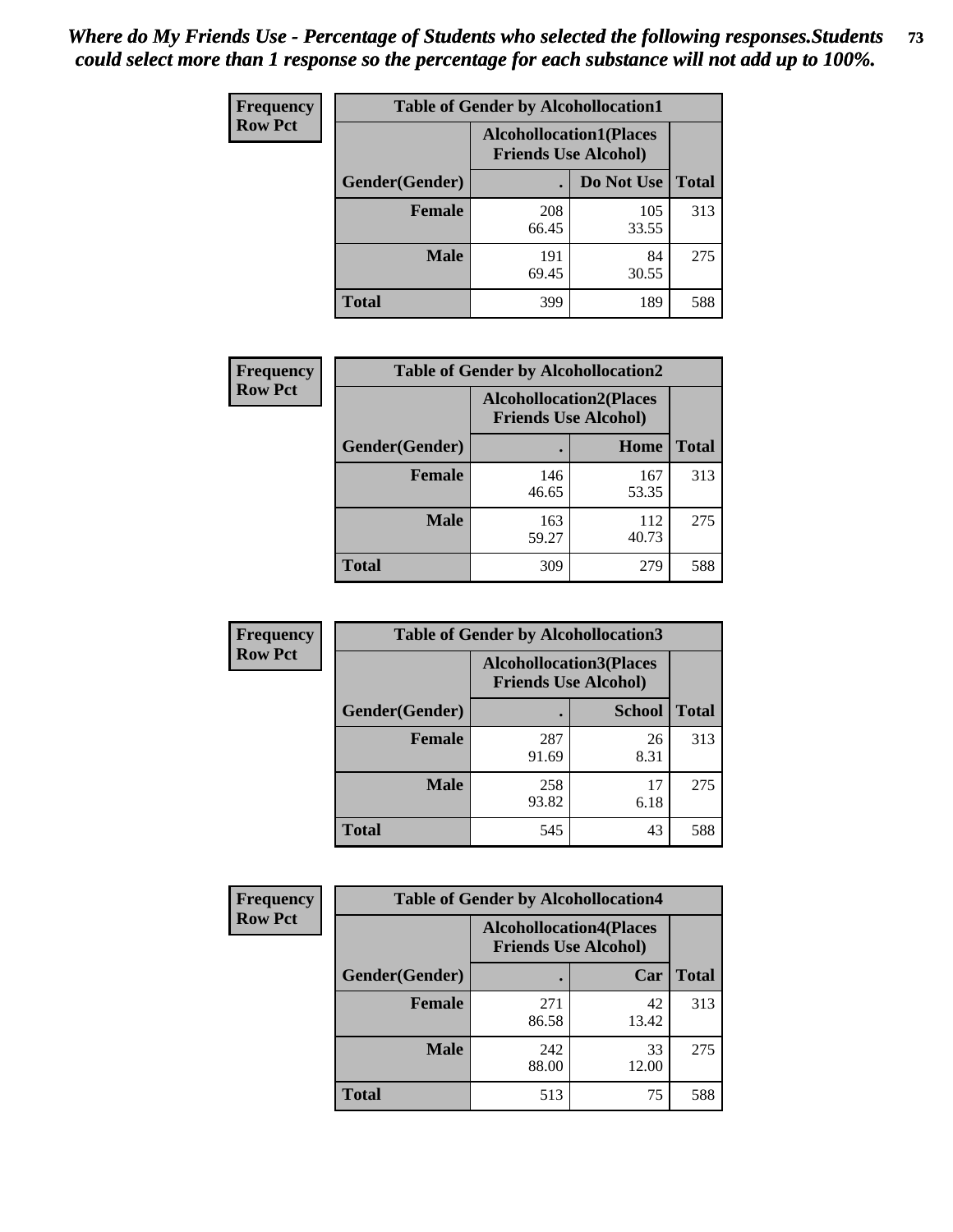| <b>Frequency</b> | <b>Table of Gender by Alcohollocation5</b> |                                                                |                                 |              |
|------------------|--------------------------------------------|----------------------------------------------------------------|---------------------------------|--------------|
| <b>Row Pct</b>   |                                            | <b>Alcohollocation5</b> (Places<br><b>Friends Use Alcohol)</b> |                                 |              |
|                  | Gender(Gender)                             |                                                                | <b>Friend's</b><br><b>House</b> | <b>Total</b> |
|                  | <b>Female</b>                              | 133<br>42.49                                                   | 180<br>57.51                    | 313          |
|                  | <b>Male</b>                                | 128<br>46.55                                                   | 147<br>53.45                    | 275          |
|                  | <b>Total</b>                               | 261                                                            | 327                             | 588          |

| Frequency      |                        | <b>Table of Gender by Alcohollocation6</b>                    |              |              |
|----------------|------------------------|---------------------------------------------------------------|--------------|--------------|
| <b>Row Pct</b> |                        | <b>Alcohollocation6(Places</b><br><b>Friends Use Alcohol)</b> |              |              |
|                | <b>Gender</b> (Gender) |                                                               | <b>Other</b> | <b>Total</b> |
|                | Female                 | 212<br>67.73                                                  | 101<br>32.27 | 313          |
|                | <b>Male</b>            | 164<br>59.64                                                  | 111<br>40.36 | 275          |
|                | <b>Total</b>           | 376                                                           | 212          | 588          |

| Frequency      | <b>Table of Gender by Tobaccolocation1</b> |                                                               |              |              |  |
|----------------|--------------------------------------------|---------------------------------------------------------------|--------------|--------------|--|
| <b>Row Pct</b> |                                            | <b>Tobaccolocation1(Places</b><br><b>Friends Use Tobacco)</b> |              |              |  |
|                | Gender(Gender)                             |                                                               | Do Not Use   | <b>Total</b> |  |
|                | Female                                     | 158<br>50.48                                                  | 155<br>49.52 | 313          |  |
|                | <b>Male</b>                                | 154<br>56.00                                                  | 121<br>44.00 | 275          |  |
|                | <b>Total</b>                               | 312                                                           | 276          | 588          |  |

| Frequency      |                | <b>Table of Gender by Tobaccolocation2</b>                    |              |              |  |
|----------------|----------------|---------------------------------------------------------------|--------------|--------------|--|
| <b>Row Pct</b> |                | <b>Tobaccolocation2(Places</b><br><b>Friends Use Tobacco)</b> |              |              |  |
|                | Gender(Gender) |                                                               | Home         | <b>Total</b> |  |
|                | Female         | 178<br>56.87                                                  | 135<br>43.13 | 313          |  |
|                | <b>Male</b>    | 162<br>58.91                                                  | 113<br>41.09 | 275          |  |
|                | <b>Total</b>   | 340                                                           | 248          | 588          |  |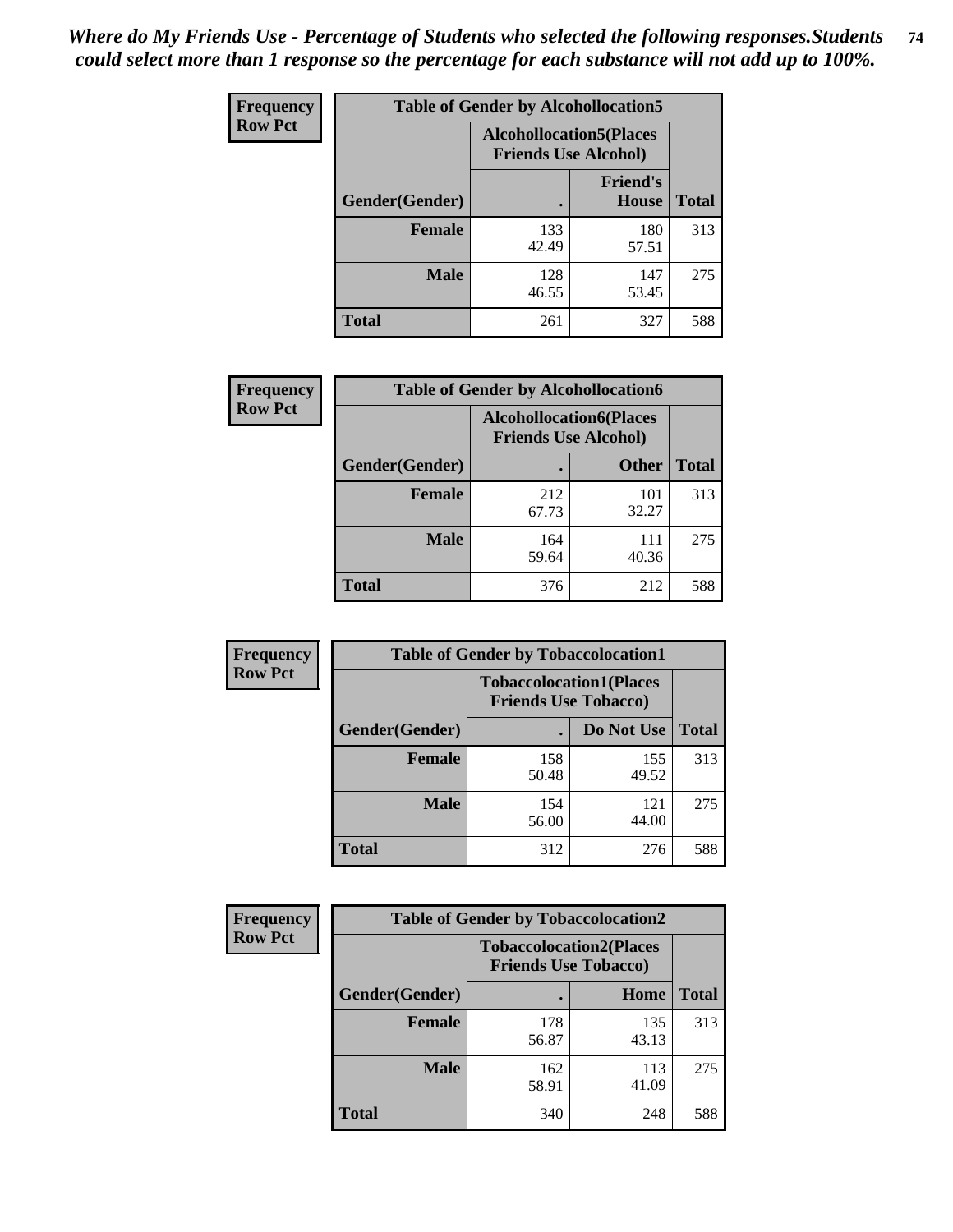| <b>Frequency</b> | <b>Table of Gender by Tobaccolocation3</b> |                                                               |               |              |
|------------------|--------------------------------------------|---------------------------------------------------------------|---------------|--------------|
| <b>Row Pct</b>   |                                            | <b>Tobaccolocation3(Places</b><br><b>Friends Use Tobacco)</b> |               |              |
|                  | Gender(Gender)                             |                                                               | <b>School</b> | <b>Total</b> |
|                  | <b>Female</b>                              | 254<br>81.15                                                  | 59<br>18.85   | 313          |
|                  | <b>Male</b>                                | 210<br>76.36                                                  | 65<br>23.64   | 275          |
|                  | Total                                      | 464                                                           | 124           | 588          |

| <b>Frequency</b> | <b>Table of Gender by Tobaccolocation4</b> |              |                                                               |              |
|------------------|--------------------------------------------|--------------|---------------------------------------------------------------|--------------|
| <b>Row Pct</b>   |                                            |              | <b>Tobaccolocation4(Places</b><br><b>Friends Use Tobacco)</b> |              |
|                  | <b>Gender</b> (Gender)                     |              | Car                                                           | <b>Total</b> |
|                  | <b>Female</b>                              | 202<br>64.54 | 111<br>35.46                                                  | 313          |
|                  | <b>Male</b>                                | 178<br>64.73 | 97<br>35.27                                                   | 275          |
|                  | <b>Total</b>                               | 380          | 208                                                           | 588          |

| <b>Frequency</b> | <b>Table of Gender by Tobaccolocation5</b> |                                                               |                                 |              |
|------------------|--------------------------------------------|---------------------------------------------------------------|---------------------------------|--------------|
| <b>Row Pct</b>   |                                            | <b>Tobaccolocation5(Places</b><br><b>Friends Use Tobacco)</b> |                                 |              |
|                  | Gender(Gender)                             |                                                               | <b>Friend's</b><br><b>House</b> | <b>Total</b> |
|                  | <b>Female</b>                              | 179<br>57.19                                                  | 134<br>42.81                    | 313          |
|                  | <b>Male</b>                                | 160<br>58.18                                                  | 115<br>41.82                    | 275          |
|                  | <b>Total</b>                               | 339                                                           | 249                             | 588          |

| <b>Frequency</b> | <b>Table of Gender by Tobaccolocation6</b> |                                                               |              |              |
|------------------|--------------------------------------------|---------------------------------------------------------------|--------------|--------------|
| <b>Row Pct</b>   |                                            | <b>Tobaccolocation6(Places</b><br><b>Friends Use Tobacco)</b> |              |              |
|                  | Gender(Gender)                             |                                                               | <b>Other</b> | <b>Total</b> |
|                  | <b>Female</b>                              | 216<br>69.01                                                  | 97<br>30.99  | 313          |
|                  | <b>Male</b>                                | 183<br>66.55                                                  | 92<br>33.45  | 275          |
|                  | <b>Total</b>                               | 399                                                           | 189          | 588          |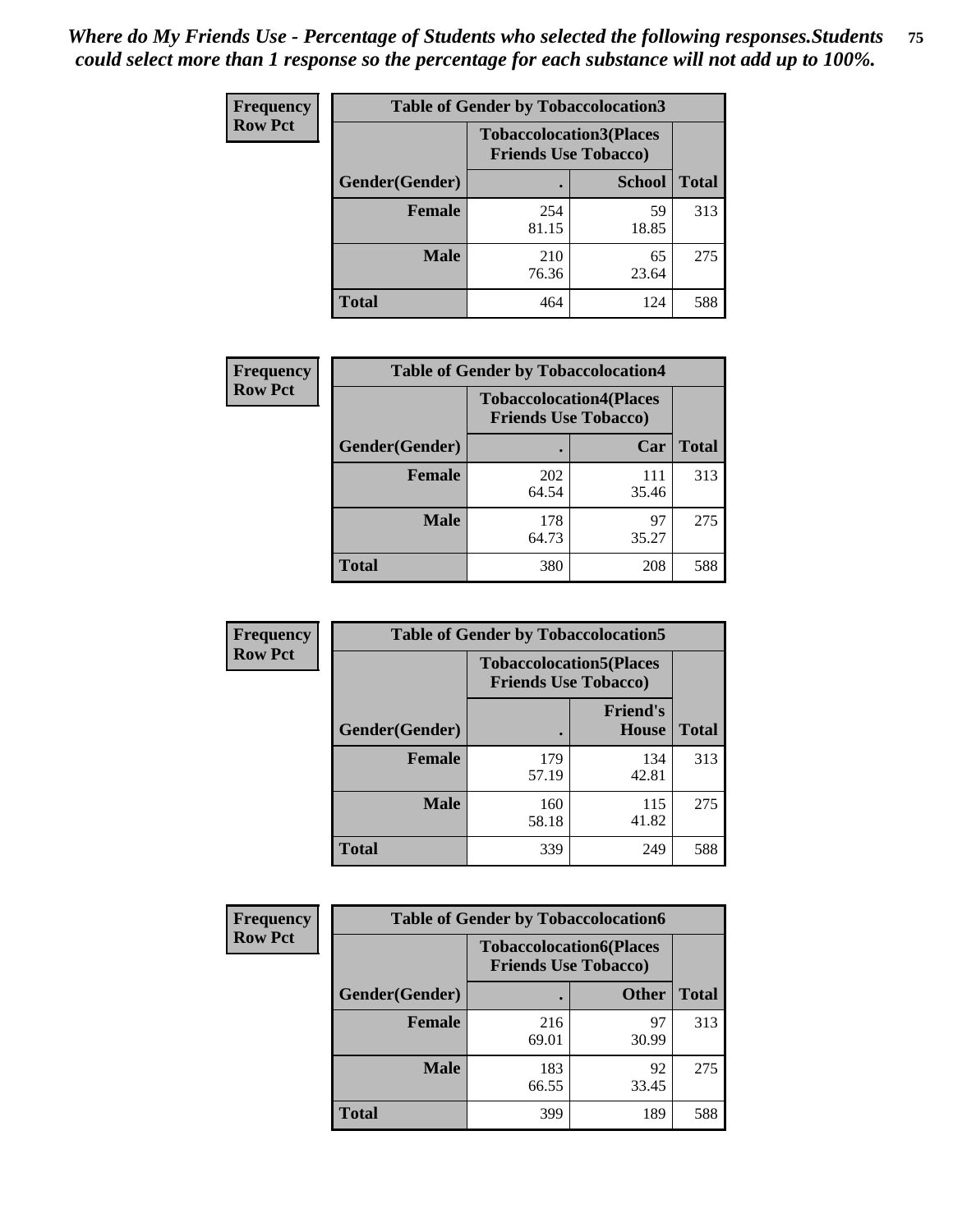| <b>Frequency</b> | <b>Table of Gender by Marijuanalocation1</b> |                                                                    |              |              |
|------------------|----------------------------------------------|--------------------------------------------------------------------|--------------|--------------|
| <b>Row Pct</b>   |                                              | <b>Marijuanalocation1(Places</b><br><b>Friends Use Marijuana</b> ) |              |              |
|                  | Gender(Gender)                               |                                                                    | Do Not Use   | <b>Total</b> |
|                  | <b>Female</b>                                | 121<br>38.66                                                       | 192<br>61.34 | 313          |
|                  | <b>Male</b>                                  | 110<br>40.00                                                       | 165<br>60.00 | 275          |
|                  | <b>Total</b>                                 | 231                                                                | 357          | 588          |

| <b>Frequency</b> | <b>Table of Gender by Marijuanalocation2</b> |                                                                    |             |              |
|------------------|----------------------------------------------|--------------------------------------------------------------------|-------------|--------------|
| <b>Row Pct</b>   |                                              | <b>Marijuanalocation2(Places</b><br><b>Friends Use Marijuana</b> ) |             |              |
|                  | Gender(Gender)                               |                                                                    | Home        | <b>Total</b> |
|                  | <b>Female</b>                                | 221<br>70.61                                                       | 92<br>29.39 | 313          |
|                  | <b>Male</b>                                  | 197<br>71.64                                                       | 78<br>28.36 | 275          |
|                  | <b>Total</b>                                 | 418                                                                | 170         | 588          |

| Frequency      | <b>Table of Gender by Marijuanalocation3</b> |              |                                                                    |              |  |
|----------------|----------------------------------------------|--------------|--------------------------------------------------------------------|--------------|--|
| <b>Row Pct</b> |                                              |              | <b>Marijuanalocation3(Places</b><br><b>Friends Use Marijuana</b> ) |              |  |
|                | Gender(Gender)                               |              | <b>School</b>                                                      | <b>Total</b> |  |
|                | Female                                       | 288<br>92.01 | 25<br>7.99                                                         | 313          |  |
|                | <b>Male</b>                                  | 259<br>94.18 | 16<br>5.82                                                         | 275          |  |
|                | <b>Total</b>                                 | 547          | 41                                                                 | 588          |  |

| <b>Frequency</b> | <b>Table of Gender by Marijuanalocation4</b> |                                                                    |             |              |
|------------------|----------------------------------------------|--------------------------------------------------------------------|-------------|--------------|
| <b>Row Pct</b>   |                                              | <b>Marijuanalocation4(Places</b><br><b>Friends Use Marijuana</b> ) |             |              |
|                  | <b>Gender</b> (Gender)                       |                                                                    | Car         | <b>Total</b> |
|                  | <b>Female</b>                                | 251<br>80.19                                                       | 62<br>19.81 | 313          |
|                  | <b>Male</b>                                  | 217<br>78.91                                                       | 58<br>21.09 | 275          |
|                  | <b>Total</b>                                 | 468                                                                | 120         | 588          |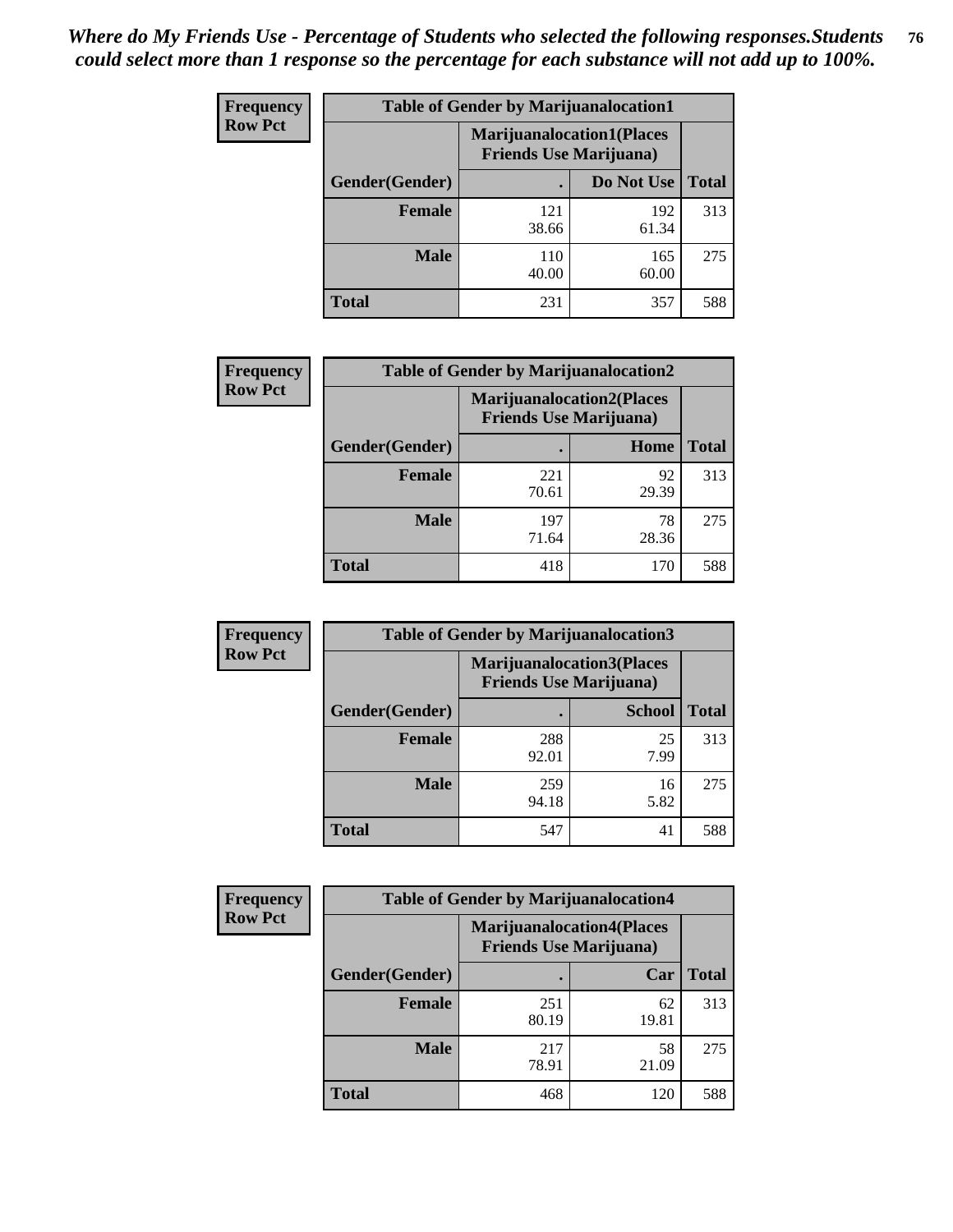| <b>Frequency</b> | <b>Table of Gender by Marijuanalocation5</b> |                                                                     |                                 |              |
|------------------|----------------------------------------------|---------------------------------------------------------------------|---------------------------------|--------------|
| <b>Row Pct</b>   |                                              | <b>Marijuanalocation5</b> (Places<br><b>Friends Use Marijuana</b> ) |                                 |              |
|                  | Gender(Gender)                               |                                                                     | <b>Friend's</b><br><b>House</b> | <b>Total</b> |
|                  | <b>Female</b>                                | 208<br>66.45                                                        | 105<br>33.55                    | 313          |
|                  | <b>Male</b>                                  | 186<br>67.64                                                        | 89<br>32.36                     | 275          |
|                  | <b>Total</b>                                 | 394                                                                 | 194                             | 588          |

| <b>Frequency</b> | <b>Table of Gender by Marijuanalocation6</b> |                                |                                  |              |
|------------------|----------------------------------------------|--------------------------------|----------------------------------|--------------|
| <b>Row Pct</b>   |                                              | <b>Friends Use Marijuana</b> ) | <b>Marijuanalocation6(Places</b> |              |
|                  | Gender(Gender)                               |                                | <b>Other</b>                     | <b>Total</b> |
|                  | <b>Female</b>                                | 241<br>77.00                   | 72<br>23.00                      | 313          |
|                  | Male                                         | 205<br>74.55                   | 70<br>25.45                      | 275          |
|                  | Total                                        | 446                            | 142                              | 588          |

| <b>Frequency</b> | <b>Table of Gender by Otherdruglocation1</b>                                   |              |              |              |
|------------------|--------------------------------------------------------------------------------|--------------|--------------|--------------|
| <b>Row Pct</b>   | <b>Otherdruglocation1(Places</b><br><b>Friends Use Other Illegal</b><br>Drugs) |              |              |              |
|                  | <b>Gender</b> (Gender)                                                         |              | Do Not Use   | <b>Total</b> |
|                  | <b>Female</b>                                                                  | 100<br>31.95 | 213<br>68.05 | 313          |
|                  | <b>Male</b>                                                                    | 77<br>28.00  | 198<br>72.00 | 275          |
|                  | <b>Total</b>                                                                   | 177          | 411          | 588          |

| Frequency      | <b>Table of Gender by Otherdruglocation2</b> |                                                                                |             |              |
|----------------|----------------------------------------------|--------------------------------------------------------------------------------|-------------|--------------|
| <b>Row Pct</b> |                                              | <b>Otherdruglocation2(Places</b><br><b>Friends Use Other Illegal</b><br>Drugs) |             |              |
|                | Gender(Gender)                               |                                                                                | Home        | <b>Total</b> |
|                | <b>Female</b>                                | 236<br>75.40                                                                   | 77<br>24.60 | 313          |
|                | <b>Male</b>                                  | 215<br>78.18                                                                   | 60<br>21.82 | 275          |
|                | <b>Total</b>                                 | 451                                                                            | 137         | 588          |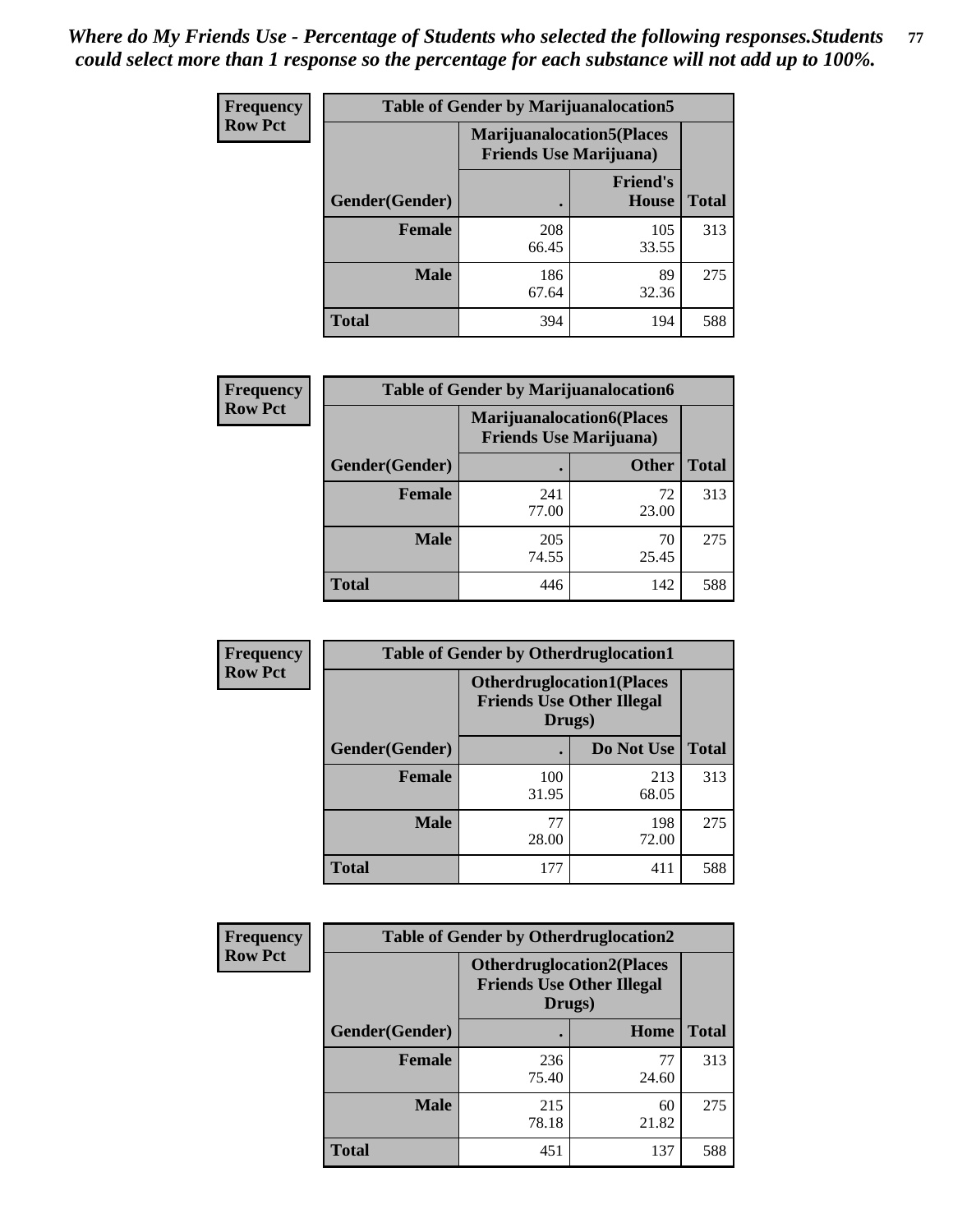| <b>Frequency</b> | <b>Table of Gender by Otherdruglocation3</b> |                                                                                |               |              |
|------------------|----------------------------------------------|--------------------------------------------------------------------------------|---------------|--------------|
| <b>Row Pct</b>   |                                              | <b>Otherdruglocation3(Places</b><br><b>Friends Use Other Illegal</b><br>Drugs) |               |              |
|                  | Gender(Gender)                               |                                                                                | <b>School</b> | <b>Total</b> |
|                  | <b>Female</b>                                | 278<br>88.82                                                                   | 35<br>11.18   | 313          |
|                  | <b>Male</b>                                  | 244<br>88.73                                                                   | 31<br>11.27   | 275          |
|                  | <b>Total</b>                                 | 522                                                                            | 66            | 588          |

| Frequency      | <b>Table of Gender by Otherdruglocation4</b> |                                                                                |             |              |
|----------------|----------------------------------------------|--------------------------------------------------------------------------------|-------------|--------------|
| <b>Row Pct</b> |                                              | <b>Otherdruglocation4(Places</b><br><b>Friends Use Other Illegal</b><br>Drugs) |             |              |
|                | Gender(Gender)                               |                                                                                | Car         | <b>Total</b> |
|                | <b>Female</b>                                | 251<br>80.19                                                                   | 62<br>19.81 | 313          |
|                | <b>Male</b>                                  | 233<br>84.73                                                                   | 42<br>15.27 | 275          |
|                | <b>Total</b>                                 | 484                                                                            | 104         | 588          |

| Frequency      | <b>Table of Gender by Otherdruglocation5</b> |                                                                                |                                 |              |
|----------------|----------------------------------------------|--------------------------------------------------------------------------------|---------------------------------|--------------|
| <b>Row Pct</b> |                                              | <b>Otherdruglocation5(Places</b><br><b>Friends Use Other Illegal</b><br>Drugs) |                                 |              |
|                | Gender(Gender)                               |                                                                                | <b>Friend's</b><br><b>House</b> | <b>Total</b> |
|                | <b>Female</b>                                | 226<br>72.20                                                                   | 87<br>27.80                     | 313          |
|                | <b>Male</b>                                  | 212<br>77.09                                                                   | 63<br>22.91                     | 275          |
|                | <b>Total</b>                                 | 438                                                                            | 150                             | 588          |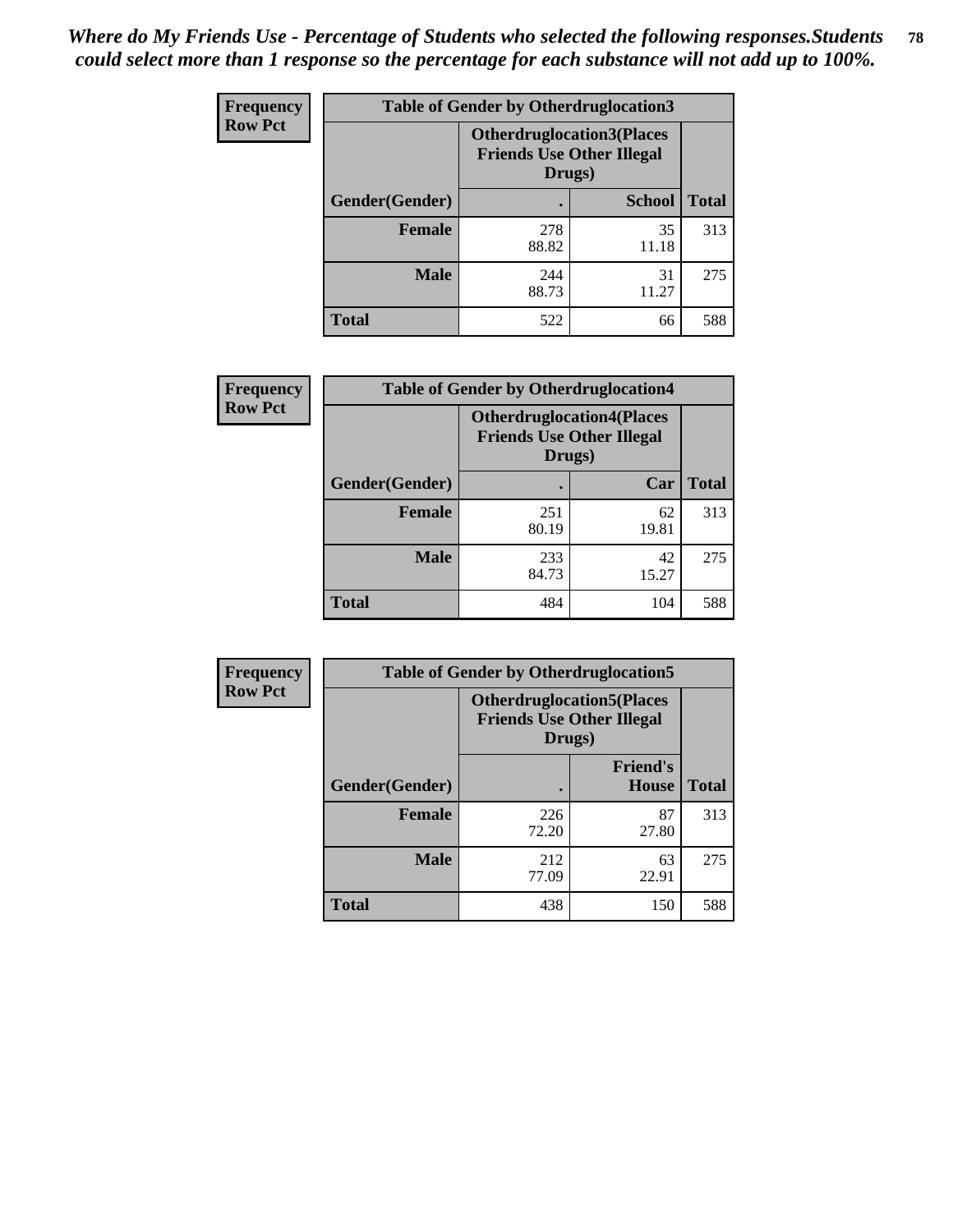| Frequency      | <b>Table of Gender by Otherdruglocation6</b> |                                            |                                  |              |
|----------------|----------------------------------------------|--------------------------------------------|----------------------------------|--------------|
| <b>Row Pct</b> |                                              | <b>Friends Use Other Illegal</b><br>Drugs) | <b>Otherdruglocation6(Places</b> |              |
|                | Gender(Gender)                               |                                            | <b>Other</b>                     | <b>Total</b> |
|                | <b>Female</b>                                | 245<br>78.27                               | 68<br>21.73                      | 313          |
|                | <b>Male</b>                                  | 217<br>78.91                               | 58<br>21.09                      | 275          |
|                | <b>Total</b>                                 | 462                                        | 126                              | 588          |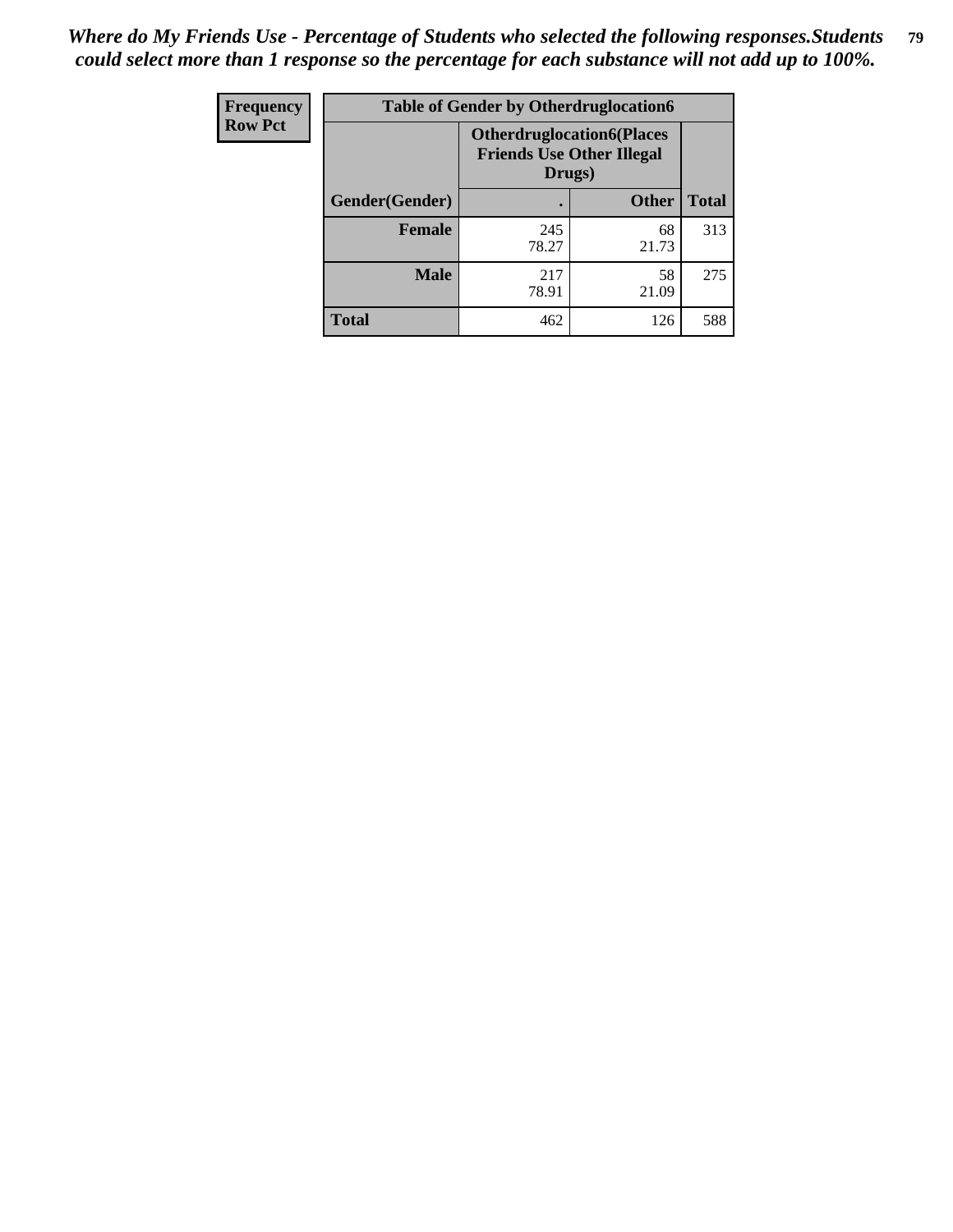| <b>Frequency</b> | <b>Table of Gender by Alcoholtime1</b> |                                                          |                      |              |
|------------------|----------------------------------------|----------------------------------------------------------|----------------------|--------------|
| <b>Row Pct</b>   |                                        | <b>Alcoholtime1(Times</b><br><b>Friends Use Alcohol)</b> |                      |              |
|                  | Gender(Gender)                         |                                                          | Do Not<br><b>Use</b> | <b>Total</b> |
|                  | <b>Female</b>                          | 207<br>66.13                                             | 106<br>33.87         | 313          |
|                  | <b>Male</b>                            | 188<br>68.36                                             | 87<br>31.64          | 275          |
|                  | <b>Total</b>                           | 395                                                      | 193                  | 588          |

| Frequency      | <b>Table of Gender by Alcoholtime2</b> |                                                          |                            |              |
|----------------|----------------------------------------|----------------------------------------------------------|----------------------------|--------------|
| <b>Row Pct</b> |                                        | <b>Alcoholtime2(Times</b><br><b>Friends Use Alcohol)</b> |                            |              |
|                | Gender(Gender)                         |                                                          | <b>On Way</b><br>to School | <b>Total</b> |
|                | <b>Female</b>                          | 292<br>93.29                                             | 21<br>6.71                 | 313          |
|                | <b>Male</b>                            | 260<br>94.55                                             | 15<br>5.45                 | 275          |
|                | <b>Total</b>                           | 552                                                      | 36                         | 588          |

| <b>Frequency</b> | <b>Table of Gender by Alcoholtime3</b> |                                                   |                                |              |
|------------------|----------------------------------------|---------------------------------------------------|--------------------------------|--------------|
| <b>Row Pct</b>   |                                        | Alcoholtime3(Times<br><b>Friends Use Alcohol)</b> |                                |              |
|                  | Gender(Gender)                         |                                                   | <b>During</b><br><b>School</b> | <b>Total</b> |
|                  | Female                                 | 293<br>93.61                                      | 20<br>6.39                     | 313          |
|                  | <b>Male</b>                            | 262<br>95.27                                      | 13<br>4.73                     | 275          |
|                  | <b>Total</b>                           | 555                                               | 33                             | 588          |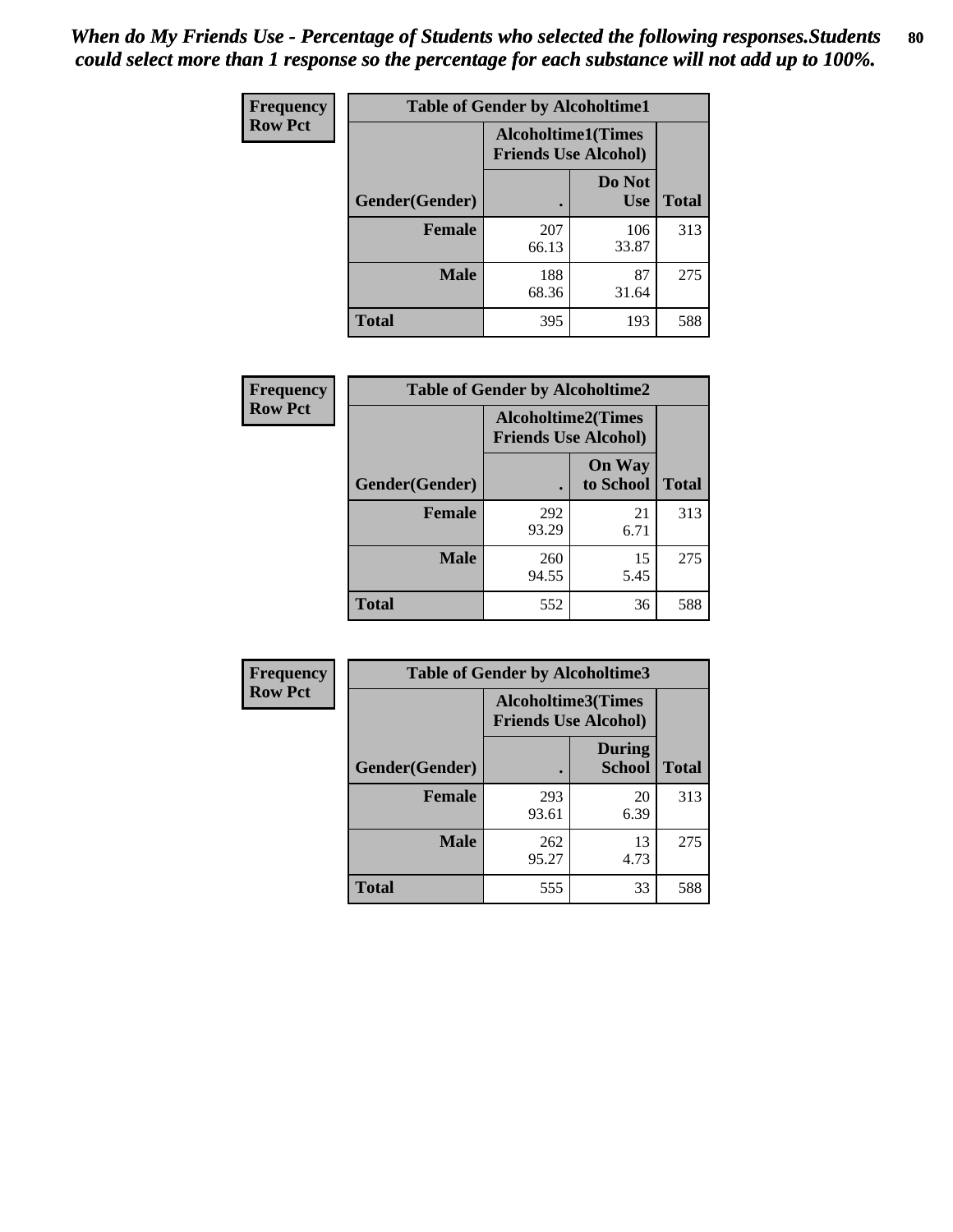*When do My Friends Use - Percentage of Students who selected the following responses.Students could select more than 1 response so the percentage for each substance will not add up to 100%.* **81**

| <b>Frequency</b> | <b>Table of Gender by Alcoholtime4</b> |                                                          |                                                |              |
|------------------|----------------------------------------|----------------------------------------------------------|------------------------------------------------|--------------|
| <b>Row Pct</b>   |                                        | <b>Alcoholtime4(Times</b><br><b>Friends Use Alcohol)</b> |                                                |              |
|                  | Gender(Gender)                         |                                                          | <b>On Way</b><br>Home<br>From<br><b>School</b> | <b>Total</b> |
|                  | <b>Female</b>                          | 291<br>92.97                                             | 22<br>7.03                                     | 313          |
|                  | <b>Male</b>                            | 254<br>92.36                                             | 21<br>7.64                                     | 275          |
|                  | <b>Total</b>                           | 545                                                      | 43                                             | 588          |

| <b>Frequency</b> | <b>Table of Gender by Alcoholtime5</b> |                                                           |             |              |
|------------------|----------------------------------------|-----------------------------------------------------------|-------------|--------------|
| <b>Row Pct</b>   |                                        | <b>Alcoholtime5</b> (Times<br><b>Friends Use Alcohol)</b> |             |              |
|                  | Gender(Gender)                         |                                                           | Weeknights  | <b>Total</b> |
|                  | <b>Female</b>                          | 237<br>75.72                                              | 76<br>24.28 | 313          |
|                  | <b>Male</b>                            | 208<br>75.64                                              | 67<br>24.36 | 275          |
|                  | <b>Total</b>                           | 445                                                       | 143         | 588          |

| <b>Frequency</b> |                | <b>Table of Gender by Alcoholtime6</b> |                                                           |              |
|------------------|----------------|----------------------------------------|-----------------------------------------------------------|--------------|
| <b>Row Pct</b>   |                |                                        | <b>Alcoholtime6</b> (Times<br><b>Friends Use Alcohol)</b> |              |
|                  | Gender(Gender) |                                        | Weekends                                                  | <b>Total</b> |
|                  | Female         | 96<br>30.67                            | 217<br>69.33                                              | 313          |
|                  | <b>Male</b>    | 84<br>30.55                            | 191<br>69.45                                              | 275          |
|                  | <b>Total</b>   | 180                                    | 408                                                       | 588          |

| Frequency      | <b>Table of Gender by Tobaccotime1</b> |                                                          |                      |              |
|----------------|----------------------------------------|----------------------------------------------------------|----------------------|--------------|
| <b>Row Pct</b> |                                        | <b>Tobaccotime1(Times</b><br><b>Friends Use Tobacco)</b> |                      |              |
|                | Gender(Gender)                         |                                                          | Do Not<br><b>Use</b> | <b>Total</b> |
|                | <b>Female</b>                          | 161<br>51.44                                             | 152<br>48.56         | 313          |
|                | <b>Male</b>                            | 152<br>55.27                                             | 123<br>44.73         | 275          |
|                | <b>Total</b>                           | 313                                                      | 275                  | 588          |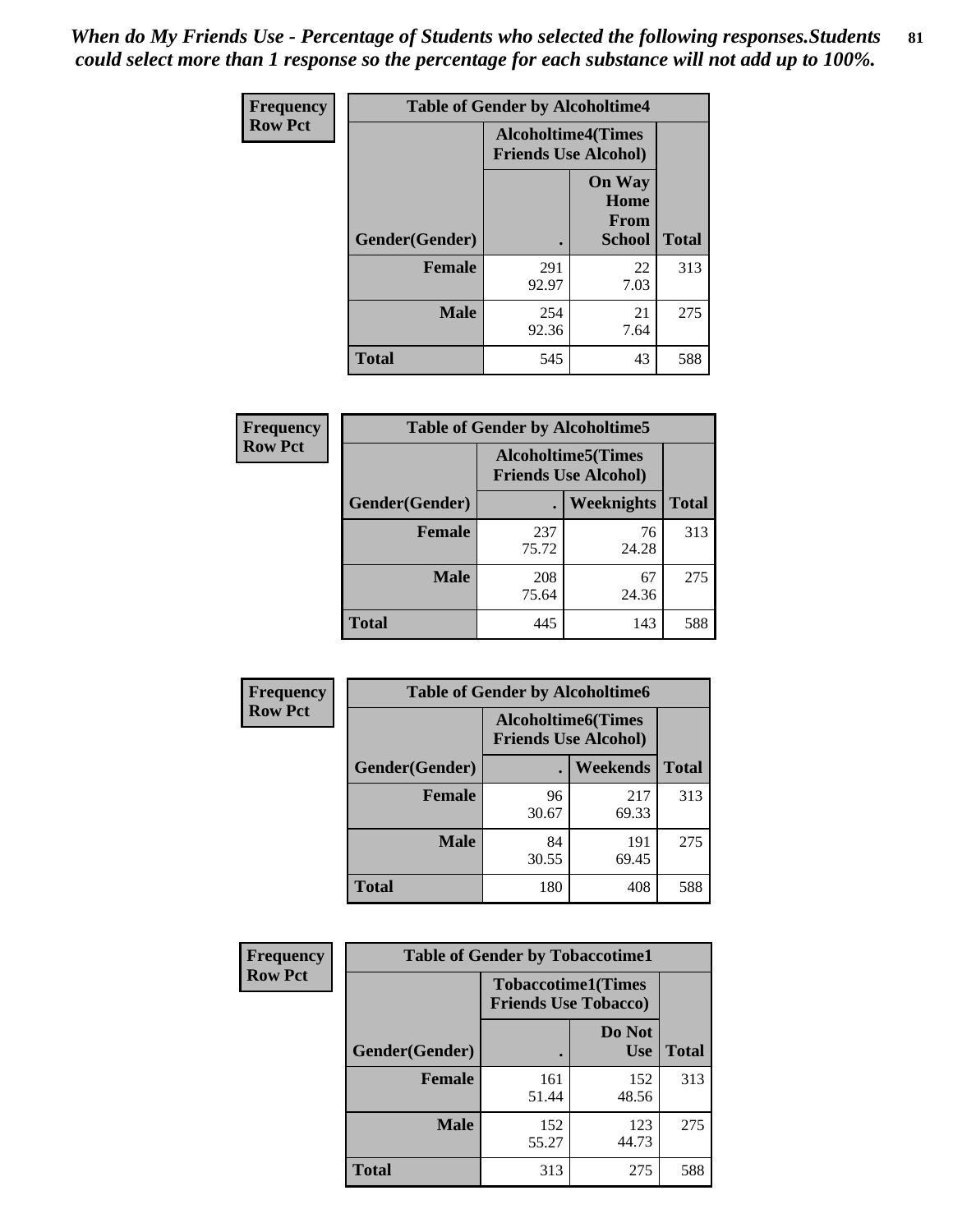| <b>Frequency</b> | <b>Table of Gender by Tobaccotime2</b> |                             |                            |              |
|------------------|----------------------------------------|-----------------------------|----------------------------|--------------|
| <b>Row Pct</b>   |                                        | <b>Friends Use Tobacco)</b> | <b>Tobaccotime2(Times</b>  |              |
|                  | Gender(Gender)                         |                             | <b>On Way</b><br>to School | <b>Total</b> |
|                  | <b>Female</b>                          | 211<br>67.41                | 102<br>32.59               | 313          |
|                  | <b>Male</b>                            | 184<br>66.91                | 91<br>33.09                | 275          |
|                  | <b>Total</b>                           | 395                         | 193                        | 588          |

| Frequency      | <b>Table of Gender by Tobaccotime3</b> |                                                          |                                |              |
|----------------|----------------------------------------|----------------------------------------------------------|--------------------------------|--------------|
| <b>Row Pct</b> |                                        | <b>Tobaccotime3(Times</b><br><b>Friends Use Tobacco)</b> |                                |              |
|                | Gender(Gender)                         |                                                          | <b>During</b><br><b>School</b> | <b>Total</b> |
|                | Female                                 | 264<br>84.35                                             | 49<br>15.65                    | 313          |
|                | <b>Male</b>                            | 212<br>77.09                                             | 63<br>22.91                    | 275          |
|                | <b>Total</b>                           | 476                                                      | 112                            | 588          |

| Frequency      | <b>Table of Gender by Tobaccotime4</b> |                                                          |                                                |              |
|----------------|----------------------------------------|----------------------------------------------------------|------------------------------------------------|--------------|
| <b>Row Pct</b> |                                        | <b>Tobaccotime4(Times</b><br><b>Friends Use Tobacco)</b> |                                                |              |
|                | Gender(Gender)                         |                                                          | <b>On Way</b><br>Home<br><b>From</b><br>School | <b>Total</b> |
|                | <b>Female</b>                          | 291<br>92.97                                             | 22<br>7.03                                     | 313          |
|                | <b>Male</b>                            | 254<br>92.36                                             | 21<br>7.64                                     | 275          |
|                | <b>Total</b>                           | 545                                                      | 43                                             | 588          |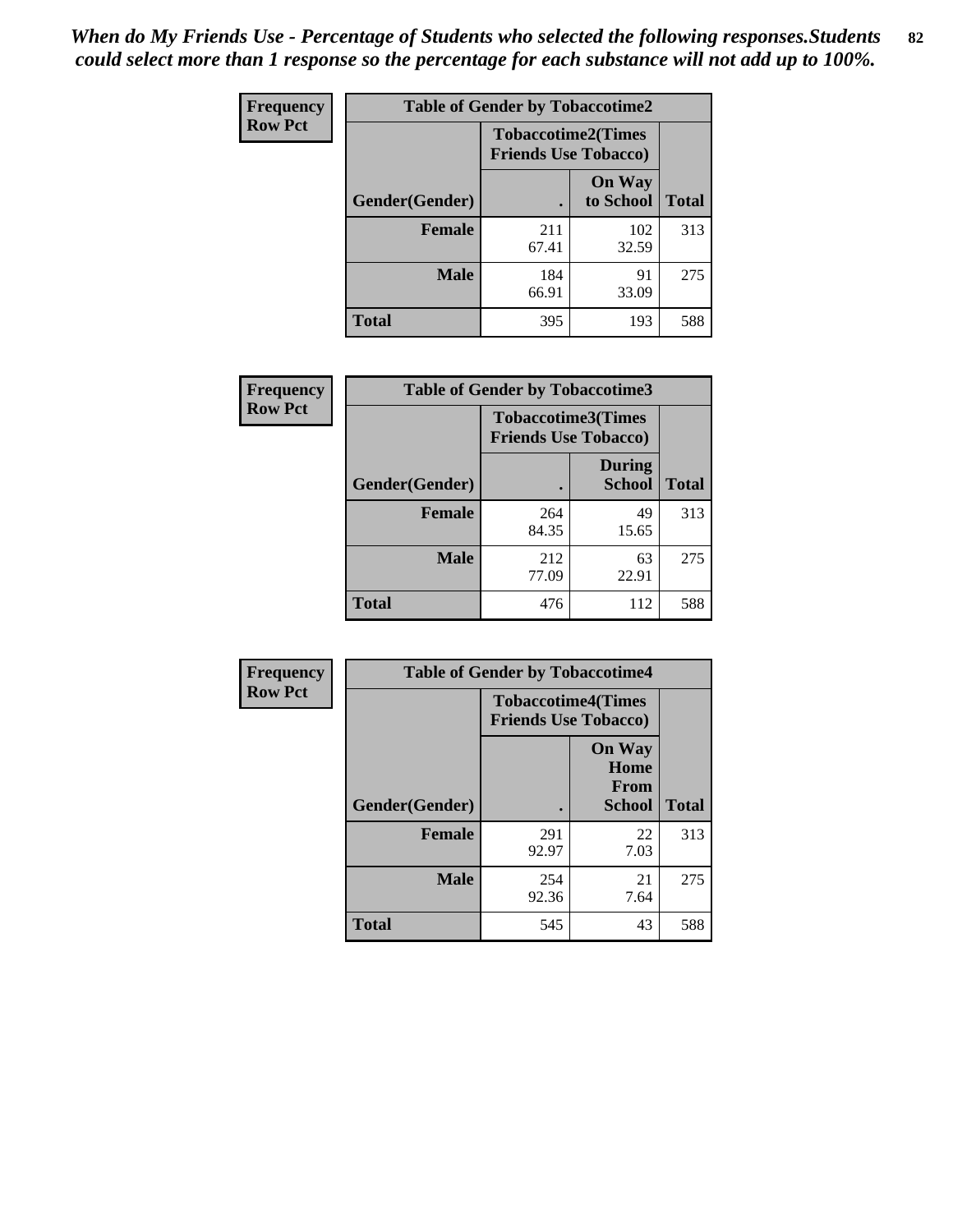| Frequency      | <b>Table of Gender by Tobaccotime5</b> |              |                                                          |              |
|----------------|----------------------------------------|--------------|----------------------------------------------------------|--------------|
| <b>Row Pct</b> |                                        |              | <b>Tobaccotime5(Times</b><br><b>Friends Use Tobacco)</b> |              |
|                | <b>Gender</b> (Gender)                 |              | Weeknights                                               | <b>Total</b> |
|                | <b>Female</b>                          | 179<br>57.19 | 134<br>42.81                                             | 313          |
|                | <b>Male</b>                            | 158<br>57.45 | 117<br>42.55                                             | 275          |
|                | <b>Total</b>                           | 337          | 251                                                      | 588          |

| <b>Frequency</b> | <b>Table of Gender by Tobaccotime6</b> |                                                          |              |              |
|------------------|----------------------------------------|----------------------------------------------------------|--------------|--------------|
| <b>Row Pct</b>   |                                        | <b>Tobaccotime6(Times</b><br><b>Friends Use Tobacco)</b> |              |              |
|                  | Gender(Gender)                         |                                                          | Weekends     | <b>Total</b> |
|                  | <b>Female</b>                          | 155<br>49.52                                             | 158<br>50.48 | 313          |
|                  | <b>Male</b>                            | 141<br>51.27                                             | 134<br>48.73 | 275          |
|                  | <b>Total</b>                           | 296                                                      | 292          | 588          |

| <b>Frequency</b> | <b>Table of Gender by Marijuanatime1</b> |                                                               |              |              |
|------------------|------------------------------------------|---------------------------------------------------------------|--------------|--------------|
| <b>Row Pct</b>   |                                          | <b>Marijuanatime1(Times</b><br><b>Friends Use Marijuana</b> ) |              |              |
|                  | Gender(Gender)                           |                                                               | Do Not Use   | <b>Total</b> |
|                  | <b>Female</b>                            | 116<br>37.06                                                  | 197<br>62.94 | 313          |
|                  | <b>Male</b>                              | 103<br>37.45                                                  | 172<br>62.55 | 275          |
|                  | <b>Total</b>                             | 219                                                           | 369          | 588          |

| <b>Frequency</b> | <b>Table of Gender by Marijuanatime2</b> |                                                        |                            |              |
|------------------|------------------------------------------|--------------------------------------------------------|----------------------------|--------------|
| <b>Row Pct</b>   |                                          | Marijuanatime2(Times<br><b>Friends Use Marijuana</b> ) |                            |              |
|                  | Gender(Gender)                           |                                                        | On Way to<br><b>School</b> | <b>Total</b> |
|                  | Female                                   | 265<br>84.66                                           | 48<br>15.34                | 313          |
|                  | <b>Male</b>                              | 238<br>86.55                                           | 37<br>13.45                | 275          |
|                  | <b>Total</b>                             | 503                                                    | 85                         | 588          |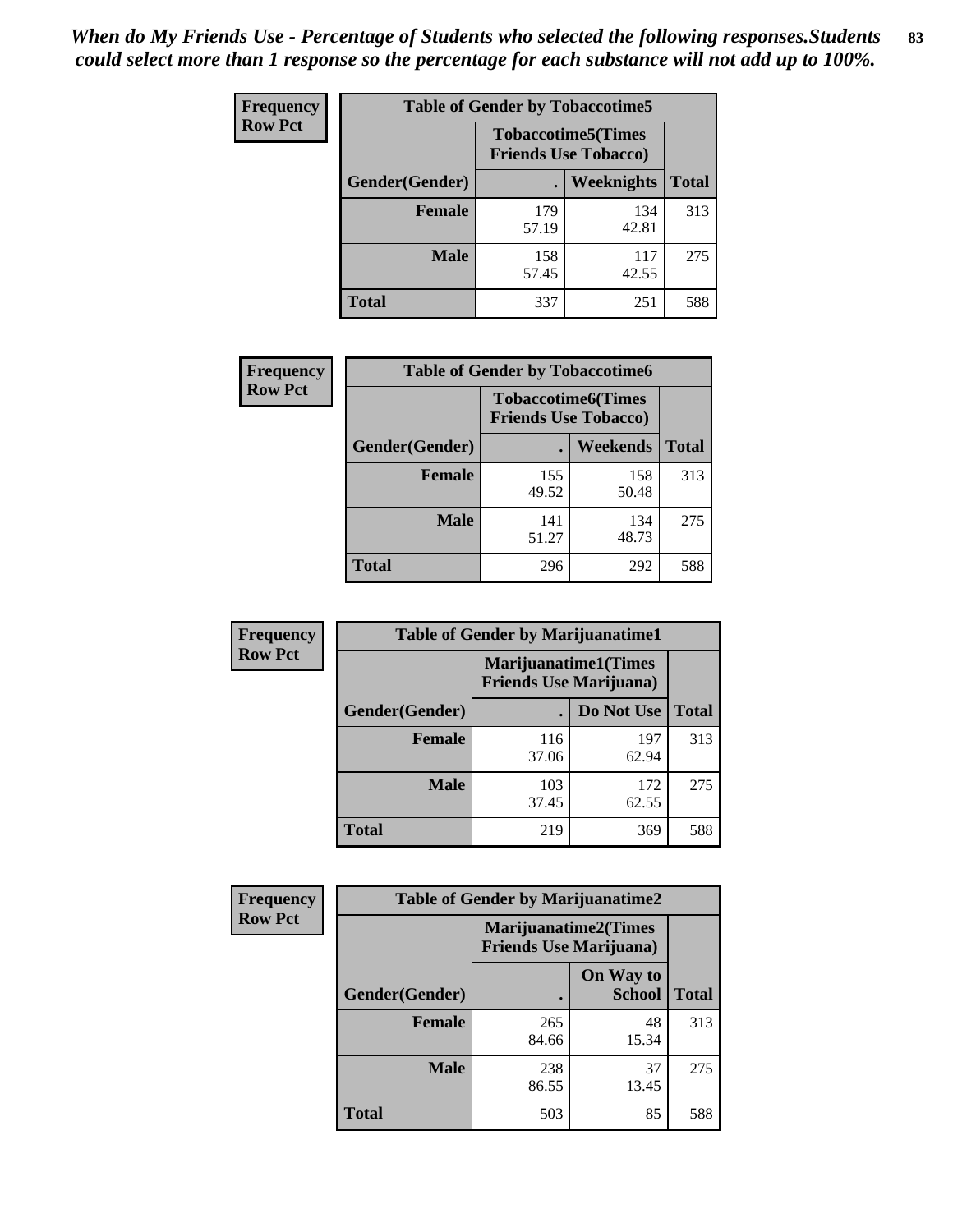| Frequency      | <b>Table of Gender by Marijuanatime3</b> |                                                        |                                |              |
|----------------|------------------------------------------|--------------------------------------------------------|--------------------------------|--------------|
| <b>Row Pct</b> |                                          | Marijuanatime3(Times<br><b>Friends Use Marijuana</b> ) |                                |              |
|                | Gender(Gender)                           |                                                        | <b>During</b><br><b>School</b> | <b>Total</b> |
|                | <b>Female</b>                            | 287<br>91.69                                           | 26<br>8.31                     | 313          |
|                | <b>Male</b>                              | 262<br>95.27                                           | 13<br>4.73                     | 275          |
|                | <b>Total</b>                             | 549                                                    | 39                             | 588          |

| Frequency      | <b>Table of Gender by Marijuanatime4</b> |              |                                                                |              |
|----------------|------------------------------------------|--------------|----------------------------------------------------------------|--------------|
| <b>Row Pct</b> |                                          |              | <b>Marijuanatime4</b> (Times<br><b>Friends Use Marijuana</b> ) |              |
|                | Gender(Gender)                           |              | <b>On Way</b><br>Home<br>From<br><b>School</b>                 | <b>Total</b> |
|                | <b>Female</b>                            | 261<br>83.39 | 52<br>16.61                                                    | 313          |
|                | <b>Male</b>                              | 231<br>84.00 | 44<br>16.00                                                    | 275          |
|                | <b>Total</b>                             | 492          | 96                                                             | 588          |

| <b>Frequency</b> | <b>Table of Gender by Marijuanatime5</b> |              |                                                                |              |  |
|------------------|------------------------------------------|--------------|----------------------------------------------------------------|--------------|--|
| <b>Row Pct</b>   |                                          |              | <b>Marijuanatime5</b> (Times<br><b>Friends Use Marijuana</b> ) |              |  |
|                  | Gender(Gender)                           | ٠            | Weeknights                                                     | <b>Total</b> |  |
|                  | <b>Female</b>                            | 230<br>73.48 | 83<br>26.52                                                    | 313          |  |
|                  | <b>Male</b>                              | 208<br>75.64 | 67<br>24.36                                                    | 275          |  |
|                  | <b>Total</b>                             | 438          | 150                                                            | 588          |  |

| <b>Frequency</b> | <b>Table of Gender by Marijuanatime6</b> |                                                               |                 |              |  |
|------------------|------------------------------------------|---------------------------------------------------------------|-----------------|--------------|--|
| <b>Row Pct</b>   |                                          | <b>Marijuanatime6(Times</b><br><b>Friends Use Marijuana</b> ) |                 |              |  |
|                  | Gender(Gender)                           |                                                               | <b>Weekends</b> | <b>Total</b> |  |
|                  | <b>Female</b>                            | 191<br>61.02                                                  | 122<br>38.98    | 313          |  |
|                  | <b>Male</b>                              | 171<br>62.18                                                  | 104<br>37.82    | 275          |  |
|                  | <b>Total</b>                             | 362                                                           | 226             | 588          |  |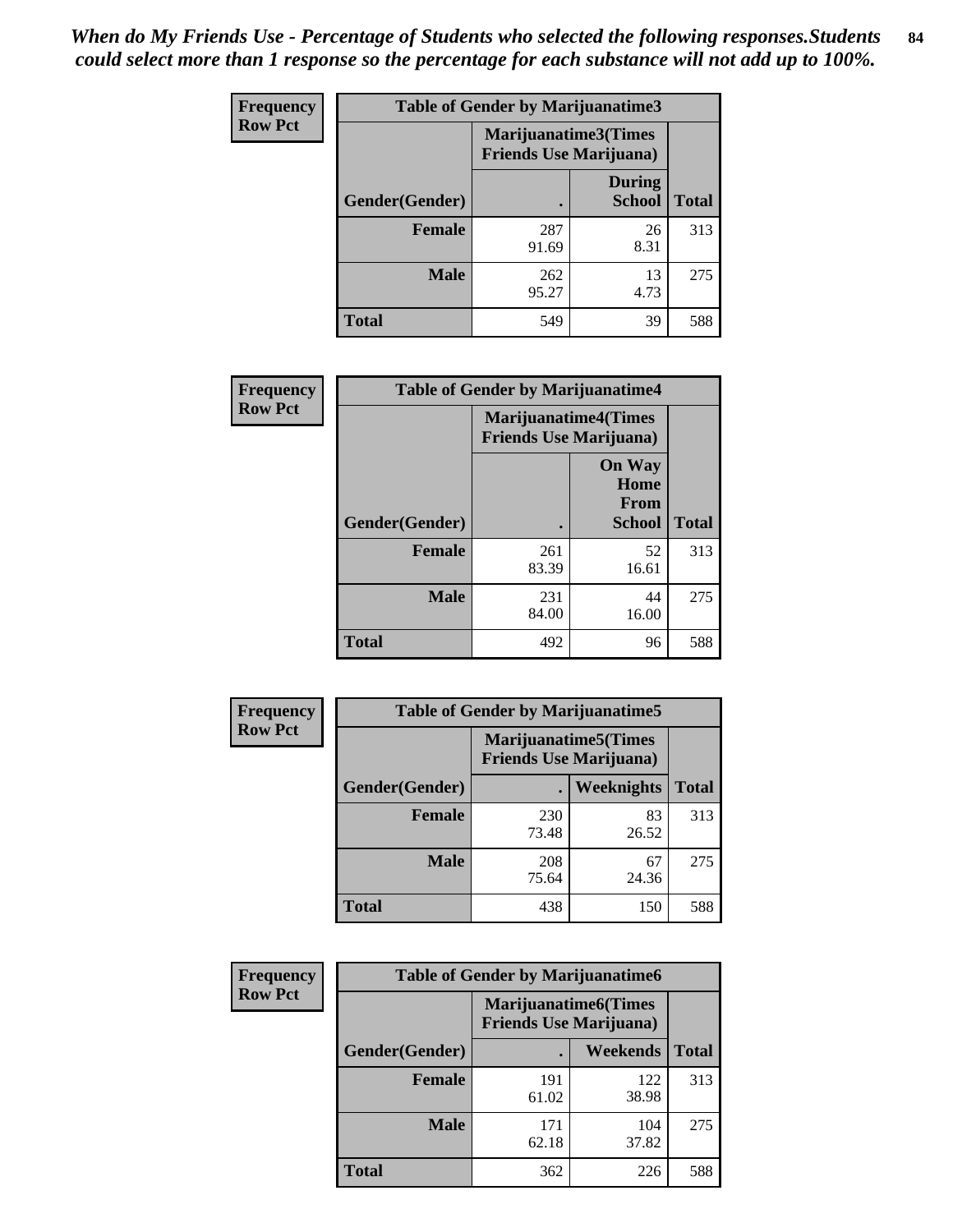*When do My Friends Use - Percentage of Students who selected the following responses.Students could select more than 1 response so the percentage for each substance will not add up to 100%.* **85**

| <b>Frequency</b> | <b>Table of Gender by Otherdrugtime1</b> |                                                                                   |                    |     |
|------------------|------------------------------------------|-----------------------------------------------------------------------------------|--------------------|-----|
| <b>Row Pct</b>   |                                          | <b>Otherdrugtime1(Times</b><br><b>Friends Use Other</b><br><b>Illegal Drugs</b> ) |                    |     |
|                  | Gender(Gender)                           |                                                                                   | Do Not Use   Total |     |
|                  | <b>Female</b>                            | 102<br>32.59                                                                      | 211<br>67.41       | 313 |
|                  | <b>Male</b>                              | 71<br>25.82                                                                       | 204<br>74.18       | 275 |
|                  | <b>Total</b>                             | 173                                                                               | 415                | 588 |

| Frequency      | <b>Table of Gender by Otherdrugtime2</b> |                                                                                   |                            |              |
|----------------|------------------------------------------|-----------------------------------------------------------------------------------|----------------------------|--------------|
| <b>Row Pct</b> |                                          | <b>Otherdrugtime2(Times</b><br><b>Friends Use Other</b><br><b>Illegal Drugs</b> ) |                            |              |
|                | Gender(Gender)                           |                                                                                   | On Way to<br><b>School</b> | <b>Total</b> |
|                | <b>Female</b>                            | 265<br>84.66                                                                      | 48<br>15.34                | 313          |
|                | <b>Male</b>                              | 246<br>89.45                                                                      | 29<br>10.55                | 275          |
|                | <b>Total</b>                             | 511                                                                               | 77                         | 588          |

| Frequency      | <b>Table of Gender by Otherdrugtime3</b> |                                                                                   |                                |              |
|----------------|------------------------------------------|-----------------------------------------------------------------------------------|--------------------------------|--------------|
| <b>Row Pct</b> |                                          | <b>Otherdrugtime3(Times</b><br><b>Friends Use Other</b><br><b>Illegal Drugs</b> ) |                                |              |
|                | Gender(Gender)                           |                                                                                   | <b>During</b><br><b>School</b> | <b>Total</b> |
|                | <b>Female</b>                            | 271<br>86.58                                                                      | 42<br>13.42                    | 313          |
|                | <b>Male</b>                              | 250<br>90.91                                                                      | 25<br>9.09                     | 275          |
|                | <b>Total</b>                             | 521                                                                               | 67                             | 588          |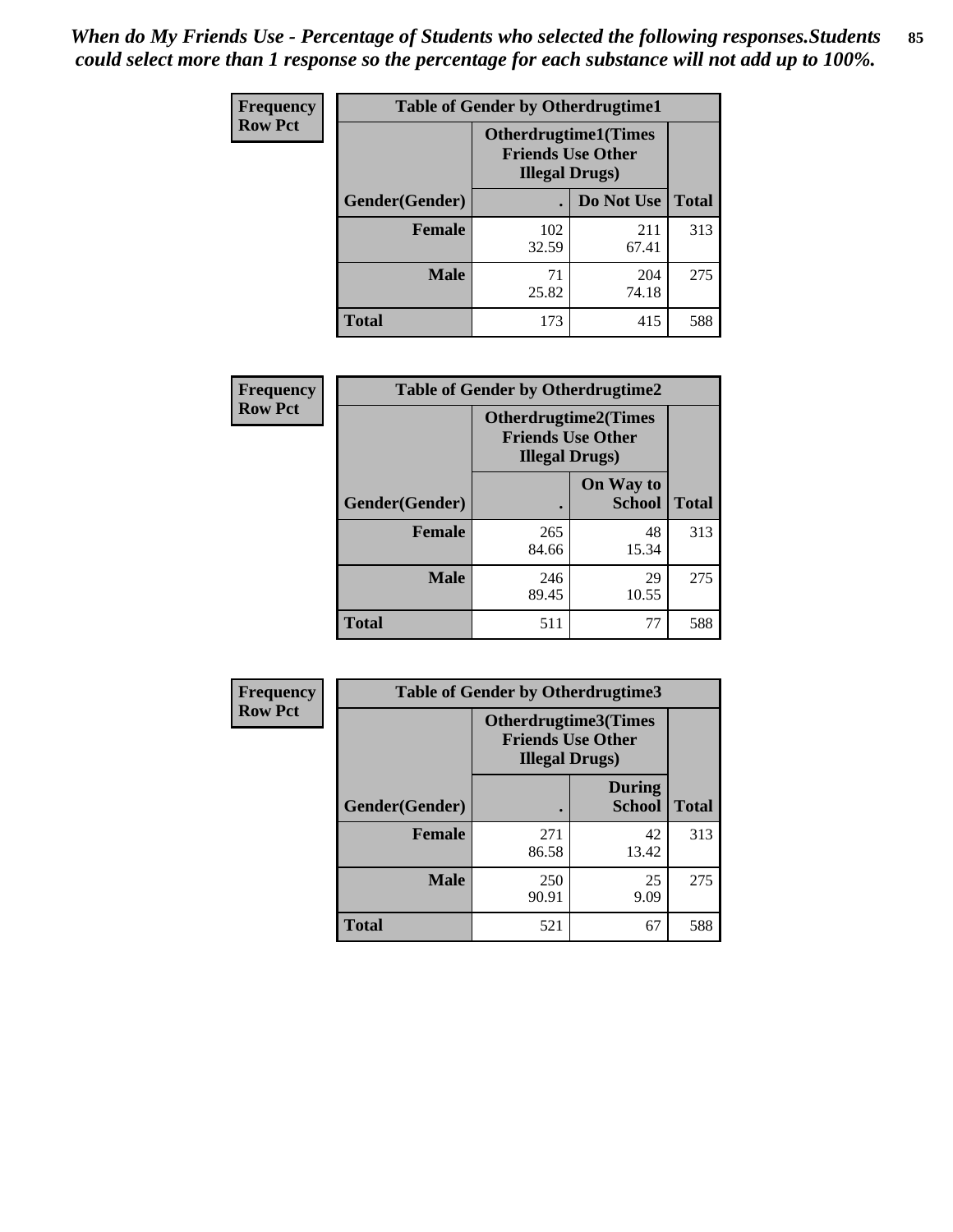*When do My Friends Use - Percentage of Students who selected the following responses.Students could select more than 1 response so the percentage for each substance will not add up to 100%.* **86**

| <b>Frequency</b> | <b>Table of Gender by Otherdrugtime4</b> |                                                    |                                                |              |
|------------------|------------------------------------------|----------------------------------------------------|------------------------------------------------|--------------|
| <b>Row Pct</b>   |                                          | <b>Friends Use Other</b><br><b>Illegal Drugs</b> ) | <b>Otherdrugtime4(Times</b>                    |              |
|                  | Gender(Gender)                           |                                                    | <b>On Way</b><br>Home<br>From<br><b>School</b> | <b>Total</b> |
|                  | <b>Female</b>                            | 266<br>84.98                                       | 47<br>15.02                                    | 313          |
|                  | <b>Male</b>                              | 243<br>88.36                                       | 32<br>11.64                                    | 275          |
|                  | <b>Total</b>                             | 509                                                | 79                                             | 588          |

| Frequency      | <b>Table of Gender by Otherdrugtime5</b> |                                                                                    |                   |              |
|----------------|------------------------------------------|------------------------------------------------------------------------------------|-------------------|--------------|
| <b>Row Pct</b> |                                          | <b>Otherdrugtime5</b> (Times<br><b>Friends Use Other</b><br><b>Illegal Drugs</b> ) |                   |              |
|                | Gender(Gender)                           |                                                                                    | <b>Weeknights</b> | <b>Total</b> |
|                | <b>Female</b>                            | 239<br>76.36                                                                       | 74<br>23.64       | 313          |
|                | <b>Male</b>                              | 227<br>82.55                                                                       | 48<br>17.45       | 275          |
|                | <b>Total</b>                             | 466                                                                                | 122               | 588          |

| Frequency      | <b>Table of Gender by Otherdrugtime6</b> |                                                                                   |              |              |  |
|----------------|------------------------------------------|-----------------------------------------------------------------------------------|--------------|--------------|--|
| <b>Row Pct</b> |                                          | <b>Otherdrugtime6(Times</b><br><b>Friends Use Other</b><br><b>Illegal Drugs</b> ) |              |              |  |
|                | Gender(Gender)                           |                                                                                   | Weekends     | <b>Total</b> |  |
|                | <b>Female</b>                            | 207<br>66.13                                                                      | 106<br>33.87 | 313          |  |
|                | <b>Male</b>                              | 201<br>73.09                                                                      | 74<br>26.91  | 275          |  |
|                | <b>Total</b>                             | 408                                                                               | 180          | 588          |  |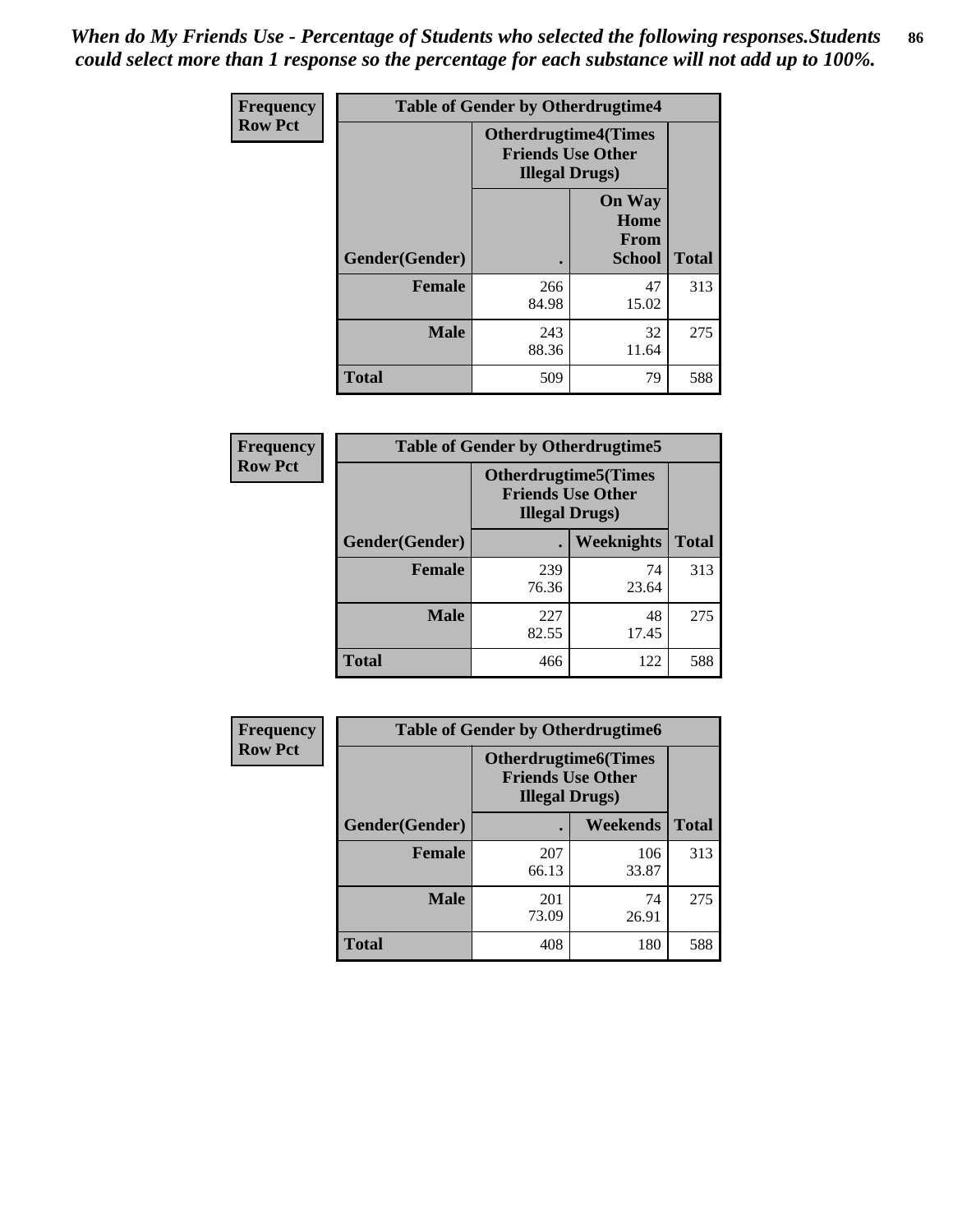# *Other Questions* **87**

| <b>Frequency</b> | <b>Table of Gender by Educationalcohol</b> |                                                                                                                                       |                |              |
|------------------|--------------------------------------------|---------------------------------------------------------------------------------------------------------------------------------------|----------------|--------------|
| <b>Row Pct</b>   |                                            | <b>Educationalcohol</b> (I<br>have been taught<br>about alcohol,<br>tobacco,<br>and other drugs<br>within the last year<br>at school) |                |              |
|                  | Gender(Gender)                             | <b>Yes</b>                                                                                                                            | N <sub>0</sub> | <b>Total</b> |
|                  | <b>Female</b>                              | 203<br>64.86                                                                                                                          | 110<br>35.14   | 313          |
|                  | <b>Male</b>                                | 167<br>60.73                                                                                                                          | 108<br>39.27   | 275          |
|                  | <b>Total</b>                               | 370                                                                                                                                   | 218            | 588          |

| Frequency      | <b>Table of Gender by Rodedrinking</b> |                                                                                                                     |                |              |
|----------------|----------------------------------------|---------------------------------------------------------------------------------------------------------------------|----------------|--------------|
| <b>Row Pct</b> |                                        | Rodedrinking(In<br>the past 30 days I<br>have ridden in a<br>car with a driver<br>who had been<br>drinking alcohol) |                |              |
|                | Gender(Gender)                         | Yes                                                                                                                 | N <sub>0</sub> | <b>Total</b> |
|                | <b>Female</b>                          | 67<br>21.41                                                                                                         | 246<br>78.59   | 313          |
|                | <b>Male</b>                            | 59<br>21.45                                                                                                         | 216<br>78.55   | 275          |
|                | <b>Total</b>                           | 126                                                                                                                 | 462            | 588          |

| Frequency      | <b>Table of Gender by Drugsschool</b> |                                                                                                                                     |                |              |  |
|----------------|---------------------------------------|-------------------------------------------------------------------------------------------------------------------------------------|----------------|--------------|--|
| <b>Row Pct</b> |                                       | <b>Drugsschool</b> (During<br>the past 12 months,<br>I have been offered,<br>sold,<br>or given illegal drugs<br>on school property) |                |              |  |
|                | Gender(Gender)                        | <b>Yes</b>                                                                                                                          | N <sub>0</sub> | <b>Total</b> |  |
|                | <b>Female</b>                         | 65<br>20.77                                                                                                                         | 248<br>79.23   | 313          |  |
|                | <b>Male</b>                           | 58<br>21.09                                                                                                                         | 217<br>78.91   | 275          |  |
|                | <b>Total</b>                          | 123                                                                                                                                 | 465            | 588          |  |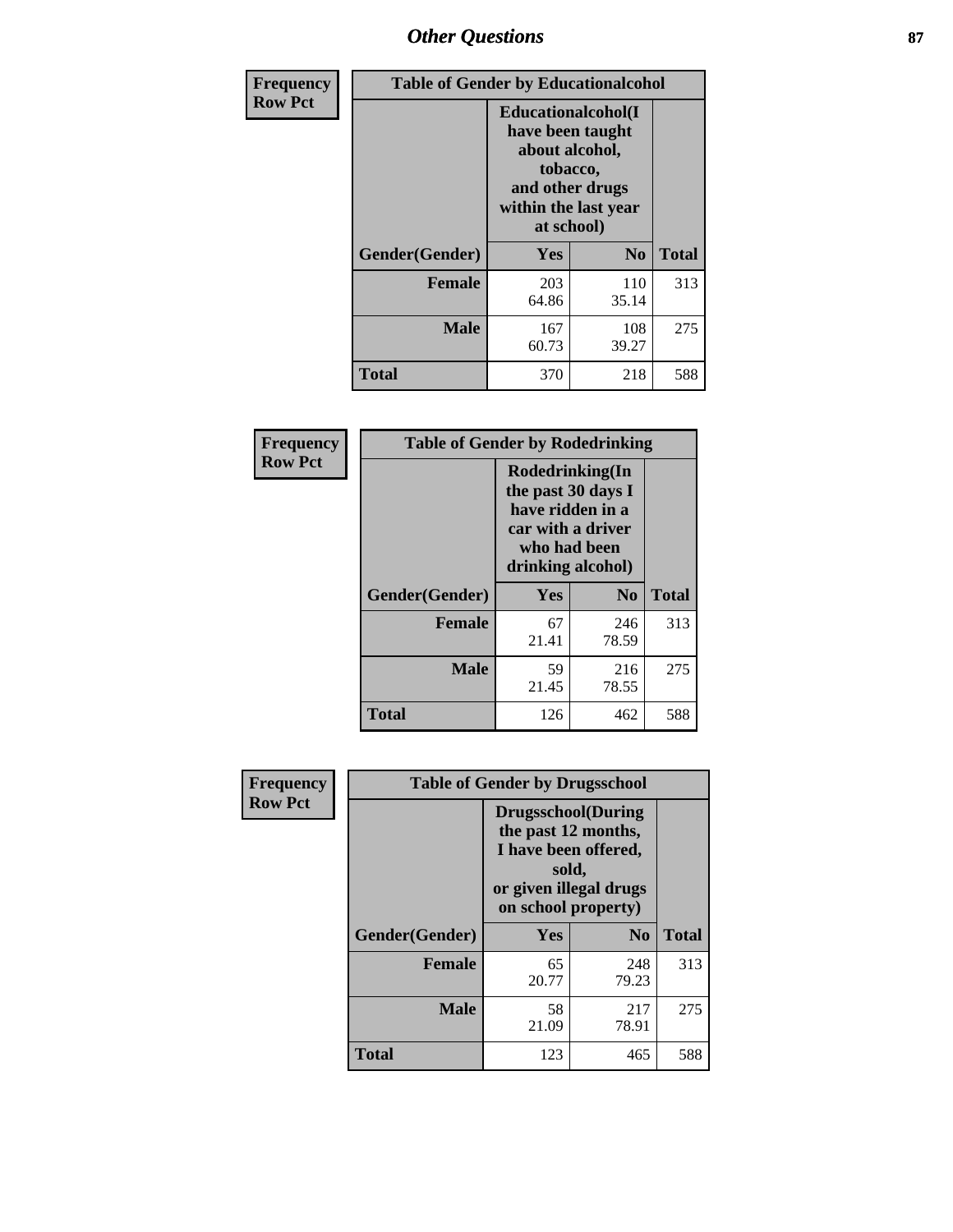# *Other Questions* **88**

**Frequency Row Pct**

| <b>Table of Gender by Bingedrinking</b> |                            |                                                                                                         |                   |                          |                        |                               |                   |              |
|-----------------------------------------|----------------------------|---------------------------------------------------------------------------------------------------------|-------------------|--------------------------|------------------------|-------------------------------|-------------------|--------------|
|                                         |                            | Bingedrinking(I have drunk five or more<br>drinks of alcohol at one sitting during the<br>last 30 days) |                   |                          |                        |                               |                   |              |
| <b>Gender</b> (Gender)                  | $\mathbf 0$<br><b>Days</b> | 1 or<br>days                                                                                            | 3 to<br>5<br>days | <b>6 to</b><br>9<br>days | 10<br>to<br>19<br>days | <b>20</b><br>to<br>29<br>days | All<br>30<br>days | <b>Total</b> |
| <b>Female</b>                           | 265                        | 15                                                                                                      | 9                 |                          | 7                      | 6                             | 4                 | 313          |
|                                         | 84.66                      | 4.79                                                                                                    | 2.88              | 2.24                     | 2.24                   | 1.92                          | 1.28              |              |
| <b>Male</b>                             | 218<br>79.27               | 15<br>5.45                                                                                              | 14<br>5.09        | 9<br>3.27                | 10<br>3.64             | 6<br>2.18                     | 3<br>1.09         | 275          |

| Frequency      | <b>Table of Gender by Educationaids</b> |                                                                                                 |              |              |
|----------------|-----------------------------------------|-------------------------------------------------------------------------------------------------|--------------|--------------|
| <b>Row Pct</b> |                                         | <b>Educationaids</b> (I<br>have been taught<br>about HIV/AIDS<br>at school in the<br>past year) |              |              |
|                | Gender(Gender)                          | Yes                                                                                             | $\bf N_0$    | <b>Total</b> |
|                | <b>Female</b>                           | 193<br>61.66                                                                                    | 120<br>38.34 | 313          |
|                | <b>Male</b>                             | 180<br>65.45                                                                                    | 95<br>34.55  | 275          |
|                | <b>Total</b>                            | 373                                                                                             | 215          | 588          |

| <b>Frequency</b> | <b>Table of Gender by Suicideconsider</b> |                 |                |       |
|------------------|-------------------------------------------|-----------------|----------------|-------|
| <b>Row Pct</b>   |                                           | Suicideconsider |                |       |
|                  | Gender(Gender)                            | Yes             | N <sub>0</sub> | Total |
|                  | <b>Female</b>                             | 29<br>9.27      | 284<br>90.73   | 313   |
|                  | <b>Male</b>                               | 17<br>6.18      | 258<br>93.82   | 275   |
|                  | <b>Total</b>                              | 46              | 542            | 588   |